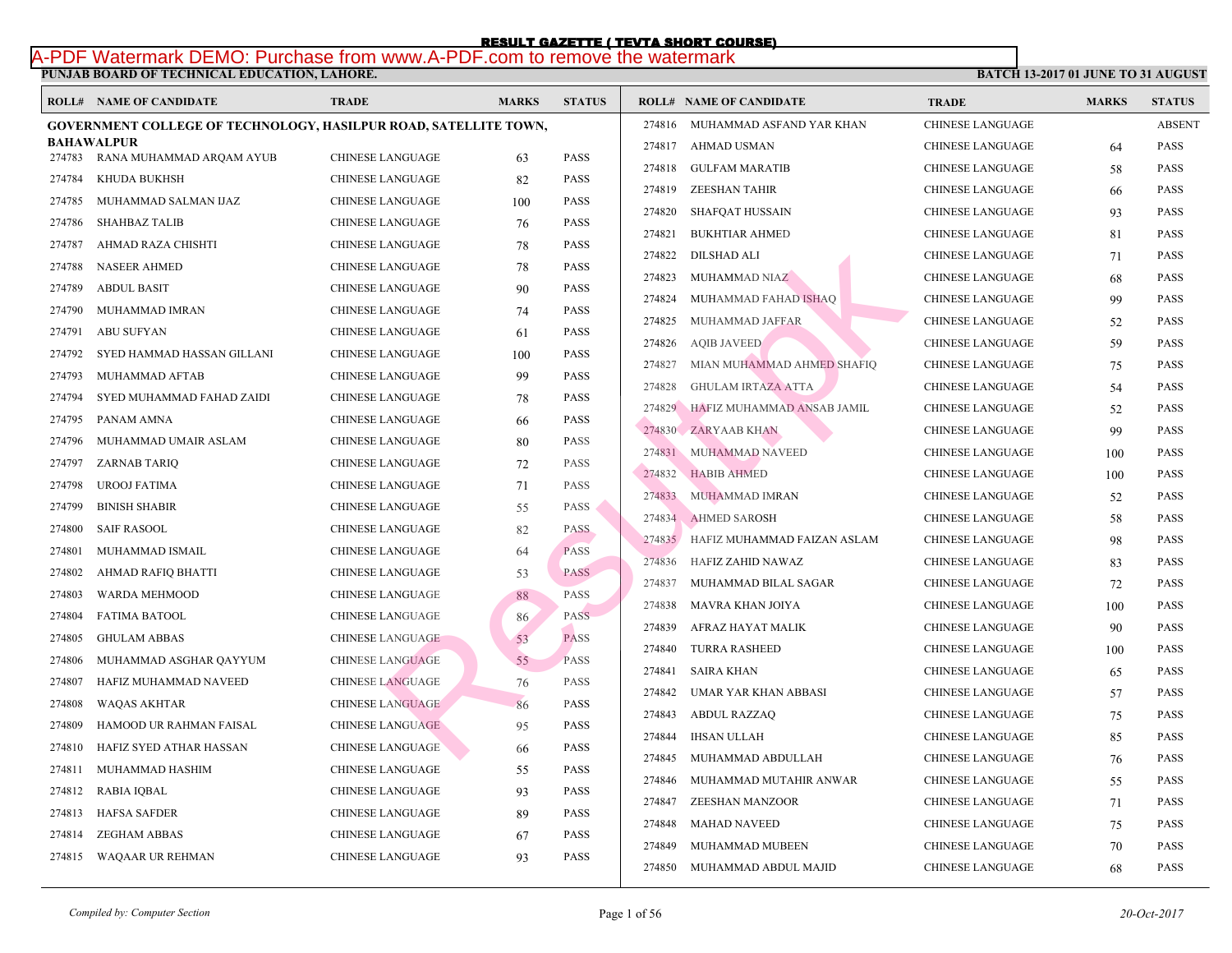|            | <b>ROLL# NAME OF CANDIDATE</b>                               | <b>TRADE</b>            | <b>MARKS</b> | <b>STATUS</b> |        | <b>ROLL# NAME OF CANDIDATE</b> | <b>TRA</b>  |
|------------|--------------------------------------------------------------|-------------------------|--------------|---------------|--------|--------------------------------|-------------|
| 274851     | <b>AFTAB HUSSAIN</b>                                         | <b>CHINESE LANGUAGE</b> | 79           | <b>PASS</b>   | 274884 | <b>HAFIZ ZAIN TANVIR</b>       | <b>CHIN</b> |
| 274852     | MUHAMMAD WAQQAS                                              | <b>CHINESE LANGUAGE</b> | 69           | PASS          | 274885 | ZEESHAN RAMZAN                 | <b>CHIN</b> |
| 274853     | AIMEN BINT E HUMAYUN                                         | <b>CHINESE LANGUAGE</b> | 68           | PASS          | 274886 | MUHAMMAD AAMIR ASLAM           | <b>CHIN</b> |
| 274854     | <b>SARA SHOAIB</b>                                           | <b>CHINESE LANGUAGE</b> | 98           | PASS          | 274887 | ZEESHAN JAMIL                  | <b>CHIN</b> |
| 274855     | HAFIZ MUHAMMAD IMRAN                                         | <b>CHINESE LANGUAGE</b> | 98           | PASS          | 274888 | ALI IMTIAZ BAJWA               | <b>CHIN</b> |
| 274856     | MUHAMMAD ZAHID                                               | <b>CHINESE LANGUAGE</b> | 51           | PASS          | 274889 | ALI RAZA HASSAN                | <b>CHIN</b> |
| 274857     | <b>SHAHED ALI</b>                                            | <b>CHINESE LANGUAGE</b> | 62           | PASS          | 274890 | <b>NOMAN RAZA</b>              | <b>CHIN</b> |
| 274858     | MUHAMMAD ADIL                                                | <b>CHINESE LANGUAGE</b> | 77           | <b>PASS</b>   | 274891 | WAQAR AHMAD                    | <b>CHIN</b> |
| 274859     | HAIZ MUHAMMAD HASSAAN ASLAM                                  | <b>CHINESE LANGUAGE</b> | 66           | PASS          | 274892 | MUHAMMAD RIZWAN                | <b>CHIN</b> |
| 274860     | MUHAMMAD AMIR SHAFIQ                                         | <b>CHINESE LANGUAGE</b> | 82           | PASS          | 274893 | HAFIZ ABDULLAH MUAVIA          | <b>CHIN</b> |
| 274861     | SHAHZADI KANWAL                                              | <b>CHINESE LANGUAGE</b> | 75           | PASS          | 274894 | <b>SHERAZ AHMAD</b>            | <b>CHIN</b> |
| 274862     | MUHAMMAD MOMIN FARAZ                                         | <b>CHINESE LANGUAGE</b> | 63           | PASS          | 274895 | MUHAMMAD ASIF SALEEM           | <b>CHIN</b> |
| 274863     | MUHAMMAD ASIF                                                | <b>CHINESE LANGUAGE</b> | 56           | PASS          | 274896 | ADNAN AZIZ                     | <b>CHIN</b> |
| 274864     | MUHAMMAD TAHIR                                               | <b>CHINESE LANGUAGE</b> | 96           | PASS          | 274897 | <b>MUSAWER ABBAS</b>           | <b>CHIN</b> |
| 274865     | KHAN MUHAMMAD                                                | <b>CHINESE LANGUAGE</b> | 75           | <b>PASS</b>   | 274898 | MUHAMMAD SAUD ARIF             | <b>CHIN</b> |
| 274866     | <b>GHULAM YASEEN</b>                                         | <b>CHINESE LANGUAGE</b> | 98           | PASS          | 274899 | MUHAMMAD BILAL ASIF            | <b>CHIN</b> |
| 274867     | MUHAMMAD IRFAN SARWAR                                        | <b>CHINESE LANGUAGE</b> | 66           | <b>PASS</b>   | 274900 | <b>ASAD ABBAS</b>              | <b>CHIN</b> |
| 274868     | JAVAIRIA YOUSUF CHEEMA                                       | <b>CHINESE LANGUAGE</b> | 97           | PASS          | 274901 | MUHAMMAD WASEEM SABIR          | <b>CHIN</b> |
| 274869     | MUHAMMAD KHALIL HANIF                                        | <b>CHINESE LANGUAGE</b> | 66           | <b>PASS</b>   | 274902 | MUHAMMAD UMAIR                 | <b>CHIN</b> |
| 274870     | <b>RAEES AHMAD</b>                                           | <b>CHINESE LANGUAGE</b> | 86           | <b>PASS</b>   | 274903 | ALI RAZA BAIG                  | <b>CHIN</b> |
| 274871     | MUHAMMAD ANAS GHOURI                                         | <b>CHINESE LANGUAGE</b> | 94           | <b>PASS</b>   | 274904 | MUHAMMAD AARIJ RIAZ            | <b>CHIN</b> |
| 274872     | MUHAMMAD ASAD AMIN                                           | <b>CHINESE LANGUAGE</b> | 62           | <b>PASS</b>   | 274905 | ASAD MEHMOOD                   | <b>CHIN</b> |
| 274873     | MUHAMMAD SUBHAN                                              | <b>CHINESE LANGUAGE</b> | 79           | <b>PASS</b>   | 274906 | <b>JUNAID MAQSOOD</b>          | <b>CHIN</b> |
| 274874     | MUHAMMAD FARHAN JABBAR                                       | <b>CHINESE LANGUAGE</b> | 60           | <b>PASS</b>   | 274907 | <b>MOHSIN SARWAR</b>           | <b>CHIN</b> |
| 274875     | ASAD ALI                                                     | <b>CHINESE LANGUAGE</b> | 62           | <b>PASS</b>   | 274908 | KHURRAM BASHIR                 | <b>CHIN</b> |
| 274876     | MUHAMMAD FAHAD AKHTAR                                        | <b>CHINESE LANGUAGE</b> | 63           | <b>PASS</b>   | 274909 | <b>AZEEM FAROOQ</b>            | <b>CHIN</b> |
| 274877     | AMJAD HUSSAIN                                                | <b>CHINESE LANGUAGE</b> | 64           | <b>PASS</b>   | 274910 | HAFIZ MUHAMMAD NOMAN AHMAD     | <b>CHIN</b> |
| 274878     | <b>TALHA MEHMOOD</b>                                         | <b>CHINESE LANGUAGE</b> | 78           | <b>PASS</b>   | 274911 | MUHAMMAD ABRAR                 | <b>CHIN</b> |
| 274879     | MUHAMMAD SALEEM ASLAM                                        | <b>CHINESE LANGUAGE</b> | 65           | <b>PASS</b>   | 274912 | <b>ARSLAN JAVED</b>            | <b>CHIN</b> |
| 274880     | ZAIN AZHAR                                                   | <b>CHINESE LANGUAGE</b> | 74           | PASS          | 274913 | ZAIN AFZAAL                    | <b>CHIN</b> |
| 274881     | <b>ABDULLAH ZAFAR</b>                                        | <b>CHINESE LANGUAGE</b> | 70           | <b>PASS</b>   | 274914 | SUFI MUHAMMAD WAQAR HUSSAIN    | <b>CHIN</b> |
| 274882     | MUHAMMAD IBRAHIM                                             | <b>CHINESE LANGUAGE</b> | 79           | PASS          | 274915 | <b>GHULAM DUSTGEER</b>         | <b>CHIN</b> |
|            | GOVERNMENT TECHNICAL TRAINING INSTITUTE, JINNAH COLONY ROAD, |                         |              |               | 274916 | RIDA E ZAINAB                  | <b>CHIN</b> |
| FAISALABAD |                                                              | <b>CHINESE LANGUAGE</b> |              | <b>PASS</b>   | 274917 | <b>IQRA SAEED</b>              | <b>CHIN</b> |
|            | 274883 MOHSAN HAYAT                                          |                         | 75           |               |        | 274918 SAMIA                   | CHIN.       |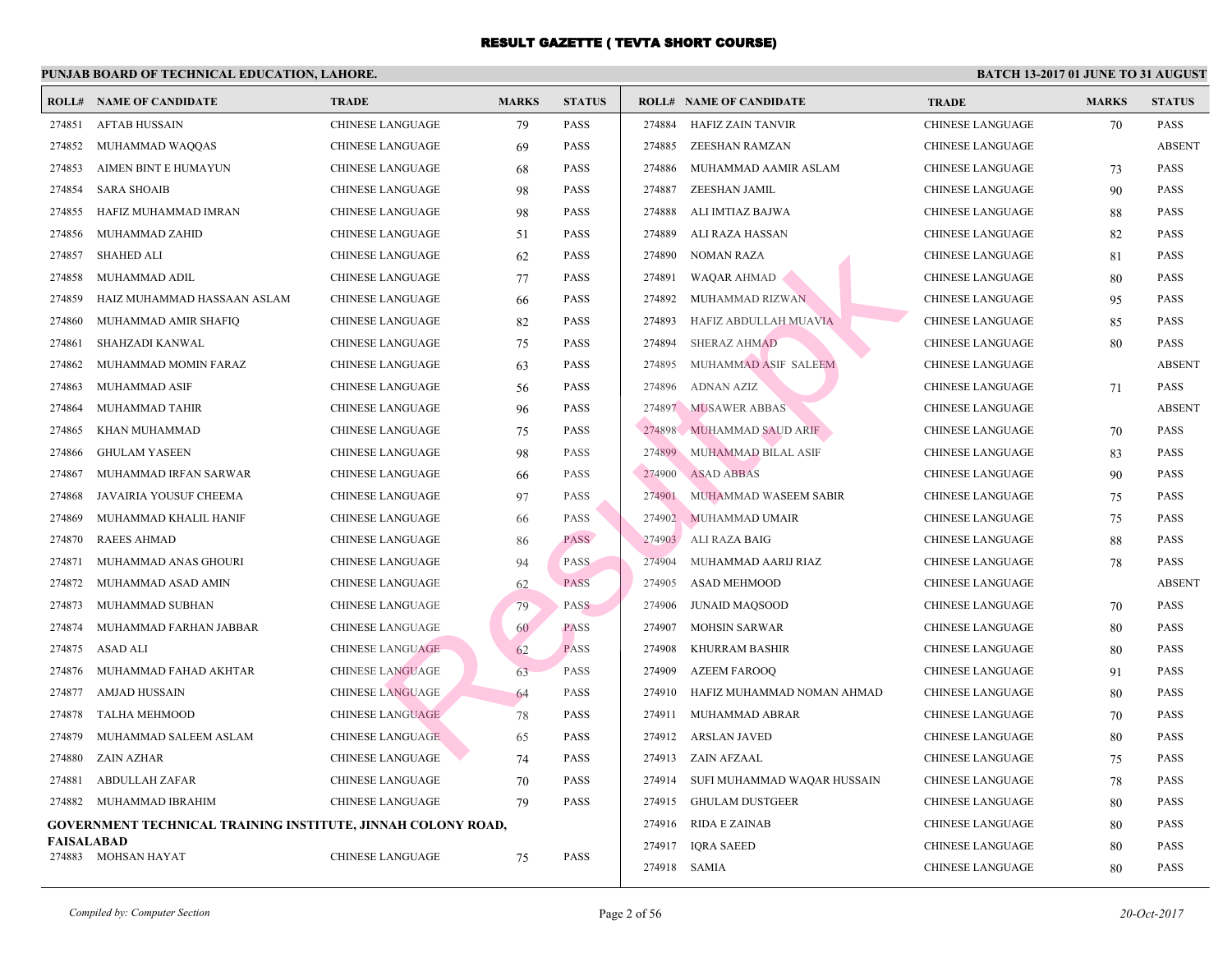|        | <b>ROLL# NAME OF CANDIDATE</b> | <b>TRADE</b>            | <b>MARKS</b> | <b>STATUS</b> |            | <b>ROLL# NAME OF CANDIDATE</b>                    | <b>TRA</b>  |
|--------|--------------------------------|-------------------------|--------------|---------------|------------|---------------------------------------------------|-------------|
| 274919 | <b>IQRA IFTIKHAR</b>           | <b>CHINESE LANGUAGE</b> | 85           | <b>PASS</b>   | 274954     | <b>SHAFQAT GHAFOOR</b>                            | <b>CHIN</b> |
| 274920 | <b>SAMRA BABAR</b>             | <b>CHINESE LANGUAGE</b> | 90           | <b>PASS</b>   | 274955     | MUHAMMAD FAISAL RASHEED                           | CHIN.       |
| 274921 | <b>AREESHA ARIF</b>            | <b>CHINESE LANGUAGE</b> | 78           | <b>PASS</b>   | 274956     | MUHAMMAD IRFAN                                    | <b>CHIN</b> |
| 274922 | <b>MEHRO UL NISA</b>           | <b>CHINESE LANGUAGE</b> | 76           | <b>PASS</b>   | 274957     | MUHAMMAD IRFAN NAZIR                              | CHIN.       |
| 274923 | RUKHSANA JAMIL                 | <b>CHINESE LANGUAGE</b> | 75           | <b>PASS</b>   | 274958     | MUHAMMAD TAUQIR FAYYAZ                            | <b>CHIN</b> |
| 274924 | <b>TAHIRA BATOOL</b>           | <b>CHINESE LANGUAGE</b> | 64           | PASS          | 274959     | <b>WASEEM YOUSAF</b>                              | <b>CHIN</b> |
| 274925 | <b>SADIA</b>                   | <b>CHINESE LANGUAGE</b> | 70           | <b>PASS</b>   | 274960     | NABEELA KOUSAR                                    | <b>CHIN</b> |
| 274926 | NIMRA NASIR                    | <b>CHINESE LANGUAGE</b> | 80           | <b>PASS</b>   | 274961     | <b>ROZINA FIRDOUS</b>                             | <b>CHIN</b> |
| 274927 | <b>SEHAR MOBEEN</b>            | CHINESE LANGUAGE        | 76           | <b>PASS</b>   | 274962     | <b>SABA IHSAN</b>                                 | <b>CHIN</b> |
| 274928 | <b>FAREEHA SHABBIR</b>         | <b>CHINESE LANGUAGE</b> | 70           | <b>PASS</b>   | 274963     | <b>AROOSA LATIF</b>                               | <b>CHIN</b> |
| 274929 | <b>BILAL SHAFIQUE</b>          | CHINESE LANGUAGE        | 90           | <b>PASS</b>   | 274964     | HAFIZA ASIMA ASLAM                                | <b>CHIN</b> |
| 274930 | MUHAMMAD IBRAHIM               | <b>CHINESE LANGUAGE</b> |              | <b>ABSENT</b> | 274965     | <b>SHUMYLA ISHAQ</b>                              | <b>CHIN</b> |
| 274931 | FAHAD ALI                      | CHINESE LANGUAGE        | 86           | <b>PASS</b>   | 274966     | HAFSA ZAKRIA BUTT                                 | <b>CHIN</b> |
| 274932 | <b>SHAUR AHMED</b>             | CHINESE LANGUAGE        | 91           | <b>PASS</b>   |            | 274967 SAHIR CHOUDHARY                            | <b>CHIN</b> |
| 274933 | MUHAMMAD INZAMAM NAZIR         | <b>CHINESE LANGUAGE</b> | 80           | <b>PASS</b>   | 274968     | <b>HINA SABIR</b>                                 | <b>CHIN</b> |
| 274934 | HASSAN UL ISLAM                | CHINESE LANGUAGE        |              | <b>ABSENT</b> | 274969     | <b>IQRA KANWAL</b>                                | <b>CHIN</b> |
| 274935 | <b>MEHTAB JAVAID</b>           | <b>CHINESE LANGUAGE</b> | 73           | <b>PASS</b>   | 274970     | <b>IQRA SHOUKAT</b>                               | CHIN.       |
| 274936 | USMAN TARIQ                    | <b>CHINESE LANGUAGE</b> |              | <b>ABSENT</b> | 274971     | <b>SOBIA GULNAZ</b>                               | CHIN.       |
| 274937 | <b>KAMRAN RAUF</b>             | <b>CHINESE LANGUAGE</b> | 73           | <b>PASS</b>   |            | 274972 AYESHA KIRAN                               | CHIN.       |
| 274938 | MUHAMMAD QASIM                 | <b>CHINESE LANGUAGE</b> | 81           | <b>PASS</b>   |            | 274973 NIDA NAZ                                   | CHIN.       |
| 274939 | <b>WALEED TARIQ</b>            | CHINESE LANGUAGE        | 82           | <b>PASS</b>   | 274974     | ROMANA SHABNAM                                    | <b>CHIN</b> |
| 274940 | MUHAMMAD AWAIS                 | <b>CHINESE LANGUAGE</b> |              | <b>ABSENT</b> | 274975     | <b>MARIA</b>                                      | CHIN.       |
| 274941 | <b>MUNIR HUSSAIN</b>           | <b>CHINESE LANGUAGE</b> | 76           | <b>PASS</b>   | 274976     | MUHAMMAD UMAR                                     | CHIN.       |
| 274942 | MUHAMMAD QASAM                 | <b>CHINESE LANGUAGE</b> | 85           | <b>PASS</b>   | 274977     | <b>ABDUL QADEER</b>                               | <b>CHIN</b> |
| 274943 | UMAR DRAZ KHAN                 | <b>CHINESE LANGUAGE</b> | 81           | <b>PASS</b>   | 274978     | MUHAMMAD IBRAHEEM                                 | CHIN.       |
| 274944 | <b>ANEES RAZA</b>              | <b>CHINESE LANGUAGE</b> |              | <b>ABSENT</b> | 274979     | <b>WAQAS SHABBIR</b>                              | CHIN.       |
| 274945 | MUHAMMAD ABDULLAH YASIR        | <b>CHINESE LANGUAGE</b> | 85           | <b>PASS</b>   | 274980     | <b>NAFEES AHMAD</b>                               | <b>CHIN</b> |
| 274946 | MUHAMMAD SHAHID                | <b>CHINESE LANGUAGE</b> | 81           | <b>PASS</b>   | 274981     | <b>ALI USMAN</b>                                  | <b>CHIN</b> |
| 274947 | MUHAMMAD ALI NASIR             | <b>CHINESE LANGUAGE</b> | 85           | <b>PASS</b>   | 274982     | MUHAMMAD TAMOOR SHAHID                            | <b>CHIN</b> |
| 274948 | MUHAMMAD EJAZ                  | <b>CHINESE LANGUAGE</b> |              | <b>ABSENT</b> |            | <b>GOVT. STAFF TRAINING COLLEGE, PEOPLES COLO</b> |             |
| 274949 | MUHAMMAD ADEEL ASLAM           | <b>CHINESE LANGUAGE</b> | 80           | <b>PASS</b>   | FAISALABAD |                                                   |             |
| 274950 | <b>AKHTAR ABBAS</b>            | <b>CHINESE LANGUAGE</b> | 82           | <b>PASS</b>   |            | 274983 AUME SAFIA                                 | <b>CHIN</b> |
| 274951 | MUDASSAR JAVED                 | <b>CHINESE LANGUAGE</b> | 81           | <b>PASS</b>   | 274984     | <b>WARDHA YOUSAF</b>                              | <b>CHIN</b> |
| 274952 | MUHAMMAD INZAMAM UL HAQ        | <b>CHINESE LANGUAGE</b> | 85           | <b>PASS</b>   | 274985     | <b>MAIRA SEHAR</b>                                | CHIN.       |
| 274953 | MUHAMMAD NASEER KASHIF         | <b>CHINESE LANGUAGE</b> | 77           | <b>PASS</b>   | 274986     | LARAIB JAVED                                      | <b>CHIN</b> |
|        |                                |                         |              |               |            |                                                   |             |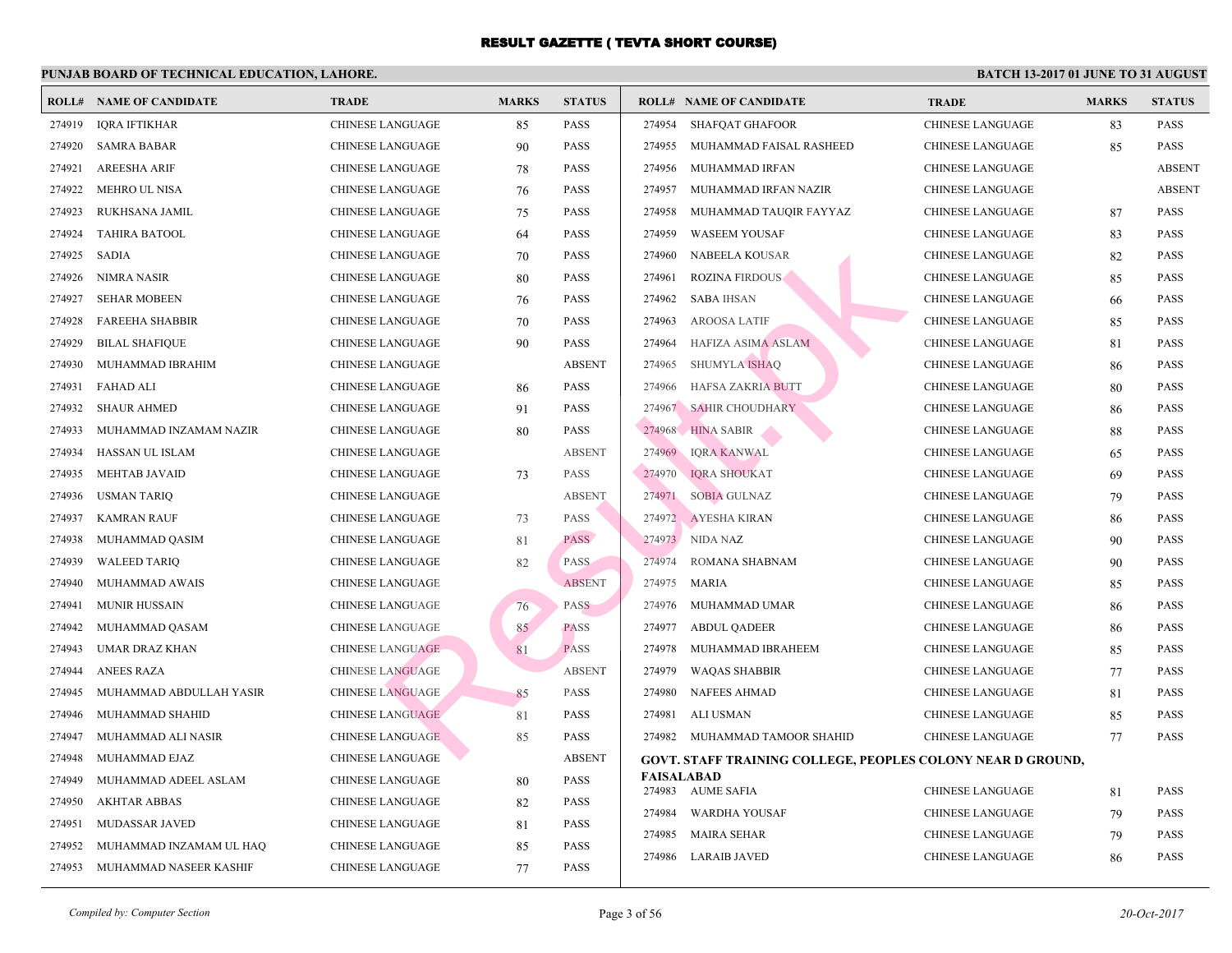|        | <b>ROLL# NAME OF CANDIDATE</b> | <b>TRADE</b>            | <b>MARKS</b> | <b>STATUS</b> |        | <b>ROLL# NAME OF CANDIDATE</b> | <b>TRA</b>  |
|--------|--------------------------------|-------------------------|--------------|---------------|--------|--------------------------------|-------------|
| 274987 | <b>AQSA SAIF</b>               | <b>CHINESE LANGUAGE</b> | 84           | <b>PASS</b>   | 275022 | MUHAMMAD NASIR AZIZ            | <b>CHIN</b> |
| 274988 | <b>IQRA HUSSAIN</b>            | <b>CHINESE LANGUAGE</b> | 86           | PASS          | 275023 | HUSNAIN SADIQ                  | <b>CHIN</b> |
| 274989 | VISHAH KOMAL                   | <b>CHINESE LANGUAGE</b> | 81           | <b>PASS</b>   | 275024 | SYED ALI ASAD HASNIE           | <b>CHIN</b> |
| 274990 | <b>FAIZA ALVI</b>              | <b>CHINESE LANGUAGE</b> | 89           | PASS          | 275025 | MUHAMMAD ASIF NAWAZ            | <b>CHIN</b> |
| 274991 | SIDRA TUL MUNTAHA              | <b>CHINESE LANGUAGE</b> | 91           | <b>PASS</b>   | 275026 | <b>HAMID YASEEN AHMED</b>      | <b>CHIN</b> |
| 274992 | QAMAR ZAMAN ALVI               | CHINESE LANGUAGE        | 89           | PASS          | 275027 | MUHAMMAD TAHIR BHATTI          | <b>CHIN</b> |
| 274993 | <b>AQIB JAVED</b>              | CHINESE LANGUAGE        | 83           | <b>PASS</b>   | 275028 | <b>RAHEEL AFZAL</b>            | <b>CHIN</b> |
| 274994 | <b>FARHAD BASHIR</b>           | <b>CHINESE LANGUAGE</b> | 78           | PASS          | 275029 | MUHAMMAD SULMAN SHOKAT         | <b>CHIN</b> |
| 274995 | MUHAMMAD AHSAN SOHAIL          | <b>CHINESE LANGUAGE</b> | 77           | <b>PASS</b>   | 275030 | <b>MUBASHER SIDDIO</b>         | <b>CHIN</b> |
| 274996 | ALI RIZWAN                     | <b>CHINESE LANGUAGE</b> | 80           | PASS          | 275031 | <b>MAZHAR TARIQ</b>            | <b>CHIN</b> |
| 274997 | <b>ATIA KANWAL</b>             | <b>CHINESE LANGUAGE</b> | 81           | PASS          | 275032 | <b>AMIR HUSSAIN</b>            | <b>CHIN</b> |
| 274998 | <b>NASEER AHMAD</b>            | <b>CHINESE LANGUAGE</b> | 86           | PASS          | 275033 | <b>ABDUR REHMAN</b>            | <b>CHIN</b> |
| 274999 | MUHAMMAD NASHEEL               | <b>CHINESE LANGUAGE</b> | 78           | <b>PASS</b>   | 275034 | <b>QUDRAT ULLAH</b>            | <b>CHIN</b> |
| 275000 | <b>GULAM BUSHRA</b>            | CHINESE LANGUAGE        | 90           | <b>PASS</b>   |        | 275035 GHULAM QADIR            | <b>CHIN</b> |
| 275001 | <b>REHAN SARWAR</b>            | <b>CHINESE LANGUAGE</b> |              | <b>ABSENT</b> |        | 275036 ASAD ULLAH ALVI         | <b>CHIN</b> |
| 275002 | MUHAMMAD JAHANZAID ASLAM       | <b>CHINESE LANGUAGE</b> | 79           | <b>PASS</b>   | 275037 | KHURRAM MUSHTAQ                | <b>CHIN</b> |
| 275003 | <b>ASEES RAFIQ</b>             | <b>CHINESE LANGUAGE</b> | 82           | PASS          | 275038 | <b>IMTIAZ AHMAD</b>            | <b>CHIN</b> |
| 275004 | MUHAMMAD USMAN SALEEM          | CHINESE LANGUAGE        | 78           | PASS          | 275039 | MUHAMMAD TALHA ASHRAF          | <b>CHIN</b> |
| 275005 | <b>SHOWAZ ALI</b>              | <b>CHINESE LANGUAGE</b> | 88           | PASS          | 275040 | MUHAMMAD ATIF                  | <b>CHIN</b> |
| 275006 | <b>MUJAHID HUSSAIN</b>         | <b>CHINESE LANGUAGE</b> | 80           | <b>PASS</b>   | 275041 | <b>NABEEL AHMAD</b>            | <b>CHIN</b> |
| 275007 | FARHAN ALI SHAMI               | <b>CHINESE LANGUAGE</b> | 82           | PASS          | 275042 | MUHAMMAD HASNAIN RAZA          | <b>CHIN</b> |
| 275008 | MUQADDAS SEHAR                 | <b>CHINESE LANGUAGE</b> | 88           | <b>PASS</b>   | 275043 | <b>MIAN HAROON ALI</b>         | <b>CHIN</b> |
| 275009 | <b>MAHRUKH IMRAN</b>           | <b>CHINESE LANGUAGE</b> | 90           | <b>PASS</b>   | 275044 | MUHAMMAD ISMAIL                | <b>CHIN</b> |
| 275010 | SAJID ABDUL MAJEED             | <b>CHINESE LANGUAGE</b> | 88           | <b>PASS</b>   | 275045 | <b>ASAD ALI</b>                | <b>CHIN</b> |
| 275011 | <b>OMER KHALID</b>             | <b>CHINESE LANGUAGE</b> | 90           | <b>PASS</b>   | 275046 | MUHAMMAD ARSLAN                | <b>CHIN</b> |
| 275012 | MUHAMMAD ABRAR                 | <b>CHINESE LANGUAGE</b> | 87           | <b>PASS</b>   | 275047 | MUHAMMAD SOHAIL                | <b>CHIN</b> |
| 275013 | <b>AHMAD JAN</b>               | <b>CHINESE LANGUAGE</b> |              | <b>ABSENT</b> | 275048 | WAQAS ALI                      | <b>CHIN</b> |
| 275014 | MUHAMMAD IBRAHIM               | <b>CHINESE LANGUAGE</b> | 83           | PASS          | 275049 | <b>AAMIR ALI</b>               | <b>CHIN</b> |
| 275015 | MUHAMMAD ADIL ASLAM            | <b>CHINESE LANGUAGE</b> | 83           | PASS          | 275050 | MUHAMMAD SHOAIB                | <b>CHIN</b> |
| 275016 | <b>QAISER EJAZ</b>             | <b>CHINESE LANGUAGE</b> | 82           | <b>PASS</b>   | 275051 | AMAN ULLAH IMDAD               | <b>CHIN</b> |
| 275017 | <b>TALHA BIN ZAHID</b>         | <b>CHINESE LANGUAGE</b> | 86           | PASS          | 275052 | MUHAMMAD IRFAN GOHEER          | <b>CHIN</b> |
| 275018 | <b>MAZHAR SAEED</b>            | <b>CHINESE LANGUAGE</b> | 87           | PASS          | 275053 | <b>M ANEEQ ASIF</b>            | <b>CHIN</b> |
| 275019 | <b>SADAM HUSSAIN</b>           | <b>CHINESE LANGUAGE</b> | 78           | PASS          | 275054 | MUHAMMAD FAISAL                | <b>CHIN</b> |
| 275020 | MUJADAD NAWAZ                  | <b>CHINESE LANGUAGE</b> | 75           | PASS          | 275055 | <b>WAQAS YOUSAF</b>            | <b>CHIN</b> |
| 275021 | ZOHAIB QAYYUM                  | <b>CHINESE LANGUAGE</b> | 72           | PASS          | 275056 | ABDUL REHMAN KHALID            | <b>CHIN</b> |
|        |                                |                         |              |               |        |                                |             |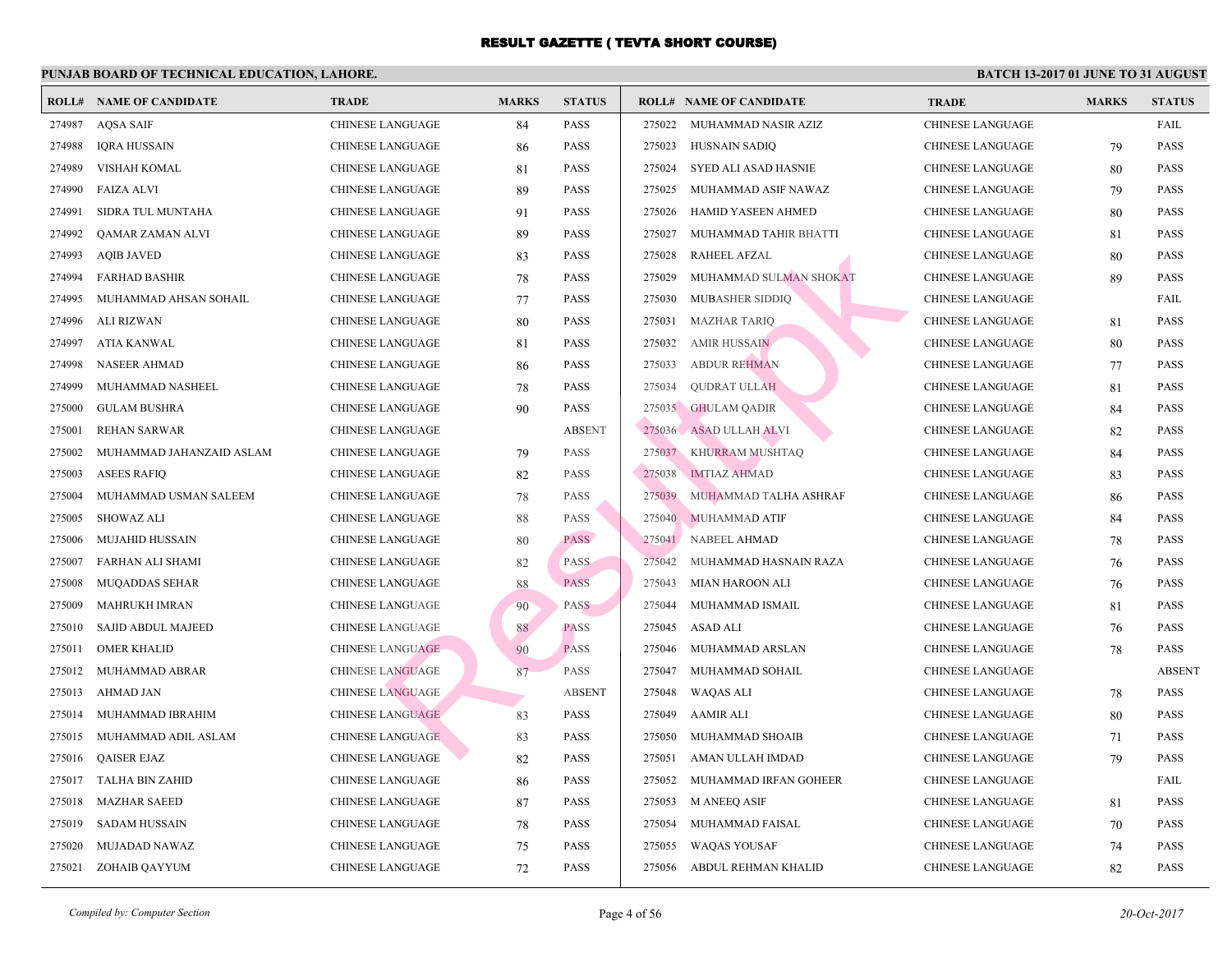|        | <b>ROLL# NAME OF CANDIDATE</b>                                        | <b>TRADE</b>            | <b>MARKS</b> | <b>STATUS</b> |        | <b>ROLL# NAME OF CANDIDATE</b> | <b>TRA</b>  |
|--------|-----------------------------------------------------------------------|-------------------------|--------------|---------------|--------|--------------------------------|-------------|
| 275057 | MUHAMMAD JUNAID                                                       | <b>CHINESE LANGUAGE</b> | 83           | PASS          | 275091 | AZHAR ALI                      | <b>CHIN</b> |
| 275058 | NABEEL AHMAD ASHRAF                                                   | CHINESE LANGUAGE        | 82           | PASS          | 275092 | BILAL ZUBAIR KHOKHAR           | <b>CHIN</b> |
| 275059 | MUHAMMAD AQEEL SHAFI                                                  | <b>CHINESE LANGUAGE</b> | 78           | PASS          | 275093 | <b>GHULAM DASTGEER</b>         | <b>CHIN</b> |
| 275060 | <b>TALHA ZEESHAN</b>                                                  | <b>CHINESE LANGUAGE</b> | 83           | PASS          | 275094 | HAFIZ MUHAMMAD FAISAL          | <b>CHIN</b> |
| 275061 | MIAN FAHEEM AMJAD                                                     | <b>CHINESE LANGUAGE</b> | 81           | PASS          | 275095 | HAMZA AQEEL                    | <b>CHIN</b> |
| 275062 | MUHAMMAD FAISAL RASHEED                                               | <b>CHINESE LANGUAGE</b> | 71           | <b>PASS</b>   | 275096 | HAMZA AWAIS AHMAD              | <b>CHIN</b> |
| 275063 | <b>FAHEEM ABBAS</b>                                                   | <b>CHINESE LANGUAGE</b> | 85           | PASS          | 275097 | <b>HAMZA SHEHZAD</b>           | <b>CHIN</b> |
| 275064 | <b>AZAM TARIQ</b>                                                     | <b>CHINESE LANGUAGE</b> | 81           | PASS          | 275098 | <b>IRSHAD MASIH</b>            | <b>CHIN</b> |
| 275065 | SHAHZAD ANJUM                                                         | <b>CHINESE LANGUAGE</b> | 76           | PASS          | 275099 | IZZAT MAAB ARSHAD              | CHIN.       |
| 275066 | MEMOONA ASGHAR                                                        | <b>CHINESE LANGUAGE</b> | 81           | PASS          | 275100 | <b>KHAWAR NAEEM</b>            | <b>CHIN</b> |
| 275067 | <b>AYESHA RAFIQUE</b>                                                 | <b>CHINESE LANGUAGE</b> | 80           | PASS          | 275101 | <b>MOAAZ SAEED</b>             | <b>CHIN</b> |
| 275068 | <b>TAHIRA KOUSAR</b>                                                  | <b>CHINESE LANGUAGE</b> | 81           | PASS          | 275102 | <b>MOHSIN ARSHAD</b>           | <b>CHIN</b> |
| 275069 | <b>TOOBA CHAUDHARY</b>                                                | <b>CHINESE LANGUAGE</b> | 80           | PASS          | 275103 | MUHAMMAD AAMIR                 | <b>CHIN</b> |
| 275070 | <b>SHAISTA SALEEM</b>                                                 | <b>CHINESE LANGUAGE</b> | 84           | PASS          | 275104 | MUHAMMAD ARSLAN                | <b>CHIN</b> |
| 275071 | ANSA WARIS                                                            | <b>CHINESE LANGUAGE</b> | 80           | PASS          |        | 275105 MUHAMMAD ASJAD SHAH     | <b>CHIN</b> |
| 275072 | <b>SOBIA IQBAL</b>                                                    | <b>CHINESE LANGUAGE</b> | 81           | PASS          | 275106 | MUHAMMAD FÁIZAN                | <b>CHIN</b> |
| 275073 | MARIYAM                                                               | <b>CHINESE LANGUAGE</b> | 82           | PASS          | 275107 | MUHAMMAD HAMMAD                | <b>CHIN</b> |
| 275074 | MUHAMMAD MATEEN                                                       | <b>CHINESE LANGUAGE</b> | 81           | <b>PASS</b>   | 275108 | MUHAMMAD ISLAM                 | <b>CHIN</b> |
| 275075 | HAFIZ ABUZAR AYYUB                                                    | <b>CHINESE LANGUAGE</b> | 80           | PASS          | 275109 | MUHAMMAD KHURAM SHAHZAD        | <b>CHIN</b> |
| 275076 | SADAM HUSSAIN                                                         | <b>CHINESE LANGUAGE</b> | 80           | <b>PASS</b>   | 275110 | MUHAMMAD NABEEL                | <b>CHIN</b> |
| 275077 | MUHAMMAD AMMAR ALI                                                    | <b>CHINESE LANGUAGE</b> | 81           | <b>PASS</b>   | 275111 | MUHAMMAD SAJID                 | <b>CHIN</b> |
| 275078 | MUHAMMAD ZEESHAN BABAR                                                | <b>CHINESE LANGUAGE</b> | 80           | <b>PASS</b>   | 275112 | MUHAMMAD TAIMOOR IMRAN         | <b>CHIN</b> |
| 275079 | SYED AURANGZAIB KHALID                                                | <b>CHINESE LANGUAGE</b> | 71           | <b>PASS</b>   | 275113 | MUHAMMAD UMER                  | <b>CHIN</b> |
| 275080 | HAFIZ MUHAMMAD NISAR AKBAR                                            | <b>CHINESE LANGUAGE</b> | 74           | <b>PASS</b>   | 275114 | <b>NARJIS FATIMA</b>           | <b>CHIN</b> |
| 275081 | MUHAMMAD FAIZAN SABAR                                                 | <b>CHINESE LANGUAGE</b> | 80           | <b>PASS</b>   | 275115 | NISAR AHMAD                    | <b>CHIN</b> |
| 275082 | HAFIZ MAHMOOD HASSAN                                                  | <b>CHINESE LANGUAGE</b> | 80           | <b>PASS</b>   | 275116 | <b>QAISER MUNIR</b>            | <b>CHIN</b> |
|        | <b>GOVT.COLLEGE OF TECHNOLOGY, SHARIF PURA, G.T. ROAD, GUJRANWALA</b> |                         |              |               | 275117 | <b>RAFIA TANVEER</b>           | <b>CHIN</b> |
| 275083 | ABU BAKAR NADEEM                                                      | <b>CHINESE LANGUAGE</b> | 87           | PASS          | 275118 | <b>RANA AARFEEN</b>            | <b>CHIN</b> |
| 275084 | <b>ABU SALOON</b>                                                     | <b>CHINESE LANGUAGE</b> | 80           | PASS          | 275119 | RANA MUHAMMAD AHMED            | <b>CHIN</b> |
| 275085 | <b>ADEEL HASSAN</b>                                                   | <b>CHINESE LANGUAGE</b> |              | <b>ABSENT</b> | 275120 | <b>SAQIB SHABBIR</b>           | <b>CHIN</b> |
| 275086 | ALI ASGHAR                                                            | <b>CHINESE LANGUAGE</b> |              | <b>ABSENT</b> | 275121 | SHAHZAD AHMED                  | <b>CHIN</b> |
| 275087 | <b>AMBREEN ISHAQ</b>                                                  | <b>CHINESE LANGUAGE</b> | 83           | PASS          | 275122 | SHAHZAIB KHALID BUTT           | <b>CHIN</b> |
| 275088 | ANEESA SHAHZADI                                                       | <b>CHINESE LANGUAGE</b> | 88           | PASS          | 275123 | <b>TAHIR MAHMOOD</b>           | <b>CHIN</b> |
| 275089 | <b>AQEEL MASIH</b>                                                    | <b>CHINESE LANGUAGE</b> | 88           | PASS          | 275124 | <b>TAHIR SHAUKAT</b>           | <b>CHIN</b> |
| 275090 | ASAD ASHFAQ                                                           | <b>CHINESE LANGUAGE</b> | 80           | PASS          |        | 275125 TALHA BIN SAIF          | <b>CHIN</b> |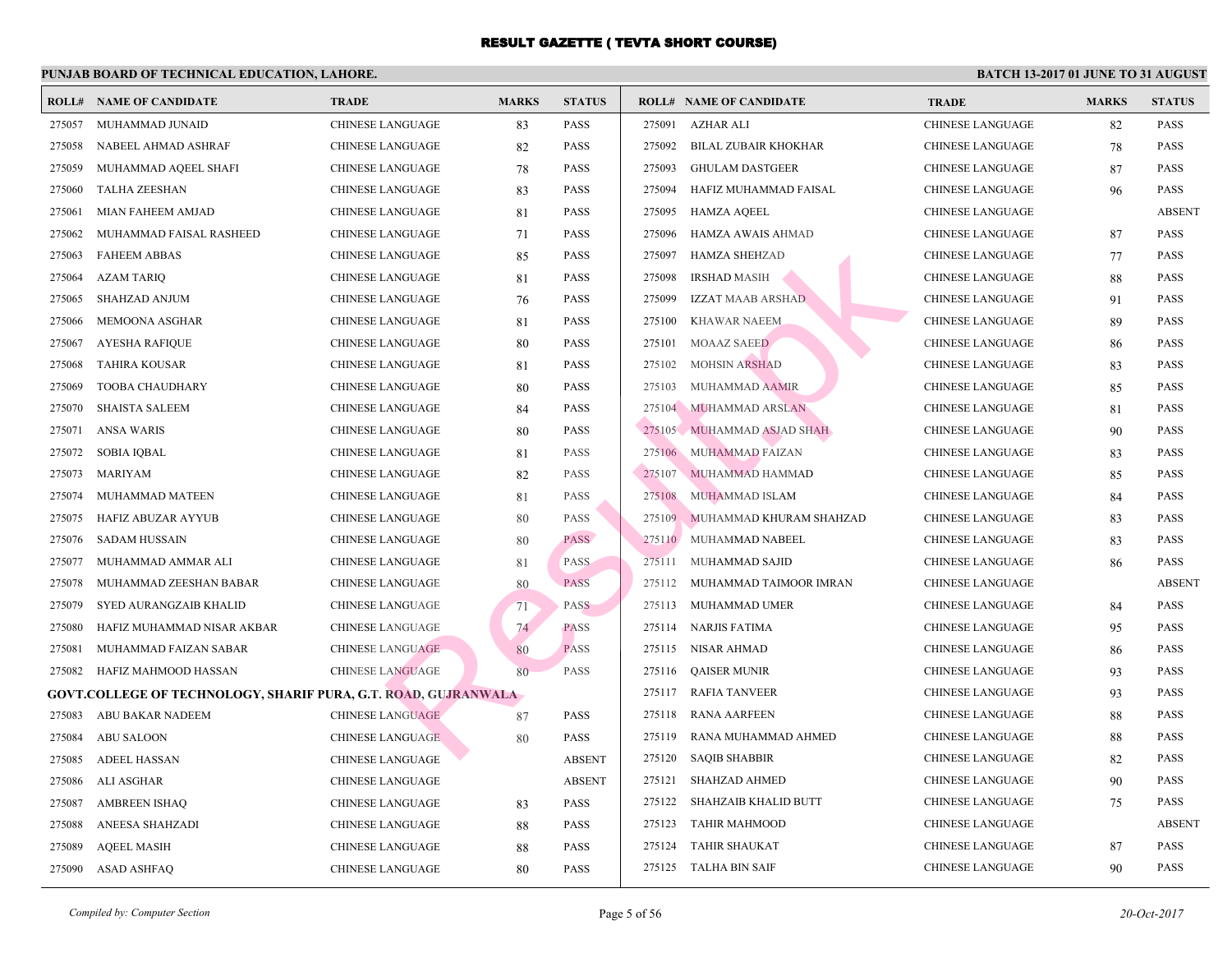|        | <b>ROLL# NAME OF CANDIDATE</b> | <b>TRADE</b>            | <b>MARKS</b> | <b>STATUS</b> |               | <b>ROLL# NAME OF CANDIDATE</b>                  | <b>TRA</b>  |
|--------|--------------------------------|-------------------------|--------------|---------------|---------------|-------------------------------------------------|-------------|
| 275126 | TANZIL UR RAHMAN               | <b>CHINESE LANGUAGE</b> |              | <b>ABSENT</b> | 275161        | MUHAMMAD NAFEES SIDDIQI                         | <b>CHIN</b> |
| 275127 | <b>WAQAS NASEER</b>            | CHINESE LANGUAGE        | 85           | PASS          | 275162        | MUHAMMAD QALB E ABBAS                           | <b>CHIN</b> |
| 275128 | <b>WASEEM SAJJAD</b>           | <b>CHINESE LANGUAGE</b> | 88           | <b>PASS</b>   | 275163        | MUHAMMAD SULEMAN AFZAL                          | CHIN.       |
| 275129 | ZAIN UL ABIDEEN                | CHINESE LANGUAGE        | 87           | PASS          | 275164        | NAEEM UL HAQ                                    | <b>CHIN</b> |
| 275130 | ZARQA MUMTAZ                   | CHINESE LANGUAGE        | 89           | <b>PASS</b>   | 275165        | <b>RABIYA QURESHI</b>                           | <b>CHIN</b> |
| 275131 | ZULFIQAR ALI                   | CHINESE LANGUAGE        |              | <b>ABSENT</b> | 275166        | <b>RAHEEL ANJUM</b>                             | <b>CHIN</b> |
| 275132 | <b>WAQAS AHMED</b>             | <b>CHINESE LANGUAGE</b> |              | <b>ABSENT</b> | 275167        | RAJA MUHAMMAD RAMEEZ                            | CHIN.       |
| 275133 | MUHAMMAD FAHEEM                | CHINESE LANGUAGE        | 91           | <b>PASS</b>   | 275168        | MEHWISH HUMA                                    | <b>CHIN</b> |
| 275134 | <b>AQEEL MUNAWAR</b>           | CHINESE LANGUAGE        | 87           | <b>PASS</b>   | 275169        | <b>TARIQ YOUNAS</b>                             | <b>CHIN</b> |
| 275135 | TALHA TUFAIL                   | CHINESE LANGUAGE        | 87           | <b>PASS</b>   | 275170        | <b>YASIR BAIG</b>                               | CHIN.       |
| 275136 | USMAN ALI                      | CHINESE LANGUAGE        |              | <b>ABSENT</b> | 275171        | <b>ZIKAR ELAHI</b>                              | <b>CHIN</b> |
| 275137 | ARSHAD MAHMOOD                 | <b>CHINESE LANGUAGE</b> | 94           | <b>PASS</b>   | 275172        | MUHAMMAD ZULQARNAIN                             | <b>CHIN</b> |
| 275138 | SAJJAD ALI                     | CHINESE LANGUAGE        | 91           | <b>PASS</b>   | 275173        | MUHAMMAD USAMA AMEEN                            | <b>CHIN</b> |
| 275139 | <b>SAIF UALLAH</b>             | CHINESE LANGUAGE        | 94           | <b>PASS</b>   |               | 275174 QAMAR SHEHZAD                            | <b>CHIN</b> |
| 275140 | ABDUL HANAAN NAIK              | CHINESE LANGUAGE        | 83           | <b>PASS</b>   |               | 275175 MUHAMMAD FAHAD                           | <b>CHIN</b> |
| 275141 | <b>ABUBAKAR WAHEED</b>         | <b>CHINESE LANGUAGE</b> | 80           | <b>PASS</b>   |               | 275176 HAFIZ SALMAN AMJAD                       | CHIN.       |
| 275142 | ALI SHERAZ                     | CHINESE LANGUAGE        | 88           | <b>PASS</b>   | 275177        | <b>GHULAM MOH UD DIN</b>                        | <b>CHIN</b> |
| 275143 | ALISHA AMJAD                   | <b>CHINESE LANGUAGE</b> | 89           | <b>PASS</b>   | 275178        | <b>ABDUL QADEER</b>                             | CHIN.       |
| 275144 | <b>AMEER HAMZA</b>             | <b>CHINESE LANGUAGE</b> | 94           | <b>PASS</b>   |               | 275179 MUHAMMAD MOHSIN RAZA                     | <b>CHIN</b> |
| 275145 | <b>AMIR SHAHZAD</b>            | CHINESE LANGUAGE        | 85           | <b>PASS</b>   | 275180        | <b>IRAM SHAHZADI</b>                            | <b>CHIN</b> |
| 275146 | ASAD ZAMAN                     | CHINESE LANGUAGE        | 84           | <b>PASS</b>   | 275181        | HAFIZ FAHAD YAQOOB                              | <b>CHIN</b> |
| 275147 | ATIF AKHTAR                    | CHINESE LANGUAGE        |              | <b>ABSENT</b> | 275182        | MUHAMMAD HAROON                                 | <b>CHIN</b> |
| 275148 | H BURHAN AHMED                 | <b>CHINESE LANGUAGE</b> | 92           | <b>PASS</b>   |               | <b>GOVT.SWEDISH PAKISTANI COLLEGE OF TECHNO</b> |             |
| 275149 | HAFIZ HASAN MAHMOOD            | <b>CHINESE LANGUAGE</b> |              | <b>ABSENT</b> | <b>GUJRAT</b> |                                                 |             |
| 275150 | <b>HAMID ALI</b>               | <b>CHINESE LANGUAGE</b> | 88           | <b>PASS</b>   | 275183        | RAJA RAEEA AHMAD                                | <b>CHIN</b> |
| 275151 | HAMZA                          | <b>CHINESE LANGUAGE</b> | 94           | <b>PASS</b>   | 275184        | <b>TOQEER IQBAL</b>                             | <b>CHIN</b> |
| 275152 | <b>HAMZA AHMAD</b>             | <b>CHINESE LANGUAGE</b> | 80           | PASS          | 275185        | ZAIN UL HASSAN                                  | CHIN.       |
| 275153 | <b>IMRAN ALI</b>               | <b>CHINESE LANGUAGE</b> | 84           | <b>PASS</b>   | 275186        | FAIZAN AHMAD                                    | <b>CHIN</b> |
| 275154 | <b>KAMRAN RIAZ</b>             | <b>CHINESE LANGUAGE</b> | 82           | PASS          | 275187        | ARFAN AHMAD                                     | <b>CHIN</b> |
| 275155 | <b>MAHWISH WAHEED</b>          | CHINESE LANGUAGE        | 85           | <b>PASS</b>   | 275188        | ALAMDAR HUSSAIN SHAH                            | <b>CHIN</b> |
| 275156 | MUHAMMAD NASIR MUNIR           | CHINESE LANGUAGE        | 93           | <b>PASS</b>   | 275189        | <b>BILAL MIR</b>                                | <b>CHIN</b> |
| 275157 | MUHAMMAD HAMMAD SHAFQAT        | CHINESE LANGUAGE        | 92           | PASS          | 275190        | ALI HASSAN                                      | CHIN.       |
| 275158 | MUHAMMAD MUJAHID HANIF KHAN    | CHINESE LANGUAGE        | 87           | PASS          | 275191        | MUHAMMAD IKRAM                                  | <b>CHIN</b> |
| 275159 | MUHAMMAD MUNIR                 | <b>CHINESE LANGUAGE</b> | 94           | <b>PASS</b>   | 275192        | MUHAMMAD SHERAZ                                 | CHIN.       |
| 275160 | MUHAMMAD MUSHTAQ               | CHINESE LANGUAGE        | 85           | <b>PASS</b>   | 275193        | AMIR MANZOOR                                    | <b>CHIN</b> |
|        |                                |                         |              |               |               |                                                 |             |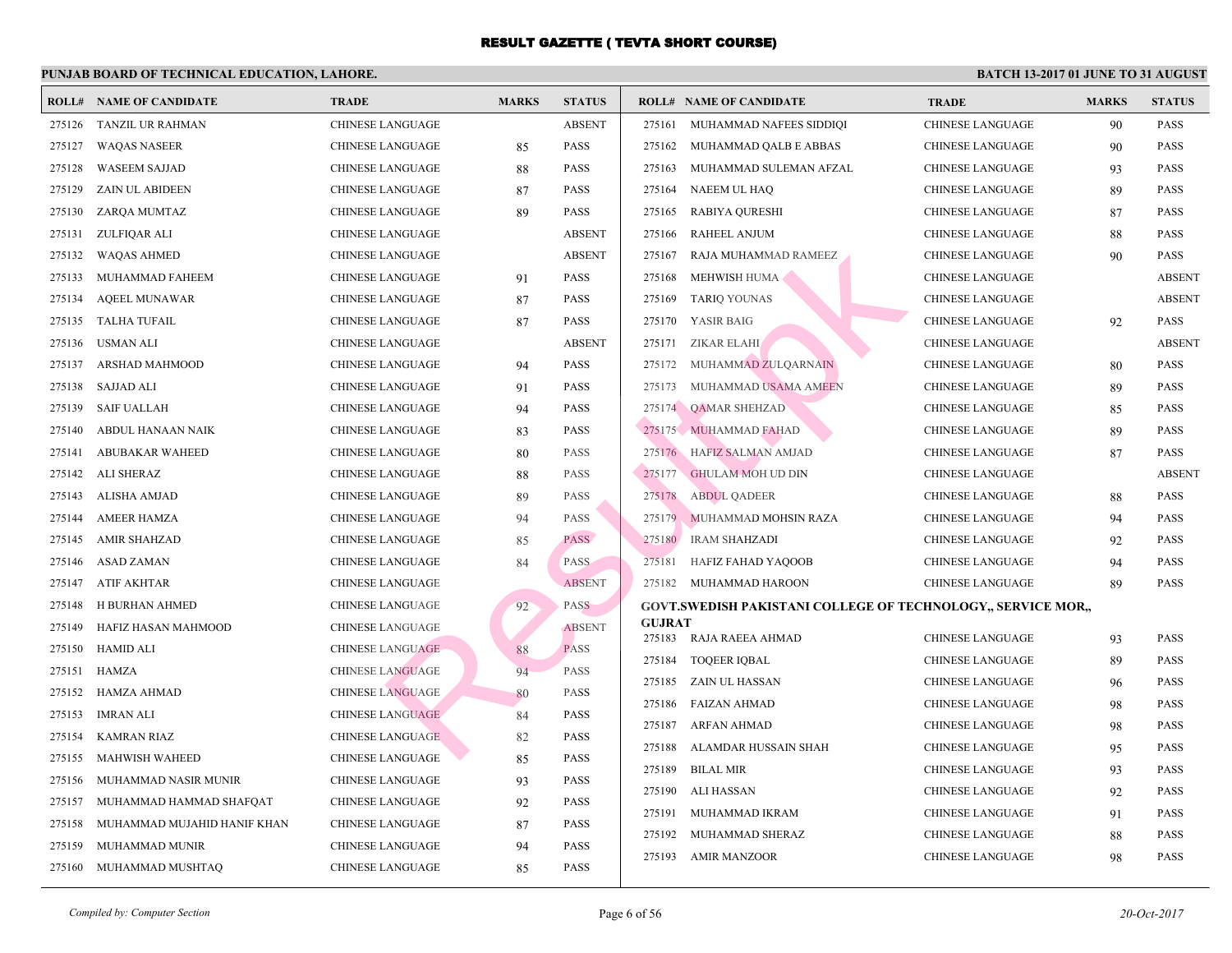|        | <b>ROLL# NAME OF CANDIDATE</b> | <b>TRADE</b>            | <b>MARKS</b> | <b>STATUS</b> |        | <b>ROLL# NAME OF CANDIDATE</b> | <b>TRA</b>  |
|--------|--------------------------------|-------------------------|--------------|---------------|--------|--------------------------------|-------------|
| 275194 | <b>RIZWAN ALI</b>              | <b>CHINESE LANGUAGE</b> | 97           | <b>PASS</b>   | 275229 | FARIHA SAFDAR                  | <b>CHIN</b> |
| 275195 | <b>TAYYAB NAEEM</b>            | <b>CHINESE LANGUAGE</b> | 90           | <b>PASS</b>   |        | 275230 ZAINAB FATIMA           | <b>CHIN</b> |
| 275196 | <b>ABDUL SATTAR</b>            | <b>CHINESE LANGUAGE</b> | 97           | <b>PASS</b>   | 275231 | MARYAM FATIMA                  | <b>CHIN</b> |
| 275197 | <b>AMIR JAVAID</b>             | <b>CHINESE LANGUAGE</b> | 98           | <b>PASS</b>   | 275232 | ZARINA JABEEN                  | <b>CHIN</b> |
| 275198 | <b>HASSAN FAROOQ</b>           | <b>CHINESE LANGUAGE</b> | 94           | <b>PASS</b>   | 275233 | MUHAMMAD SHERAZ                | <b>CHIN</b> |
| 275199 | UMAR BASHARAT                  | CHINESE LANGUAGE        | 93           | <b>PASS</b>   | 275234 | MUHAMMAD SHAHZAIB ANSAR        | <b>CHIN</b> |
| 275200 | MUHAMMAD SHERAZ                | CHINESE LANGUAGE        | 97           | <b>PASS</b>   | 275235 | TAYYABA NOOR                   | <b>CHIN</b> |
| 275201 | USMAN ALI                      | <b>CHINESE LANGUAGE</b> | 90           | <b>PASS</b>   | 275236 | ZESHAN HAIDER                  | <b>CHIN</b> |
| 275202 | HAQ NAWAZ                      | <b>CHINESE LANGUAGE</b> | 92           | <b>PASS</b>   |        | 275237 MUHAMMAD IQBAL          | <b>CHIN</b> |
| 275203 | MUHAMMAD AHSAN UL HAQ          | <b>CHINESE LANGUAGE</b> | 95           | <b>PASS</b>   | 275238 | ATEEQ AHMAD                    | <b>CHIN</b> |
| 275204 | MUHAMMAD SLAH UD DIN           | <b>CHINESE LANGUAGE</b> | 82           | <b>PASS</b>   | 275239 | ALI KHAN                       | CHIN.       |
| 275205 | MUHAMMAD ZUBAIR                | <b>CHINESE LANGUAGE</b> | 90           | <b>PASS</b>   | 275240 | ZEESHAN ALI                    | <b>CHIN</b> |
| 275206 | <b>USMAN TARIQ</b>             | <b>CHINESE LANGUAGE</b> | 91           | <b>PASS</b>   | 275241 | <b>AKHTAR MAHMOOD</b>          | <b>CHIN</b> |
| 275207 | <b>BILAL SHOUKAT</b>           | <b>CHINESE LANGUAGE</b> | 89           | <b>PASS</b>   | 275242 | <b>ABRAR KHALID</b>            | <b>CHIN</b> |
| 275208 | <b>MUHAMMAD ASIF</b>           | <b>CHINESE LANGUAGE</b> | 98           | <b>PASS</b>   |        | 275243 AYESHA ASGHAR           | <b>CHIN</b> |
| 275209 | MUHAMMAD HUSNAIN SARWAR        | <b>CHINESE LANGUAGE</b> | 90           | <b>PASS</b>   |        | 275244 AURANG ZEB              | <b>CHIN</b> |
| 275210 | <b>ALI SHER</b>                | CHINESE LANGUAGE        | 89           | <b>PASS</b>   |        | 275245 JAMSHAID AKRAM          | <b>CHIN</b> |
| 275211 | MUHAMMAD AZHAR                 | <b>CHINESE LANGUAGE</b> | 98           | <b>PASS</b>   | 275246 | ZAHID MEHMOOD                  | <b>CHIN</b> |
| 275212 | <b>USMAN ZAFAR</b>             | <b>CHINESE LANGUAGE</b> | 98           | <b>PASS</b>   | 275247 | ABDUL HASEEB                   | <b>CHIN</b> |
| 275213 | <b>QAISAR MEHMOOD</b>          | <b>CHINESE LANGUAGE</b> | 97           | <b>PASS</b>   | 275248 | MUHAMMAD BILAL MAZHAR          | <b>CHIN</b> |
| 275214 | <b>KASHAN BASHIR</b>           | <b>CHINESE LANGUAGE</b> | 79           | <b>PASS</b>   | 275249 | ZAIN UL ABADIN                 | <b>CHIN</b> |
| 275215 | NASIR ALI                      | <b>CHINESE LANGUAGE</b> | 83           | <b>PASS</b>   | 275250 | <b>QAMAR UD DIN</b>            | <b>CHIN</b> |
| 275216 | <b>NAVEED ASHRAF</b>           | <b>CHINESE LANGUAGE</b> |              | <b>ABSENT</b> | 275251 | <b>SHAMILA NAHEED</b>          | <b>CHIN</b> |
| 275217 | MUHAMMAD IMRAN RAFIQUE         | <b>CHINESE LANGUAGE</b> | 89           | <b>PASS</b>   | 275252 | MUHAMMAD JAVAID AKHTAR         | <b>CHIN</b> |
| 275218 | MUHAMMAD USMAN                 | <b>CHINESE LANGUAGE</b> | 81           | <b>PASS</b>   | 275253 | MUHAMMAD KHURRAM SHAHZAD       | <b>CHIN</b> |
| 275219 | NISTASHER AZHAR                | <b>CHINESE LANGUAGE</b> | 90           | <b>PASS</b>   | 275254 | ARSHAD MAHMOOD                 | <b>CHIN</b> |
| 275220 | ZULQARNAIN ABBAS               | <b>CHINESE LANGUAGE</b> | 89           | PASS          | 275255 | MUHAMMAD SULEMAN               | <b>CHIN</b> |
| 275221 | ZUNAIR AHMAD                   | <b>CHINESE LANGUAGE</b> | 88           | <b>PASS</b>   | 275256 | ALI RAZA SAJJAD                | <b>CHIN</b> |
| 275222 | <b>JUNAID IQBAL</b>            | <b>CHINESE LANGUAGE</b> | 94           | <b>PASS</b>   | 275257 | <b>SAJID MAHMOOD</b>           | <b>CHIN</b> |
| 275223 | MUHAMMAD USAMA                 | CHINESE LANGUAGE        | 94           | <b>PASS</b>   | 275258 | <b>HASEEB ABID</b>             | <b>CHIN</b> |
| 275224 | MUHAMMAD HASSAN SADIQUE        | <b>CHINESE LANGUAGE</b> | 87           | <b>PASS</b>   | 275259 | LIAQAT ALI                     | <b>CHIN</b> |
| 275225 | <b>NAZIM ALI</b>               | <b>CHINESE LANGUAGE</b> | 98           | <b>PASS</b>   | 275260 | TAYAB ADNAN TAHIR              | <b>CHIN</b> |
| 275226 | NIDA KHADIM                    | <b>CHINESE LANGUAGE</b> | 95           | <b>PASS</b>   | 275261 | <b>GHULAM YASRAB</b>           | <b>CHIN</b> |
| 275227 | FARWA SABA AHMAD               | <b>CHINESE LANGUAGE</b> | 86           | <b>PASS</b>   | 275262 | NISAR AHMED BAIG               | <b>CHIN</b> |
| 275228 | <b>AQSA NOREEN</b>             | <b>CHINESE LANGUAGE</b> | 96           | <b>PASS</b>   |        |                                |             |
|        |                                |                         |              |               |        |                                |             |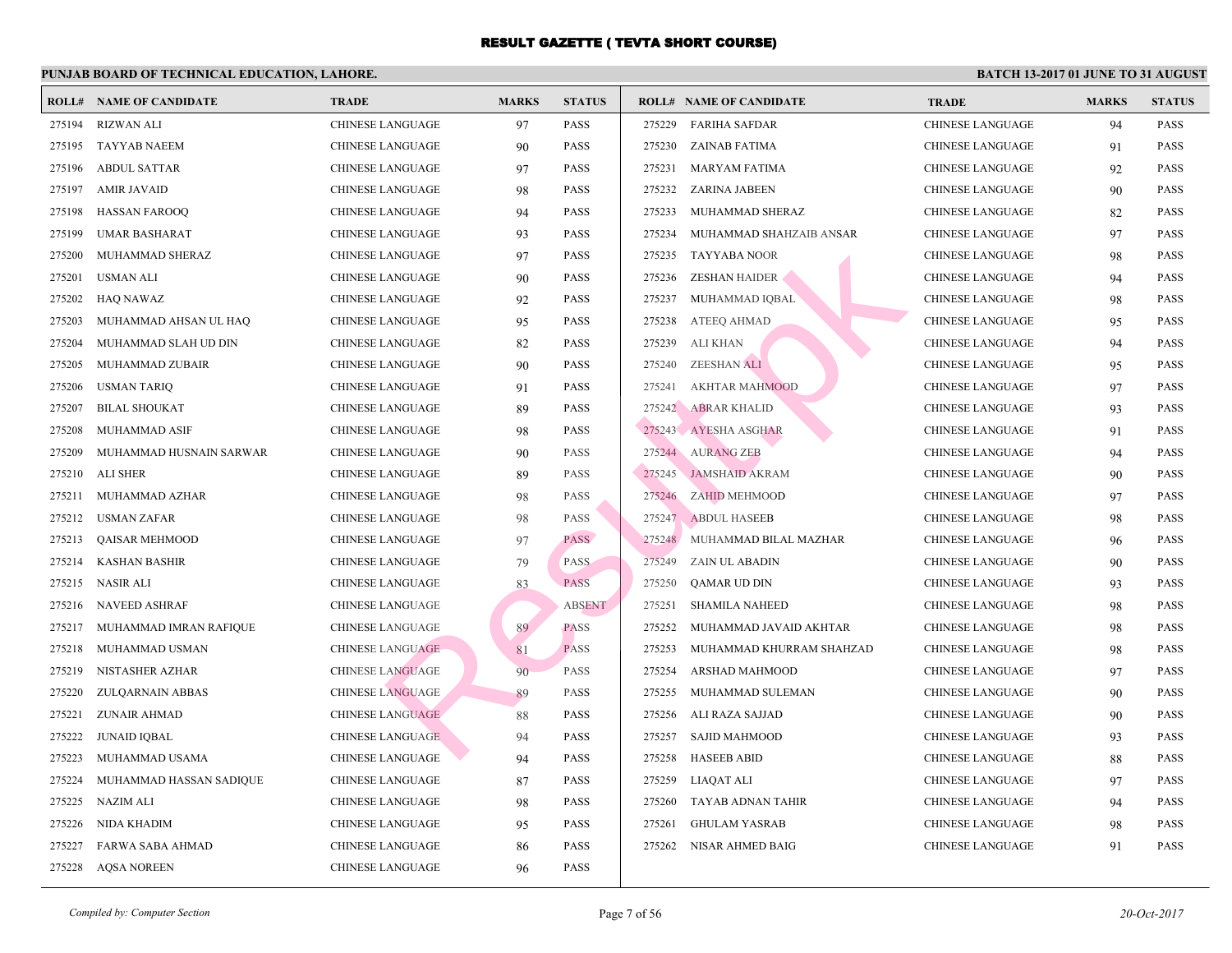|        | <b>ROLL# NAME OF CANDIDATE</b>                                | <b>TRADE</b>            | <b>MARKS</b> | <b>STATUS</b> |        | <b>ROLL# NAME OF CANDIDATE</b>            | <b>TRA</b>  |
|--------|---------------------------------------------------------------|-------------------------|--------------|---------------|--------|-------------------------------------------|-------------|
| 275263 | HAFIZ MUHAMMAD AHMAD                                          | <b>CHINESE LANGUAGE</b> | 91           | <b>PASS</b>   | 275296 | HAFIZ MUHAMMAD ZIA UR REHMAN              | <b>CHIN</b> |
| 275264 | <b>MURTAZA</b><br><b>NOMAN AZHAR</b>                          | <b>CHINESE LANGUAGE</b> | 92           | <b>PASS</b>   | 275297 | <b>AAMIR BASHIR</b>                       | <b>CHIN</b> |
| 275265 | MUHAMMAD NOMAN KHALID                                         | <b>CHINESE LANGUAGE</b> | 92           | <b>PASS</b>   | 275298 | SHAHBAZ AJMAL                             | <b>CHIN</b> |
| 275266 | <b>RASHID SUBHANI</b>                                         | <b>CHINESE LANGUAGE</b> | 97           | <b>PASS</b>   | 275299 | MUHAMMAD TARIQ JAMAL                      | <b>CHIN</b> |
| 275267 | MUHAMMAD SHAFIQUE                                             | <b>CHINESE LANGUAGE</b> | 97           | <b>PASS</b>   | 275300 | MUHAMMAD SOHAIL SHAHID                    | <b>CHIN</b> |
| 275268 | ALI HASSAN                                                    | <b>CHINESE LANGUAGE</b> | 91           | <b>PASS</b>   | 275301 | HAFIZ MUHAMMAD AMIR                       | <b>CHIN</b> |
| 275269 | <b>BUSHRA FAZAL HUSSAIN</b>                                   | CHINESE LANGUAGE        | 98           | <b>PASS</b>   | 275302 | MUHAMMAD WAQAS                            | <b>CHIN</b> |
| 275270 | <b>FAISAL SHAHZAD</b>                                         | <b>CHINESE LANGUAGE</b> | 97           | <b>PASS</b>   | 275303 | SYED ARSLAN HAIDER SHAH                   | <b>CHIN</b> |
| 275271 | HAFIZ MUHAMMAD UMAR                                           | <b>CHINESE LANGUAGE</b> | 92           | <b>PASS</b>   | 275304 | SAADTULLAH                                | <b>CHIN</b> |
| 275272 | <b>TARIQ MEHMOOD</b>                                          | <b>CHINESE LANGUAGE</b> |              | <b>ABSENT</b> | 275305 | MUHAMMAD TUFAIL                           | <b>CHIN</b> |
| 275273 | <b>TALLAT NOREEN</b>                                          | <b>CHINESE LANGUAGE</b> | 98           | <b>PASS</b>   | 275306 | <b>HAIDER ABBAS</b>                       | <b>CHIN</b> |
| 275274 | <b>SAMEER AHMED</b>                                           | <b>CHINESE LANGUAGE</b> | 97           | <b>PASS</b>   | 275307 | MUHAMMAD ISMAIL SIDDIQ                    | <b>CHIN</b> |
| 275275 | <b>GHULAM ABBAS</b>                                           | CHINESE LANGUAGE        | 93           | <b>PASS</b>   | 275308 | <b>CHOUDHARY</b><br>MUHAMMAD TAIHA IMTIAZ | <b>CHIN</b> |
| 275276 | MUHAMMAD MUNIR                                                | <b>CHINESE LANGUAGE</b> | 82           | <b>PASS</b>   | 275309 | MUHAMMAD ANEES UR REHMAN                  | <b>CHIN</b> |
| 275277 | SHAHBAZ AHMAD WAQAS                                           | <b>CHINESE LANGUAGE</b> | 93           | <b>PASS</b>   | 275310 | <b>SHAHBAZ AHMED CHAUDHARY</b>            | <b>CHIN</b> |
| 275278 | <b>FARAZ AHMED</b>                                            | <b>CHINESE LANGUAGE</b> | 95           | <b>PASS</b>   | 275311 | ZEESHAN QASIM                             | <b>CHIN</b> |
| 275279 | <b>IMRAN TAHIR</b>                                            | <b>CHINESE LANGUAGE</b> | 95           | <b>PASS</b>   | 275312 | <b>HARIS HAROON</b>                       | <b>CHIN</b> |
| 275280 | <b>HASSAN UMAIR</b>                                           | <b>CHINESE LANGUAGE</b> | 90           | <b>PASS</b>   | 275313 | MUHAMMAD AZEEM KHALID                     | <b>CHIN</b> |
| 275281 | MUHAMMAD ARSLAN JAVED                                         | <b>CHINESE LANGUAGE</b> | 91           | <b>PASS</b>   |        | 275314 MUHAMMAD IMRAN KHAN                | <b>CHIN</b> |
| 275282 | MUHAMMAD ABDULLAH                                             | CHINESE LANGUAGE        | 81           | <b>PASS</b>   | 275315 | MUHAMMAD IMRAN SAJID                      | <b>CHIN</b> |
|        | GOVERNMENT TECHNICAL TRAINING INSTITUTE, NEAR EID GAH PEOPLES |                         |              |               | 275316 | <b>WAHEED KHADIM</b>                      | <b>CHIN</b> |
|        | <b>COLONY, KHANEWAL</b>                                       |                         |              |               | 275317 | MUHAMMAD TEHSEEN SHAH                     | <b>CHIN</b> |
| 275283 | <b>IMRAN SHEHZAD</b>                                          | <b>CHINESE LANGUAGE</b> | 95           | <b>PASS</b>   | 275318 | <b>NADEEM JAFER</b>                       | <b>CHIN</b> |
| 275284 | MUHAMMAD ABUBAKAR KHAN                                        | <b>CHINESE LANGUAGE</b> | 93           | <b>PASS</b>   | 275319 | <b>WAQAR AZEEM</b>                        | <b>CHIN</b> |
| 275285 | MUHAMMAD REHAN MUMTAZ                                         | <b>CHINESE LANGUAGE</b> |              | <b>ABSENT</b> | 275320 | ZIA UR EHMAN ABID                         | <b>CHIN</b> |
| 275286 | <b>ARBAB JAHANGIR</b>                                         | <b>CHINESE LANGUAGE</b> | 93           | <b>PASS</b>   | 275321 | HUSSNAIN ALI                              | <b>CHIN</b> |
| 275287 | <b>FAISAL SHAHZAD</b>                                         | <b>CHINESE LANGUAGE</b> | 96           | <b>PASS</b>   | 275322 | MUHAMMAD TANVEER AKRAM                    | <b>CHIN</b> |
| 275288 | <b>GUL ZAMAN</b>                                              | <b>CHINESE LANGUAGE</b> | 90           | <b>PASS</b>   | 275323 | MUHAMMAD IRFAN                            | <b>CHIN</b> |
| 275289 | SOHAIL MAQBOOL                                                | <b>CHINESE LANGUAGE</b> | 89           | <b>PASS</b>   | 275324 | ALI MUHAMMAD                              | CHIN.       |
| 275290 | ANWAR UL HAQ                                                  | <b>CHINESE LANGUAGE</b> | 94           | <b>PASS</b>   | 275325 | MUZAMMAL HUSSAIN                          | <b>CHIN</b> |
| 275291 | <b>UMAR RAZA</b>                                              | <b>CHINESE LANGUAGE</b> | 93           | <b>PASS</b>   | 275326 | <b>HASEEB AHMED</b>                       | <b>CHIN</b> |
| 275292 | MUHAMMAD AWAIS RAZA                                           | <b>CHINESE LANGUAGE</b> | 96           | <b>PASS</b>   | 275327 | MUHAMMAD AZAM TARIQ                       | <b>CHIN</b> |
| 275293 | <b>AKHTAR ABBAS</b>                                           | <b>CHINESE LANGUAGE</b> | 93           | <b>PASS</b>   | 275328 | <b>ZAMIN ABBAS</b>                        | <b>CHIN</b> |
| 275294 | RANA ZUBAIR IRSHAD                                            | <b>CHINESE LANGUAGE</b> | 95           | <b>PASS</b>   | 275329 | SHAHID IMRAN                              | <b>CHIN</b> |
|        | 275295 AZIZ UR REHMAN                                         | <b>CHINESE LANGUAGE</b> | 94           | <b>PASS</b>   |        |                                           |             |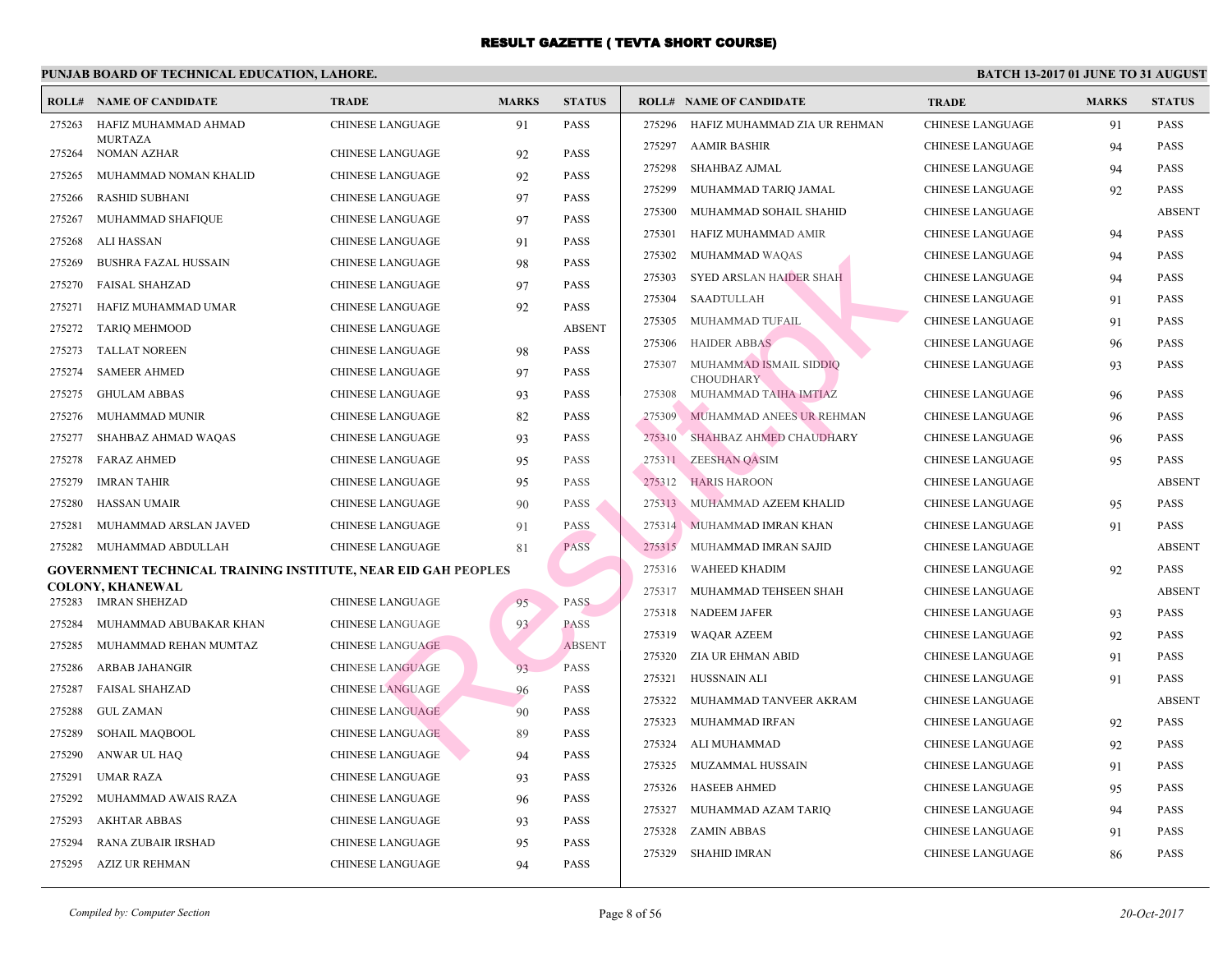|        | <b>ROLL# NAME OF CANDIDATE</b>                 | <b>TRADE</b>            | <b>MARKS</b> | <b>STATUS</b> |               | <b>ROLL# NAME OF CANDIDATE</b>                 | <b>TRA</b>  |
|--------|------------------------------------------------|-------------------------|--------------|---------------|---------------|------------------------------------------------|-------------|
| 275330 | <b>MANZAR ABBAS</b>                            | CHINESE LANGUAGE        | 92           | <b>PASS</b>   | 275364        | KHURRAM SHAHZAD                                | CHIN.       |
| 275331 | MUHAMMAD ASIF                                  | CHINESE LANGUAGE        | 93           | <b>PASS</b>   | 275365        | <b>FARRUKH BASHIR</b>                          | CHIN.       |
| 275332 | MUHAMMAD ISHFAQ                                | <b>CHINESE LANGUAGE</b> |              | <b>ABSENT</b> | 275366        | MUHAMMAD SAMAR SIDDIQUE                        | <b>CHIN</b> |
| 275333 | <b>SHAHID AHMED</b>                            | <b>CHINESE LANGUAGE</b> |              | <b>ABSENT</b> | 275367        | HAFIZ MUJEEB UR RAHMAN                         | <b>CHIN</b> |
| 275334 | MUHAMMAD MUDASSIR MANZOOR                      | CHINESE LANGUAGE        | 94           | <b>PASS</b>   | 275368        | NISAR ALI                                      | <b>CHIN</b> |
| 275335 | <b>SAFDAR ALI</b>                              | CHINESE LANGUAGE        | 93           | <b>PASS</b>   | 275369        | MUHAMMAD KAMRAN YOUNAS                         | CHIN.       |
| 275336 | MUHAMMAD USMAN GHANI                           | CHINESE LANGUAGE        |              | <b>ABSENT</b> | 275370        | MUHAMMAD MUDASSAR                              | <b>CHIN</b> |
| 275337 | MUHAMMAD ABRAR                                 | CHINESE LANGUAGE        | 89           | <b>PASS</b>   | 275371        | <b>RAFIA BASHIR</b>                            | <b>CHIN</b> |
| 275338 | MUHAMMAD ARSHAD                                | <b>CHINESE LANGUAGE</b> | 93           | <b>PASS</b>   | 275372        | <b>RUKHSANA SIDDIQUE</b>                       | <b>CHIN</b> |
| 275339 | <b>GULL HASAN</b>                              | <b>CHINESE LANGUAGE</b> | 89           | <b>PASS</b>   | 275373        | FARZANA KANWEL                                 | <b>CHIN</b> |
| 275340 | <b>ISHTIAQ AHMAD</b>                           | CHINESE LANGUAGE        | 95           | PASS          | 275374        | <b>SADIA KANWAL</b>                            | <b>CHIN</b> |
| 275341 | <b>TAHIR ASLAM</b>                             | CHINESE LANGUAGE        | 92           | PASS          | 275375        | MUSHTAQ AHMED                                  | CHIN.       |
| 275342 | MUHAMMAD AAMIR MUSHTAQ                         | CHINESE LANGUAGE        | 96           | <b>PASS</b>   | 275376        | <b>AWAIS IFTIKHAR</b>                          | CHIN.       |
| 275343 | <b>KHAN LODHI</b><br>MUHAMMAD SOHAIB UR REHMAN | CHINESE LANGUAGE        | 93           | PASS          | 275377        | MUHAMMAD USAMA                                 | CHIN.       |
| 275344 | MUHAMMAD YOUSAF UMAR                           | CHINESE LANGUAGE        | 91           | <b>PASS</b>   |               | 275378 GHULAM HUSSAIN WAQAR                    | <b>CHIN</b> |
| 275345 | MUHAMMAD SALEEM                                | CHINESE LANGUAGE        | 93           | <b>PASS</b>   | 275379        | MUHAMMAD ZIA UL BADAR KHAN                     | <b>CHIN</b> |
| 275346 | <b>IJLAN SHAKEEL</b>                           | CHINESE LANGUAGE        | 94           | <b>PASS</b>   | 275380        | MUHAMMAD KAMRAN                                | <b>CHIN</b> |
| 275347 | MUHAMMAD NOMAN YOUNAS                          | <b>CHINESE LANGUAGE</b> | 94           | <b>PASS</b>   | 275381        | MUHAMMAD FAISAL ASHRAF                         | <b>CHIN</b> |
| 275348 | UMAIR KHIZAR HAYYAT                            | <b>CHINESE LANGUAGE</b> | 93           | <b>PASS</b>   |               | 275382 MUHAMMAD ANWAR MUGHAL                   | <b>CHIN</b> |
| 275349 | <b>SYED IRTAZA HAIDER</b>                      | <b>CHINESE LANGUAGE</b> | 94           | <b>PASS</b>   |               | DEFENCE WELFARE SOCITY TECHNICAL VOCATIO       |             |
| 275350 | RAO DANISH ALEEM                               | CHINESE LANGUAGE        | 91           | <b>PASS</b>   | <b>LAHORE</b> | 275383 WAQAR UL HASSAN                         | <b>COME</b> |
| 275351 | <b>RASHID JAVED</b>                            | <b>CHINESE LANGUAGE</b> | 93           | <b>PASS</b>   |               | <b>GOVERNMENT COLLEGE OF TECHNOLOGY, RAILV</b> |             |
| 275352 | <b>WASEEM ABBAS</b>                            | <b>CHINESE LANGUAGE</b> | 93           | PASS          | 275384        | IFRA ANAM                                      | CHIN.       |
| 275353 | MUHAMMAD MAOOZ FAHEEM                          | <b>CHINESE LANGUAGE</b> |              | <b>ABSENT</b> | 275385        | SIDRA ASGHAR                                   | CHIN.       |
| 275354 | <b>ABU TURAB</b>                               | <b>CHINESE LANGUAGE</b> |              | <b>ABSENT</b> | 275386        | AMNA SHAFIQ                                    | CHIN.       |
| 275355 | AMANULLAH                                      | <b>CHINESE LANGUAGE</b> | 95           | <b>PASS</b>   | 275387        | <b>ZAIB TANVEER</b>                            | <b>CHIN</b> |
| 275356 | <b>ASIF SOHAIL</b>                             | <b>CHINESE LANGUAGE</b> | 94           | PASS          | 275388        | HAFIZ RAJA ABDUL WAHAB                         | <b>CHIN</b> |
| 275357 | MUHAMMAD ASIM RAZA                             | <b>CHINESE LANGUAGE</b> |              | <b>ABSENT</b> | 275389        | HASSAN SHAHZAD                                 | <b>CHIN</b> |
| 275358 | <b>FALAK SHEIR</b>                             | <b>CHINESE LANGUAGE</b> |              | <b>ABSENT</b> | 275390        | MUHAMMAD SHAHID RAFIQ                          | CHIN.       |
| 275359 | SYED SAJJAD RAZA WASTI                         | <b>CHINESE LANGUAGE</b> |              | <b>ABSENT</b> | 275391        | MUHAMMAD FARHAN SIDDIQUI                       | <b>CHIN</b> |
| 275360 | <b>SAQLAIN HUSSAIN</b>                         | <b>CHINESE LANGUAGE</b> | 90           | <b>PASS</b>   | 275392        | MUHAMMAD ASAD                                  | CHIN.       |
| 275361 | ALI HAIDER                                     | <b>CHINESE LANGUAGE</b> | 89           | <b>PASS</b>   | 275393        | GULAM AHMAD ANSARI                             | <b>CHIN</b> |
| 275362 | AFAQ ISHAQ                                     | CHINESE LANGUAGE        | 90           | <b>PASS</b>   | 275394        | ARSLAN YOUSAF                                  | <b>CHIN</b> |
| 275363 | SHERAZ AHMAD CHAUDHRY                          | CHINESE LANGUAGE        | 94           | <b>PASS</b>   | 275395        | MUHAMMAD JAVAID                                | <b>CHIN</b> |
|        |                                                |                         |              |               |               |                                                |             |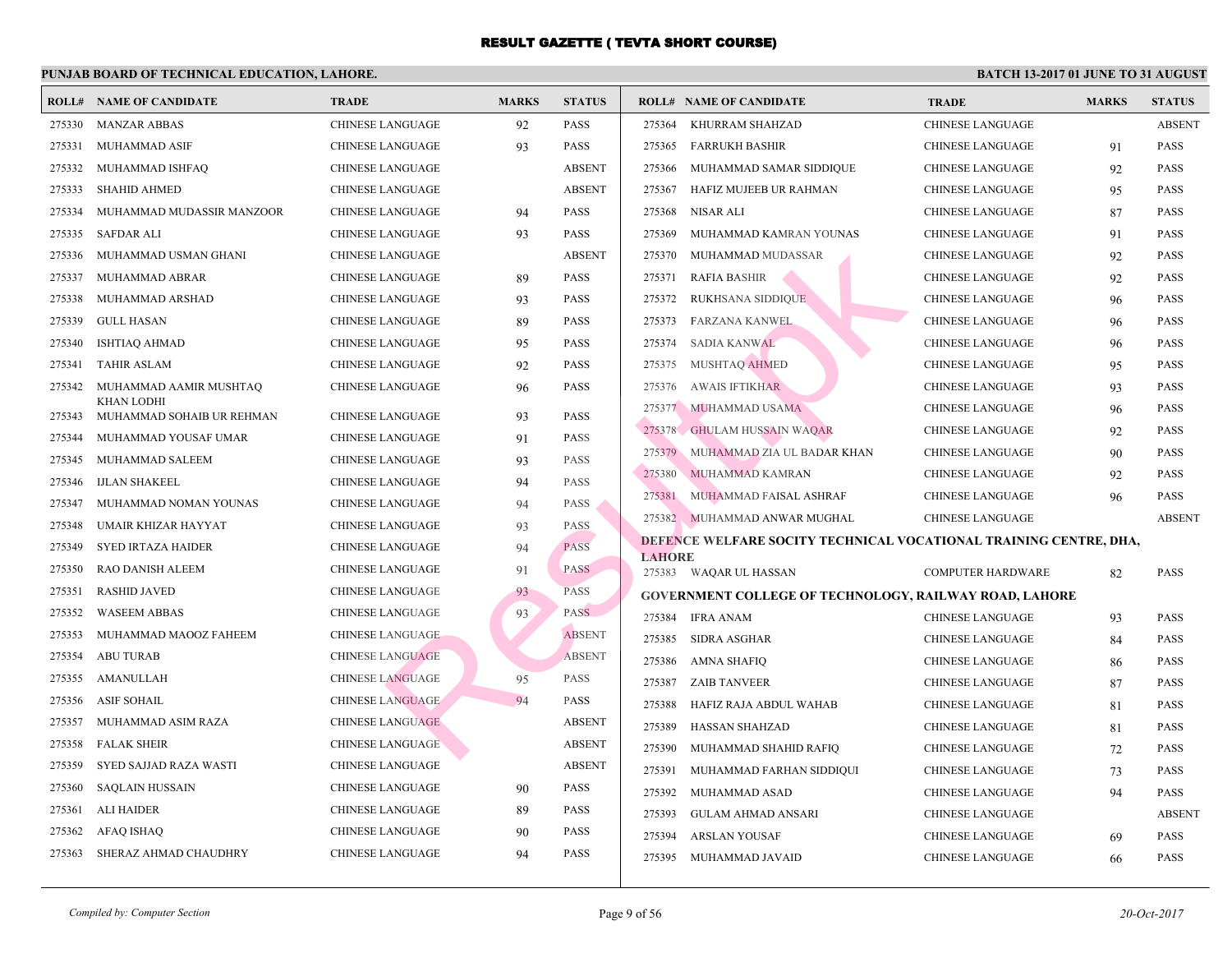| ROLL#  | <b>NAME OF CANDIDATE</b>   | <b>TRADE</b>            | <b>MARKS</b> | <b>STATUS</b> |        | <b>ROLL# NAME OF CANDIDATE</b> | <b>TRA</b>  |
|--------|----------------------------|-------------------------|--------------|---------------|--------|--------------------------------|-------------|
| 275396 | MUHAMMAD ARSLAN            | <b>CHINESE LANGUAGE</b> |              | <b>ABSENT</b> | 275431 | <b>SAMEF U ALLAH</b>           | CHIN.       |
| 275397 | <b>SHAHBAZ QADIR</b>       | <b>CHINESE LANGUAGE</b> |              | <b>ABSENT</b> | 275432 | DANISH IQBAL                   | <b>CHIN</b> |
| 275398 | HAFIZ MUHAMMAD KHAN        | <b>CHINESE LANGUAGE</b> |              | <b>ABSENT</b> | 275433 | <b>SHAHZADA KHURAM</b>         | CHIN.       |
| 275399 | SYED MUHAMMAD SHAH FAHAD   | CHINESE LANGUAGE        | 90           | <b>PASS</b>   | 275434 | <b>MAIDA GHAURI</b>            | <b>CHIN</b> |
| 275400 | AHTISHAM AHMAD             | <b>CHINESE LANGUAGE</b> | 81           | <b>PASS</b>   | 275435 | <b>SAADIA IFTIKHAR</b>         | CHIN.       |
| 275401 | ALI RAZA HASHMI            | CHINESE LANGUAGE        |              | <b>ABSENT</b> | 275436 | FARHAT AKRUM                   | <b>CHIN</b> |
| 275402 | HAFIZ MUHAMMAD BILAL       | CHINESE LANGUAGE        | 92           | <b>PASS</b>   | 275437 | <b>RAHILA ASHRAF</b>           | CHIN.       |
| 275403 | MUHAMMAD AHMAD             | CHINESE LANGUAGE        | 77           | <b>PASS</b>   | 275438 | NUSRAT                         | <b>CHIN</b> |
| 275404 | <b>MASOOD SAEED AHMAD</b>  | CHINESE LANGUAGE        | 66           | <b>PASS</b>   | 275439 | <b>HABIBA BATOOL</b>           | CHIN.       |
| 275405 | MUHAMMAD AZEEM             | CHINESE LANGUAGE        | 74           | <b>PASS</b>   | 275440 | SYEDA WAJEEHA KAZIM            | <b>CHIN</b> |
| 275406 | MUHAMMAD ALEEM             | CHINESE LANGUAGE        | 76           | <b>PASS</b>   | 275441 | <b>SUMRA EHSAN</b>             | <b>CHIN</b> |
| 275407 | RANA MUAZ MUHAMMAD         | CHINESE LANGUAGE        |              | <b>ABSENT</b> | 275442 | NEHA GHAYYOUR                  | <b>CHIN</b> |
| 275408 | <b>SHEROZ IMRAN</b>        | <b>CHINESE LANGUAGE</b> | 93           | <b>PASS</b>   | 275443 | <b>BUSHRA BUTT</b>             | <b>CHIN</b> |
| 275409 | MUHAMMAD AHMAD             | CHINESE LANGUAGE        |              | <b>ABSENT</b> | 275444 | MOEZA TISHAB                   | <b>CHIN</b> |
| 275410 | SHARJEEL IMRAN             | <b>CHINESE LANGUAGE</b> | 90           | <b>PASS</b>   | 275445 | <b>IQRA SHABBIR</b>            | <b>CHIN</b> |
| 275411 | <b>MUDASSAR BILAL</b>      | <b>CHINESE LANGUAGE</b> | 80           | <b>PASS</b>   | 275446 | <b>ARIKA MIRZA</b>             | <b>CHIN</b> |
| 275412 | MUHAMMAD WAQAR SHAKEEL     | <b>CHINESE LANGUAGE</b> |              | <b>ABSENT</b> | 275447 | <b>IQRA SHEHZADI</b>           | CHIN.       |
| 275413 | MALIK MUHAMMAD AWAIS AKRAM | CHINESE LANGUAGE        | 76           | <b>PASS</b>   | 275448 | <b>BILAL HUSSAIN</b>           | CHIN.       |
| 275414 | MUHAMMAD AZEEM             | <b>CHINESE LANGUAGE</b> | 76           | <b>PASS</b>   | 275449 | <b>UMAIR LIAQAT</b>            | CHIN.       |
| 275415 | FARHAD ALI BHUTTA          | CHINESE LANGUAGE        |              | <b>ABSENT</b> | 275450 | <b>UMAIR ZULIFQAR</b>          | CHIN.       |
| 275416 | <b>GULZAIB KHAN</b>        | <b>CHINESE LANGUAGE</b> | 68           | PASS          | 275451 | MUHAMMAD IMRAN                 | <b>CHIN</b> |
| 275417 | HAMZA SHAKEEL AWAN         | <b>CHINESE LANGUAGE</b> |              | <b>ABSENT</b> | 275452 | MUHAMMAD MANSHA                | CHIN.       |
| 275418 | <b>UMAIR ARSHAD</b>        | CHINESE LANGUAGE        | 71           | <b>PASS</b>   | 275453 | MUHAMMAD ZEESHAN BUTT          | <b>CHIN</b> |
| 275419 | <b>KASHIF MEHMOOD</b>      | <b>CHINESE LANGUAGE</b> | 77           | <b>PASS</b>   | 275454 | <b>IHTASHAM KHALID</b>         | CHIN.       |
| 275420 | <b>HAFIZ ASADULLAH</b>     | <b>CHINESE LANGUAGE</b> |              | <b>ABSENT</b> | 275455 | <b>IRFAN ALI KHAN</b>          | <b>CHIN</b> |
| 275421 | <b>SHABIR HUSSAIN</b>      | <b>CHINESE LANGUAGE</b> | 71           | <b>PASS</b>   | 275456 | MUHAMMAD EHSAN                 | CHIN.       |
| 275422 | <b>SHAHID NAWAZ</b>        | <b>CHINESE LANGUAGE</b> | 77           | PASS          | 275457 | QASAR ALI                      | CHIN.       |
| 275423 | MUHAMMAD ZUBAIR            | <b>CHINESE LANGUAGE</b> | 84           | <b>PASS</b>   | 275458 | <b>ALEEM RAZA</b>              | CHIN.       |
| 275424 | SAJID ALI                  | <b>CHINESE LANGUAGE</b> | 76           | <b>PASS</b>   | 275459 | <b>SAJID MANSOOR</b>           | <b>CHIN</b> |
| 275425 | HAFIZ SADDAM HUSSAIN       | <b>CHINESE LANGUAGE</b> | 77           | <b>PASS</b>   | 275460 | <b>ABID HUSSAIN</b>            | CHIN.       |
| 275426 | MUHAMMAD TASHFAIN BEBRUS   | <b>CHINESE LANGUAGE</b> | 80           | <b>PASS</b>   | 275461 | SAJJAD HUSSAIN                 | <b>CHIN</b> |
| 275427 | <b>UMER SHAHID BUTT</b>    | <b>CHINESE LANGUAGE</b> |              | <b>ABSENT</b> | 275462 | MUHAMMAD ABDULAH               | <b>CHIN</b> |
| 275428 | <b>MOHSIN IQBAL</b>        | <b>CHINESE LANGUAGE</b> |              | <b>ABSENT</b> | 275463 | <b>FAISAL BUTT</b>             | <b>CHIN</b> |
| 275429 | <b>USMAN ZAHEER</b>        | <b>CHINESE LANGUAGE</b> | 68           | <b>PASS</b>   | 275464 | MUHAMMAD ASLAM                 | <b>CHIN</b> |
| 275430 | <b>WAQAS JAWAID</b>        | <b>CHINESE LANGUAGE</b> |              | <b>ABSENT</b> | 275465 | MUHAMMAD ASAD SAJJAD           | <b>CHIN</b> |
|        |                            |                         |              |               |        |                                |             |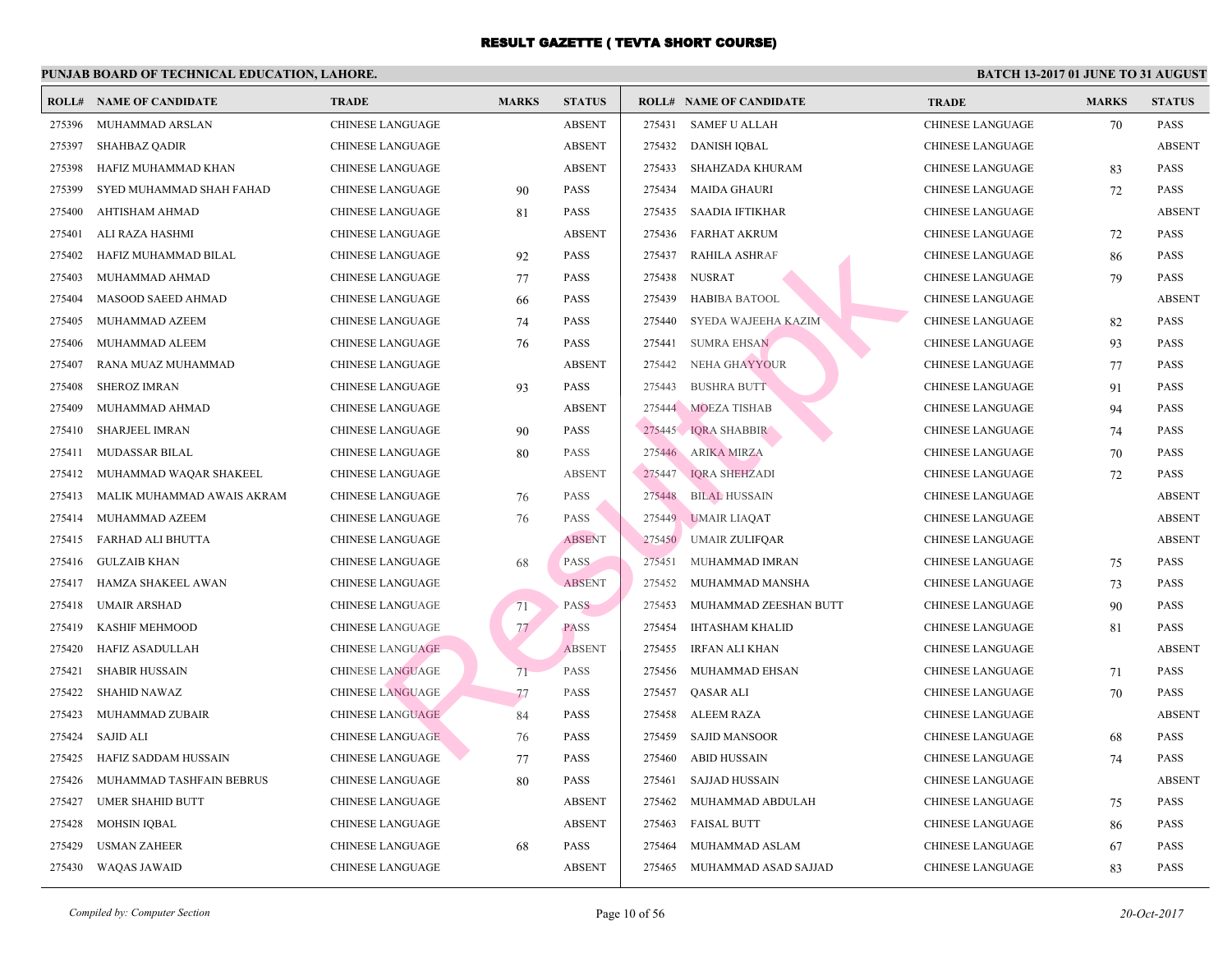|        | <b>ROLL# NAME OF CANDIDATE</b> | <b>TRADE</b>            | <b>MARKS</b> | <b>STATUS</b> |        | <b>ROLL# NAME OF CANDIDATE</b>      | <b>TRA</b>  |
|--------|--------------------------------|-------------------------|--------------|---------------|--------|-------------------------------------|-------------|
| 275466 | <b>NAEEM IQBAL</b>             | CHINESE LANGUAGE        | 75           | <b>PASS</b>   | 275501 | <b>ADNAN ALYAS</b>                  | CHIN.       |
| 275467 | FARMAN ELAHI BUTT              | CHINESE LANGUAGE        | 82           | <b>PASS</b>   | 275502 | <b>SALMAN SHARIF</b>                | CHIN.       |
| 275468 | <b>IMTIAZ AHMAD MALIK</b>      | CHINESE LANGUAGE        | 77           | <b>PASS</b>   | 275503 | MIAN MUHAMMAD HASSAN TUFAIL         | <b>CHIN</b> |
| 275469 | ZAIN HAMZA                     | CHINESE LANGUAGE        | 82           | <b>PASS</b>   | 275504 | ARIF ALI RAZA                       | CHIN.       |
| 275470 | <b>MAJID SHEHZAD</b>           | CHINESE LANGUAGE        | 77           | <b>PASS</b>   | 275505 | MUHAMMAD FAISAL                     | <b>CHIN</b> |
| 275471 | SYED MUHAMMAD HUSNAIN          | CHINESE LANGUAGE        | 90           | <b>PASS</b>   | 275506 | <b>UMER KHAYYAM</b>                 | <b>CHIN</b> |
| 275472 | MUHAMMAD NAJEEB                | CHINESE LANGUAGE        |              | <b>ABSENT</b> | 275507 | <b>AHSAN RAZA</b>                   | <b>CHIN</b> |
| 275473 | MUHAMMAD HANIF NAZIR           | <b>CHINESE LANGUAGE</b> | 80           | <b>PASS</b>   | 275508 | <b>SAMEE UL ULLAH</b>               | <b>CHIN</b> |
| 275474 | <b>SYED HAIDER ABBAS</b>       | CHINESE LANGUAGE        | 81           | <b>PASS</b>   | 275509 | <b>HASEEB SAEED</b>                 | <b>CHIN</b> |
| 275475 | <b>ABDUL SHAKOOR</b>           | <b>CHINESE LANGUAGE</b> | 76           | <b>PASS</b>   | 275510 | <b>TAHIR MEHMOOD</b>                | <b>CHIN</b> |
| 275476 | MUHAMMAD UMER FAROOQ           | CHINESE LANGUAGE        | 86           | <b>PASS</b>   | 275511 | MUHAMMAD NAVEED                     | <b>CHIN</b> |
| 275477 | MUHAMMAD ZUBAIR                | CHINESE LANGUAGE        | 82           | <b>PASS</b>   | 275512 | MUHAMMAD SHAHID                     | CHIN.       |
| 275478 | TAHER AZEEM MALIK              | CHINESE LANGUAGE        | 67           | <b>PASS</b>   | 275513 | MUHAMMAD FARMAN SAFDAR              | CHIN.       |
| 275479 | MUHAMMAD UMER                  | CHINESE LANGUAGE        | 81           | <b>PASS</b>   |        | 275514 MUHAMMAD ASIM RAUF           | <b>CHIN</b> |
| 275480 | HUZAIFA IQBAL                  | CHINESE LANGUAGE        | 84           | <b>PASS</b>   |        | 275515 ALI NIAZ                     | <b>CHIN</b> |
| 275481 | MUHAMMAD FAIZAN                | CHINESE LANGUAGE        | 88           | <b>PASS</b>   |        | 275516 SHERAZ ALI                   | <b>CHIN</b> |
| 275482 | AHMAD RAFIQ CHOUDHRY           | <b>CHINESE LANGUAGE</b> | 75           | <b>PASS</b>   | 275517 | <b>IRTAZA AHMED</b>                 | <b>CHIN</b> |
| 275483 | ATIF MOIN KHAN                 | <b>CHINESE LANGUAGE</b> | 64           | <b>PASS</b>   | 275518 | <b>AHID NADEEM</b>                  | <b>CHIN</b> |
| 275484 | <b>JAMILA AKHTAR</b>           | CHINESE LANGUAGE        | 93           | <b>PASS</b>   |        | 275519 HASAN IQBAL                  | <b>CHIN</b> |
| 275485 | ZAHRA IQBAL                    | <b>CHINESE LANGUAGE</b> | 92           | <b>PASS</b>   | 275520 | ASAD                                | CHIN.       |
| 275486 | MUNAHIL SHAHID                 | CHINESE LANGUAGE        | 93           | <b>PASS</b>   | 275521 | ABDULLAH GULZAR                     | CHIN.       |
| 275487 | <b>MAHJABEEN</b>               | CHINESE LANGUAGE        | 94           | <b>PASS</b>   | 275522 | HAFIZ AHSAN NADEEM                  | <b>CHIN</b> |
| 275488 | <b>SAMEENA ZAHOOR</b>          | <b>CHINESE LANGUAGE</b> | 96           | <b>PASS</b>   | 275523 | HAFIZ MUHAMMAD MOHSIN IRSHAD        | <b>CHIN</b> |
| 275489 | ZIA DIN SIDDIQUI               | <b>CHINESE LANGUAGE</b> | 94           | <b>PASS</b>   | 275524 | <b>BHATTI</b><br>AHSAN ZIA CHUGHTAI | CHIN.       |
| 275490 | MUHAMMAD UMAIR KHAN            | <b>CHINESE LANGUAGE</b> | 93           | <b>PASS</b>   | 275525 | AKHTAR NAWAZ KHAN                   | <b>CHIN</b> |
| 275491 | MUHAMMAD DANISH REHMAN         | <b>CHINESE LANGUAGE</b> | 87           | PASS          | 275526 | ABDUL RAZZAK IRFAN                  | CHIN.       |
| 275492 | SAWOOD SOHAIL JEHANGIR         | <b>CHINESE LANGUAGE</b> | 89           | <b>PASS</b>   | 275527 | MUHAMMAD MAAZ MALIK                 | CHIN.       |
| 275493 | <b>JAWAD MANSOOR</b>           | <b>CHINESE LANGUAGE</b> | 87           | <b>PASS</b>   | 275528 | MUHAMMAD QASIM                      | <b>CHIN</b> |
| 275494 | MUHAMMAD MURTAZA ARSHAD        | <b>CHINESE LANGUAGE</b> |              | <b>ABSENT</b> | 275529 | <b>TAHIR GHAFOOR</b>                | CHIN.       |
| 275495 | MUHAMMAD RIZWAN TARIQ          | CHINESE LANGUAGE        | 87           | <b>PASS</b>   | 275530 | HAFIZ MUHAMMAD FURQAN               | <b>CHIN</b> |
| 275496 | <b>WASEEM SHAEHZAD</b>         | <b>CHINESE LANGUAGE</b> | 85           | <b>PASS</b>   | 275531 | GULNAWAZ AHMAD MUGHAL               | CHIN.       |
| 275497 | <b>NASIR JAHANGIR</b>          | CHINESE LANGUAGE        |              | <b>ABSENT</b> | 275532 | <b>SYED QASIM SHABBIR</b>           | CHIN.       |
| 275498 | <b>JAMSHAID KHALID</b>         | CHINESE LANGUAGE        |              | <b>ABSENT</b> | 275533 | <b>IMRAN ASHHAD</b>                 | <b>CHIN</b> |
| 275499 | MUHAMMAD ARFAN                 | CHINESE LANGUAGE        | 90           | <b>PASS</b>   | 275534 | <b>AYESHA AFZAL</b>                 | <b>CHIN</b> |
| 275500 | MUHAMMAD USAMA                 | CHINESE LANGUAGE        | 89           | <b>PASS</b>   |        |                                     |             |
|        |                                |                         |              |               |        |                                     |             |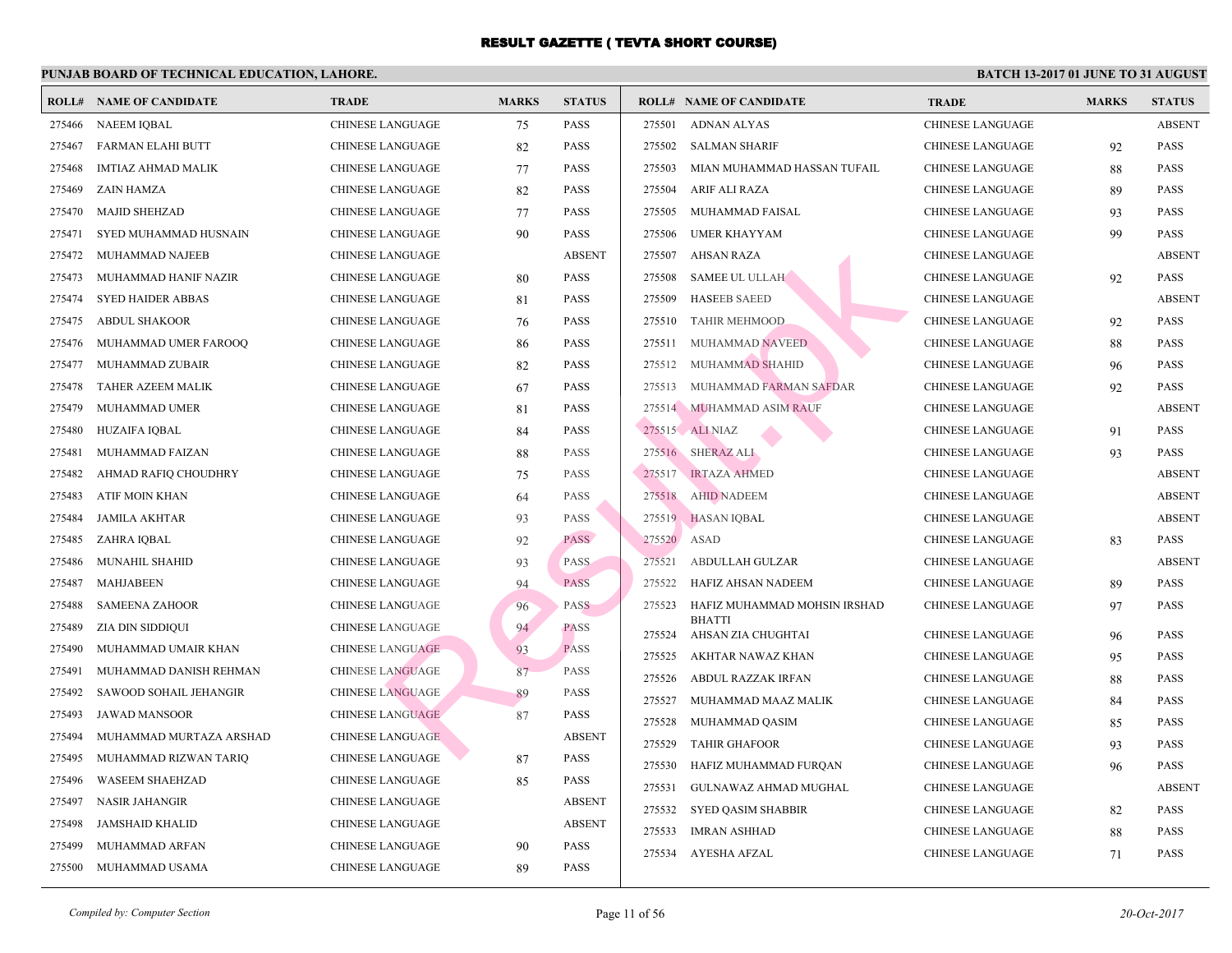| <b>ROLL#</b> | <b>NAME OF CANDIDATE</b>   | <b>TRADE</b>            | <b>MARKS</b> | <b>STATUS</b> |        | <b>ROLL# NAME OF CANDIDATE</b>                | <b>TRA</b>  |
|--------------|----------------------------|-------------------------|--------------|---------------|--------|-----------------------------------------------|-------------|
| 275535       | <b>IMRAH NADEEM</b>        | <b>CHINESE LANGUAGE</b> | 81           | <b>PASS</b>   | 275570 | ALI RAZA TURAB                                | <b>CHIN</b> |
| 275536       | <b>IZMA NADEEM</b>         | <b>CHINESE LANGUAGE</b> | 87           | <b>PASS</b>   | 275571 | <b>ANEES HAIDER</b>                           | <b>CHIN</b> |
| 275537       | <b>ADDAN FATIMA</b>        | <b>CHINESE LANGUAGE</b> | 87           | <b>PASS</b>   | 275572 | ASIF ALI                                      | <b>CHIN</b> |
| 275538       | <b>SANA SHAHID</b>         | CHINESE LANGUAGE        | 80           | <b>PASS</b>   | 275573 | <b>SAAD ZAHID</b>                             | <b>CHIN</b> |
| 275539       | <b>TAMKEEN ALI SYED</b>    | <b>CHINESE LANGUAGE</b> | 92           | <b>PASS</b>   | 275574 | MUDASAR ALI                                   | <b>CHIN</b> |
| 275540       | AREEBA IKHZAQ KHAN         | <b>CHINESE LANGUAGE</b> | 95           | <b>PASS</b>   | 275575 | MUHAMMAD ANS                                  | <b>CHIN</b> |
| 275541       | FAIZA IJAZ                 | <b>CHINESE LANGUAGE</b> |              | <b>ABSENT</b> | 275576 | HAMZA NAEEM                                   | <b>CHIN</b> |
| 275542       | <b>SABA AFZAL</b>          | CHINESE LANGUAGE        | 89           | <b>PASS</b>   | 275577 | MUHAMMAD ABDULLAH                             | <b>CHIN</b> |
| 275543       | ALI AHMAD                  | <b>CHINESE LANGUAGE</b> |              | <b>ABSENT</b> | 275578 | MAILIK ZAHID HUSSAIN                          | <b>CHIN</b> |
| 275544       | MUHAMMAD HABIB             | <b>CHINESE LANGUAGE</b> |              | <b>ABSENT</b> | 275579 | WAJAHAT HUSSAIN                               | <b>CHIN</b> |
| 275545       | <b>ABUBAKAR</b>            | CHINESE LANGUAGE        | 91           | <b>PASS</b>   | 275580 | MUHAMMAD UNEEB                                | <b>CHIN</b> |
| 275546       | MUHAMMAD ARSLAN            | <b>CHINESE LANGUAGE</b> | 87           | <b>PASS</b>   | 275581 | <b>TALHA ADEEL</b>                            | <b>CHIN</b> |
| 275547       | <b>SHAHZAIB ALI</b>        | <b>CHINESE LANGUAGE</b> | 83           | <b>PASS</b>   | 275582 | MUHAMMAD HUSSAIN KARAM DIN                    | <b>CHIN</b> |
| 275548       | <b>ABDULLAH NASIR</b>      | <b>CHINESE LANGUAGE</b> | 86           | <b>PASS</b>   |        | 275583 TARIQ                                  | <b>CHIN</b> |
| 275549       | MUHAMMAD ABULLAH NADEEM    | <b>CHINESE LANGUAGE</b> | 87           | <b>PASS</b>   |        | <b>GOVERNMENT COLLEGE OF TECHNOLOGY, RAIW</b> |             |
| 275550       | MUHAMMAD AZAM              | <b>CHINESE LANGUAGE</b> | 83           | <b>PASS</b>   |        | 275584 SHAH RUKH AHMED                        | <b>CHIN</b> |
| 275551       | <b>USMAN ASHRAF</b>        | <b>CHINESE LANGUAGE</b> | 82           | <b>PASS</b>   | 275585 | <b>FAISAL ZULFIQAR</b>                        | <b>CHIN</b> |
| 275552       | <b>ABDUL WAHAB</b>         | <b>CHINESE LANGUAGE</b> | 94           | <b>PASS</b>   | 275586 | <b>FAIZ RASOOL</b>                            | <b>CHIN</b> |
| 275553       | MUHAMMAD MANSOOR AHMAD     | <b>CHINESE LANGUAGE</b> |              | <b>ABSENT</b> | 275587 | <b>TAHIRA ASLAM</b>                           | <b>CHIN</b> |
| 275554       | <b>FAKHAR HAYAT</b>        | <b>CHINESE LANGUAGE</b> |              | <b>ABSENT</b> | 275588 | NAFIA MASOOD                                  | <b>CHIN</b> |
| 275555       | ABD UR REHMAN              | CHINESE LANGUAGE        | 82           | <b>PASS</b>   | 275589 | <b>IJAZ AHMAD</b>                             | <b>CHIN</b> |
| 275556       | MUHAMMAD MOHSIN            | <b>CHINESE LANGUAGE</b> |              | <b>ABSENT</b> | 275590 | <b>UBAID U REHMAN</b>                         | <b>CHIN</b> |
| 275557       | MUHAMMAD BILAL GHOREY      | <b>CHINESE LANGUAGE</b> |              | <b>ABSENT</b> | 275591 | HAFIZ MUHAMMAD IQBAL                          | <b>CHIN</b> |
| 275558       | MUHAMMAD RAMIZ             | <b>CHINESE LANGUAGE</b> |              | <b>ABSENT</b> | 275592 | ZAMAN ARSHAD                                  | <b>CHIN</b> |
| 275559       | MUHAMMAD JUNAID IDREES     | <b>CHINESE LANGUAGE</b> | 86           | <b>PASS</b>   | 275593 | <b>ALI SHAHROZE</b>                           | <b>CHIN</b> |
| 275560       | ALI AHMAD FAROOO           | <b>CHINESE LANGUAGE</b> |              | <b>ABSENT</b> | 275594 | USAMA AHMAD                                   | <b>CHIN</b> |
| 275561       | MUHAMMAD YASIR             | <b>CHINESE LANGUAGE</b> |              | <b>ABSENT</b> | 275595 | MUHAMMAD IMRAN                                | <b>CHIN</b> |
| 275562       | <b>IJAZ HUSSAIN BASRA</b>  | <b>CHINESE LANGUAGE</b> |              | <b>ABSENT</b> | 275596 | MUHAMMAD ATIF NISAR                           | <b>CHIN</b> |
| 275563       | <b>MUJTABA RASHEED</b>     | <b>CHINESE LANGUAGE</b> | 95           | <b>PASS</b>   | 275597 | <b>SHAFIQUE</b>                               | <b>CHIN</b> |
| 275564       | MUHAMMAD SHARAFA ALI AAMAR | <b>CHINESE LANGUAGE</b> | 87           | PASS          | 275598 | ALI HASSAN                                    | <b>CHIN</b> |
| 275565       | MUHAMMAD ASHIQ ASHIQ       | <b>CHINESE LANGUAGE</b> | 85           | <b>PASS</b>   | 275599 | MUHAMMAD FAIZAN                               | <b>CHIN</b> |
| 275566       | <b>FAISAL ASGHAR</b>       | CHINESE LANGUAGE        | 78           | <b>PASS</b>   | 275600 | MUHAMMAD USMAN KHALID                         | <b>CHIN</b> |
| 275567       | MUHAMMAD HASHIM            | <b>CHINESE LANGUAGE</b> | 88           | <b>PASS</b>   | 275601 | ZEESHAN JAVED                                 | <b>CHIN</b> |
| 275568       | MUHAMMAD AHMAD             | <b>CHINESE LANGUAGE</b> | 81           | PASS          | 275602 | MUHAMMAD AAMIR NADEEM                         | <b>CHIN</b> |
| 275569       | JAMSHED AKHTAR             | <b>CHINESE LANGUAGE</b> | 93           | <b>PASS</b>   | 275603 | MUHAMMAD USMAN BABAR                          | <b>CHIN</b> |
|              |                            |                         |              |               |        |                                               |             |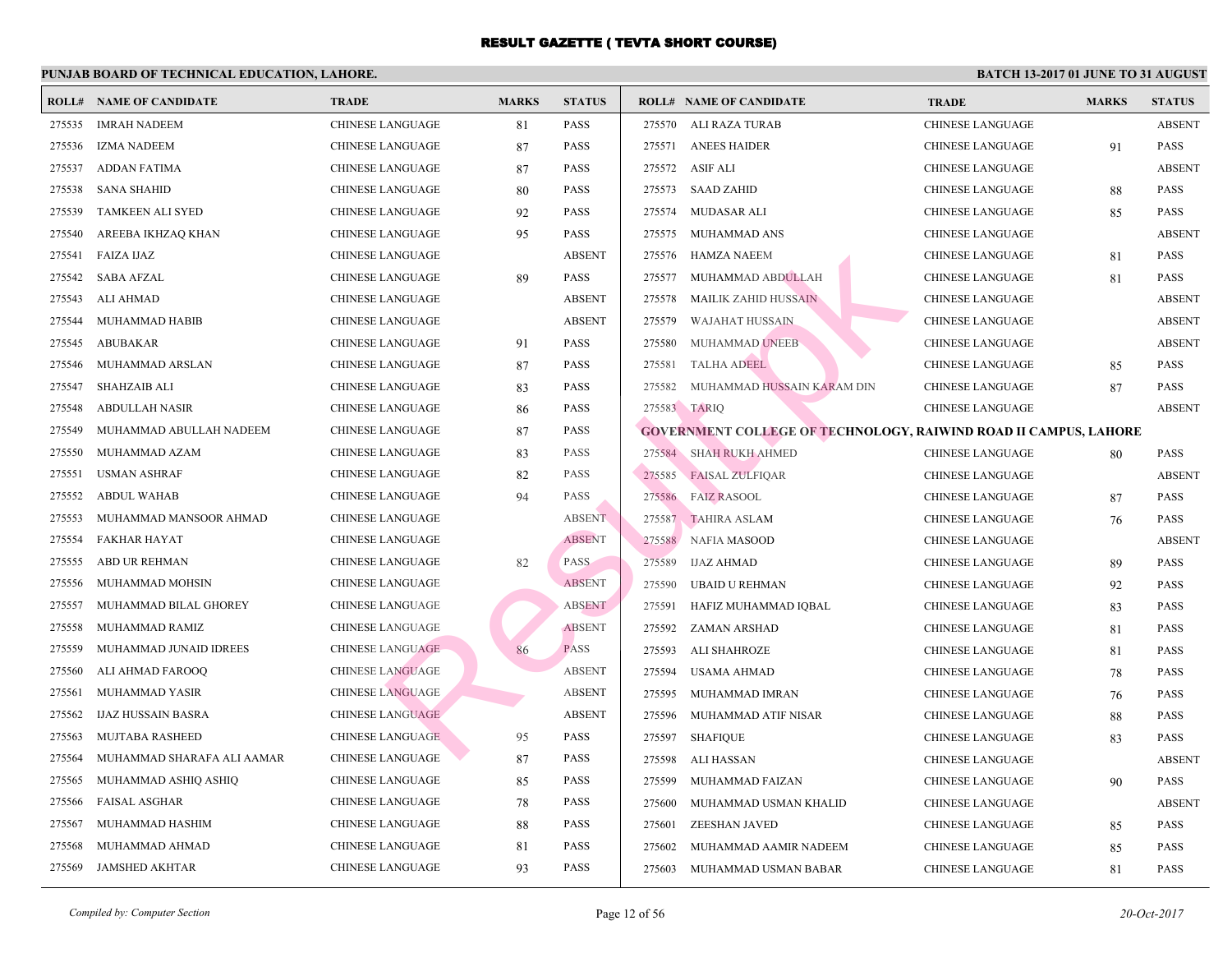| ROLL#  | <b>NAME OF CANDIDATE</b>     | <b>TRADE</b>            | <b>MARKS</b> | <b>STATUS</b> |        | <b>ROLL# NAME OF CANDIDATE</b>   | <b>TRA</b>  |
|--------|------------------------------|-------------------------|--------------|---------------|--------|----------------------------------|-------------|
| 275604 | MUHAMMAD ARSLAN KHAN         | <b>CHINESE LANGUAGE</b> |              | <b>ABSENT</b> | 275639 | MUHAMMAD RAMZAN                  | CHIN.       |
| 275605 | <b>HUSSAIN WARIS</b>         | <b>CHINESE LANGUAGE</b> | 84           | <b>PASS</b>   | 275640 | <b>GULFAM AHMAD</b>              | <b>CHIN</b> |
| 275606 | MUHAMMAD ARSLAN YOUSAF       | <b>CHINESE LANGUAGE</b> |              | <b>ABSENT</b> | 275641 | <b>AMIR REHMAN</b>               | CHIN.       |
| 275607 | <b>AFTAB HUSSAIN</b>         | <b>CHINESE LANGUAGE</b> | 91           | <b>PASS</b>   | 275642 | SAGAR                            | <b>CHIN</b> |
| 275608 | MUHAMMAD SULTAN              | <b>CHINESE LANGUAGE</b> |              | <b>ABSENT</b> | 275643 | NADEEM SALEMAT                   | <b>CHIN</b> |
| 275609 | MUHAMMAD ZAIN ASLAM          | <b>CHINESE LANGUAGE</b> | 81           | <b>PASS</b>   | 275644 | MUHAMMAD SIDDIQUE QAMAR          | <b>CHIN</b> |
| 275610 | ZOHAIB AHMAD                 | <b>CHINESE LANGUAGE</b> | 89           | <b>PASS</b>   | 275645 | ALI SAMRAN                       | <b>CHIN</b> |
| 275611 | <b>SHAHEER ABBAS DIN</b>     | <b>CHINESE LANGUAGE</b> |              | <b>ABSENT</b> | 275646 | <b>MUHAMMAD AWAIS</b>            | CHIN.       |
| 275612 | SHARAFAT ALI                 | CHINESE LANGUAGE        |              | <b>ABSENT</b> | 275647 | MAJID ALI                        | <b>CHIN</b> |
| 275613 | MUHAMMAD HZAIFA RASHEED      | <b>CHINESE LANGUAGE</b> | 87           | <b>PASS</b>   | 275648 | <b>MUNIR HUSSAIN</b>             | <b>CHIN</b> |
| 275614 | MUHAMMAD ZAHOOR AHMAD        | <b>CHINESE LANGUAGE</b> |              | <b>ABSENT</b> | 275649 | MUHAMMAD FAISAL AKRAM            | <b>CHIN</b> |
| 275615 | AMMARA SANA                  | <b>CHINESE LANGUAGE</b> | 84           | <b>PASS</b>   | 275650 | MUHAMMAD BILAL HAKEEM            | <b>CHIN</b> |
| 275616 | <b>INTIZAR HUSSAIN ZAHID</b> | <b>CHINESE LANGUAGE</b> |              | <b>ABSENT</b> | 275651 | <b>KHAWAJA</b><br>MUHAMMAD AIJAZ | <b>CHIN</b> |
| 275617 | <b>RIZWAN ALI</b>            | CHINESE LANGUAGE        |              | <b>ABSENT</b> | 275652 | <b>ABID MAHMOOD</b>              | CHIN.       |
| 275618 | MUHAMMAD WASEEM AKRAM        | CHINESE LANGUAGE        |              | <b>ABSENT</b> | 275653 | MUHAMMAD ZAFAR                   | CHIN.       |
| 275619 | <b>MUZZAMIL HUSSAIN</b>      | CHINESE LANGUAGE        | 85           | PASS          | 275654 | <b>MAZHAR IQBAL</b>              | <b>CHIN</b> |
| 275620 | MUHAMMAD MOBEEN              | CHINESE LANGUAGE        | 91           | <b>PASS</b>   | 275655 | <b>FARYAD HAIDER</b>             | <b>CHIN</b> |
| 275621 | ALI SHAN MALIK               | <b>CHINESE LANGUAGE</b> | 89           | <b>PASS</b>   | 275656 | <b>ZEESHAN SHAKEEL</b>           | <b>CHIN</b> |
| 275622 | MUHAMMAD USMAN               | CHINESE LANGUAGE        | 89           | <b>PASS</b>   | 275657 | <b>SHARJEEL AHMAD</b>            | <b>CHIN</b> |
| 275623 | NADIA ALLAH YAR              | <b>CHINESE LANGUAGE</b> | 76           | <b>PASS</b>   | 275658 | ZAHEER FURAKH                    | <b>CHIN</b> |
| 275624 | <b>SHFAT RAZA</b>            | <b>CHINESE LANGUAGE</b> | 86           | <b>PASS</b>   | 275659 | MUHAMMAD MOEEN                   | CHIN.       |
| 275625 | MUHAMMAD TUFAIL              | <b>CHINESE LANGUAGE</b> | 87           | <b>PASS</b>   | 275660 | <b>WAJID ALI</b>                 | <b>CHIN</b> |
| 275626 | NASR UM MINALLAH             | <b>CHINESE LANGUAGE</b> | 82           | <b>PASS</b>   | 275661 | MUHAMMAD SAIFULLAH               | CHIN.       |
| 275627 | MUHAMMAD ARSHAD              | <b>CHINESE LANGUAGE</b> |              | <b>ABSENT</b> | 275662 | MUHAMMAD ANAS TAHIR              | <b>CHIN</b> |
| 275628 | MUHAMMAD WAQAR SAEED         | <b>CHINESE LANGUAGE</b> | 88           | <b>PASS</b>   | 275663 | <b>SHAFQAT RASHID</b>            | <b>CHIN</b> |
| 275629 | <b>TALIB HUSSAIN</b>         | <b>CHINESE LANGUAGE</b> |              | <b>ABSENT</b> | 275664 | <b>ABUBAKAR INAM</b>             | <b>CHIN</b> |
| 275630 | MUHAMMAD TAHA                | <b>CHINESE LANGUAGE</b> |              | <b>ABSENT</b> | 275665 | <b>SHAFQAT ALI</b>               | <b>CHIN</b> |
| 275631 | <b>QAISAR SHOUKAT</b>        | <b>CHINESE LANGUAGE</b> | 78           | <b>PASS</b>   | 275666 | <b>MAJID RAFIOUE</b>             | CHIN.       |
| 275632 | <b>ARSLAN FAROOQ</b>         | <b>CHINESE LANGUAGE</b> |              | <b>ABSENT</b> | 275667 | <b>ZIA UR RAHMAN</b>             | <b>CHIN</b> |
| 275633 | FARHAN KHALIL                | CHINESE LANGUAGE        | 83           | <b>PASS</b>   | 275668 | <b>UMAR SHAHZAD</b>              | CHIN.       |
| 275634 | MUHAMMAD USMAN               | CHINESE LANGUAGE        |              | <b>ABSENT</b> | 275669 | ZAHOOR UL HAQ                    | <b>CHIN</b> |
| 275635 | MUHAMMAD NOMAN HAIDER        | <b>CHINESE LANGUAGE</b> | 80           | <b>PASS</b>   | 275670 | MUHAMMAD NAWAZ                   | <b>CHIN</b> |
| 275636 | <b>SAMAN NAZ</b>             | CHINESE LANGUAGE        | 84           | <b>PASS</b>   | 275671 | ZAFAR IQBAL                      | <b>CHIN</b> |
| 275637 | MUHAMMAD HAMZA               | <b>CHINESE LANGUAGE</b> |              | <b>ABSENT</b> | 275672 | MUHAMMAD MOIN YASIN              | <b>CHIN</b> |
| 275638 | MUHAMMAD IHSAN               | <b>CHINESE LANGUAGE</b> | 84           | <b>PASS</b>   |        |                                  |             |
|        |                              |                         |              |               |        |                                  |             |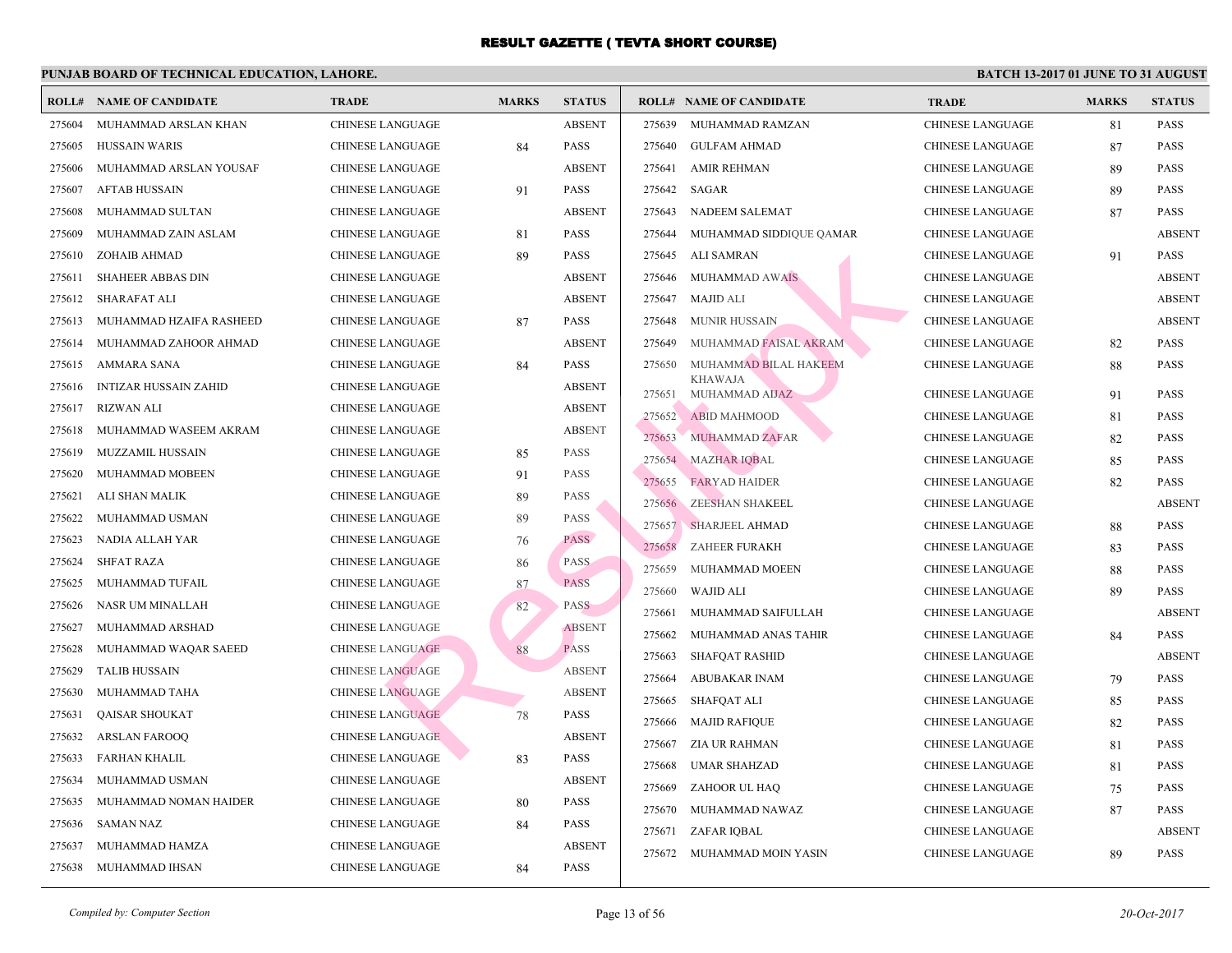|        | <b>ROLL# NAME OF CANDIDATE</b>                                       | <b>TRADE</b>            | <b>MARKS</b> | <b>STATUS</b> |        | <b>ROLL# NAME OF CANDIDATE</b>           | <b>TRA</b>  |
|--------|----------------------------------------------------------------------|-------------------------|--------------|---------------|--------|------------------------------------------|-------------|
| 275673 | <b>UMAIR SAJID</b>                                                   | CHINESE LANGUAGE        | 85           | <b>PASS</b>   | 275707 | SHEEZA ANJUM                             | <b>CHIN</b> |
| 275674 | MUHAMMAD ABUBAKAR SIDDIQUE                                           | CHINESE LANGUAGE        | 88           | <b>PASS</b>   | 275708 | AYESHA                                   | <b>CHIN</b> |
| 275675 | <b>JUNAID RASHEED</b>                                                | CHINESE LANGUAGE        | 82           | <b>PASS</b>   | 275709 | MUHAMMAD AIZAZ MOUHY UD DIN              | <b>CHIN</b> |
| 275676 | MUHAMMAD KASHIF                                                      | CHINESE LANGUAGE        | 71           | <b>PASS</b>   | 275710 | AYESHA WAHEED                            | <b>CHIN</b> |
| 275677 | MEHBOOB ALAM                                                         | CHINESE LANGUAGE        | 79           | <b>PASS</b>   |        | 275711 IMDAD HUSSAIN                     | <b>CHIN</b> |
|        | <b>GOVERNMENT COLLEGE OF TECHNOLOGY (WOMEN), LYTTON ROAD, LAHORE</b> |                         |              |               |        | 275712 NASIR WLAYAT                      | <b>CHIN</b> |
| 275678 | <b>RISHA KHALID</b>                                                  | <b>CHINESE LANGUAGE</b> | 93           | <b>PASS</b>   |        | 275713 NATTALIA KHAN                     | <b>CHIN</b> |
| 275679 | WAQAR AHMED BHATTI                                                   | CHINESE LANGUAGE        | 90           | <b>PASS</b>   |        | 275714 NATASHA KHAN                      | <b>CHIN</b> |
| 275680 | <b>IQRA UMAR</b>                                                     | CHINESE LANGUAGE        | 93           | <b>PASS</b>   | 275715 | MUHAMMAD QADEER                          | <b>CHIN</b> |
| 275681 | <b>AMROZIA BASHIR</b>                                                | CHINESE LANGUAGE        | 90           | <b>PASS</b>   | 275716 | MOIN ZUBAIR                              | <b>CHIN</b> |
| 275682 | <b>KIRAN KHURSHID</b>                                                | CHINESE LANGUAGE        | 91           | <b>PASS</b>   |        | 275717 SYED ZIA SHAHID                   | <b>CHIN</b> |
| 275683 | <b>ARHAMA NASIR</b>                                                  | CHINESE LANGUAGE        | 94           | <b>PASS</b>   | 275718 | MUHAMMAD HAMZA ANWAR                     | <b>CHIN</b> |
| 275684 | <b>AMAN SUHAIL</b>                                                   | CHINESE LANGUAGE        | 90           | <b>PASS</b>   | 275719 | <b>BHATTI</b><br>USAMA MOAZZAM CHAUDHARY | <b>CHIN</b> |
| 275685 | <b>SHADAB FATIMA ASIM</b>                                            | CHINESE LANGUAGE        | 90           | <b>PASS</b>   | 275720 | MUHAMMAD EHTESHAM                        | <b>CHIN</b> |
| 275686 | <b>MUBINA ZAHIR</b>                                                  | CHINESE LANGUAGE        | 98           | <b>PASS</b>   | 275721 | <b>SAJJAD KARIM</b>                      | <b>CHIN</b> |
| 275687 | <b>MADIHA ANWAR</b>                                                  | CHINESE LANGUAGE        | 98           | <b>PASS</b>   | 275722 | MUHAMMAD ATIF NAZEER                     | <b>CHIN</b> |
| 275688 | <b>MUNEEBA</b>                                                       | <b>CHINESE LANGUAGE</b> | 90           | <b>PASS</b>   | 275723 | <b>USMAN MAQSOOD</b>                     | <b>CHIN</b> |
| 275689 | AYESHA MUSHTAQ                                                       | CHINESE LANGUAGE        | 95           | <b>PASS</b>   |        | 275724 BILAL TAHIR                       | <b>CHIN</b> |
| 275690 | <b>ABIDA PARVEEN</b>                                                 | CHINESE LANGUAGE        |              | <b>ABSENT</b> |        | 275725   ISHTIAQ HUSSAIN                 | <b>CHIN</b> |
| 275691 | <b>SANIA IQBAL</b>                                                   | CHINESE LANGUAGE        | 95           | <b>PASS</b>   | 275726 | <b>TALHA MUNIR</b>                       | <b>CHIN</b> |
| 275692 | ANIQA AYYAZ                                                          | CHINESE LANGUAGE        | 98           | <b>PASS</b>   | 275727 | MOAZZAM ALI                              | <b>CHIN</b> |
| 275693 | <b>FAIZA SHAFQAT</b>                                                 | <b>CHINESE LANGUAGE</b> | 93           | <b>PASS</b>   |        | 275728 FATIMA SAEED                      | <b>CHIN</b> |
| 275694 | HAFIZA SHUMAILA                                                      | <b>CHINESE LANGUAGE</b> | 90           | <b>PASS</b>   | 275729 | <b>SALIHA HANIF</b>                      | <b>CHIN</b> |
| 275695 | AYMAN NAEEM                                                          | <b>CHINESE LANGUAGE</b> | 96           | <b>PASS</b>   | 275730 | SONIA MAHMOOD                            | <b>CHIN</b> |
| 275696 | ABIDA NIAZI                                                          | <b>CHINESE LANGUAGE</b> | 98           | <b>PASS</b>   | 275731 | ARBAB TAHIR                              | <b>CHIN</b> |
| 275697 | ALEENA NADEEM BAIG                                                   | <b>CHINESE LANGUAGE</b> |              | <b>ABSENT</b> | 275732 | UJALA CH                                 | <b>CHIN</b> |
| 275698 | <b>RABIA FAROOQ</b>                                                  | <b>CHINESE LANGUAGE</b> |              | <b>ABSENT</b> | 275733 | NIDA IFTIKHAR                            | <b>CHIN</b> |
| 275699 | SHAHZADI ASMARA                                                      | <b>CHINESE LANGUAGE</b> | 93           | <b>PASS</b>   |        | 275734 YUSRA WAQAR                       | <b>CHIN</b> |
| 275700 | SHUMAILA AKBAR                                                       | <b>CHINESE LANGUAGE</b> | 98           | <b>PASS</b>   | 275735 | ARISHA TAHIR                             | <b>CHIN</b> |
| 275701 | <b>AFZA FAROOQ</b>                                                   | <b>CHINESE LANGUAGE</b> | 96           | <b>PASS</b>   | 275736 | SAFOORA SARDAR                           | <b>CHIN</b> |
| 275702 | <b>SABA IJAZ</b>                                                     | <b>CHINESE LANGUAGE</b> | 96           | <b>PASS</b>   | 275737 | <b>MAMOONA HABIB</b>                     | <b>CHIN</b> |
| 275703 | MEHWISH HASSAN                                                       | CHINESE LANGUAGE        | 98           | <b>PASS</b>   | 275738 | MEHAK FAYAZ                              | <b>CHIN</b> |
| 275704 | FAIZA AZAM                                                           | CHINESE LANGUAGE        | 98           | <b>PASS</b>   | 275739 | NOUMAN RAZA                              | <b>CHIN</b> |
| 275705 | SYEDA FARIHA KANWAL                                                  | CHINESE LANGUAGE        | 98           | <b>PASS</b>   | 275740 | MUHAMMAD TAHA SAJJAD                     | <b>CHIN</b> |
| 275706 | SUNIA ZAFAR                                                          | CHINESE LANGUAGE        | 98           | <b>PASS</b>   |        |                                          |             |
|        |                                                                      |                         |              |               |        |                                          |             |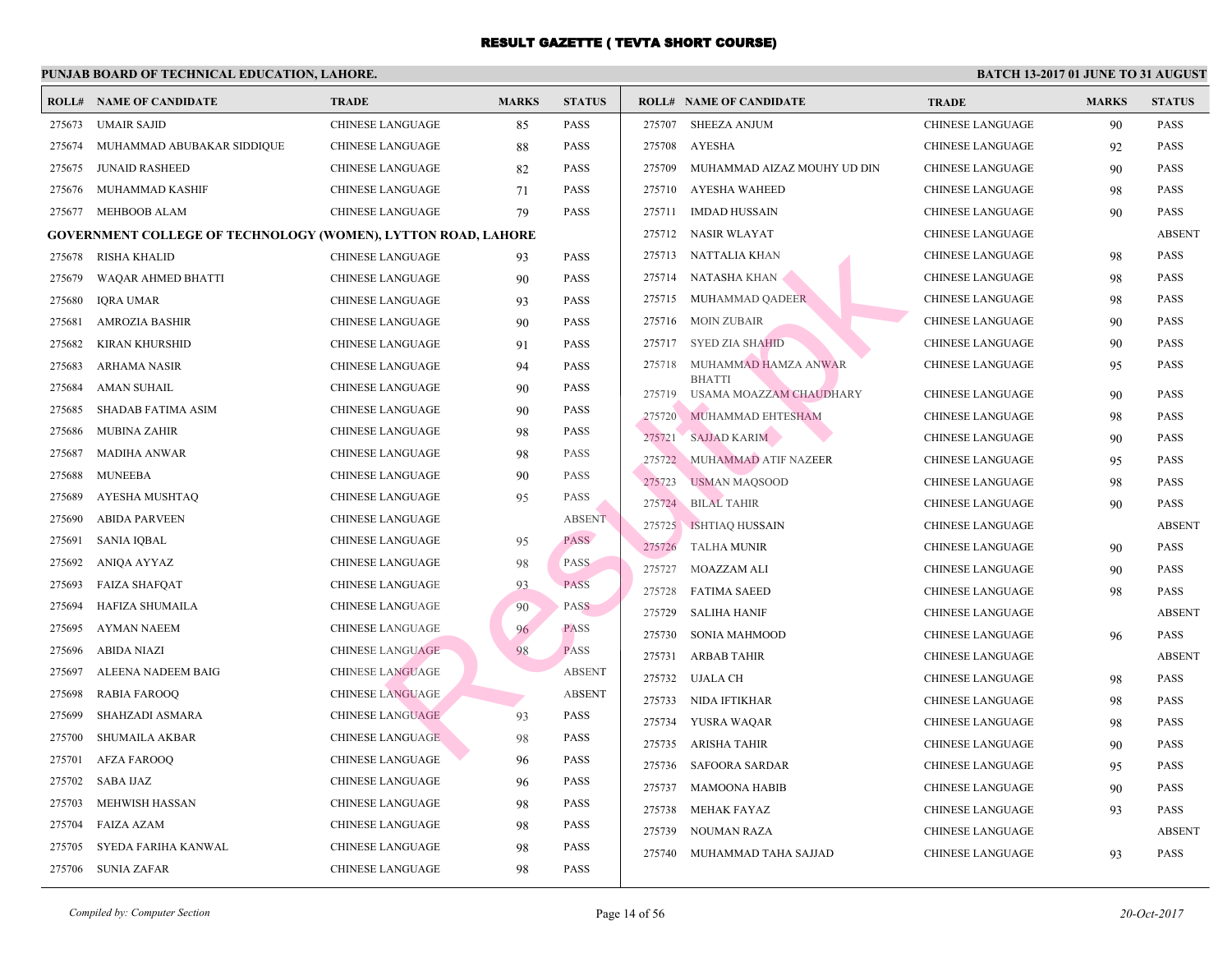|        | <b>ROLL# NAME OF CANDIDATE</b> | <b>TRADE</b>            | <b>MARKS</b> | <b>STATUS</b> |        | <b>ROLL# NAME OF CANDIDATE</b>           | <b>TRA</b>  |
|--------|--------------------------------|-------------------------|--------------|---------------|--------|------------------------------------------|-------------|
| 275741 | <b>KAMRAN SHAUKAT</b>          | <b>CHINESE LANGUAGE</b> | 90           | <b>PASS</b>   | 275775 | GHULAM HUSSAIN                           | <b>CHIN</b> |
| 275742 | AASMA GHAYAS UD DIN            | <b>CHINESE LANGUAGE</b> | 90           | <b>PASS</b>   |        | 275776 SAJAWAL ALI                       | <b>CHIN</b> |
| 275743 | <b>FAISAL ALI ABBASI</b>       | <b>CHINESE LANGUAGE</b> | 90           | <b>PASS</b>   |        | 275777 MUHAMMAD NAWAZ                    | <b>CHIN</b> |
| 275744 | <b>RASHID ALI</b>              | <b>CHINESE LANGUAGE</b> | 90           | <b>PASS</b>   |        | GOVERNMENT TECHNICAL TRAINING INSTITUTE, |             |
| 275745 | NAUMAN MUJAHID                 | <b>CHINESE LANGUAGE</b> | 98           | PASS          |        | 275778 USMAN ABBAS                       | <b>CHIN</b> |
| 275746 | <b>USMAN GHANI</b>             | <b>CHINESE LANGUAGE</b> | 96           | <b>PASS</b>   | 275779 | AHSAN NAWAZ                              | <b>CHIN</b> |
| 275747 | RAHEEL NASEEM                  | <b>CHINESE LANGUAGE</b> | 95           | <b>PASS</b>   | 275780 | MUHAMMAD AZHAR                           | <b>CHIN</b> |
| 275748 | <b>NOMAN NASEER</b>            | <b>CHINESE LANGUAGE</b> | 92           | <b>PASS</b>   | 275781 | MUHAMMAD MOHYYU DIN                      | <b>CHIN</b> |
| 275749 | MUHAMMAD ABDULLAH HASSAN       | <b>CHINESE LANGUAGE</b> | 98           | <b>PASS</b>   | 275782 | MUHAMMAD ASIF                            | <b>CHIN</b> |
| 275750 | MUHAMMAD ZAFAR MIRZA           | <b>CHINESE LANGUAGE</b> | 90           | <b>PASS</b>   | 275783 | MUHAMMAD MUBASHAR SALEEM                 | <b>CHIN</b> |
| 275751 | <b>QAMAR SADIQUE</b>           | <b>CHINESE LANGUAGE</b> | 97           | PASS          | 275784 | <b>BILAL TARIO</b>                       | <b>CHIN</b> |
| 275752 | <b>HAMZA LIAQAT</b>            | <b>CHINESE LANGUAGE</b> | 96           | <b>PASS</b>   | 275785 | <b>FARRUKH FAYYAZ</b>                    | <b>CHIN</b> |
| 275753 | HAFIZ JAHANZEB FAROOQ          | <b>CHINESE LANGUAGE</b> |              | <b>ABSENT</b> | 275786 | MUHAMMAD KASHIF                          | <b>CHIN</b> |
| 275754 | <b>SYED ABAD RAZA</b>          | <b>CHINESE LANGUAGE</b> | 90           | <b>PASS</b>   | 275787 | ABUBAKAR KHALIL                          | <b>CHIN</b> |
| 275755 | NABEEL AHMAD                   | <b>CHINESE LANGUAGE</b> |              | <b>ABSENT</b> | 275788 | ADEEL AHMAD                              | <b>CHIN</b> |
| 275756 | MUHAMMAD SADDAM HUSSAIN        | <b>CHINESE LANGUAGE</b> | 93           | <b>PASS</b>   | 275789 | <b>AHMAD RAZA</b>                        | <b>CHIN</b> |
| 275757 | ZAIDI<br>MUHAMMAD KAMRAN       | <b>CHINESE LANGUAGE</b> |              | <b>ABSENT</b> | 275790 | MEHMOOD ALI                              | <b>CHIN</b> |
| 275758 | MUHAMMAD JUNAID IQBAL          | <b>CHINESE LANGUAGE</b> | 90           | <b>PASS</b>   | 275791 | SYED HENAN UL HASSAN                     | <b>CHIN</b> |
| 275759 | HAFIZ MUHAMMAD IFTIKHAR        | <b>CHINESE LANGUAGE</b> |              | <b>ABSENT</b> | 275792 | <b>USAMA ZAFAR</b>                       | <b>CHIN</b> |
| 275760 | <b>ABDUL HANAN</b>             | <b>CHINESE LANGUAGE</b> | 90           | <b>PASS</b>   | 275793 | MUHAMMAD KASHIF FAZAL                    | <b>CHIN</b> |
| 275761 | MUHAMMAD UMAR ZUBAIR ELAHI     | <b>CHINESE LANGUAGE</b> | 90           | <b>PASS</b>   | 275794 | MUHAMMAD BILAL                           | <b>CHIN</b> |
| 275762 | MUHAMMAD YOUNIS                | <b>CHINESE LANGUAGE</b> | 90           | <b>PASS</b>   | 275795 | <b>HASSAN JAVED</b>                      | <b>CHIN</b> |
| 275763 | MUHAMMAD USMAN SAJID           | <b>CHINESE LANGUAGE</b> | 92           | PASS.         | 275796 | WAQAS MUAZAM                             | <b>CHIN</b> |
| 275764 | <b>NAVEED AMIN</b>             | <b>CHINESE LANGUAGE</b> |              | <b>ABSENT</b> | 275797 | FAKHAR UZ ZAMAN                          | <b>CHIN</b> |
| 275765 | FIZA HAMEED UD DIN             | <b>CHINESE LANGUAGE</b> | 92           | <b>PASS</b>   | 275798 | <b>SAAD AFTAB</b>                        | <b>CHIN</b> |
| 275766 | <b>NASEEB NAWAB</b>            | <b>CHINESE LANGUAGE</b> | 92           | <b>PASS</b>   | 275799 | USMAN HAIDER KHAN                        | <b>CHIN</b> |
| 275767 | MUHAMMAD MEESUM TEMAR          | <b>CHINESE LANGUAGE</b> | 93           | <b>PASS</b>   | 275800 | <b>SHAFQAT ALI</b>                       | <b>CHIN</b> |
| 275768 | <b>ADIL RAFIQUE</b>            | <b>CHINESE LANGUAGE</b> |              | <b>ABSENT</b> | 275801 | <b>SULEMAN AHMED</b>                     | <b>CHIN</b> |
| 275769 | MUHAMMAD UMAIR ABDUL SATTAR    | CHINESE LANGUAGE        | 98           | <b>PASS</b>   | 275802 | <b>RASHID ASHIQ</b>                      | <b>CHIN</b> |
| 275770 | <b>FARUKH ALTAF</b>            | <b>CHINESE LANGUAGE</b> | 98           | <b>PASS</b>   | 275803 | MUBASHAR ALI                             | <b>CHIN</b> |
| 275771 | INAM QUTUB UL DIN SHAH         | <b>CHINESE LANGUAGE</b> | 98           | <b>PASS</b>   | 275804 | <b>SYED ALI WOAS</b>                     | <b>CHIN</b> |
| 275772 | <b>MUSANNIF ALI</b>            | <b>CHINESE LANGUAGE</b> | 93           | <b>PASS</b>   | 275805 | <b>FURQAN ARSHAD</b>                     | <b>CHIN</b> |
| 275773 | KHUSHNOOD ALI                  | <b>CHINESE LANGUAGE</b> |              | <b>ABSENT</b> | 275806 | MUHAMMAD IBRAHIM                         | <b>CHIN</b> |
| 275774 | RANA MUHAMMAD JAHANZAIB        | <b>CHINESE LANGUAGE</b> | 96           | <b>PASS</b>   | 275807 | AHMAD NIZAKAT                            | <b>CHIN</b> |
|        |                                |                         |              |               |        | 275808 ANUM FATIMA                       | <b>CHIN</b> |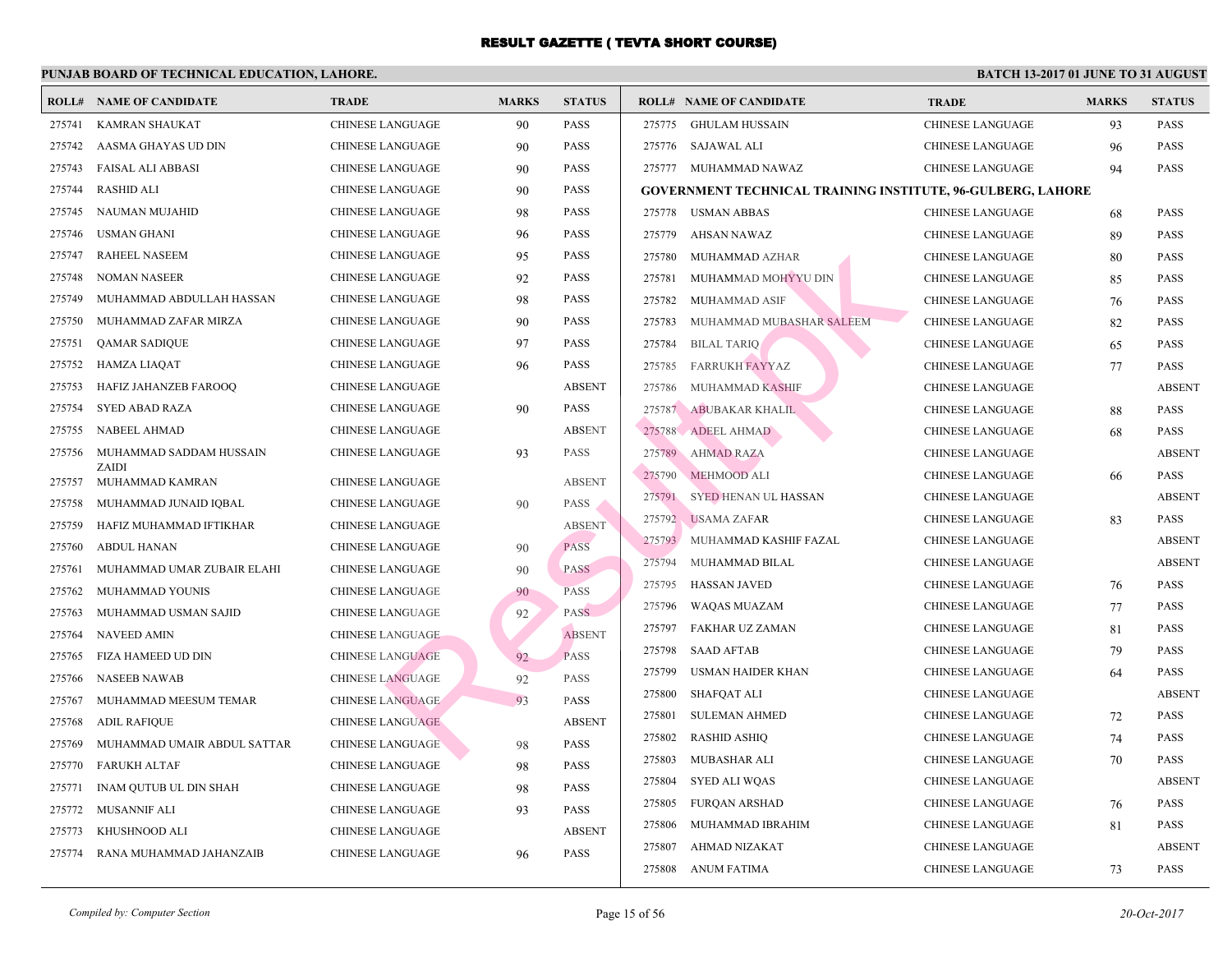|        | <b>ROLL# NAME OF CANDIDATE</b>      | <b>TRADE</b>            | <b>MARKS</b> | <b>STATUS</b> |         | <b>ROLL# NAME OF CANDIDATE</b>             | <b>TRA</b>  |
|--------|-------------------------------------|-------------------------|--------------|---------------|---------|--------------------------------------------|-------------|
| 275809 | <b>SAJID ALI</b>                    | <b>CHINESE LANGUAGE</b> | 80           | <b>PASS</b>   | 275843  | HAFIZ OASIM HAMEED                         | CHIN.       |
| 275810 | MUHAMMAD NAWEED                     | <b>CHINESE LANGUAGE</b> |              | <b>ABSENT</b> | 275844  | MUHAMMAD HAROON KHALID                     | <b>CHIN</b> |
| 275811 | ABID ALI                            | CHINESE LANGUAGE        | 89           | <b>PASS</b>   | 275845  | <b>CHOUDHARY</b><br>MUHAMMAD FAHEEM BASHIR | <b>CHIN</b> |
| 275812 | MUHAMMAD HEERA IQBAL                | CHINESE LANGUAGE        | 85           | <b>PASS</b>   | 275846  | RANA MUHAMMAD SALEEM                       | <b>CHIN</b> |
| 275813 | SONIA SHAMSHAD                      | CHINESE LANGUAGE        | 72           | <b>PASS</b>   | 275847  | <b>RIZWAN ADEEL</b>                        | <b>CHIN</b> |
| 275814 | MUHAMMAD ASHAL KHAN                 | CHINESE LANGUAGE        |              | <b>ABSENT</b> | 275848  | MUHAMMAD SHAHZAD                           | <b>CHIN</b> |
| 275815 | MUHAMMAD MOEEZ                      | <b>CHINESE LANGUAGE</b> |              | <b>ABSENT</b> | 275849  | MUHAMMAD ABDULLAH SHEIKH                   | <b>CHIN</b> |
| 275816 | MUHAMMAD SALEEM                     | CHINESE LANGUAGE        | 68           | <b>PASS</b>   | 275850  | <b>AAMIR KHALID</b>                        | <b>CHIN</b> |
| 275817 | <b>MAHEEN KHALID</b>                | CHINESE LANGUAGE        | 79           | <b>PASS</b>   | 275851  | <b>WASEEM ABBAS</b>                        | <b>CHIN</b> |
| 275818 | HAZIQ MEHMOOD KHAN                  | <b>CHINESE LANGUAGE</b> | 85           | <b>PASS</b>   | 275852  | MUHAMMAD WAQAS                             | <b>CHIN</b> |
| 275819 | <b>ABID GHANI ABID</b>              | CHINESE LANGUAGE        | 81           | <b>PASS</b>   | 275853  | <b>RAEES GILL</b>                          | <b>CHIN</b> |
| 275820 | MUHAMMAD ZUBAIR                     | CHINESE LANGUAGE        | 90           | <b>PASS</b>   | 275854  | ZIA ULLAH AFZAL                            | <b>CHIN</b> |
| 275821 | FARYAD AHMED RAZA                   | CHINESE LANGUAGE        |              | <b>ABSENT</b> | 275855. | MUHAMMAD SAJAWAL                           | <b>CHIN</b> |
| 275822 | KHURRAM RASHEED                     | CHINESE LANGUAGE        | 78           | <b>PASS</b>   | 275856  | <b>AWAIS SHAHBAZ</b>                       | <b>CHIN</b> |
| 275823 | YASIN AHMED                         | CHINESE LANGUAGE        | 65           | <b>PASS</b>   | 275857  | <b>RIZWAN SHABBIR</b>                      | <b>CHIN</b> |
| 275824 | HAMMAD KHURSHEED                    | CHINESE LANGUAGE        | 91           | <b>PASS</b>   | 275858  | <b>RAO AHMAD NOOR</b>                      | <b>CHIN</b> |
| 275825 | KHALID MEHMOOD                      | <b>CHINESE LANGUAGE</b> |              | <b>ABSENT</b> | 275859  | RAO AHTASHAM NOOR                          | <b>CHIN</b> |
| 275826 | ULFAT RASUL                         | <b>CHINESE LANGUAGE</b> |              | <b>ABSENT</b> | 275860  | <b>AYESHA WAQAR</b>                        | <b>CHIN</b> |
| 275827 | HUSNAIN FAYYAZ KAMBOH               | <b>CHINESE LANGUAGE</b> |              | <b>ABSENT</b> | 275861  | ANEES UL MUJTABA                           | <b>CHIN</b> |
| 275828 | <b>ABDUL HAFEEZ</b>                 | <b>CHINESE LANGUAGE</b> | 74           | <b>PASS</b>   | 275862  | HALIMA SAADIA                              | <b>CHIN</b> |
| 275829 | <b>SOHAIB IKRAM</b>                 | CHINESE LANGUAGE        |              | <b>ABSENT</b> | 275863  | SALMAN MEHMOOD MALIK                       | <b>CHIN</b> |
| 275830 | UMAR ALI RAZZAQ                     | <b>CHINESE LANGUAGE</b> | 85           | <b>PASS</b>   | 275864  | <b>USMAN SHAHID</b>                        | <b>CHIN</b> |
| 275831 | <b>AMJAD JAVED</b>                  | <b>CHINESE LANGUAGE</b> | 74           | <b>PASS</b>   | 275865  | <b>HUZAFA GOHER</b>                        | <b>CHIN</b> |
| 275832 | MUHAMMAD KASHIF                     | <b>CHINESE LANGUAGE</b> | 86           | <b>PASS</b>   | 275866  | MUHAMMAD SAAD KAMRAN                       | <b>CHIN</b> |
| 275833 | MUHAMMAD SAEED                      | <b>CHINESE LANGUAGE</b> | 85           | <b>PASS</b>   | 275867  | MUHAMMAD AWAIS                             | <b>CHIN</b> |
| 275834 | <b>HABIB UR REHMAN</b>              | <b>CHINESE LANGUAGE</b> | 76           | <b>PASS</b>   | 275868  | <b>HAMZA SAEED</b>                         | <b>CHIN</b> |
| 275835 | <b>BILAL AHMAD</b>                  | <b>CHINESE LANGUAGE</b> | 86           | PASS          | 275869  | ALI ABID HUSSAIN                           | <b>CHIN</b> |
| 275836 | JAWERIA REHMAN                      | <b>CHINESE LANGUAGE</b> | 77           | <b>PASS</b>   | 275870  | MUHAMMAD RAZA                              | <b>CHIN</b> |
| 275837 | MUHAMMAD AWAIS RAZA                 | <b>CHINESE LANGUAGE</b> | 86           | <b>PASS</b>   | 275871  | <b>AZEEM SUBHANI</b>                       | <b>CHIN</b> |
| 275838 | <b>AMMAR YASIR</b>                  | CHINESE LANGUAGE        | 97           | <b>PASS</b>   | 275872  | USMAN RIAZ                                 | <b>CHIN</b> |
| 275839 | <b>SUMARA WAQAR</b>                 | <b>CHINESE LANGUAGE</b> | 96           | <b>PASS</b>   | 275873  | MUHAMMAD ALI ARSHAD                        | <b>CHIN</b> |
| 275840 | MUHAMMAD ARSHAD ALI                 | <b>CHINESE LANGUAGE</b> | 82           | <b>PASS</b>   | 275874  | YASIR IBRAHIM                              | <b>CHIN</b> |
| 275841 | CHOUDHARY MUHAMMAD                  | <b>CHINESE LANGUAGE</b> | 87           | <b>PASS</b>   | 275875  | MUHAMMAD SALMAN NAJEEB BUTT                | <b>CHIN</b> |
| 275842 | <b>ABDULLAH</b><br>MUHAMMAD SHAHZAD | <b>CHINESE LANGUAGE</b> | 89           | <b>PASS</b>   | 275876  | ABDUL MOEED HAMEED CHOUDRY                 | <b>CHIN</b> |
|        |                                     |                         |              |               |         |                                            |             |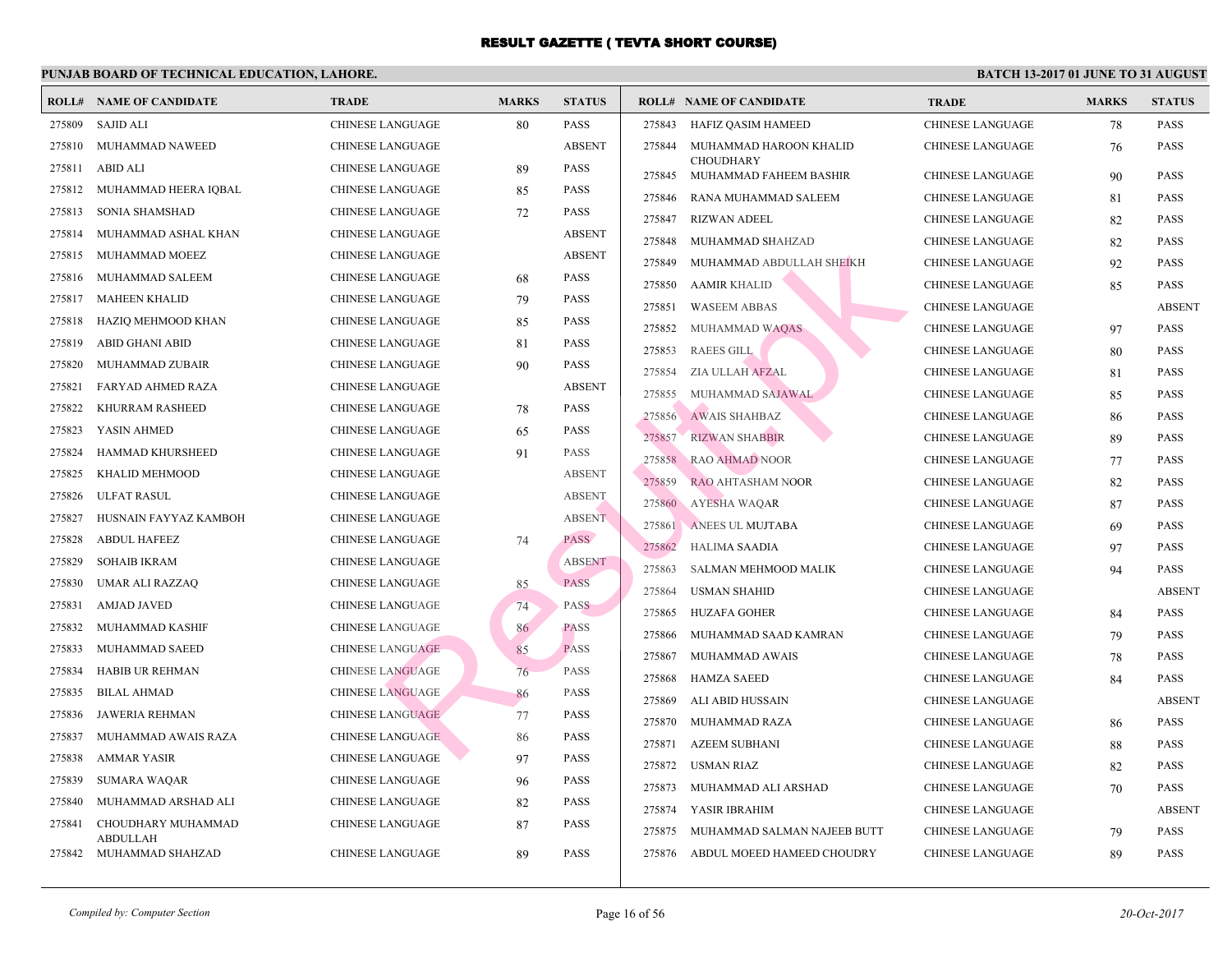|        | <b>ROLL# NAME OF CANDIDATE</b> | <b>TRADE</b>            | <b>MARKS</b> | <b>STATUS</b> |        | <b>ROLL# NAME OF CANDIDATE</b>              | <b>TRA</b>  |
|--------|--------------------------------|-------------------------|--------------|---------------|--------|---------------------------------------------|-------------|
| 275877 | <b>SAHRISH MUNIR</b>           | <b>CHINESE LANGUAGE</b> | 91           | <b>PASS</b>   | 275912 | KHAWAJA AWAIS AFTAB                         | CHIN.       |
| 275878 | MUJTABA ZAFAR QURESHI          | CHINESE LANGUAGE        | 81           | PASS          | 275913 | <b>SAJJAD AKBER</b>                         | CHIN.       |
| 275879 | MUHAMMAD ALI QURESHI           | <b>CHINESE LANGUAGE</b> | 85           | <b>PASS</b>   | 275914 | HAFIZ MUHAMMAD UMAIR KHAN                   | <b>CHIN</b> |
| 275880 | MUNEEB ASMAT                   | CHINESE LANGUAGE        |              | <b>ABSENT</b> | 275915 | HAFIZ MUHAMMAD TALHA                        | <b>CHIN</b> |
| 275881 | MUHAMMAD ZOHAIB                | CHINESE LANGUAGE        |              | <b>ABSENT</b> | 275916 | MUHAMMAD ASIF IQBAL                         | <b>CHIN</b> |
| 275882 | MUHAMMAD EHTSHAM ASLAM         | CHINESE LANGUAGE        | 84           | <b>PASS</b>   | 275917 | HASSAN SARDAR                               | CHIN.       |
| 275883 | MUHAMMAD USMAN                 | <b>CHINESE LANGUAGE</b> | 91           | <b>PASS</b>   | 275918 | FAISAL MAOSOOD                              | <b>CHIN</b> |
| 275884 | MUHAMMAD AHMAD KHAN            | CHINESE LANGUAGE        |              | <b>ABSENT</b> | 275919 | ALI ASGHAR                                  | <b>CHIN</b> |
| 275885 | JAMSHAD AHMAD                  | CHINESE LANGUAGE        | 82           | <b>PASS</b>   | 275920 | <b>AHMAD SALMAN</b>                         | CHIN.       |
| 275886 | <b>IMAM BUKSH ROKI</b>         | CHINESE LANGUAGE        | 82           | <b>PASS</b>   | 275921 | HAFIZ SYED MUHAMMAD ALI SHAH                | <b>CHIN</b> |
| 275887 | MUHAMMAD ZAFAR IQBAL           | CHINESE LANGUAGE        | 91           | <b>PASS</b>   | 275922 | <b>GHANI</b>                                | CHIN.       |
| 275888 | MOEED U REHMAN                 | CHINESE LANGUAGE        | 78           | <b>PASS</b>   | 275923 | <b>ASAD ALI</b>                             | <b>CHIN</b> |
| 275889 | <b>ADNAN FAQIR</b>             | CHINESE LANGUAGE        |              | <b>ABSENT</b> | 275924 | RANA JAMSHAID ALI KHAN                      | <b>CHIN</b> |
| 275890 | HAFIZ SUFYAN FARRUKH           | CHINESE LANGUAGE        | 91           | PASS          | 275925 | <b>SOHAIL AKHTAR</b>                        | <b>CHIN</b> |
| 275891 | MUHAMMAD YOUSAF                | <b>CHINESE LANGUAGE</b> | 86           | <b>PASS</b>   | 275926 | RAMISHA ZAFAR                               | <b>CHIN</b> |
| 275892 | HAROON SHAHZAD                 | CHINESE LANGUAGE        |              | <b>ABSENT</b> | 275927 | <b>AMBER JABEEN</b>                         | CHIN.       |
| 275893 | HASSNAIN AHMED BHATTI          | <b>CHINESE LANGUAGE</b> |              | <b>ABSENT</b> | 275928 | MUHAMMAD NADEEM                             | CHIN.       |
| 275894 | MUHAMMAD JAHANZEB              | CHINESE LANGUAGE        | 94           | <b>PASS</b>   | 275929 | <b>MUHAMMAD ASIF</b>                        | CHIN.       |
| 275895 | ADAS FAROOQ                    | <b>CHINESE LANGUAGE</b> |              | <b>ABSENT</b> | 275930 | MUHAMMAD WAQAS SHOAIB                       | <b>CHIN</b> |
| 275896 | <b>SADAM HUSSAIN</b>           | <b>CHINESE LANGUAGE</b> |              | <b>ABSENT</b> | 275931 | MAQBOOL HUSSAIN CHAUDHRY                    | <b>CHIN</b> |
| 275897 | <b>ZEESHAN HAIDER</b>          | <b>CHINESE LANGUAGE</b> | 90           | <b>PASS</b>   | 275932 | ALIAS MAQBOOL HUSSAIN<br><b>SAQIB ABBAS</b> | CHIN.       |
| 275898 | MUHAMMAD AHMED                 | CHINESE LANGUAGE        |              | <b>ABSENT</b> | 275933 | ALI RAZA                                    | <b>CHIN</b> |
| 275899 | <b>DANISH RAMZAN</b>           | <b>CHINESE LANGUAGE</b> | 83           | <b>PASS</b>   | 275934 | <b>MALIK QUMBER ABBAS</b>                   | CHIN.       |
| 275900 | NIMERULLAH                     | <b>CHINESE LANGUAGE</b> | 83           | <b>PASS</b>   | 275935 | <b>QASIM ARSHAD</b>                         | <b>CHIN</b> |
| 275901 | MUHAMMAD ISHAQ                 | <b>CHINESE LANGUAGE</b> | 74           | <b>PASS</b>   | 275936 | <b>SOHAIL ASHRAF</b>                        | CHIN.       |
| 275902 | MUHAMMAD NIAZ NOOR             | <b>CHINESE LANGUAGE</b> |              | <b>ABSENT</b> | 275937 | HAFIZ MUHAMMAD ZESHAN                       | <b>CHIN</b> |
| 275903 | WAQUAS JAVAID                  | <b>CHINESE LANGUAGE</b> | 98           | PASS          |        | <b>MANZOOR</b>                              |             |
| 275904 | <b>SUHAIL PERVAIZ</b>          | <b>CHINESE LANGUAGE</b> | 83           | <b>PASS</b>   | 275938 | MUHAMMAD FAHAD SHAKIR                       | <b>CHIN</b> |
| 275905 | ZUBAIR JILAN                   | <b>CHINESE LANGUAGE</b> | 85           | <b>PASS</b>   | 275939 | ABU BAKAR AMIN                              | CHIN.       |
| 275906 | <b>EHSAN SALEEM</b>            | CHINESE LANGUAGE        | 84           | <b>PASS</b>   | 275940 | MUHAMMAD RAMZAN                             | CHIN.       |
| 275907 | AHMAD MUJTABA QAMAR            | <b>CHINESE LANGUAGE</b> |              | <b>ABSENT</b> | 275941 | <b>USAMA AHMAD</b>                          | CHIN.       |
| 275908 | <b>SUMAL SADDIQ</b>            | CHINESE LANGUAGE        |              | <b>ABSENT</b> | 275942 | <b>UMER FAROOQ</b>                          | <b>CHIN</b> |
| 275909 | <b>HABIB HUSSAIN</b>           | CHINESE LANGUAGE        | 74           | <b>PASS</b>   | 275943 | MUHAMMAD USMAN KHALID<br><b>TARAR</b>       | CHIN.       |
| 275910 | HAFIZ MUHAMMAD AHSAN QURASHI   | CHINESE LANGUAGE        | 74           | <b>PASS</b>   | 275944 | <b>INAM ELAHI</b>                           | CHIN.       |
| 275911 | <b>ADEEL ABBAS</b>             | CHINESE LANGUAGE        |              | <b>ABSENT</b> | 275945 | ALI RAZA                                    | CHIN.       |
|        |                                |                         |              |               |        |                                             |             |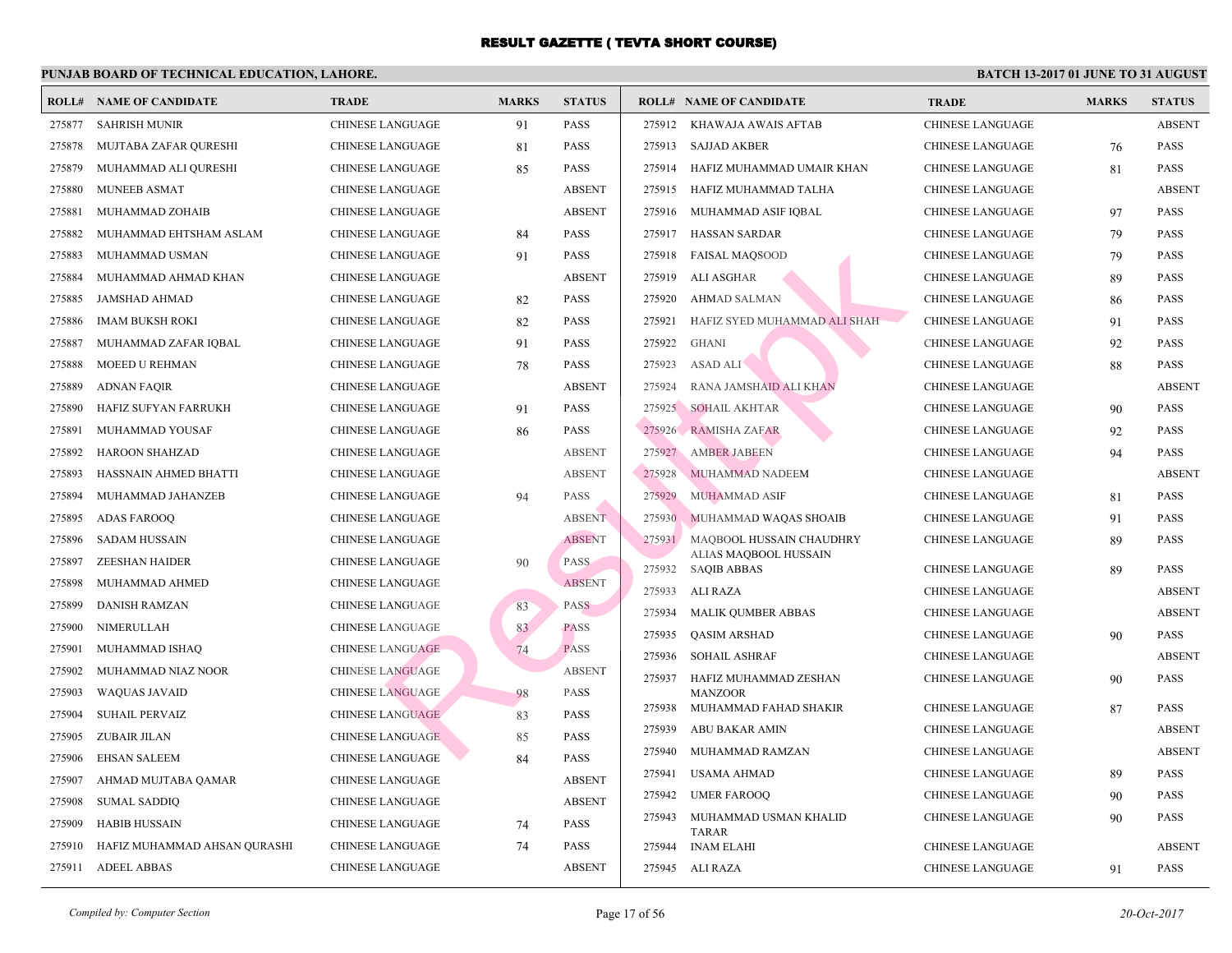|                  | <b>ROLL# NAME OF CANDIDATE</b>        | <b>TRADE</b>                                       | <b>MARKS</b> | <b>STATUS</b> |        | <b>ROLL# NAME OF CANDIDATE</b> | <b>TRA</b>  |
|------------------|---------------------------------------|----------------------------------------------------|--------------|---------------|--------|--------------------------------|-------------|
| 275946           | MUHAMMAD ZOHAIB NASEER                | <b>CHINESE LANGUAGE</b>                            |              | <b>ABSENT</b> | 275980 | MUHAMMAD MUBEEN                | <b>CHIN</b> |
| 275947           | MUHAMMAD HAMMAD                       | <b>CHINESE LANGUAGE</b>                            |              | <b>ABSENT</b> | 275981 | M USMAN BASHIR                 | <b>CHIN</b> |
| 275948           | ABDUL REHMAN IJAZ                     | <b>CHINESE LANGUAGE</b>                            |              | <b>ABSENT</b> | 275982 | HINA AMJAD                     | <b>CHIN</b> |
| 275949           | MUHAMMAD SUHAN ZAHID                  | CHINESE LANGUAGE                                   |              | <b>ABSENT</b> | 275983 | <b>ABIDA TABUSSAM</b>          | <b>CHIN</b> |
| 275950           | <b>NORAIZ UMER</b>                    | <b>CHINESE LANGUAGE</b>                            |              | <b>ABSENT</b> | 275984 | <b>SAJIDA TABASSUM</b>         | <b>CHIN</b> |
| 275951           | REHMAN AHMED                          | CHINESE LANGUAGE                                   |              | <b>ABSENT</b> | 275985 | HAFIZ MUHAMMAD ZESHAN KHALID   | <b>CHIN</b> |
| 275952           | <b>MUDASSER LIAQUAT</b>               | <b>CHINESE LANGUAGE</b>                            | 91           | PASS          | 275986 | MUHAMMAD AMMAD ELAHI QAZI      | <b>CHIN</b> |
| 275953           | <b>AYESHA TARIQ</b>                   | <b>CHINESE LANGUAGE</b>                            | 94           | PASS          | 275987 | AHMAD JAVAID                   | <b>CHIN</b> |
| 275954           | <b>TARIQ MEHMOOD</b>                  | <b>CHINESE LANGUAGE</b>                            | 87           | PASS          | 275988 | HAFIZ MUHAMMAD SALMAN          | <b>CHIN</b> |
| 275955           | <b>ABID QAYYUM</b>                    | <b>CHINESE LANGUAGE</b>                            | 86           | PASS          | 275989 | <b>RAZA ASHRAF</b>             | <b>CHIN</b> |
| 275956           | ABDUUL REHMAN                         | <b>CHINESE LANGUAGE</b>                            | 89           | PASS          | 275990 | MUHAMMAD SAEED ASHRAF          | <b>CHIN</b> |
| 275957           | <b>IMRAN KHAN</b>                     | <b>CHINESE LANGUAGE</b>                            |              | <b>ABSENT</b> | 275991 | <b>RAZZAQ AHMAD</b>            | <b>CHIN</b> |
| 275958           | <b>SALEHA ZULFIQAR</b>                | <b>CHINESE LANGUAGE</b>                            | 91           | <b>PASS</b>   | 275992 | MUHAMMAD ABDUL BASIT BUTT      | <b>CHIN</b> |
| 275959           | MUHAMMAD ARSHAD                       | <b>CHINESE LANGUAGE</b>                            | 86           | <b>PASS</b>   | 275993 | MUHAMMAD BILAL KHAN            | <b>CHIN</b> |
| 275960           | <b>IQRA HAFEEZ</b>                    | <b>CHINESE LANGUAGE</b>                            |              | <b>ABSENT</b> | 275994 | ABID GHAFOOR                   | <b>CHIN</b> |
| 275961           | MUHAMMAD GHALIB                       | <b>CHINESE LANGUAGE</b>                            | 98           | <b>PASS</b>   | 275995 | <b>TARIQ RASHID</b>            | <b>CHIN</b> |
| 275962           | <b>MUMAR FAROOQ</b>                   | <b>CHINESE LANGUAGE</b>                            | 90           | PASS          | 275996 | <b>SYED WAQAS NAJEEB</b>       | <b>CHIN</b> |
| 275963           | MUHAMMAD AYYUB                        | <b>CHINESE LANGUAGE</b>                            | 81           | PASS          | 275997 | MUHAMMAD SHABBIR               | <b>CHIN</b> |
| 275964           | MUHAMMAD RAFIQ SHAHEEN                | <b>CHINESE LANGUAGE</b>                            | 71           | PASS          | 275998 | MUHAMMAD TARIQ ISLAM           | <b>CHIN</b> |
| 275965           | SHAHZADA ATIF NAVEED                  | CHINESE LANGUAGE                                   | 75           | <b>PASS</b>   | 275999 | MUHAMMAD AKRAM                 | <b>CHIN</b> |
| 275966           | <b>MOSIN SHARIF</b>                   | <b>CHINESE LANGUAGE</b>                            |              | <b>ABSENT</b> | 276000 | <b>NAVEED HAMID</b>            | <b>CHIN</b> |
| 275967           | SYED MUHAMMAD FARASIYAB               | CHINESE LANGUAGE                                   | 96           | <b>PASS</b>   | 276001 | ASMA NAZ                       | <b>CHIN</b> |
| 275968           | <b>NAOVI</b><br>MUHAMMAD FAIZAN ABBAS | <b>CHINESE LANGUAGE</b>                            | 91           | PASS          | 276002 | TAYYABA HUSAIN                 | <b>CHIN</b> |
| 275969           | <b>FAKHAR ABBAS</b>                   | <b>CHINESE LANGUAGE</b>                            | 93           | <b>PASS</b>   | 276003 | MUHAMMAD AZHAR                 | <b>CHIN</b> |
| 275970           | MUHAMMAD HAROON                       | <b>CHINESE LANGUAGE</b>                            | 95           | <b>PASS</b>   | 276004 | SHAHJAHAN DURRANI              | <b>CHIN</b> |
| 275971           | FAISAL JAMAL RANA                     | <b>CHINESE LANGUAGE</b>                            |              | <b>ABSENT</b> | 276005 | ZEESHAN RIAZ                   | <b>CHIN</b> |
| 275972           | <b>ABDUL WAHHAB</b>                   | <b>CHINESE LANGUAGE</b>                            | 76           | PASS          | 276006 | MUHAMMAD BILAL AHMED           | <b>CHIN</b> |
| 275973           | <b>MAHROZA ZAFAR</b>                  | <b>CHINESE LANGUAGE</b>                            | 84           | <b>PASS</b>   | 276007 | NUMAN IFTIKHAR                 | <b>CHIN</b> |
| 275974           | <b>IMRAN KHAN</b>                     | <b>CHINESE LANGUAGE</b>                            |              | <b>ABSENT</b> | 276008 | <b>SHAKEEL ARIF ZAHID</b>      | <b>CHIN</b> |
| 275975           | <b>AYSHA SALEEM</b>                   | <b>CHINESE LANGUAGE</b>                            |              | <b>ABSENT</b> | 276009 | HAMIRA AZIZ                    | <b>CHIN</b> |
| 275976           | YUSRAT YAB KHAN                       | <b>CHINESE LANGUAGE</b>                            |              | <b>PASS</b>   | 276010 | <b>SIMAL KHAN</b>              | <b>CHIN</b> |
| 275977           | MUHAMMAD ALI AZHAR                    | <b>CHINESE LANGUAGE</b>                            | 86           | <b>ABSENT</b> | 276011 | ZAHEER UD DIN BABAR            | <b>CHIN</b> |
|                  |                                       |                                                    |              | <b>ABSENT</b> | 276012 | <b>TAHIRA SHAHID</b>           | <b>CHIN</b> |
| 275978<br>275979 | <b>MARIA BARI</b><br>AMNA SAMI        | <b>CHINESE LANGUAGE</b><br><b>CHINESE LANGUAGE</b> |              | <b>PASS</b>   | 276013 | MUHAMMAD ASIF                  | <b>CHIN</b> |
|                  |                                       |                                                    | 95           |               |        | 276014 NABEEL SHAN             | <b>CHIN</b> |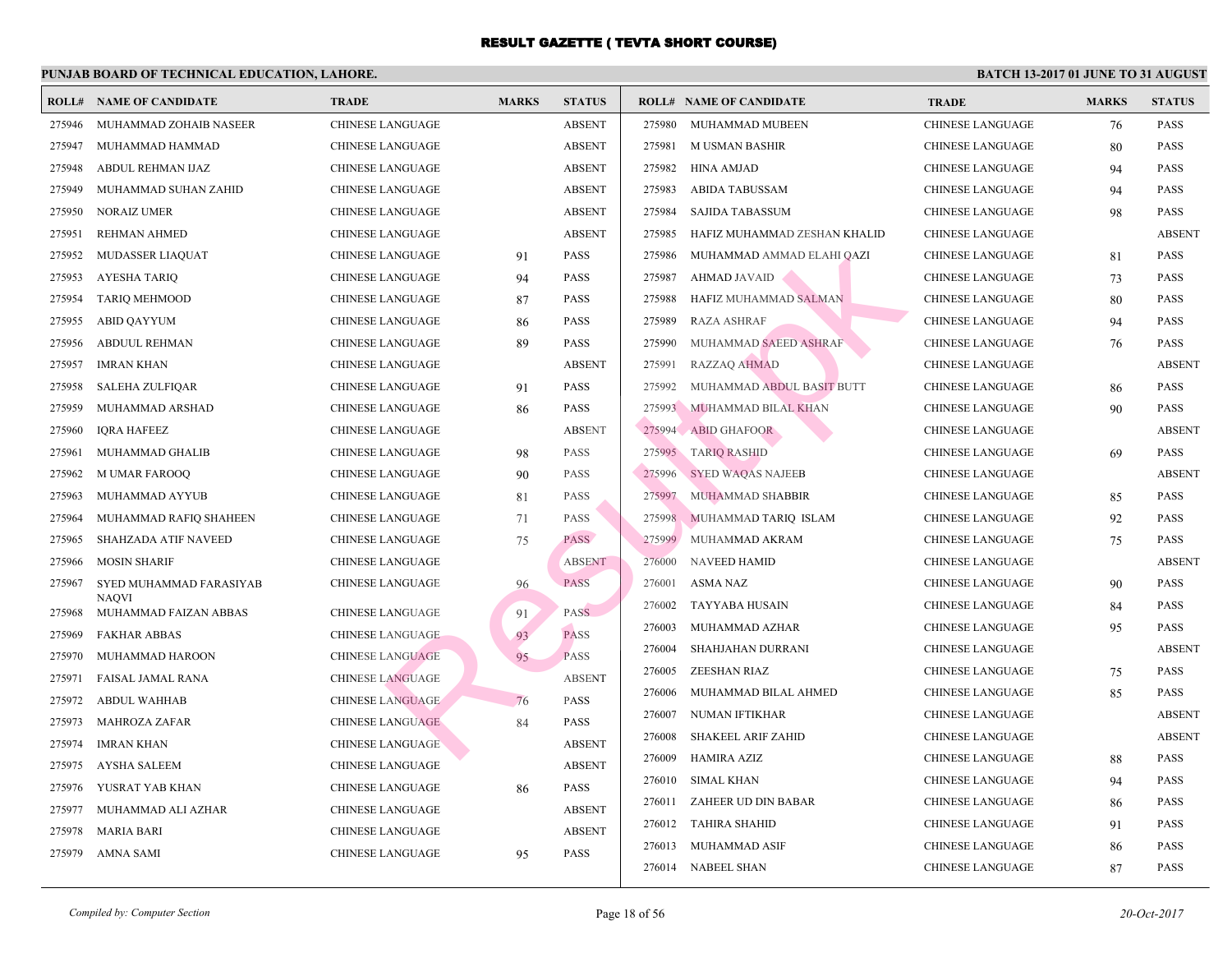|        | <b>ROLL# NAME OF CANDIDATE</b> | <b>TRADE</b>            | <b>MARKS</b> | <b>STATUS</b> |        | <b>ROLL# NAME OF CANDIDATE</b>                   | <b>TRA</b>  |
|--------|--------------------------------|-------------------------|--------------|---------------|--------|--------------------------------------------------|-------------|
| 276015 | SHAHZAD AZEEM KHAN             | CHINESE LANGUAGE        | 77           | <b>PASS</b>   |        | 276050 SHOAIB ALI                                | <b>CHIN</b> |
| 276016 | MUHAMMAD JUNAID MUNAWAR        | CHINESE LANGUAGE        | 92           | PASS          |        | <b>GOVT. INSTITUTE OF EMERGING TECHNOLOGY, C</b> |             |
| 276017 | <b>SAIRA BATOOL</b>            | CHINESE LANGUAGE        |              | <b>ABSENT</b> |        | TOWN POLICE STATION, TOWNSHIP, LAHORE            |             |
| 276018 | <b>AMMAR BABAR</b>             | <b>CHINESE LANGUAGE</b> | 85           | <b>PASS</b>   | 276051 | ASIA                                             | <b>CHIN</b> |
| 276019 | UMAIR HASSAN RIZVI             | CHINESE LANGUAGE        | 87           | PASS          | 276052 | ALI REHAN                                        | <b>CHIN</b> |
| 276020 | HAFIZ MOHID AWAN               | CHINESE LANGUAGE        | 85           | <b>PASS</b>   | 276053 | MUHAMMAD AHSAN RAZA                              | <b>CHIN</b> |
| 276021 | MUHAMMAD IRFAN ALI             | CHINESE LANGUAGE        | 82           | <b>PASS</b>   | 276054 | <b>SULTAN MAHMOOD</b>                            | <b>CHIN</b> |
| 276022 | MUHAMMAD NADEEM                | <b>CHINESE LANGUAGE</b> | 81           | <b>PASS</b>   | 276055 | <b>ASADULLAH</b>                                 | CHIN.       |
| 276023 | <b>SAJAD AHMAD</b>             | <b>CHINESE LANGUAGE</b> | 85           | <b>PASS</b>   | 276056 | <b>FARAZ HASAN</b>                               | CHIN.       |
| 276024 | MUHAMMAD SOHAIL                | CHINESE LANGUAGE        | 79           | <b>PASS</b>   | 276057 | MUHAMMAD WAQAS                                   | CHIN.       |
| 276025 | <b>UMER FAROOQ</b>             | <b>CHINESE LANGUAGE</b> |              | <b>ABSENT</b> | 276058 | TAWAKKAL ULLAH                                   | CHIN.       |
| 276026 | <b>BILAL AFZAL</b>             | <b>CHINESE LANGUAGE</b> | 86           | <b>PASS</b>   | 276059 | <b>SHAIGAN BIN TAHIR MAJEED</b>                  | <b>CHIN</b> |
| 276027 | MUHAMMAD ARSLAN KHAN           | <b>CHINESE LANGUAGE</b> | 84           | <b>PASS</b>   | 276060 | MUHAMMAD MUDASSAR KAREEM                         | <b>CHIN</b> |
| 276028 | SOSHEEL EMANUAL KHOKHAR        | CHINESE LANGUAGE        | 78           | <b>PASS</b>   | 276061 | ATTA MUHAMMAD SINDHU                             | <b>CHIN</b> |
| 276029 | SHEIKH SHAHID KHKURSHID        | CHINESE LANGUAGE        |              | <b>ABSENT</b> | 276062 | MUHAMMAD ALI HAMZA                               | <b>CHIN</b> |
| 276030 | <b>SAEED AKHTAR</b>            | <b>CHINESE LANGUAGE</b> | 85           | <b>PASS</b>   | 276063 | <b>AZEEMA ASHRAF</b>                             | <b>CHIN</b> |
| 276031 | JAWAD ALAM ANSARI              | <b>CHINESE LANGUAGE</b> | 86           | <b>PASS</b>   | 276064 | <b>SHUBINA ASHRAF</b>                            | <b>CHIN</b> |
| 276032 | <b>GAZANFAR ALI</b>            | <b>CHINESE LANGUAGE</b> |              | <b>ABSENT</b> | 276065 | <b>HAFIZA ALEEZA SHAHID</b>                      | <b>CHIN</b> |
| 276033 | MUHAMMAD RAZA FAROOQ           | CHINESE LANGUAGE        |              | <b>ABSENT</b> | 276066 | MUHAMMAD AHSAN ULLAH KHAN                        | <b>CHIN</b> |
| 276034 | MUHAMMAD ISMAIL                | CHINESE LANGUAGE        | 82           | <b>PASS</b>   | 276067 | <b>WAQAR AHMAD</b>                               | CHIN.       |
| 276035 | MUHAMMAD WAQAR SHAHID          | <b>CHINESE LANGUAGE</b> | 76           | <b>PASS</b>   | 276068 | <b>QURBAN ALI</b>                                | CHIN.       |
| 276036 | NASEEM UR REHMAN               | CHINESE LANGUAGE        | 83           | <b>PASS</b>   | 276069 | MUHAMMAD MOEEN ULLAH KHAN                        | <b>CHIN</b> |
| 276037 | <b>GULAM MURTAZA KHAN</b>      | <b>CHINESE LANGUAGE</b> |              | <b>ABSENT</b> | 276070 | ALI RAZA                                         | <b>CHIN</b> |
| 276038 | FAHAD ALI MALIK                | <b>CHINESE LANGUAGE</b> | 83           | <b>PASS</b>   | 276071 | MOAZ MUNIR                                       | <b>CHIN</b> |
| 276039 | MIAN MUHAMMAD NADEEM           | <b>CHINESE LANGUAGE</b> | 79           | <b>PASS</b>   | 276072 | SYED AIZAD AKBAR                                 | <b>CHIN</b> |
| 276040 | <b>MUHAMMAD NAFEES</b>         | <b>CHINESE LANGUAGE</b> | 90           | <b>PASS</b>   | 276073 | <b>GHULAM MURTAZA</b>                            | <b>CHIN</b> |
| 276041 | ASIA TABASSUM                  | <b>CHINESE LANGUAGE</b> |              | <b>ABSENT</b> | 276074 | <b>IFTIKHAR HUSSAIN</b>                          | <b>CHIN</b> |
| 276042 | MUHAMMAD SAEED                 | <b>CHINESE LANGUAGE</b> |              | <b>ABSENT</b> | 276075 | HASAN ALI SYED                                   | <b>CHIN</b> |
| 276043 | FAYYAZ RAZA                    | <b>CHINESE LANGUAGE</b> | 77           | <b>PASS</b>   | 276076 | MUHAMMAD ABDULLAH KHAN                           | CHIN.       |
| 276044 | MUHAMMAD HAMZA GHORI           | CHINESE LANGUAGE        | 87           | <b>PASS</b>   | 276077 | <b>GOHAR FAREED</b>                              | <b>CHIN</b> |
| 276045 | <b>UMER HAYAT RASHEED</b>      | CHINESE LANGUAGE        |              | <b>ABSENT</b> | 276078 | HAFIZ MUHAMMAD                                   | <b>CHIN</b> |
| 276046 | NOUMAN MAHMOOD                 | <b>CHINESE LANGUAGE</b> |              | <b>ABSENT</b> | 276079 | <b>ABU BAKKER</b>                                | <b>CHIN</b> |
| 276047 | <b>USMAN NASIR</b>             | CHINESE LANGUAGE        |              | <b>ABSENT</b> | 276080 | <b>AQEEL SHARIF</b>                              | <b>CHIN</b> |
| 276048 | <b>ARSLAN MAHMOOD</b>          | <b>CHINESE LANGUAGE</b> | 90           | <b>PASS</b>   | 276081 | <b>ARSHAD RASOOL</b>                             | <b>CHIN</b> |
| 276049 | DANYAL AHMAD                   | <b>CHINESE LANGUAGE</b> |              | <b>ABSENT</b> | 276082 | FATIMA HASSAN                                    | <b>CHIN</b> |
|        |                                |                         |              |               |        |                                                  |             |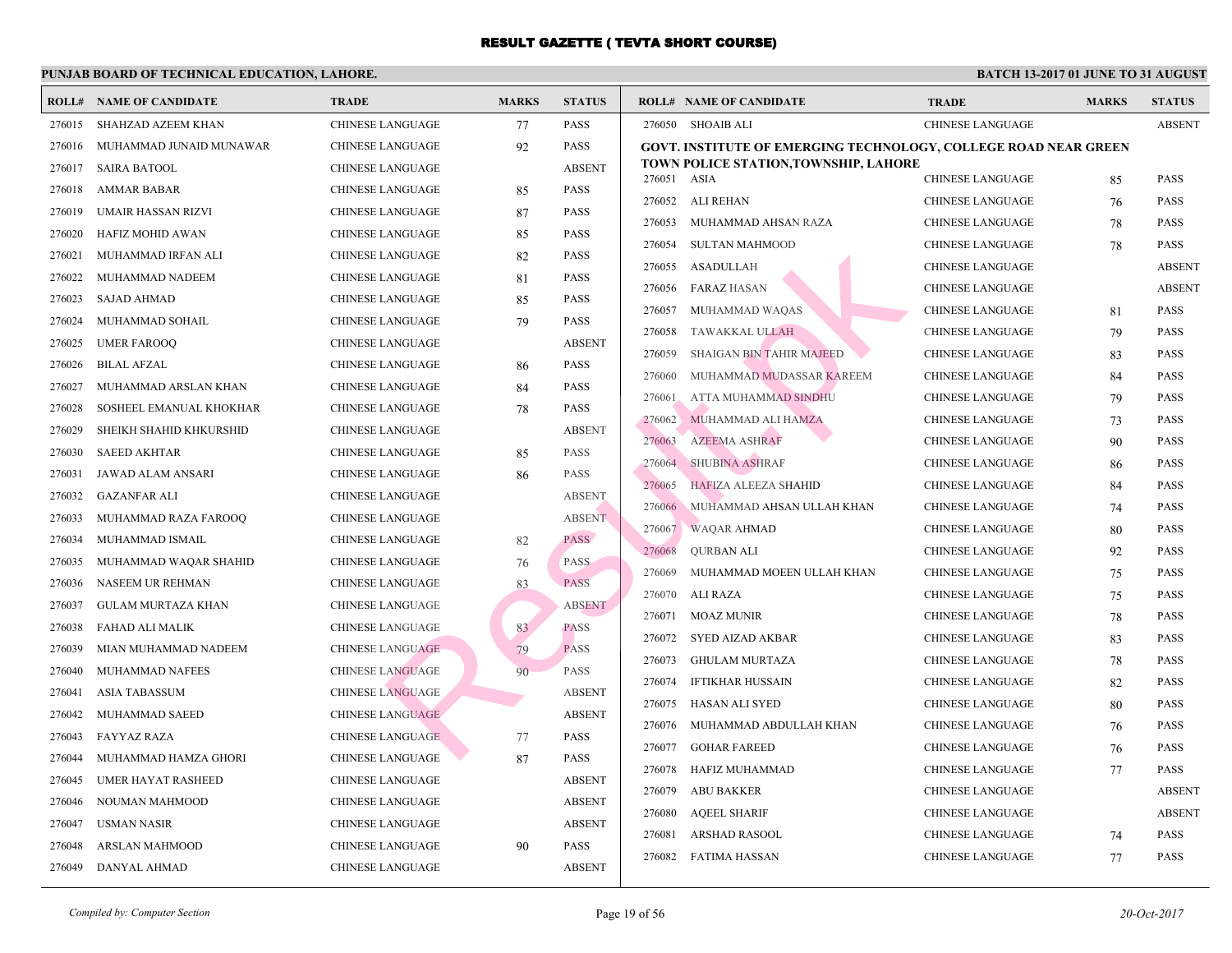| ROLL#  | <b>NAME OF CANDIDATE</b> | <b>TRADE</b>            | <b>MARKS</b> | <b>STATUS</b> |        | <b>ROLL# NAME OF CANDIDATE</b> | <b>TRA</b>  |
|--------|--------------------------|-------------------------|--------------|---------------|--------|--------------------------------|-------------|
| 276083 | <b>FOQUIA HADAYAT</b>    | CHINESE LANGUAGE        | 83           | <b>PASS</b>   | 276118 | MUHAMMAD SALMAN CHATHA         | <b>CHIN</b> |
| 276084 | <b>AQIB JAVED</b>        | CHINESE LANGUAGE        | 82           | <b>PASS</b>   | 276119 | ASAD ALI KHAN                  | <b>CHIN</b> |
| 276085 | <b>ZOUAIB SAQIB</b>      | <b>CHINESE LANGUAGE</b> |              | FAIL          | 276120 | MUHAMMAD SHUBAN                | CHIN.       |
| 276086 | MUHAMMAD HAMZA ADREES    | <b>CHINESE LANGUAGE</b> | 75           | <b>PASS</b>   | 276121 | <b>SHARAFAT ALI</b>            | CHIN.       |
| 276087 | <b>FARHAN SAEED</b>      | <b>CHINESE LANGUAGE</b> | 77           | <b>PASS</b>   | 276122 | MUHAMMAD ASIF                  | <b>CHIN</b> |
| 276088 | <b>HASSAN FAROOQ</b>     | <b>CHINESE LANGUAGE</b> |              | <b>ABSENT</b> | 276123 | HAFIZ EHSAN ELAHI              | CHIN.       |
| 276089 | <b>SALAHUDDIN</b>        | CHINESE LANGUAGE        | 74           | <b>PASS</b>   | 276124 | MUHAMMAD AZAM                  | <b>CHIN</b> |
| 276090 | MUZAMMAL HUSSAIN         | CHINESE LANGUAGE        |              | <b>ABSENT</b> | 276125 | SYED SAWAR AHMAD ZADY          | CHIN.       |
| 276091 | <b>ATTIQUE AHMAD</b>     | CHINESE LANGUAGE        |              | <b>ABSENT</b> | 276126 | SHAHRUKH SALEEM                | CHIN.       |
| 276092 | MUHAMMAD NAIHEED KHAN    | CHINESE LANGUAGE        | 73           | <b>PASS</b>   | 276127 | <b>SHOBAN ALI</b>              | <b>CHIN</b> |
| 276093 | <b>ABDULLAH ASAD</b>     | <b>CHINESE LANGUAGE</b> |              | <b>ABSENT</b> | 276128 | MUHAMMAD THAIR                 | CHIN.       |
| 276094 | ALEEHA AZHAR             | <b>CHINESE LANGUAGE</b> |              | FAIL          | 276129 | MUHAMMAD ARIF MUKHTAR          | <b>CHIN</b> |
| 276095 | NAYYER SULTANA           | <b>CHINESE LANGUAGE</b> | 87           | <b>PASS</b>   | 276130 | <b>HAFIZ NADEEM ABBAS</b>      | <b>CHIN</b> |
| 276096 | RIMSHA IFTIKHAR          | CHINESE LANGUAGE        | 68           | <b>PASS</b>   |        | 276131 SYED MOHSIN RAZA ABID   | <b>CHIN</b> |
| 276097 | <b>NAZIA</b>             | <b>CHINESE LANGUAGE</b> | 77           | <b>PASS</b>   |        | 276132 IQRA ISMAIL             | <b>CHIN</b> |
| 276098 | <b>TARIQ MEHMOOD</b>     | CHINESE LANGUAGE        |              | FAIL          |        | 276133 SYED SAGHEER ABBAS SHAH | <b>CHIN</b> |
| 276099 | <b>ALI HASSAN</b>        | <b>CHINESE LANGUAGE</b> | 67           | <b>PASS</b>   | 276134 | <b>BILAL ISMAIL</b>            | <b>CHIN</b> |
| 276100 | HIRA ATTAULLAH           | <b>CHINESE LANGUAGE</b> |              | <b>ABSENT</b> | 276135 | <b>ALI IMRAN RAFIQUE</b>       | CHIN.       |
| 276101 | <b>SHAHID HUSSAIN</b>    | <b>CHINESE LANGUAGE</b> |              | FAIL          |        | 276136 NIMRA SHAHZADI          | CHIN.       |
| 276102 | <b>WAQAS ALI</b>         | <b>CHINESE LANGUAGE</b> |              | FAIL          | 276137 | <b>ARSHED MUNIR</b>            | CHIN.       |
| 276103 | SAFDAR IQBAL KHAN        | <b>CHINESE LANGUAGE</b> | 83           | PASS          | 276138 | <b>ASIM HANIF</b>              | <b>CHIN</b> |
| 276104 | <b>ASIF MUNIR</b>        | <b>CHINESE LANGUAGE</b> |              | <b>ABSENT</b> | 276139 | <b>ARIF MAHMOOD</b>            | <b>CHIN</b> |
| 276105 | ANS IRSHAD               | <b>CHINESE LANGUAGE</b> | 72           | <b>PASS</b>   | 276140 | MUHAMMAD RAFIQUE SHAHZAD       | <b>CHIN</b> |
| 276106 | MUHAMMAD WAQAR           | <b>CHINESE LANGUAGE</b> | 71           | <b>PASS</b>   | 276141 | MUHAMMAD AMAR SARDAR           | <b>CHIN</b> |
| 276107 | SARIM AHMAD KHAN         | <b>CHINESE LANGUAGE</b> |              | <b>ABSENT</b> | 276142 | ZAIN AHMED                     | CHIN.       |
| 276108 | MUHAMMAD AMIR SOHAIL     | <b>CHINESE LANGUAGE</b> | 74           | <b>PASS</b>   | 276143 | <b>USMAN MUKHTAR</b>           | <b>CHIN</b> |
| 276109 | <b>AWAIS QURNI</b>       | <b>CHINESE LANGUAGE</b> | 78           | PASS          | 276144 | <b>ABDUL HASEEB RAJA</b>       | CHIN.       |
| 276110 | AWAIS SARWAR             | <b>CHINESE LANGUAGE</b> | 79           | <b>PASS</b>   | 276145 | NUMAN KHALID                   | <b>CHIN</b> |
| 276111 | YASIR MATEEN             | <b>CHINESE LANGUAGE</b> | 78           | <b>PASS</b>   | 276146 | ZESHAN KHALID                  | CHIN.       |
| 276112 | <b>ABDUL MUNAM</b>       | CHINESE LANGUAGE        | 85           | <b>PASS</b>   | 276147 | MUDDASAR ABBAS                 | <b>CHIN</b> |
| 276113 | EISHA MAQSOOD ALI        | <b>CHINESE LANGUAGE</b> | 96           | <b>PASS</b>   | 276148 | HAMZA JAVAID                   | <b>CHIN</b> |
| 276114 | MUHAMMAD FARHAN ANEES    | CHINESE LANGUAGE        |              | <b>ABSENT</b> | 276149 | MUHAMMAD UMAIR                 | CHIN.       |
| 276115 | <b>USMAN AHMAD</b>       | <b>CHINESE LANGUAGE</b> | 76           | <b>PASS</b>   | 276150 | MUHAMMAD SIDDIQUE              | <b>CHIN</b> |
| 276116 | ABDULREHMAN              | <b>CHINESE LANGUAGE</b> | 82           | <b>PASS</b>   | 276151 | <b>ABDULLAH AZEEM</b>          | CHIN.       |
|        | 276117 ABDUL MAJID       | <b>CHINESE LANGUAGE</b> | 81           | <b>PASS</b>   |        | 276152 UNEEZA ANWAR            | <b>CHIN</b> |
|        |                          |                         |              |               |        |                                |             |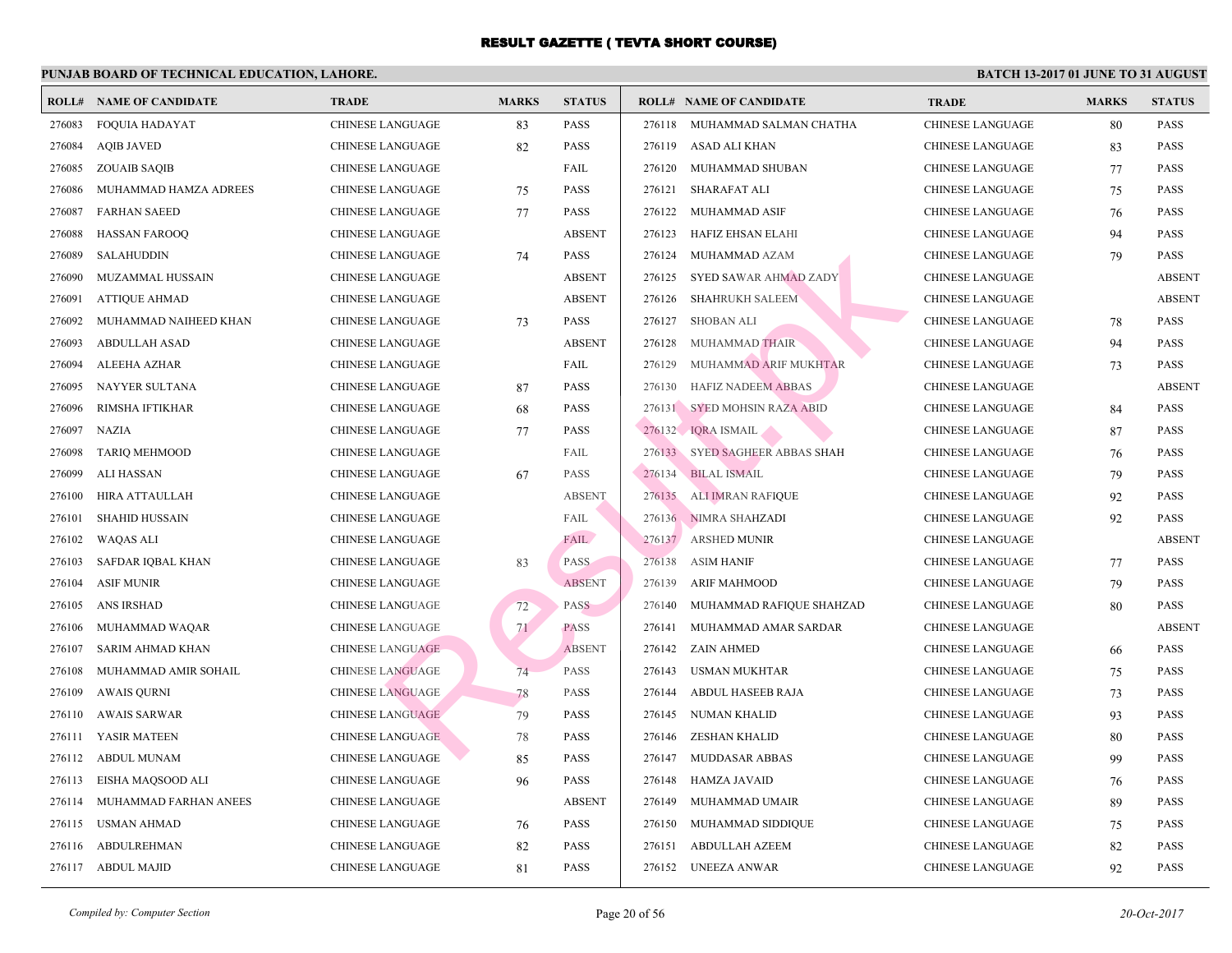|        | <b>ROLL# NAME OF CANDIDATE</b> | <b>TRADE</b>            | <b>MARKS</b> | <b>STATUS</b> |               | <b>ROLL# NAME OF CANDIDATE</b>              | <b>TRA</b>  |
|--------|--------------------------------|-------------------------|--------------|---------------|---------------|---------------------------------------------|-------------|
| 276153 | MUHAMMAD FAISAL ARSHAD         | <b>CHINESE LANGUAGE</b> |              | <b>ABSENT</b> | 276188        | MOAZ ABBAS                                  | CHIN.       |
| 276154 | ADNAN ALI                      | <b>CHINESE LANGUAGE</b> | 84           | <b>PASS</b>   | 276189        | MUHAMMAD IMRAN                              | <b>CHIN</b> |
| 276155 | <b>WAQAR AHMED</b>             | <b>CHINESE LANGUAGE</b> |              | <b>ABSENT</b> | 276190        | <b>ABDUL MANAN</b>                          | CHIN.       |
| 276156 | MUHAMMAD TARIQ                 | CHINESE LANGUAGE        | 71           | <b>PASS</b>   | 276191        | <b>USAMA</b>                                | <b>CHIN</b> |
| 276157 | <b>MINAHIL RIAZ</b>            | CHINESE LANGUAGE        | 67           | <b>PASS</b>   | 276192        | HAMZA KHALID                                | CHIN.       |
| 276158 | RAHAT DASTGIR                  | CHINESE LANGUAGE        |              | <b>ABSENT</b> | 276193        | DANIAL SHAHBAZ                              | <b>CHIN</b> |
| 276159 | <b>HINA DASTGIR</b>            | <b>CHINESE LANGUAGE</b> |              | <b>ABSENT</b> | 276194        | <b>SHABBIR AZHAR</b>                        | CHIN.       |
| 276160 | <b>MAHNOOR ABID TOOR</b>       | CHINESE LANGUAGE        | 99           | <b>PASS</b>   | 276195        | MUHAMMAD HAFEEZ ZAFAR GILL                  | <b>CHIN</b> |
| 276161 | SHAFIQUE AHMED ALVI            | <b>CHINESE LANGUAGE</b> | 75           | <b>PASS</b>   | 276196        | <b>TAHIR AHMAD</b>                          | CHIN.       |
| 276162 | TOQEER NASEER AHMED KHAN       | <b>CHINESE LANGUAGE</b> |              | <b>ABSENT</b> | 276197        | <b>SHUJA UR REHMAN</b>                      | <b>CHIN</b> |
| 276163 | MUHAMMAD SHUJAT                | CHINESE LANGUAGE        | 74           | <b>PASS</b>   | 276198        | RUKHASR JAVAID MAISH                        | <b>CHIN</b> |
| 276164 | <b>NOMAN JANI</b>              | <b>CHINESE LANGUAGE</b> | 70           | <b>PASS</b>   | 276199        | SYEDA ZOHA FATIMA                           | <b>CHIN</b> |
| 276165 | HUSNAIN KHALID                 | CHINESE LANGUAGE        |              | <b>ABSENT</b> | 276200        | KAMIL KHURSHEED                             | <b>CHIN</b> |
| 276166 | AJMAL UL HASSAN                | <b>CHINESE LANGUAGE</b> | 72           | <b>PASS</b>   | 276201        | <b>MOBEEN ASHRAF</b>                        | <b>CHIN</b> |
| 276167 | <b>TANVEER AKHTAR</b>          | CHINESE LANGUAGE        | 72           | <b>PASS</b>   | 276202        | <b>ZUNAIRA AMJAD</b>                        | <b>CHIN</b> |
| 276168 | <b>MEHRAN NISAR</b>            | <b>CHINESE LANGUAGE</b> | 74           | <b>PASS</b>   | 276203        | <b>SULEMAN KHOKHAR</b>                      | CHIN.       |
| 276169 | MUHAMMAD HASSAN SADIQ          | <b>CHINESE LANGUAGE</b> | 71           | <b>PASS</b>   | 276204        | <b>JAWAD AHMAD</b>                          | CHIN.       |
| 276170 | <b>S M SHAHRUKH</b>            | <b>CHINESE LANGUAGE</b> | 84           | <b>PASS</b>   | 276205        | <b>HAFEEZ AHMAD</b>                         | <b>CHIN</b> |
| 276171 | <b>SAQAB MASIH</b>             | <b>CHINESE LANGUAGE</b> |              | <b>ABSENT</b> | 276206        | MUHAMMAD AHMAD NOOR                         | CHIN.       |
| 276172 | MUHAMMAD USMAN                 | <b>CHINESE LANGUAGE</b> |              | <b>ABSENT</b> |               | 276207 SALMAN KHAN                          | <b>CHIN</b> |
| 276173 | <b>ZUNAIR AHMED</b>            | <b>CHINESE LANGUAGE</b> |              | <b>ABSENT</b> | 276208        | FAIZAN AHMAD                                | <b>CHIN</b> |
| 276174 | MUHAMMAD KAUSER                | <b>CHINESE LANGUAGE</b> |              | <b>ABSENT</b> | 276209        | MUHAMMAD USMAN                              | <b>CHIN</b> |
| 276175 | KHURRAM SHAHZAD                | <b>CHINESE LANGUAGE</b> |              | <b>ABSENT</b> |               | GOVT. TECHNICAL TRAINING INSTITUTE (W), COL |             |
| 276176 | MUHAMMAD ADEEL                 | <b>CHINESE LANGUAGE</b> |              | <b>ABSENT</b> | <b>LAHORE</b> |                                             |             |
| 276177 | <b>TALAT SARFRAZ</b>           | CHINESE LANGUAGE        | 73           | <b>PASS</b>   |               | 276210 SALMAN ASHRAF                        | <b>CHIN</b> |
| 276178 | <b>ABDUL BARI</b>              | <b>CHINESE LANGUAGE</b> | 78           | <b>PASS</b>   | 276211        | ANTASH ZOHRA                                | <b>CHIN</b> |
| 276179 | <b>GHULAM HAIDER</b>           | <b>CHINESE LANGUAGE</b> | 78           | PASS          | 276212        | MUHAMMAD NADEEM FAROOQUI                    | CHIN.       |
| 276180 | <b>SAJID ALI MOHSIN</b>        | <b>CHINESE LANGUAGE</b> |              | FAIL          | 276213        | NASIR UD DIN                                | <b>CHIN</b> |
| 276181 | <b>SAJJAD ASLAM</b>            | <b>CHINESE LANGUAGE</b> | 81           | <b>PASS</b>   | 276214        | MUHAMMAD RIZWAN                             | <b>CHIN</b> |
| 276182 | <b>SAQLAIN MUSHTAQ</b>         | CHINESE LANGUAGE        | 91           | <b>PASS</b>   | 276215        | SYED ALI ASAMA NAQVI                        | CHIN.       |
| 276183 | <b>TAHIRA BANO</b>             | <b>CHINESE LANGUAGE</b> | 86           | <b>PASS</b>   | 276216        | PAKIZ JAVAID                                | <b>CHIN</b> |
| 276184 | <b>NOMAN AFZAL</b>             | <b>CHINESE LANGUAGE</b> | 85           | <b>PASS</b>   | 276217        | <b>MAJID HUSSAIN</b>                        | <b>CHIN</b> |
| 276185 | <b>FAIQ KHALID</b>             | <b>CHINESE LANGUAGE</b> |              | <b>ABSENT</b> | 276218        | <b>IRFAN ALI</b>                            | <b>CHIN</b> |
| 276186 | <b>TOUQEER AHMAD</b>           | <b>CHINESE LANGUAGE</b> |              | <b>ABSENT</b> | 276219        | MUHAMMAD SHAKEEL                            | <b>CHIN</b> |
| 276187 | FARAZ AHMED                    | CHINESE LANGUAGE        |              | <b>ABSENT</b> | 276220        | MUHAMMAD ARSLAN                             | CHIN.       |
|        |                                |                         |              |               |               |                                             |             |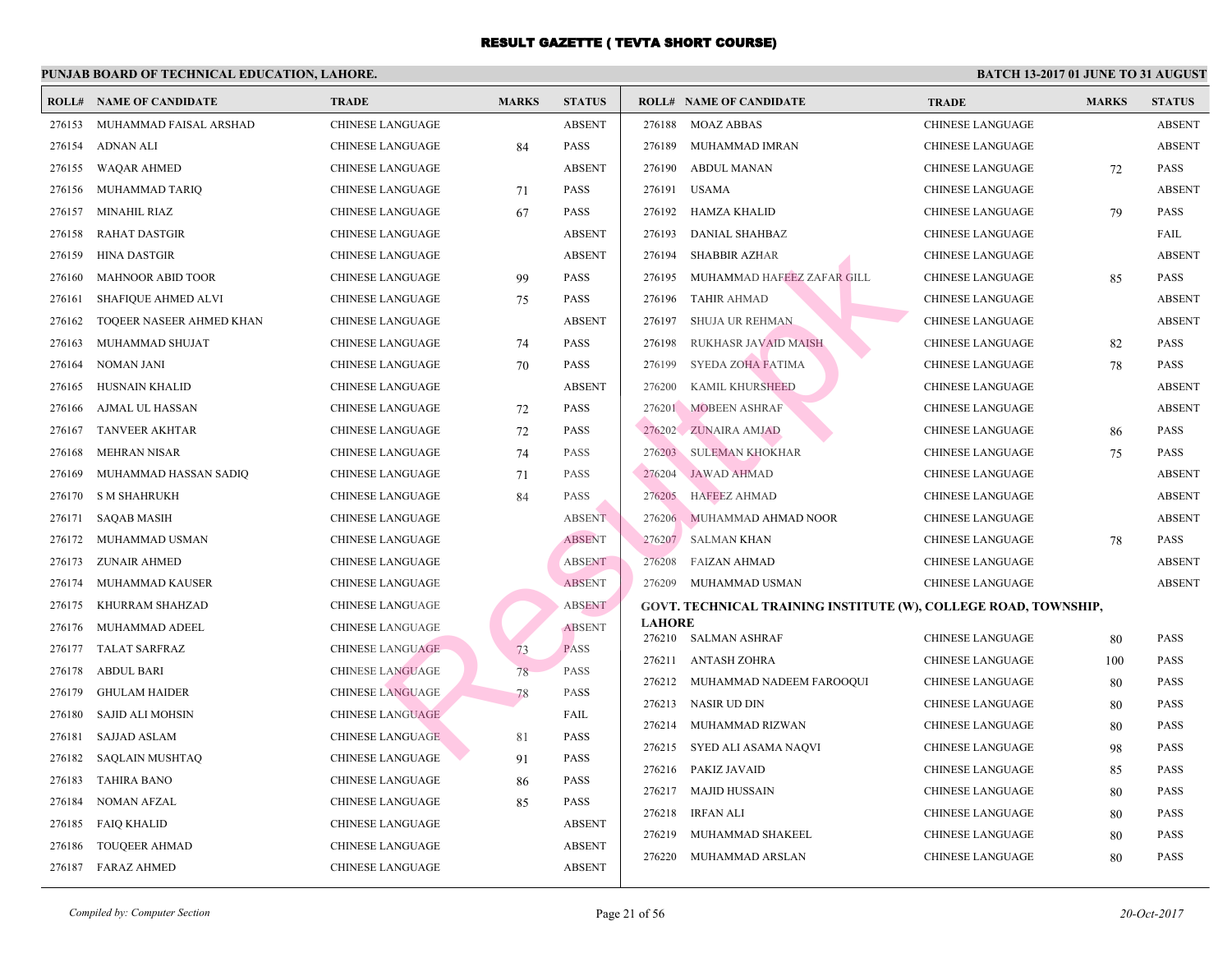|        | <b>ROLL# NAME OF CANDIDATE</b> | <b>TRADE</b>            | <b>MARKS</b> | <b>STATUS</b> |        | <b>ROLL# NAME OF CANDIDATE</b> | <b>TRA</b>  |
|--------|--------------------------------|-------------------------|--------------|---------------|--------|--------------------------------|-------------|
| 276221 | UZMA KHAN                      | <b>CHINESE LANGUAGE</b> | 96           | <b>PASS</b>   | 276256 | ROMESHA MUBASHIR               | CHIN.       |
| 276222 | <b>IQRA WADOOD</b>             | <b>CHINESE LANGUAGE</b> | 86           | <b>PASS</b>   | 276257 | KHALIDA BOOTA                  | <b>CHIN</b> |
| 276223 | ARHAM SULTAN                   | <b>CHINESE LANGUAGE</b> | 90           | <b>PASS</b>   | 276258 | MUHAMMAD ADNAN ABDULLAH        | <b>CHIN</b> |
| 276224 | <b>FASIHA JAWAIRIA</b>         | <b>CHINESE LANGUAGE</b> | 80           | <b>PASS</b>   | 276259 | MUHAMMAD BILAL                 | <b>CHIN</b> |
| 276225 | TALHA TARIQ QURESHI            | <b>CHINESE LANGUAGE</b> | 80           | <b>PASS</b>   | 276260 | <b>TARIQ AZIZ</b>              | <b>CHIN</b> |
| 276226 | <b>NABILA SHARIF</b>           | <b>CHINESE LANGUAGE</b> | 81           | <b>PASS</b>   | 276261 | <b>TAHIR MAJEED</b>            | <b>CHIN</b> |
| 276227 | <b>AYESHA</b>                  | <b>CHINESE LANGUAGE</b> | 82           | <b>PASS</b>   | 276262 | MUHAMMAD ASIF                  | CHIN.       |
| 276228 | MUHAMMAD QASIM                 | <b>CHINESE LANGUAGE</b> | 90           | <b>PASS</b>   | 276263 | <b>AWAIS AKHTAR SINDHU</b>     | <b>CHIN</b> |
| 276229 | MUHAMMAD AHMAD                 | CHINESE LANGUAGE        | 83           | <b>PASS</b>   | 276264 | <b>QADEER AHMAD</b>            | <b>CHIN</b> |
| 276230 | <b>FIZZA TAHIR</b>             | <b>CHINESE LANGUAGE</b> | 80           | <b>PASS</b>   | 276265 | MUHAMMAD MEHMOOD               | <b>CHIN</b> |
| 276231 | TEHREEM FAIZAN                 | CHINESE LANGUAGE        | 80           | <b>PASS</b>   | 276266 | <b>NAVEED HUSSAIN</b>          | <b>CHIN</b> |
| 276232 | <b>SUYYAM MUNIR</b>            | <b>CHINESE LANGUAGE</b> | 90           | <b>PASS</b>   | 276267 | <b>AHMED AKRAM</b>             | <b>CHIN</b> |
| 276233 | ZAHID MEHMOOD                  | CHINESE LANGUAGE        | 80           | <b>PASS</b>   | 276268 | MUHAMMAD YASIR                 | <b>CHIN</b> |
| 276234 | MUHAMMAD BILAL                 | <b>CHINESE LANGUAGE</b> | 80           | <b>PASS</b>   |        | 276269 NOOR ZAHRA              | <b>CHIN</b> |
| 276235 | SEYD NAJAF ABBAS               | CHINESE LANGUAGE        | 80           | <b>PASS</b>   |        | 276270 WARDA YOUSAF            | CHIN.       |
| 276236 | WADOOD UR RAHMAN               | CHINESE LANGUAGE        | 80           | <b>PASS</b>   |        | 276271 ERUM NISAR              | <b>CHIN</b> |
| 276237 | <b>FOZIA HANIF</b>             | <b>CHINESE LANGUAGE</b> | 100          | <b>PASS</b>   | 276272 | MEMONA NASIM ULLAH             | <b>CHIN</b> |
| 276238 | <b>ARSLAN HABIB</b>            | <b>CHINESE LANGUAGE</b> | 80           | <b>PASS</b>   | 276273 | <b>AMANA SHAZADI</b>           | CHIN.       |
| 276239 | <b>AHMAD SOHAIL</b>            | <b>CHINESE LANGUAGE</b> | 82           | <b>PASS</b>   | 276274 | <b>SADIA YOUNAS</b>            | <b>CHIN</b> |
| 276240 | <b>SHER AFZAL</b>              | <b>CHINESE LANGUAGE</b> | 82           | <b>PASS</b>   |        | 276275 FAMIYA QAMAR            | <b>CHIN</b> |
| 276241 | HABIB UR REHMAN                | CHINESE LANGUAGE        | 80           | <b>PASS</b>   | 276276 | SAIMA GHLZAR                   | <b>CHIN</b> |
| 276242 | AMANULLAH                      | <b>CHINESE LANGUAGE</b> | 80           | <b>PASS</b>   | 276277 | <b>RUQAYYA KHAN</b>            | <b>CHIN</b> |
| 276243 | <b>M ASFAND ARSHAD</b>         | <b>CHINESE LANGUAGE</b> | 90           | <b>PASS</b>   | 276278 | KOMAL KHALID                   | <b>CHIN</b> |
| 276244 | <b>NASIR MUSHTAQ</b>           | <b>CHINESE LANGUAGE</b> | 97           | <b>PASS</b>   | 276279 | <b>SYED SHER ALI SHAH</b>      | <b>CHIN</b> |
| 276245 | RASHID MAHMOOD                 | <b>CHINESE LANGUAGE</b> | 82           | <b>PASS</b>   | 276280 | <b>SAJID ALI</b>               | <b>CHIN</b> |
| 276246 | <b>BASHARAT ALI</b>            | <b>CHINESE LANGUAGE</b> | 95           | <b>PASS</b>   | 276281 | SARFRAZ AHMAD BHATTI           | CHIN.       |
| 276247 | MUHAMMAD SHAHZAIB ARSHAD       | <b>CHINESE LANGUAGE</b> | 85           | PASS          | 276282 | MUHAMMAD HAFEEZ                | <b>CHIN</b> |
| 276248 | MUHAMMAD IRFAN                 | <b>CHINESE LANGUAGE</b> | 80           | <b>PASS</b>   | 276283 | <b>ABDUL MALIK</b>             | <b>CHIN</b> |
| 276249 | MUHAMMAD YASEEN                | <b>CHINESE LANGUAGE</b> | 100          | <b>PASS</b>   | 276284 | ZAHID ALI                      | <b>CHIN</b> |
| 276250 | <b>ASAD ABBAS</b>              | <b>CHINESE LANGUAGE</b> | 80           | <b>PASS</b>   | 276285 | MUHAMMAD HAMZA BUTT            | <b>CHIN</b> |
| 276251 | MUHAMMAD MURTAZA               | <b>CHINESE LANGUAGE</b> | 90           | <b>PASS</b>   | 276286 | ZEESHAN NAWAZ                  | <b>CHIN</b> |
| 276252 | <b>SHAHID RAMZAN</b>           | <b>CHINESE LANGUAGE</b> | 81           | <b>PASS</b>   | 276287 | ALI RAZA                       | <b>CHIN</b> |
| 276253 | SADIA TUZ ZAHRA                | <b>CHINESE LANGUAGE</b> | 80           | <b>PASS</b>   | 276288 | ALI USMAN                      | <b>CHIN</b> |
| 276254 | MUHAMMAD DAUD ZAIDI            | <b>CHINESE LANGUAGE</b> | 80           | <b>PASS</b>   | 276289 | HAFIZ SHEROZ KHALID            | <b>CHIN</b> |
| 276255 | MAHAD AHMED                    | <b>CHINESE LANGUAGE</b> | 90           | <b>PASS</b>   | 276290 | <b>REHAN MAHMOOD</b>           | <b>CHIN</b> |
|        |                                |                         |              |               |        |                                |             |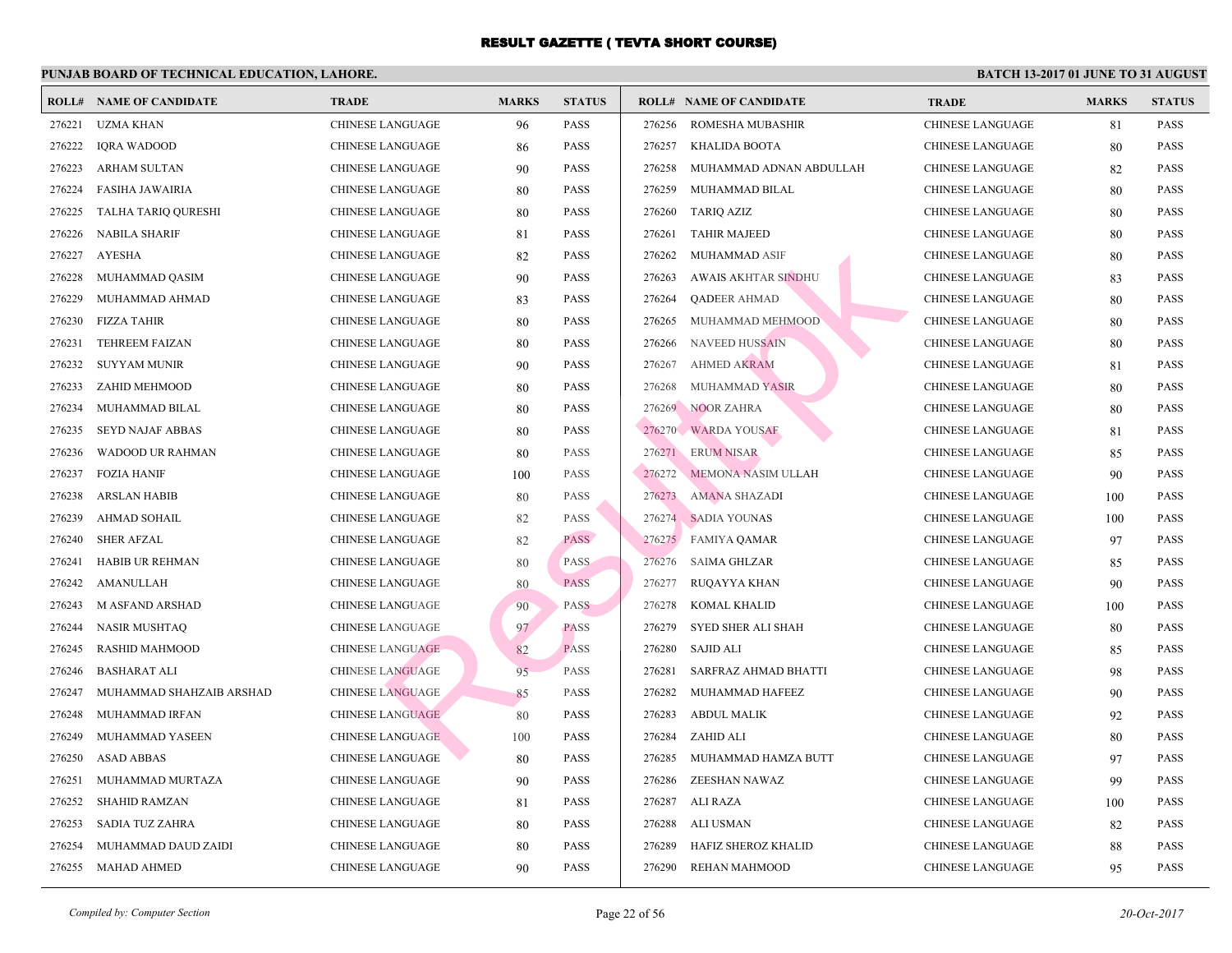|               | <b>ROLL# NAME OF CANDIDATE</b>                               | <b>TRADE</b>            | <b>MARKS</b> | <b>STATUS</b> |        | <b>ROLL# NAME OF CANDIDATE</b> | <b>TRA</b>  |
|---------------|--------------------------------------------------------------|-------------------------|--------------|---------------|--------|--------------------------------|-------------|
| 276291        | FARHAD KHAN                                                  | <b>CHINESE LANGUAGE</b> | 81           | <b>PASS</b>   | 276324 | <b>WAQAS SABIR</b>             | <b>CHIN</b> |
| 276292        | MUHAMMAD NAWAZ                                               | <b>CHINESE LANGUAGE</b> | 82           | <b>PASS</b>   |        | 276325 IRAM ISMAIL             | <b>CHIN</b> |
| 276293        | MUHAMMAD OWAIS                                               | CHINESE LANGUAGE        | 83           | <b>PASS</b>   | 276326 | MUHAMMAD TAHSEEN NAWAZ         | <b>CHIN</b> |
| 276294        | <b>FARHAN RIAZ</b>                                           | CHINESE LANGUAGE        | 80           | <b>PASS</b>   | 276327 | <b>KHAN</b><br>NAGINA QAYUM    | <b>CHIN</b> |
| 276295        | <b>UNS ASHRAF</b>                                            | CHINESE LANGUAGE        | 80           | <b>PASS</b>   | 276328 | AMIR HUSSAIN                   | <b>CHIN</b> |
| 276296        | SYED AMJAD ALI SHAH BOKHARI                                  | CHINESE LANGUAGE        | 84           | <b>PASS</b>   | 276329 | ABID ALI                       | <b>CHIN</b> |
| 276297        | MUNAWAR HUSSAIN                                              | CHINESE LANGUAGE        | 90           | <b>PASS</b>   | 276330 | MUHAMMAD ARSLAN                | <b>CHIN</b> |
| 276298        | MUHAMMAD ABEER AMJAD                                         | <b>CHINESE LANGUAGE</b> | 80           | <b>PASS</b>   | 276331 | <b>DAUD JAVED</b>              | <b>CHIN</b> |
| 276299        | MUHAMMAD SHOAIB                                              | <b>CHINESE LANGUAGE</b> | 85           | <b>PASS</b>   |        | 276332 MUHAMMAD YOUSAF         | <b>CHIN</b> |
| 276300        | ALI HUSSNAIN SHAH                                            | <b>CHINESE LANGUAGE</b> | 92           | <b>PASS</b>   | 276333 | <b>SHAKIR ALI</b>              | <b>CHIN</b> |
| 276301        | <b>RASHEED AHMED</b>                                         | CHINESE LANGUAGE        | 81           | <b>PASS</b>   | 276334 | MUHAMMAD HUSSAIN RAZA ZAIDI    | <b>CHIN</b> |
| 276302        | WASEEM AHMAD KHAN                                            | CHINESE LANGUAGE        | 92           | <b>PASS</b>   | 276335 | MUHAMMAD IMRAN                 | <b>CHIN</b> |
| 276303        | AMAN ULLAH                                                   | CHINESE LANGUAGE        | 100          | <b>PASS</b>   | 276336 | MUHAMMAD QAMROSH ALAM          | <b>CHIN</b> |
| 276304        | MUHAMMAD JUNAID KHAN                                         | <b>CHINESE LANGUAGE</b> | 80           | <b>PASS</b>   |        | 276337 TARIO NASIR             | <b>CHIN</b> |
| 276305        | ARSLAN HASSAN                                                | CHINESE LANGUAGE        | 90           | <b>PASS</b>   | 276338 | MUHAMMAD TAQI SAJJAD           | <b>CHIN</b> |
| 276306        | AHSAN IQBAL                                                  | <b>CHINESE LANGUAGE</b> | 90           | <b>PASS</b>   |        | 276339 ZESHAN AHMAD            | <b>CHIN</b> |
| 276307        | <b>UMAIR RASHEED</b>                                         | <b>CHINESE LANGUAGE</b> | 80           | <b>PASS</b>   | 276340 | MUHAMMAD NOMAN HABIB           | <b>CHIN</b> |
| 276308        | MUHAMMAD ADNAN                                               | CHINESE LANGUAGE        | 80           | <b>PASS</b>   |        | 276341 ASAD JAVED              | <b>CHIN</b> |
| 276309        | RAFIA PERWAIZ                                                | CHINESE LANGUAGE        | 95           | <b>PASS</b>   |        | 276342 JALAL HUSSAIN           | <b>CHIN</b> |
|               | GOVERNMENT COLLEGE OF THECHNOLOGY, MULTAN, QASIM PUR COLONY, |                         |              |               | 276343 | <b>ABDUL RAZZAQ</b>            | <b>CHIN</b> |
| <b>MULTAN</b> | 276310 HAFIZA ANEEQA YOUSAF                                  | <b>CHINESE LANGUAGE</b> | 86           | <b>PASS</b>   | 276344 | MUHAMMAD IQBAL                 | <b>CHIN</b> |
| 276311        | ASAD SHARIF                                                  | <b>CHINESE LANGUAGE</b> | 91           | PASS          | 276345 | <b>KANEEZ FATIMA</b>           | <b>CHIN</b> |
| 276312        | TANVEER AHMAD                                                | <b>CHINESE LANGUAGE</b> | 85           | <b>PASS</b>   | 276346 | <b>TAUQEER QADIR</b>           | <b>CHIN</b> |
| 276313        | <b>TAIMOOR TAWSEEN</b>                                       | <b>CHINESE LANGUAGE</b> | 84           | <b>PASS</b>   | 276347 | <b>SHEHROZ ABID</b>            | <b>CHIN</b> |
| 276314        | MUHAMMAD WAQAS HAIDER                                        | <b>CHINESE LANGUAGE</b> | 90           | <b>PASS</b>   | 276348 | MUHAMMAD SARMAD                | <b>CHIN</b> |
| 276315        | KAINAT RAO                                                   | <b>CHINESE LANGUAGE</b> | 90           | <b>PASS</b>   | 276349 | <b>ZESHAN AHMED</b>            | <b>CHIN</b> |
| 276316        | HAFIZ MUHAMMAD OWAIS                                         | <b>CHINESE LANGUAGE</b> | 90           | <b>PASS</b>   | 276350 | MIRZA SHAHZAD HUSSAIN          | <b>CHIN</b> |
| 276317        | MUHAMMAD ABBAS HAIDER                                        | <b>CHINESE LANGUAGE</b> | 90           | <b>PASS</b>   | 276351 | <b>ASIM JAVAID</b>             | <b>CHIN</b> |
| 276318        | BABAR ALI                                                    | <b>CHINESE LANGUAGE</b> | 91           | PASS          | 276352 | AMJAD HUSSAIN                  | <b>CHIN</b> |
| 276319        | MUHAMMAD ZEESHAN                                             | CHINESE LANGUAGE        | 87           | <b>PASS</b>   |        | 276353 ALI HAMZA               | <b>CHIN</b> |
| 276320        | MUHAMMAD USMAN                                               | <b>CHINESE LANGUAGE</b> | 86           | <b>PASS</b>   | 276354 | <b>TEHREEM FARRUKH</b>         | <b>CHIN</b> |
| 276321        | MUHAMMAD DANISH IQBAL                                        | CHINESE LANGUAGE        | 90           | <b>PASS</b>   | 276355 | ATTIA RUBUB KHALID             | <b>CHIN</b> |
| 276322        | MUHAMMAD SHAHBAZ AHSAN                                       | CHINESE LANGUAGE        | 90           | <b>PASS</b>   | 276356 | MUHAMMAD JUNAID AFZAL          | <b>CHIN</b> |
| 276323        | SHAHBAZ HUSSAIN                                              | <b>CHINESE LANGUAGE</b> | 90           | <b>PASS</b>   | 276357 | <b>SABA IKRAM</b>              | <b>CHIN</b> |
|               |                                                              |                         |              |               |        |                                |             |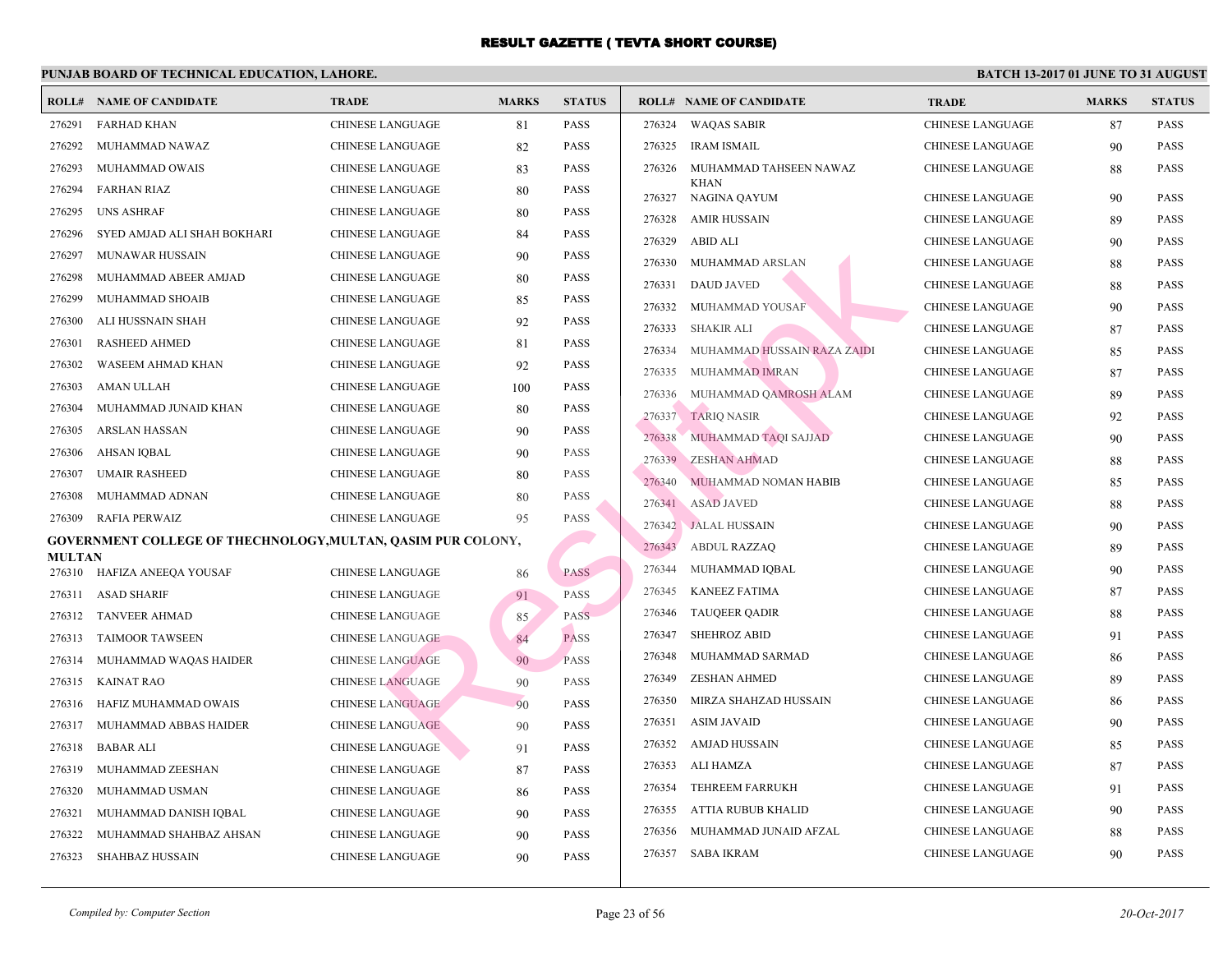|        | <b>ROLL# NAME OF CANDIDATE</b> | <b>TRADE</b>            | <b>MARKS</b> | <b>STATUS</b> |        | <b>ROLL# NAME OF CANDIDATE</b>                  | <b>TRA</b>  |
|--------|--------------------------------|-------------------------|--------------|---------------|--------|-------------------------------------------------|-------------|
| 276358 | MAHEEN FARRUKH                 | <b>CHINESE LANGUAGE</b> | 91           | <b>PASS</b>   | 276393 | <b>FAISAL ADNAN</b>                             | <b>CHIN</b> |
| 276359 | MUHAMMAD MADNI SADDIQUE        | <b>CHINESE LANGUAGE</b> | 88           | <b>PASS</b>   | 276394 | MUHAMMAD FURQAN RAZA                            | <b>CHIN</b> |
| 276360 | <b>FAIZA FARRUKH</b>           | <b>CHINESE LANGUAGE</b> | 91           | <b>PASS</b>   |        | <b>GOVERNMENT TECHNICAL TRAINING INSTITUTE,</b> |             |
| 276361 | <b>SHABIHA ANJUM</b>           | <b>CHINESE LANGUAGE</b> | 90           | PASS          | 276395 | SYEDA FAKHRA SHAHBAZ                            | <b>CHIN</b> |
| 276362 | MUHAMMAD USAMA MALIK           | <b>CHINESE LANGUAGE</b> | 90           | <b>PASS</b>   | 276396 | MUHAMMAD LATIF                                  | <b>CHIN</b> |
| 276363 | <b>SHARAFAT ALI</b>            | <b>CHINESE LANGUAGE</b> | 85           | <b>PASS</b>   | 276397 | NADEEM AKRAM                                    | <b>CHIN</b> |
| 276364 | MUHAMMAD AHSAN JAMIL           | <b>CHINESE LANGUAGE</b> | 90           | <b>PASS</b>   | 276398 | <b>FAISAL MANZUR</b>                            | <b>CHIN</b> |
| 276365 | MUHAMMAD USMAN GHAUDARY        | CHINESE LANGUAGE        | 90           | <b>PASS</b>   | 276399 | MUHAMMAD MUBASHIR MUSTAFA                       | <b>CHIN</b> |
| 276366 | <b>SHARQ ISHFAQ</b>            | <b>CHINESE LANGUAGE</b> | 88           | PASS          | 276400 | MUHAMMAD ABDULLAH                               | <b>CHIN</b> |
| 276367 | MUHAMMAD RIZWAN                | <b>CHINESE LANGUAGE</b> | 90           | <b>PASS</b>   | 276401 | HAFIZ MUHAMMAD ADNAN                            | <b>CHIN</b> |
| 276368 | MUHAMMAD FAHAD SHAKOOR         | <b>CHINESE LANGUAGE</b> | 85           | <b>PASS</b>   | 276402 | MIRZA MUHAMMAD WASEEM                           | <b>CHIN</b> |
| 276369 | <b>RANA MUBASHER</b>           | <b>CHINESE LANGUAGE</b> | 89           | <b>PASS</b>   | 276403 | RANA MUHAMMAD ASFAND                            | <b>CHIN</b> |
| 276370 | <b>USMAN ALI</b>               | <b>CHINESE LANGUAGE</b> | 88           | <b>PASS</b>   | 276404 | <b>AMIR KHAN</b>                                | <b>CHIN</b> |
| 276371 | MUHAMMAD AYYUB                 | <b>CHINESE LANGUAGE</b> | 91           | <b>PASS</b>   |        | 276405 MUBASHIR ALI                             | <b>CHIN</b> |
| 276372 | KHURRAM SHAHZAD                | <b>CHINESE LANGUAGE</b> | 88           | <b>PASS</b>   |        | 276406 SOHAIB AHMED                             | <b>CHIN</b> |
| 276373 | MUHAMMAD AFFAN SALEEM          | <b>CHINESE LANGUAGE</b> | 89           | <b>PASS</b>   | 276407 | MUHAMMAD SOHAIL                                 | <b>CHIN</b> |
| 276374 | ZIA UL MUSTAFA                 | <b>CHINESE LANGUAGE</b> | 90           | <b>PASS</b>   | 276408 | <b>AWAIS IRSHAD</b>                             | <b>CHIN</b> |
| 276375 | MUHAMMAD ASIM                  | CHINESE LANGUAGE        | 89           | <b>PASS</b>   | 276409 | MUHAMMAD NAVEED                                 | <b>CHIN</b> |
| 276376 | <b>MUAAZ BIN HAMID</b>         | CHINESE LANGUAGE        | 90           | <b>PASS</b>   |        | 276410 MUHAMMAD BILAL                           | <b>CHIN</b> |
| 276377 | MUHAMMAD HUSSAIN               | <b>CHINESE LANGUAGE</b> | 90           | <b>PASS</b>   |        | 276411 KASHIF LATIF                             | <b>CHIN</b> |
| 276378 | <b>ZUNAZ HAMED</b>             | <b>CHINESE LANGUAGE</b> | 91           | PASS          | 276412 | MUHAMMAD FAISAL RIAZ                            | <b>CHIN</b> |
| 276379 | <b>AYOUB UL HASSAN</b>         | <b>CHINESE LANGUAGE</b> | 90           | <b>PASS</b>   | 276413 | MUHAMMAD ASIF                                   | <b>CHIN</b> |
| 276380 | <b>SANA IKRAM</b>              | <b>CHINESE LANGUAGE</b> | 90           | <b>PASS</b>   | 276414 | HAFIZ MUHAMMAD KAMAL KHAN                       | <b>CHIN</b> |
| 276381 | MUHAMMAD RASHID RAFIQ          | <b>CHINESE LANGUAGE</b> | 88           | <b>PASS</b>   | 276415 | HAFZA ASIA SADDIQE                              | <b>CHIN</b> |
| 276382 | <b>SALMAN SHAUKAT</b>          | <b>CHINESE LANGUAGE</b> | 89           | <b>PASS</b>   | 276416 | <b>RABIA SADDIQE</b>                            | <b>CHIN</b> |
| 276383 | MUHAMMAD JAVID NAWAZ           | <b>CHINESE LANGUAGE</b> | 86           | <b>PASS</b>   |        | 276417 MISHAAL SHEHZAD                          | <b>CHIN</b> |
| 276384 | ALI HAIDER                     | <b>CHINESE LANGUAGE</b> | 89           | <b>PASS</b>   | 276418 | FARHAN MALIK                                    | <b>CHIN</b> |
| 276385 | IRFAN AKHTAR                   | <b>CHINESE LANGUAGE</b> | 86           | <b>PASS</b>   | 276419 | MUHAMMAD REHAN                                  | <b>CHIN</b> |
| 276386 | <b>SHAHID SALEEM</b>           | <b>CHINESE LANGUAGE</b> | 89           | <b>PASS</b>   | 276420 | MUHAMMAD USMAN ANEES                            | <b>CHIN</b> |
| 276387 | ASAD ULLAH RANA                | <b>CHINESE LANGUAGE</b> | 88           | <b>PASS</b>   | 276421 | <b>HAMZA BILAL</b>                              | <b>CHIN</b> |
| 276388 | HAMMAS ULLAH RANA              | <b>CHINESE LANGUAGE</b> | 88           | <b>PASS</b>   | 276422 | <b>HAIDER ABBAS</b>                             | <b>CHIN</b> |
| 276389 | <b>WAQAS JAMIL</b>             | <b>CHINESE LANGUAGE</b> | 90           | PASS          | 276423 | MUHAMMAD WASIF                                  | <b>CHIN</b> |
| 276390 | <b>ADIL FIAZ</b>               | <b>CHINESE LANGUAGE</b> | 88           | <b>PASS</b>   | 276424 | MUHAMMAD ARBAZ AZAM                             | <b>CHIN</b> |
| 276391 | <b>FARHAN SADIQ</b>            | <b>CHINESE LANGUAGE</b> | 85           | PASS          | 276425 | MUHAMMAD IRFAN                                  | <b>CHIN</b> |
| 276392 | MUHAMMAD HAMZA SAEED           | <b>CHINESE LANGUAGE</b> | 91           | <b>PASS</b>   | 276426 | KHURAM SHEHZAD                                  | <b>CHIN</b> |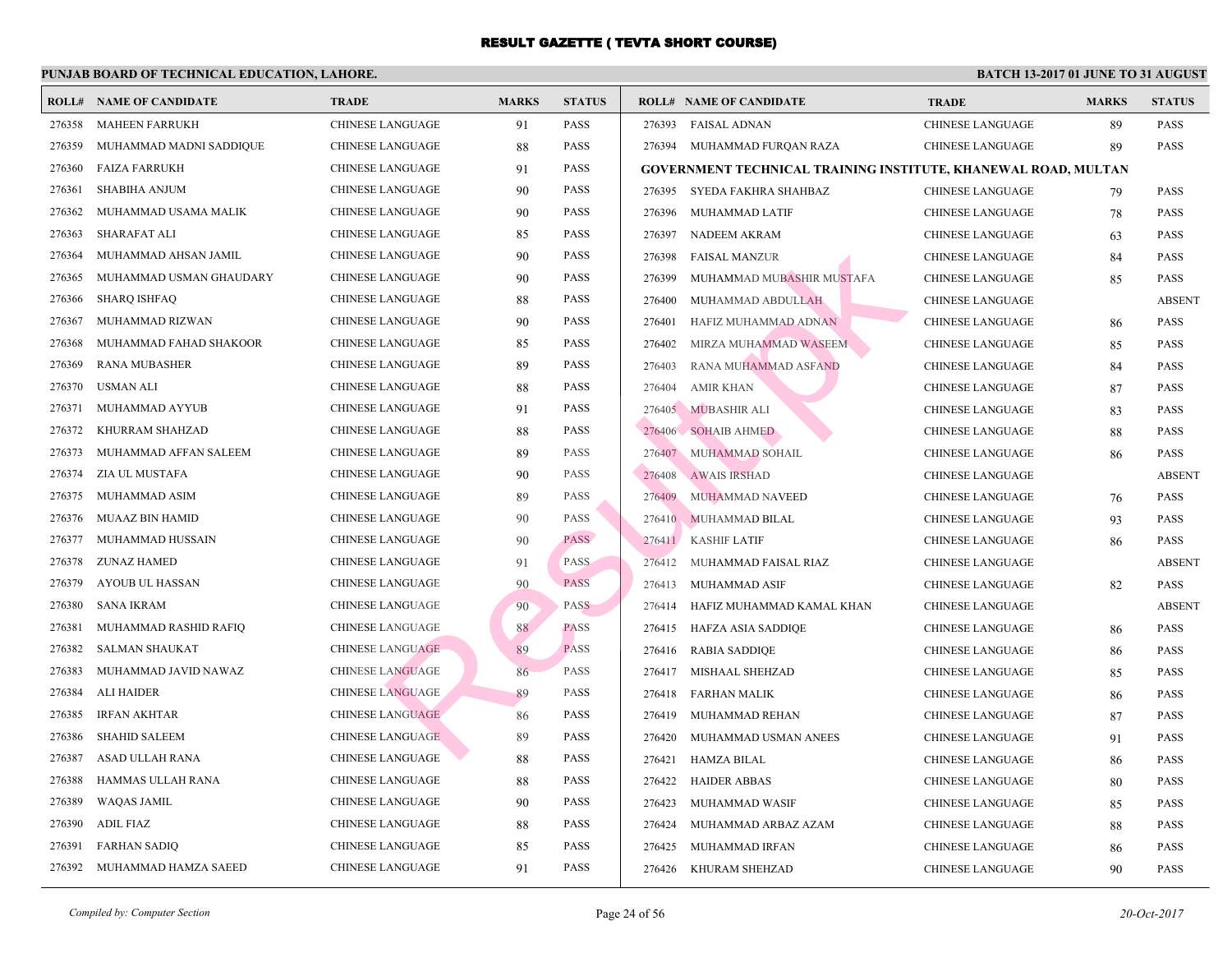| ROLL#  | <b>NAME OF CANDIDATE</b>     | <b>TRADE</b>            | <b>MARKS</b> | <b>STATUS</b> |        | <b>ROLL# NAME OF CANDIDATE</b>                   | <b>TRA</b>                 |
|--------|------------------------------|-------------------------|--------------|---------------|--------|--------------------------------------------------|----------------------------|
| 276427 | HAFIZ AHMED MASOOD           | CHINESE LANGUAGE        | 80           | <b>PASS</b>   | 276462 | MUHAMMAD SHERAZ                                  | <b>CHIN</b>                |
| 276428 | MUHAMMAD USMAN RAFIQUE       | <b>CHINESE LANGUAGE</b> | 85           | <b>PASS</b>   | 276463 | <b>ARSHEEN TAHIR</b>                             | <b>CHIN</b>                |
| 276429 | <b>ADEEL KHALID</b>          | <b>CHINESE LANGUAGE</b> | 86           | <b>PASS</b>   | 276464 | HAFIZ MUHAMMAD ARSLAN AASHIQ                     | <b>CHIN</b>                |
| 276430 | <b>SAMAD GUL</b>             | <b>CHINESE LANGUAGE</b> | 91           | <b>PASS</b>   | 276465 | MUHAMMAD USAMA MAOOZ                             | <b>CHIN</b>                |
| 276431 | MUHAMMAD JUNAID              | <b>CHINESE LANGUAGE</b> | 77           | <b>PASS</b>   | 276466 | MALIK MOZAMMIL MAQBOOL                           | <b>CHIN</b>                |
| 276432 | MUHAMMAD MUAAZ AZAM          | <b>CHINESE LANGUAGE</b> | 86           | <b>PASS</b>   | 276467 | <b>KAMBOH</b><br>SYED WAQAS AFTAB                | <b>CHIN</b>                |
| 276433 | <b>SIBTAIN ABBAS</b>         | <b>CHINESE LANGUAGE</b> | 85           | <b>PASS</b>   | 276468 | SALEH MUHAMMAD                                   | <b>CHIN</b>                |
| 276434 | ARQAM NAWAZ BABAR            | CHINESE LANGUAGE        |              | <b>ABSENT</b> | 276469 | MUHAMMAD SHAHBAZ ALAM                            | <b>CHIN</b>                |
| 276435 | MUHAMMAD SALEEM              | CHINESE LANGUAGE        | 87           | <b>PASS</b>   | 276470 | MUHAMMAD USAMA AHMAD                             | <b>CHIN</b>                |
| 276436 | MUHAMMAD DANIAL ASAD KHAN    | <b>CHINESE LANGUAGE</b> | 80           | <b>PASS</b>   | 276471 | MUHAMMAD AHTISHAM                                | <b>CHIN</b>                |
| 276437 | TAHIRA GHAFFAR               | <b>CHINESE LANGUAGE</b> | 85           | <b>PASS</b>   | 276472 | MUHAMMAD WAQAR AKRAM                             | <b>CHIN</b>                |
| 276438 | <b>RABIA IRAM</b>            | <b>CHINESE LANGUAGE</b> | 87           | <b>PASS</b>   | 276473 | MUHAMMAD WASEEM NAWAZ                            | <b>CHIN</b>                |
| 276439 | <b>KIRAN ASIF</b>            | <b>CHINESE LANGUAGE</b> | 84           | <b>PASS</b>   | 276474 | <b>HUSSAIN RAZA</b>                              | <b>CHIN</b>                |
| 276440 | <b>IMRAN AHMAD</b>           | <b>CHINESE LANGUAGE</b> |              | <b>ABSENT</b> | 276475 | MUHAMMAD QAISAR                                  | <b>CHIN</b>                |
| 276441 | MUHAMMAD SHAHZAD ANJUM       | <b>CHINESE LANGUAGE</b> | 80           | <b>PASS</b>   | 276476 | <b>BILAL AHSAN</b>                               | <b>CHIN</b>                |
| 276442 | <b>IFTIKHAR UL HASSAN</b>    | <b>CHINESE LANGUAGE</b> | 79           | <b>PASS</b>   | 276477 | <b>HAKIM MUNEER</b>                              | <b>CHIN</b>                |
| 276443 | <b>MUNIBA YOUSUF</b>         | <b>CHINESE LANGUAGE</b> | 83           | <b>PASS</b>   | 276478 | <b>FAKHAR AMMAR HAIDER</b>                       | <b>CHIN</b>                |
| 276444 | <b>FARYAL ZAFAR</b>          | <b>CHINESE LANGUAGE</b> | 86           | <b>PASS</b>   | 276479 | <b>HASNAIN JAMIL</b>                             | <b>CHIN</b>                |
| 276445 | <b>FAISAL JAVED</b>          | <b>CHINESE LANGUAGE</b> | 92           | <b>PASS</b>   | 276480 |                                                  | <b>CHIN</b>                |
| 276446 | USMAN MUSTAFA                | <b>CHINESE LANGUAGE</b> | 84           | <b>PASS</b>   | 276481 | MUHAMMAD FAIZAN ULLAH RAO<br><b>OMER FAROOQ</b>  | <b>CHIN</b>                |
| 276447 | MUHAMMAD ALI SHAHID          | <b>CHINESE LANGUAGE</b> | 81           | <b>PASS</b>   | 276482 | MUHAMMAD SHOAIB                                  | <b>CHIN</b>                |
| 276448 | <b>WAQAR SARWAR</b>          | <b>CHINESE LANGUAGE</b> | 87           | <b>PASS</b>   | 276483 | JAWAD TARIQ                                      | <b>CHIN</b>                |
| 276449 | <b>ZEESHAN TARIQ</b>         | <b>CHINESE LANGUAGE</b> | 89           | <b>PASS</b>   | 276484 | MUHAMMAD TALHA ASGHAR                            | <b>CHIN</b>                |
| 276450 | <b>BEHZAD ALI KHAN</b>       | <b>CHINESE LANGUAGE</b> | 86           | <b>PASS</b>   |        | 276485 MUHAMMAD SHEHROZ KHAN                     | <b>CHIN</b>                |
| 276451 | ASAD ULLAH KHAN              | <b>CHINESE LANGUAGE</b> | 86           | <b>PASS</b>   |        |                                                  |                            |
| 276452 | <b>SIDRA NAZAR</b>           | <b>CHINESE LANGUAGE</b> | 83           | <b>PASS</b>   |        | <b>SOUTHERN PUNJAB EMBRAIDERY INDUSTRIES, MA</b> |                            |
| 276453 | <b>ZOHAIB AHSAN</b>          | <b>CHINESE LANGUAGE</b> | 83           | <b>PASS</b>   |        | 276486 SHEHNAZ BIBI                              | <b>INDU</b><br><b>MACI</b> |
| 276454 | FATIMA ZAFAR                 | <b>CHINESE LANGUAGE</b> | 91           | <b>PASS</b>   | 276487 | HINA PARVEEN                                     | <b>INDU</b>                |
| 276455 | <b>ISHRAT HUSSAIN BHATTI</b> | <b>CHINESE LANGUAGE</b> | 87           | <b>PASS</b>   |        | 276488 KIRAN BIBI                                | <b>MACI</b><br><b>INDU</b> |
| 276456 | MUHAMMAD NOUMAN ISHAQ        | <b>CHINESE LANGUAGE</b> | 88           | <b>PASS</b>   |        |                                                  | <b>MAC</b>                 |
| 276457 | ALI SHAN                     | <b>CHINESE LANGUAGE</b> | 80           | <b>PASS</b>   | 276489 | <b>FARZANA BIBI</b>                              | <b>INDU</b><br><b>MACI</b> |
| 276458 | MEMONA MUJAHID               | CHINESE LANGUAGE        | 91           | <b>PASS</b>   | 276490 | <b>SOBIA BIBI</b>                                | <b>INDU</b>                |
| 276459 | <b>HAFSA JAVID</b>           | <b>CHINESE LANGUAGE</b> | 84           | <b>PASS</b>   | 276491 | <b>RIMSHA</b>                                    | <b>MAC</b><br><b>INDU</b>  |
| 276460 | <b>ASMA JAVID</b>            | <b>CHINESE LANGUAGE</b> | 88           | <b>PASS</b>   |        |                                                  | <b>MAC</b>                 |
| 276461 | <b>MAHWISH GHAFFAR</b>       | <b>CHINESE LANGUAGE</b> |              | <b>ABSENT</b> |        | 276492 FIRDOOS BIBI                              | <b>INDU</b><br>MACI        |
|        |                              |                         |              |               |        |                                                  |                            |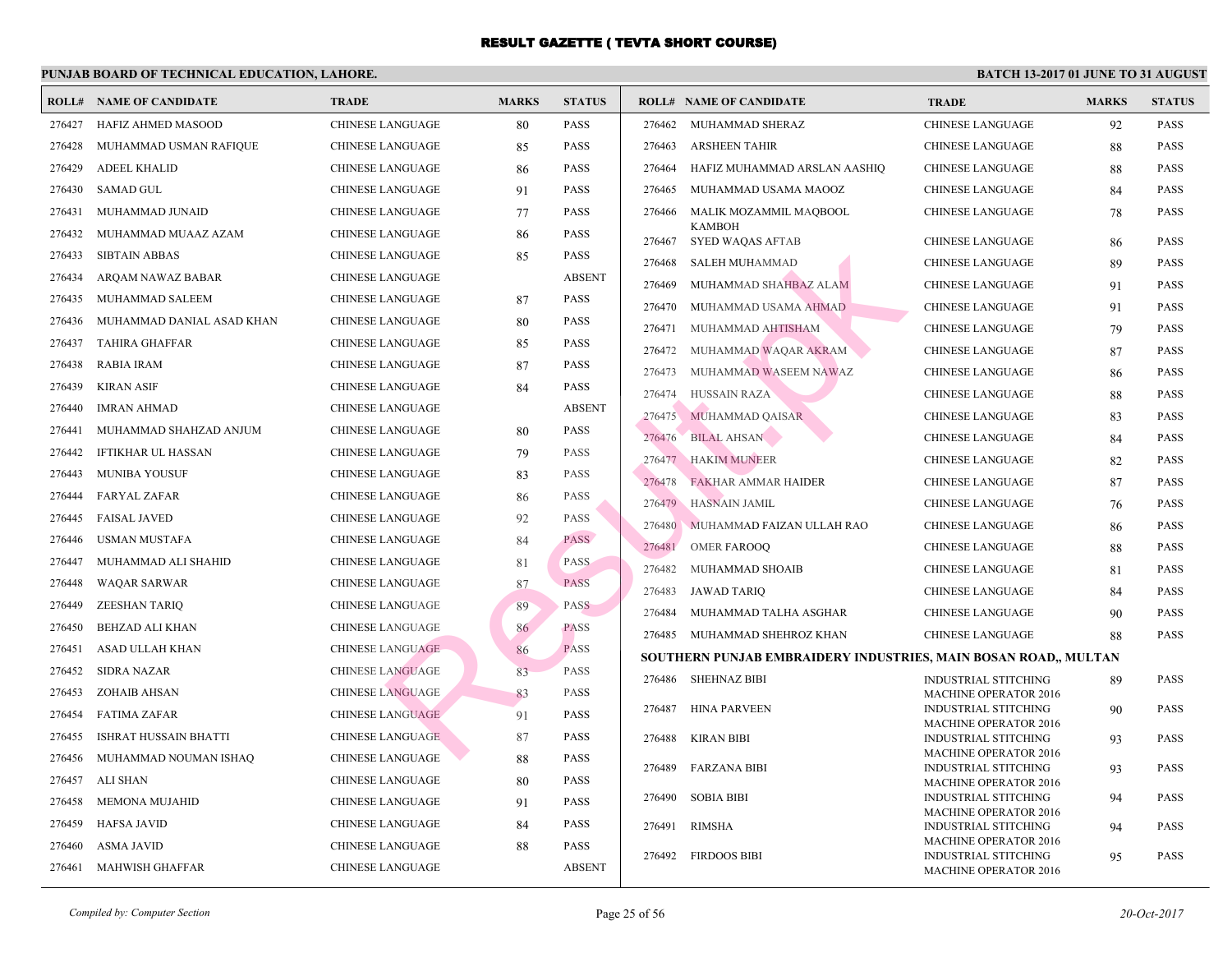|        | <b>ROLL# NAME OF CANDIDATE</b> | <b>TRADE</b>                                                | <b>MARKS</b> | <b>STATUS</b> |        | <b>ROLL# NAME OF CANDIDATE</b> | <b>TRA</b>                 |
|--------|--------------------------------|-------------------------------------------------------------|--------------|---------------|--------|--------------------------------|----------------------------|
| 276493 | <b>PARVEEN BIBI</b>            | <b>INDUSTRIAL STITCHING</b><br><b>MACHINE OPERATOR 2016</b> | 97           | <b>PASS</b>   |        | 276519 SHUMAILA                | <b>INDU</b><br><b>MAC</b>  |
| 276494 | <b>SHABANA RANI</b>            | <b>INDUSTRIAL STITCHING</b>                                 | 91           | <b>PASS</b>   | 276520 | HAKIM BIBI                     | <b>INDU</b>                |
| 276495 | <b>NASSEEM BIBI</b>            | <b>MACHINE OPERATOR 2016</b><br><b>INDUSTRIAL STITCHING</b> | 97           | <b>PASS</b>   | 276521 | SUMAIRA BIBI                   | <b>MAC</b><br><b>INDU</b>  |
| 276496 | <b>CHANDA RIAZ</b>             | <b>MACHINE OPERATOR 2016</b><br>INDUSTRIAL STITCHING        | 95           | <b>PASS</b>   | 276522 | <b>FIRDOS AKHTAR</b>           | <b>MAC</b><br><b>INDU</b>  |
| 276497 | <b>NASEEM KOSAR</b>            | <b>MACHINE OPERATOR 2016</b><br><b>INDUSTRIAL STITCHING</b> | 91           | <b>PASS</b>   | 276523 | <b>FARZANA BIBI</b>            | <b>MAC</b><br><b>INDU</b>  |
| 276498 | <b>TASLEEM KHANWAL</b>         | <b>MACHINE OPERATOR 2016</b><br><b>INDUSTRIAL STITCHING</b> | 96           | <b>PASS</b>   | 276524 | PARVEEN MAI                    | <b>MAC</b><br><b>INDU</b>  |
| 276499 | <b>FARIAH ABBAS</b>            | <b>MACHINE OPERATOR 2016</b><br><b>INDUSTRIAL STITCHING</b> | 95           | <b>PASS</b>   | 276525 | ALVINA MAI                     | <b>MAC</b><br><b>INDU</b>  |
|        |                                | <b>MACHINE OPERATOR 2016</b>                                |              |               |        |                                | <b>MAC</b>                 |
| 276500 | <b>NAZIA BIBI</b>              | <b>INDUSTRIAL STITCHING</b><br><b>MACHINE OPERATOR 2016</b> | 96           | <b>PASS</b>   | 276526 | <b>SAMINA BIBI</b>             | <b>INDU</b><br><b>MAC</b>  |
| 276501 | <b>RIMSHA</b>                  | <b>INDUSTRIAL STITCHING</b>                                 | 98           | <b>PASS</b>   | 276527 | <b>SHAKILA RIAZ</b>            | <b>INDU</b>                |
|        |                                | <b>MACHINE OPERATOR 2016</b>                                |              |               |        |                                | <b>MAC</b>                 |
| 276502 | <b>NASREEN BIBI</b>            | <b>INDUSTRIAL STITCHING</b><br><b>MACHINE OPERATOR 2016</b> | 96           | <b>PASS</b>   | 276528 | <b>SAFIYA MAI</b>              | <b>INDU</b><br><b>MAC</b>  |
| 276503 | <b>NAJMA SHAHEEN</b>           | <b>INDUSTRIAL STITCHING</b><br><b>MACHINE OPERATOR 2016</b> | 96           | <b>PASS</b>   | 276529 | <b>SAFIA BIBI</b>              | <b>INDU</b><br><b>MAC</b>  |
| 276504 | <b>SWAIRA ASLAM</b>            | INDUSTRIAL STITCHING                                        | 92           | <b>PASS</b>   |        | 276530 MUNEERAN MAI            | <b>INDU</b>                |
| 276505 | <b>KIRAN BIBI</b>              | <b>MACHINE OPERATOR 2016</b><br>INDUSTRIAL STITCHING        | 93           | <b>PASS</b>   | 276531 | <b>SUMERA SHABAN</b>           | <b>MAC</b><br><b>INDU</b>  |
| 276506 | NAZIA BIBI                     | <b>MACHINE OPERATOR 2016</b><br>INDUSTRIAL STITCHING        | 94           | <b>PASS</b>   |        | 276532 SUMAIRA BIBI            | <b>MAC</b><br><b>INDU</b>  |
| 276507 | <b>RUKHSANA BIBI</b>           | <b>MACHINE OPERATOR 2016</b><br>INDUSTRIAL STITCHING        | 99           | <b>PASS</b>   |        | 276533 SUMERA                  | <b>MAC</b><br><b>INDU</b>  |
| 276508 | <b>SALMA SAEED</b>             | <b>MACHINE OPERATOR 2016</b><br>INDUSTRIAL STITCHING        | 97           | <b>PASS</b>   | 276534 | MUKHTIYAR BIBI                 | <b>MAC</b><br><b>INDU</b>  |
|        |                                | <b>MACHINE OPERATOR 2016</b>                                |              |               |        |                                | <b>MAC</b>                 |
| 276509 | <b>AMARA NASIR</b>             | <b>INDUSTRIAL STITCHING</b><br><b>MACHINE OPERATOR 2016</b> | 92           | PASS          | 276535 | MUNSHAD MAI                    | <b>INDU</b><br><b>MACI</b> |
| 276510 | PARVEEN MAI                    | <b>INDUSTRIAL STITCHING</b>                                 | 95           | <b>PASS</b>   | 276536 | <b>SAMINA BIBI</b>             | <b>INDU</b>                |
|        |                                | <b>MACHINE OPERATOR 2016</b>                                |              |               |        |                                | <b>MAC</b>                 |
| 276511 | <b>FAIZA YASEEN</b>            | <b>INDUSTRIAL STITCHING</b><br><b>MACHINE OPERATOR 2016</b> | 91           | <b>PASS</b>   |        | 276537 ZARINA BIBI             | <b>INDU</b><br><b>MAC</b>  |
| 276512 | <b>SHANZA YASMEEN</b>          | <b>INDUSTRIAL STITCHING</b>                                 | 94           | PASS          | 276538 | <b>SAMINA NAAZ</b>             | <b>INDU</b>                |
| 276513 | <b>SHAZIA NAWAZ</b>            | <b>MACHINE OPERATOR 2016</b><br><b>INDUSTRIAL STITCHING</b> | 95           | <b>PASS</b>   | 276539 | <b>AISHA PARVEEN</b>           | <b>MAC</b><br><b>INDU</b>  |
|        |                                | <b>MACHINE OPERATOR 2016</b>                                |              |               |        |                                | <b>MAC</b>                 |
| 276514 | <b>BINA PARVEEN</b>            | <b>INDUSTRIAL STITCHING</b>                                 | 90           | <b>PASS</b>   | 276540 | <b>SIDRA ZULFIQAR</b>          | <b>INDU</b>                |
| 276515 | NAZIRA BIBI                    | <b>MACHINE OPERATOR 2016</b><br><b>INDUSTRIAL STITCHING</b> | 91           | <b>PASS</b>   | 276541 | <b>MEMOONA IQBAL</b>           | <b>MAC</b><br><b>INDU</b>  |
|        |                                | <b>MACHINE OPERATOR 2016</b>                                |              |               |        |                                | <b>MAC</b>                 |
| 276516 | <b>SHEHNAZ BIBI</b>            | INDUSTRIAL STITCHING                                        | 94           | <b>PASS</b>   |        | 276542 ASIA PARVAIZ            | <b>INDU</b>                |
| 276517 | <b>SAMINA BIBI</b>             | <b>MACHINE OPERATOR 2016</b><br>INDUSTRIAL STITCHING        | 96           | <b>PASS</b>   | 276543 | AFSHAAN BIBI                   | <b>MAC</b><br><b>INDU</b>  |
|        |                                | <b>MACHINE OPERATOR 2016</b>                                |              |               |        |                                | <b>MAC</b>                 |
| 276518 | <b>SUMERA BIBI</b>             | INDUSTRIAL STITCHING                                        | 95           | <b>PASS</b>   | 276544 | <b>RASHDA BIBI</b>             | <b>INDU</b>                |
|        |                                | <b>MACHINE OPERATOR 2016</b>                                |              |               |        |                                | <b>MACI</b>                |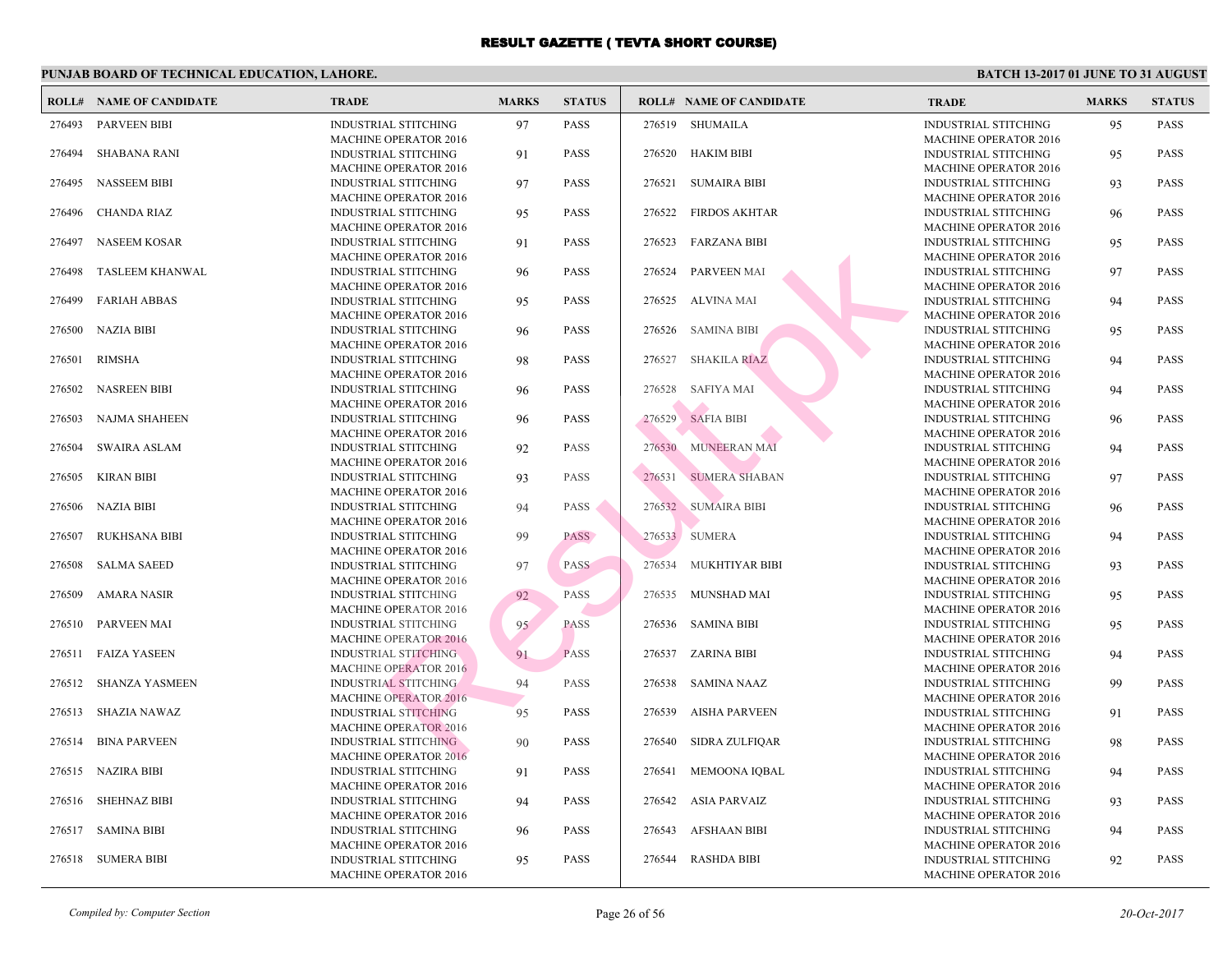|        | <b>ROLL# NAME OF CANDIDATE</b> | <b>TRADE</b>                                                                                | <b>MARKS</b> | <b>STATUS</b> |        | <b>ROLL# NAME OF CANDIDATE</b> | <b>TRA</b>                               |
|--------|--------------------------------|---------------------------------------------------------------------------------------------|--------------|---------------|--------|--------------------------------|------------------------------------------|
| 276545 | <b>TASLEEM BIBI</b>            | <b>INDUSTRIAL STITCHING</b><br><b>MACHINE OPERATOR 2016</b>                                 | 98           | <b>PASS</b>   | 276571 | <b>AYESHA NASEEM</b>           | <b>INDU</b><br><b>MACI</b>               |
| 276546 | <b>RUKHSANA</b>                | <b>INDUSTRIAL STITCHING</b><br><b>MACHINE OPERATOR 2016</b>                                 | 94           | <b>PASS</b>   | 276572 | <b>PARVEEN SAEED</b>           | <b>INDU</b><br><b>MACI</b>               |
| 276547 | <b>REHANA BIBI</b>             | <b>INDUSTRIAL STITCHING</b><br><b>MACHINE OPERATOR 2016</b>                                 | 95           | <b>PASS</b>   | 276573 | <b>SHEHNAZ KOSAR</b>           | <b>INDU</b><br><b>MACI</b>               |
| 276548 | <b>SAJIDA BIBI</b>             | <b>INDUSTRIAL STITCHING</b><br><b>MACHINE OPERATOR 2016</b>                                 | 97           | <b>PASS</b>   | 276574 | <b>RABIA BIBI</b>              | <b>INDU</b><br><b>MACI</b>               |
| 276549 | <b>FOUZIA AKHTAR</b>           | <b>INDUSTRIAL STITCHING</b><br><b>MACHINE OPERATOR 2016</b>                                 | 92           | <b>PASS</b>   | 276575 | ASMA QAISAR                    | <b>INDU</b><br><b>MAC</b>                |
| 276550 | <b>ROZEENA</b>                 | <b>INDUSTRIAL STITCHING</b><br><b>MACHINE OPERATOR 2016</b>                                 | 94           | <b>PASS</b>   | 276576 | <b>HUMERA BIBI</b>             | <b>INDU</b><br><b>MACI</b>               |
| 276551 | <b>MARIA ASHIQ</b>             | <b>INDUSTRIAL STITCHING</b><br><b>MACHINE OPERATOR 2016</b>                                 | 93           | <b>PASS</b>   | 276577 | <b>SHAKEELA AKRAM</b>          | <b>INDU</b><br><b>MAC</b>                |
| 276552 | <b>FATIMA BIBI</b>             | <b>INDUSTRIAL STITCHING</b><br><b>MACHINE OPERATOR 2016</b>                                 | 94           | <b>PASS</b>   | 276578 | <b>IFRA ARSHAD</b>             | <b>INDU</b><br>MACI                      |
| 276553 | <b>RAFIYA ASLAM</b>            | <b>INDUSTRIAL STITCHING</b><br><b>MACHINE OPERATOR 2016</b>                                 | 95           | <b>PASS</b>   | 276579 | AQSA MUSHTAQ                   | <b>INDU</b><br><b>MAC</b>                |
| 276554 | <b>SONIA BIBI</b>              | <b>INDUSTRIAL STITCHING</b><br><b>MACHINE OPERATOR 2016</b>                                 | 92           | <b>PASS</b>   | 276580 | <b>RABIA SHOUKAT</b>           | <b>INDU</b><br>MACI                      |
| 276555 | <b>IRSHAD ABBAS</b>            | <b>INDUSTRIAL STITCHING</b><br><b>MACHINE OPERATOR 2016</b>                                 | 97           | <b>PASS</b>   | 276581 | <b>GULNAZ BIBI</b>             | <b>INDU</b><br><b>MAC</b>                |
| 276556 | <b>MISBAH ALTAF</b>            | <b>INDUSTRIAL STITCHING</b><br><b>MACHINE OPERATOR 2016</b>                                 | 91           | <b>PASS</b>   | 276582 | <b>RAZIA PARVEEN</b>           | <b>INDU</b><br><b>MACI</b>               |
| 276557 | <b>ISHRAT IQBAL</b>            | <b>INDUSTRIAL STITCHING</b><br><b>MACHINE OPERATOR 2016</b>                                 | 91           | <b>PASS</b>   | 276583 | <b>SAMINA BIBI</b>             | <b>INDU</b><br><b>MACI</b>               |
| 276558 | <b>AFSANA KOUSAR</b>           | <b>INDUSTRIAL STITCHING</b><br><b>MACHINE OPERATOR 2016</b>                                 | 93           | <b>PASS</b>   | 276584 | <b>SAMINA KOUSAR</b>           | <b>INDU</b><br><b>MACI</b>               |
| 276559 | <b>KUBRAH MAI</b>              | <b>INDUSTRIAL STITCHING</b><br><b>MACHINE OPERATOR 2016</b>                                 | 91           | PASS          | 276585 | <b>SAMREEN SALEEM</b>          | <b>INDU</b><br><b>MACI</b>               |
| 276560 | <b>KANEEZ MAI</b>              | <b>INDUSTRIAL STITCHING</b><br><b>MACHINE OPERATOR 2016</b>                                 | 91           | <b>PASS</b>   | 276586 | NABEELA HAMEED                 | <b>INDU</b><br><b>MACI</b>               |
| 276561 | <b>SHAKEELA KOSAR</b>          | <b>INDUSTRIAL STITCHING</b><br><b>MACHINE OPERATOR 2016</b>                                 | 90           | <b>PASS</b>   | 276587 | SHEHNELA RASHEED               | <b>INDU</b><br><b>MACI</b>               |
| 276562 | <b>RAHEELA SADIQ</b>           | <b>INDUSTRIAL STITCHING</b><br><b>MACHINE OPERATOR 2016</b>                                 | 94           | <b>PASS</b>   | 276588 | <b>RUKHSAR BIBI</b>            | <b>INDU</b><br><b>MACI</b>               |
| 276563 | <b>SALMA NAAZ</b>              | <b>INDUSTRIAL STITCHING</b><br><b>MACHINE OPERATOR 2016</b>                                 | 93           | <b>PASS</b>   | 276589 | <b>QAISARA BIBI</b>            | <b>INDU</b><br><b>MACI</b>               |
| 276564 | <b>SHAHIDA BIBI</b>            | <b>INDUSTRIAL STITCHING</b><br><b>MACHINE OPERATOR 2016</b>                                 | 94           | PASS          | 276590 | <b>RUBINA ARSHAD</b>           | <b>INDU</b><br><b>MAC</b>                |
| 276565 | <b>JAMEELA BIBI</b>            | <b>INDUSTRIAL STITCHING</b><br><b>MACHINE OPERATOR 2016</b>                                 | 93           | <b>PASS</b>   | 276591 | <b>MISBAH ALI</b>              | <b>INDU</b><br><b>MACI</b>               |
| 276566 | <b>SHAHIDA KHALIQ</b>          | <b>INDUSTRIAL STITCHING</b>                                                                 | 93           | <b>PASS</b>   | 276592 | ASFA YOUNAS                    | <b>INDU</b>                              |
| 276567 | <b>SHAMEEM BIBI</b>            | <b>MACHINE OPERATOR 2016</b><br><b>INDUSTRIAL STITCHING</b>                                 | 95           | <b>PASS</b>   | 276593 | <b>MARIA MUNAWAR</b>           | <b>MACI</b><br><b>INDU</b>               |
| 276568 | <b>TAHIRA BIBI</b>             | <b>MACHINE OPERATOR 2016</b><br><b>INDUSTRIAL STITCHING</b>                                 | 95           | <b>PASS</b>   | 276594 | <b>KOMAL QAISER</b>            | <b>MACI</b><br><b>INDU</b>               |
| 276569 | <b>SUMERA</b>                  | <b>MACHINE OPERATOR 2016</b><br><b>INDUSTRIAL STITCHING</b>                                 | 92           | <b>PASS</b>   | 276595 | <b>SHAMIM AKHTAR</b>           | <b>MAC</b><br><b>INDU</b>                |
| 276570 | PATHANI MAI                    | <b>MACHINE OPERATOR 2016</b><br><b>INDUSTRIAL STITCHING</b><br><b>MACHINE OPERATOR 2016</b> | 94           | <b>PASS</b>   | 276596 | <b>SHAGUFTA BIBI</b>           | <b>MAC</b><br><b>INDU</b><br><b>MACI</b> |
|        |                                |                                                                                             |              |               |        |                                |                                          |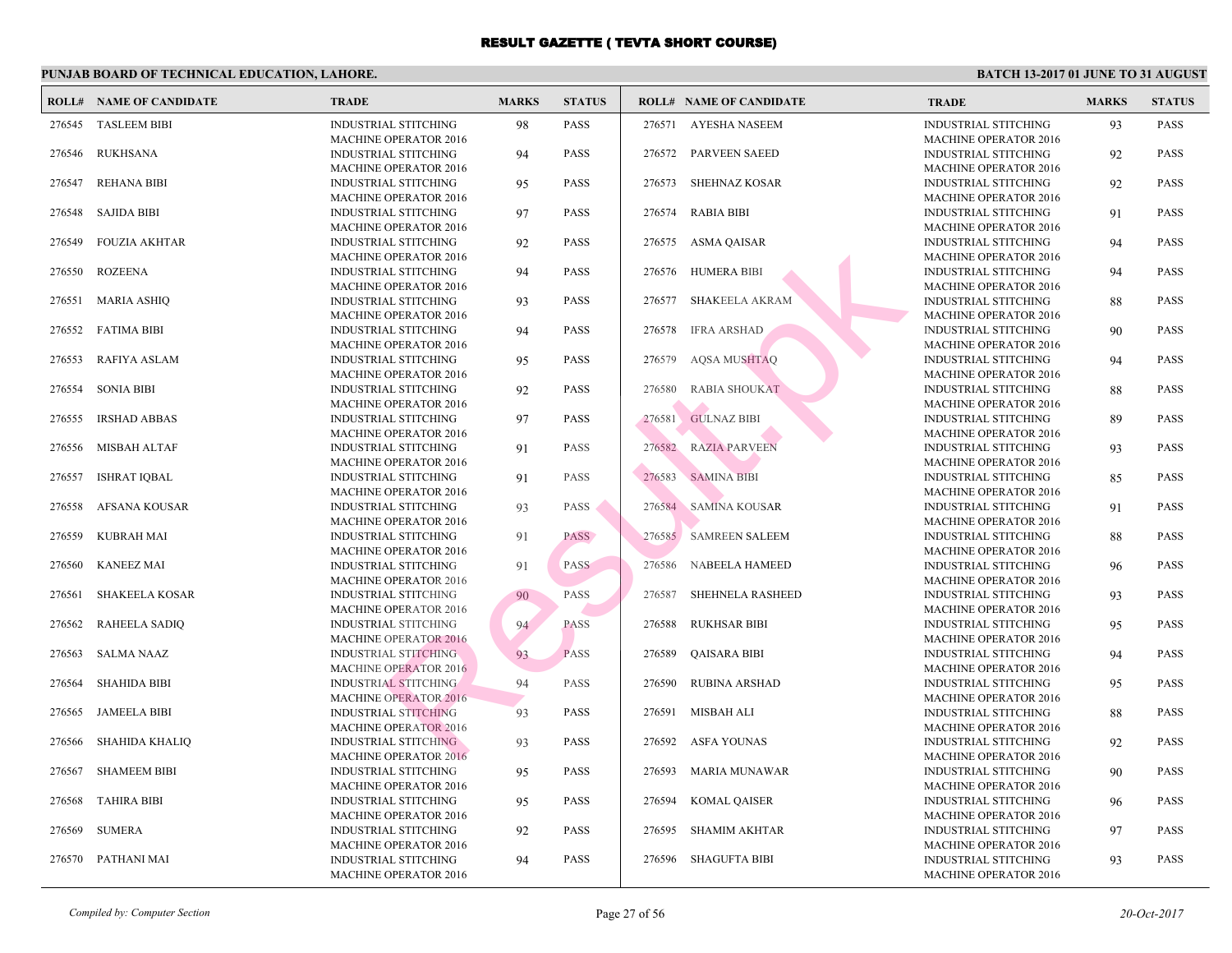|        | <b>ROLL# NAME OF CANDIDATE</b> | <b>TRADE</b>                                                | <b>MARKS</b> | <b>STATUS</b> |             | <b>ROLL# NAME OF CANDIDATE</b> | <b>TRA</b>                 |
|--------|--------------------------------|-------------------------------------------------------------|--------------|---------------|-------------|--------------------------------|----------------------------|
| 276597 | AZRA SAJJAD                    | <b>INDUSTRIAL STITCHING</b><br><b>MACHINE OPERATOR 2016</b> | 93           | <b>PASS</b>   | 276623      | AISHA JAMIL                    | <b>INDU</b><br><b>MACI</b> |
| 276598 | <b>SAIRA RAO</b>               | <b>INDUSTRIAL STITCHING</b>                                 | 87           | <b>PASS</b>   |             | 276624 HASEENA MAI             | <b>INDU</b>                |
| 276599 | <b>SAMINA BIBI</b>             | <b>MACHINE OPERATOR 2016</b><br><b>INDUSTRIAL STITCHING</b> | 89           | <b>PASS</b>   | 276625      | <b>BASHEERA MAI</b>            | <b>MACI</b><br><b>INDU</b> |
| 276600 | <b>SHAGUFTA NARGIS</b>         | <b>MACHINE OPERATOR 2016</b><br><b>INDUSTRIAL STITCHING</b> | 90           | <b>PASS</b>   |             | 276626 NAZIA SAFDAR            | <b>MACI</b><br><b>INDU</b> |
| 276601 | <b>RUKHSANA BIBI</b>           | <b>MACHINE OPERATOR 2016</b><br><b>INDUSTRIAL STITCHING</b> | 94           | <b>PASS</b>   |             | 276627 AMNA MAI                | <b>MACI</b><br><b>INDU</b> |
| 276602 | MUBINA KOSAR                   | <b>MACHINE OPERATOR 2016</b><br><b>INDUSTRIAL STITCHING</b> | 92           | <b>PASS</b>   | 276628      | <b>KALSOOM MAI</b>             | <b>MACI</b><br><b>INDU</b> |
| 276603 | <b>SUMERA MAI</b>              | <b>MACHINE OPERATOR 2016</b><br><b>INDUSTRIAL STITCHING</b> | 89           | <b>PASS</b>   | 276629      | <b>ANWAR MAI</b>               | <b>MACI</b><br><b>INDU</b> |
| 276604 | MUSARRAT BIBI                  | <b>MACHINE OPERATOR 2016</b><br><b>INDUSTRIAL STITCHING</b> | 95           | <b>PASS</b>   | 276630      | <b>KALSOOM SARWAR</b>          | <b>MACI</b><br><b>INDU</b> |
| 276605 | <b>ABIDA PARVEEN</b>           | <b>MACHINE OPERATOR 2016</b><br><b>INDUSTRIAL STITCHING</b> | 97           | <b>PASS</b>   |             | 276631 SHAHISTAH               | <b>MACI</b><br><b>INDU</b> |
| 276606 | <b>NASEEM BIBI</b>             | <b>MACHINE OPERATOR 2016</b><br><b>INDUSTRIAL STITCHING</b> | 96           | <b>PASS</b>   | 276632      | <b>SHAFQAT BIBI</b>            | <b>MACI</b><br><b>INDU</b> |
| 276607 | <b>GULZAR MAI</b>              | <b>MACHINE OPERATOR 2016</b><br><b>INDUSTRIAL STITCHING</b> | 88           | <b>PASS</b>   | 276633      | <b>TASLEEM MAI</b>             | <b>MACI</b><br><b>INDU</b> |
| 276608 | <b>SAFINA BIBI</b>             | <b>MACHINE OPERATOR 2016</b><br><b>INDUSTRIAL STITCHING</b> | 94           | <b>PASS</b>   | 276634      | <b>KIRAN FATIMA</b>            | <b>MACI</b><br><b>INDU</b> |
| 276609 | <b>NUSRAT FATIMA</b>           | <b>MACHINE OPERATOR 2016</b><br><b>INDUSTRIAL STITCHING</b> | 91           | <b>PASS</b>   | 276635      | <b>AZRA MAI</b>                | <b>MACI</b><br><b>INDU</b> |
| 276610 | <b>FARZANA BIBI</b>            | <b>MACHINE OPERATOR 2016</b><br><b>INDUSTRIAL STITCHING</b> | 93           | <b>PASS</b>   | 276636 ASIA |                                | <b>MACI</b><br><b>INDU</b> |
| 276611 | <b>TAHIRA BIBI</b>             | <b>MACHINE OPERATOR 2016</b><br><b>INDUSTRIAL STITCHING</b> | 90           | <b>PASS</b>   |             | 276637 SABA SAEED              | <b>MACI</b><br><b>INDU</b> |
| 276612 | MISBAH MAI                     | <b>MACHINE OPERATOR 2016</b><br><b>INDUSTRIAL STITCHING</b> | 90           | <b>PASS</b>   | 276638      | HAFSA UBAID                    | <b>MACI</b><br><b>INDU</b> |
| 276613 | <b>SHANZA MAI</b>              | <b>MACHINE OPERATOR 2016</b><br><b>INDUSTRIAL STITCHING</b> | 84           | PASS          | 276639      | ASMA BIBI                      | <b>MACI</b><br><b>INDU</b> |
| 276614 | <b>RAZIYA MAI</b>              | <b>MACHINE OPERATOR 2016</b><br><b>INDUSTRIAL STITCHING</b> | 86           | <b>PASS</b>   | 276640      | MUKHTIYAR MAI                  | <b>MACI</b><br><b>INDU</b> |
| 276615 | NAGINA BIBI                    | <b>MACHINE OPERATOR 2016</b><br><b>INDUSTRIAL STITCHING</b> | 90           | <b>PASS</b>   | 276641      | <b>SHAMSHAD BIBI</b>           | <b>MACI</b><br><b>INDU</b> |
| 276616 | <b>GUDDO PARVEEN</b>           | <b>MACHINE OPERATOR 2016</b><br><b>INDUSTRIAL STITCHING</b> | 98           | <b>PASS</b>   | 276642      | <b>SONIA BATOOL</b>            | <b>MACI</b><br><b>INDU</b> |
| 276617 | RAZIYA BIBI                    | <b>MACHINE OPERATOR 2016</b><br><b>INDUSTRIAL STITCHING</b> | 93           | <b>PASS</b>   | 276643      | <b>KIRAN SOHAIL</b>            | <b>MACI</b><br><b>INDU</b> |
| 276618 | <b>MEHNAZ MAI</b>              | <b>MACHINE OPERATOR 2016</b><br><b>INDUSTRIAL STITCHING</b> | 92           | <b>PASS</b>   |             | 276644 MEHWISH MAQBOOL         | <b>MACI</b><br><b>INDU</b> |
| 276619 | <b>PARVEEN BIBI</b>            | <b>MACHINE OPERATOR 2016</b><br>INDUSTRIAL STITCHING        | 87           | <b>PASS</b>   | 276645      | SAFIYA MAI                     | MACI<br><b>INDU</b>        |
| 276620 | <b>KANEEZ BIBI</b>             | <b>MACHINE OPERATOR 2016</b><br><b>INDUSTRIAL STITCHING</b> | 91           | <b>PASS</b>   |             | 276646 ZAREENA BIBI            | MACI<br><b>INDU</b>        |
| 276621 | <b>KOUSAR BIBI</b>             | <b>MACHINE OPERATOR 2016</b><br><b>INDUSTRIAL STITCHING</b> | 98           | <b>PASS</b>   | 276647      | <b>SANA BIBI</b>               | MACI<br><b>INDU</b>        |
| 276622 | <b>SHAHEENA BIBI</b>           | MACHINE OPERATOR 2016<br><b>INDUSTRIAL STITCHING</b>        | 94           | <b>PASS</b>   |             | 276648 AZRA BIBI               | <b>MACI</b><br><b>INDU</b> |
|        |                                | MACHINE OPERATOR 2016                                       |              |               |             |                                | <b>MACI</b>                |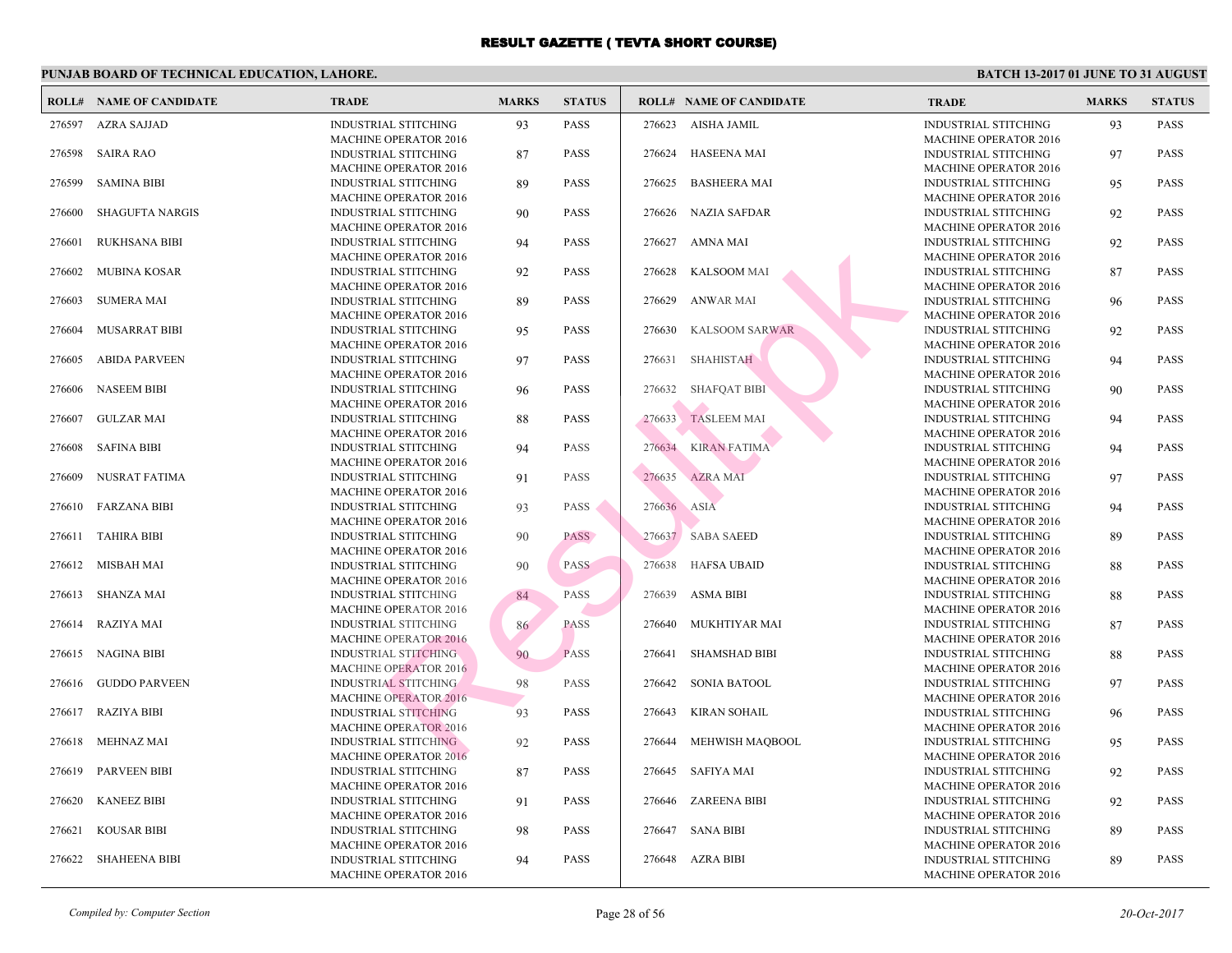|        | <b>ROLL# NAME OF CANDIDATE</b> | <b>TRADE</b>                                                | <b>MARKS</b> | <b>STATUS</b> |        | <b>ROLL# NAME OF CANDIDATE</b> | <b>TRA</b>                 |
|--------|--------------------------------|-------------------------------------------------------------|--------------|---------------|--------|--------------------------------|----------------------------|
| 276649 | PARVEEN MAI                    | <b>INDUSTRIAL STITCHING</b><br><b>MACHINE OPERATOR 2016</b> | 87           | <b>PASS</b>   |        | 276675 TASLEEM BIBI            | <b>INDU</b><br><b>MAC</b>  |
| 276650 | <b>SAMINA BIBI</b>             | <b>INDUSTRIAL STITCHING</b>                                 | 93           | <b>PASS</b>   |        | 276676 SSAIRA BIBI             | <b>INDU</b>                |
| 276651 | <b>FOUZIA RIYAZ</b>            | <b>MACHINE OPERATOR 2016</b><br>INDUSTRIAL STITCHING        | 94           | <b>PASS</b>   | 276677 | <b>SURAIYA BIBI</b>            | <b>MAC</b><br><b>INDU</b>  |
| 276652 | <b>AZIZ BIBI</b>               | <b>MACHINE OPERATOR 2016</b><br>INDUSTRIAL STITCHING        | 93           | <b>PASS</b>   | 276678 | <b>SAIMA BIBI</b>              | <b>MAC</b><br><b>INDU</b>  |
| 276653 | <b>WANIYA BATOOL</b>           | <b>MACHINE OPERATOR 2016</b><br><b>INDUSTRIAL STITCHING</b> | 89           | <b>PASS</b>   | 276679 | <b>MUMTAZ BIBI</b>             | <b>MAC</b><br><b>INDU</b>  |
| 276654 | <b>TAMSEELA SALEEM</b>         | <b>MACHINE OPERATOR 2016</b><br><b>INDUSTRIAL STITCHING</b> | 95           | <b>PASS</b>   | 276680 | <b>MUMTAZ ZARA</b>             | <b>MAC</b><br><b>INDU</b>  |
| 276655 | <b>RUQIYA RAMZAN</b>           | <b>MACHINE OPERATOR 2016</b><br><b>INDUSTRIAL STITCHING</b> | 94           | <b>PASS</b>   | 276681 | <b>KISHWAR SULTAN</b>          | <b>MAC</b><br><b>INDU</b>  |
|        |                                | <b>MACHINE OPERATOR 2016</b>                                |              |               |        |                                | <b>MAC</b>                 |
| 276656 | <b>NASREEN MAI</b>             | <b>INDUSTRIAL STITCHING</b><br><b>MACHINE OPERATOR 2016</b> | 92           | <b>PASS</b>   | 276682 | <b>FOUZIA GHULAM</b>           | <b>INDU</b><br><b>MAC</b>  |
| 276657 | <b>KHALIDA BIBI</b>            | <b>INDUSTRIAL STITCHING</b><br><b>MACHINE OPERATOR 2016</b> | 91           | <b>PASS</b>   | 276683 | <b>MUMTAZ MAI</b>              | <b>INDU</b><br><b>MAC</b>  |
| 276658 | <b>SAFIA MANZOOR</b>           | <b>INDUSTRIAL STITCHING</b>                                 | 92           | <b>PASS</b>   | 276684 | <b>SURAIYA BIBI</b>            | <b>INDU</b>                |
| 276659 | <b>SABA</b>                    | <b>MACHINE OPERATOR 2016</b><br><b>INDUSTRIAL STITCHING</b> | 94           | <b>PASS</b>   | 276685 | SHEHRISH                       | <b>MAC</b><br><b>INDU</b>  |
| 276660 | <b>ZUBAIDA BIBI</b>            | <b>MACHINE OPERATOR 2016</b><br>INDUSTRIAL STITCHING        | 89           | <b>PASS</b>   | 276686 | <b>SAMINA MUNEER</b>           | <b>MAC</b><br><b>INDU</b>  |
| 276661 | <b>SHAHEEN BIBI</b>            | <b>MACHINE OPERATOR 2016</b><br>INDUSTRIAL STITCHING        | 91           | <b>PASS</b>   | 276687 | <b>MUNVAR MAI</b>              | <b>MAC</b><br><b>INDU</b>  |
| 276662 | <b>RABIYA BIBI</b>             | <b>MACHINE OPERATOR 2016</b><br>INDUSTRIAL STITCHING        | 91           | <b>PASS</b>   |        | 276688 SHAMIM MAI              | <b>MAC</b><br><b>INDU</b>  |
|        |                                | <b>MACHINE OPERATOR 2016</b>                                |              |               |        |                                | <b>MAC</b>                 |
| 276663 | <b>ANILA KOUSAR</b>            | INDUSTRIAL STITCHING<br><b>MACHINE OPERATOR 2016</b>        | 90           | <b>PASS</b>   |        | 276689 BALQEES BIBI            | <b>INDU</b><br><b>MAC</b>  |
| 276664 | <b>SUMERA ISHAQ</b>            | <b>INDUSTRIAL STITCHING</b><br><b>MACHINE OPERATOR 2016</b> | 88           | <b>PASS</b>   | 276690 | MARIA AKRAM                    | <b>INDU</b><br><b>MAC</b>  |
| 276665 | <b>SHAZIA BIBI</b>             | <b>INDUSTRIAL STITCHING</b>                                 | 90           | <b>PASS</b>   | 276691 | <b>SAFIYA ASHFAQ</b>           | <b>INDU</b>                |
| 276666 | <b>RABIA BIBI</b>              | <b>MACHINE OPERATOR 2016</b><br><b>INDUSTRIAL STITCHING</b> | 87           | <b>PASS</b>   | 276692 | MUKGTIYAR BIBI                 | <b>MACI</b><br><b>INDU</b> |
|        |                                | <b>MACHINE OPERATOR 2016</b>                                |              |               |        |                                | <b>MAC</b>                 |
| 276667 | <b>RUBINA BIBI</b>             | <b>INDUSTRIAL STITCHING</b><br><b>MACHINE OPERATOR 2016</b> | 84           | <b>PASS</b>   | 276693 | <b>IQBAL MAI</b>               | <b>INDU</b><br><b>MAC</b>  |
| 276668 | <b>HASEENA BIBI</b>            | <b>INDUSTRIAL STITCHING</b><br><b>MACHINE OPERATOR 2016</b> | 96           | <b>PASS</b>   | 276694 | <b>FARZANA MAI</b>             | <b>INDU</b><br><b>MAC</b>  |
| 276669 | NIMRA HAMEED                   | <b>INDUSTRIAL STITCHING</b>                                 | 93           | <b>PASS</b>   | 276695 | FARZANA MAI                    | <b>INDU</b>                |
| 276670 | <b>SUMERA PERVEEN</b>          | <b>MACHINE OPERATOR 2016</b><br>INDUSTRIAL STITCHING        | 89           | <b>PASS</b>   | 276696 | <b>GULSHAN MAI</b>             | <b>MAC</b><br><b>INDU</b>  |
| 276671 | <b>AMINA BIBI</b>              | <b>MACHINE OPERATOR 2016</b><br>INDUSTRIAL STITCHING        | 89           | <b>PASS</b>   | 276697 | <b>SEHNAZ MAI</b>              | <b>MAC</b><br><b>INDU</b>  |
|        |                                | <b>MACHINE OPERATOR 2016</b>                                |              |               |        |                                | <b>MAC</b>                 |
| 276672 | UZMA BIBI                      | INDUSTRIAL STITCHING<br><b>MACHINE OPERATOR 2016</b>        | 90           | <b>PASS</b>   |        | 276698 SAKINA BIBI             | <b>INDU</b><br><b>MAC</b>  |
| 276673 | <b>FOUZIA</b>                  | INDUSTRIAL STITCHING<br><b>MACHINE OPERATOR 2016</b>        | 87           | <b>PASS</b>   | 276699 | <b>AFSHAN NOUREEN</b>          | <b>INDU</b><br><b>MAC</b>  |
| 276674 | <b>TASLEEM AKHTAR</b>          | INDUSTRIAL STITCHING                                        | 89           | <b>PASS</b>   |        | 276700 FARZANA IJAZ            | <b>INDU</b><br><b>MACI</b> |
|        |                                | <b>MACHINE OPERATOR 2016</b>                                |              |               |        |                                |                            |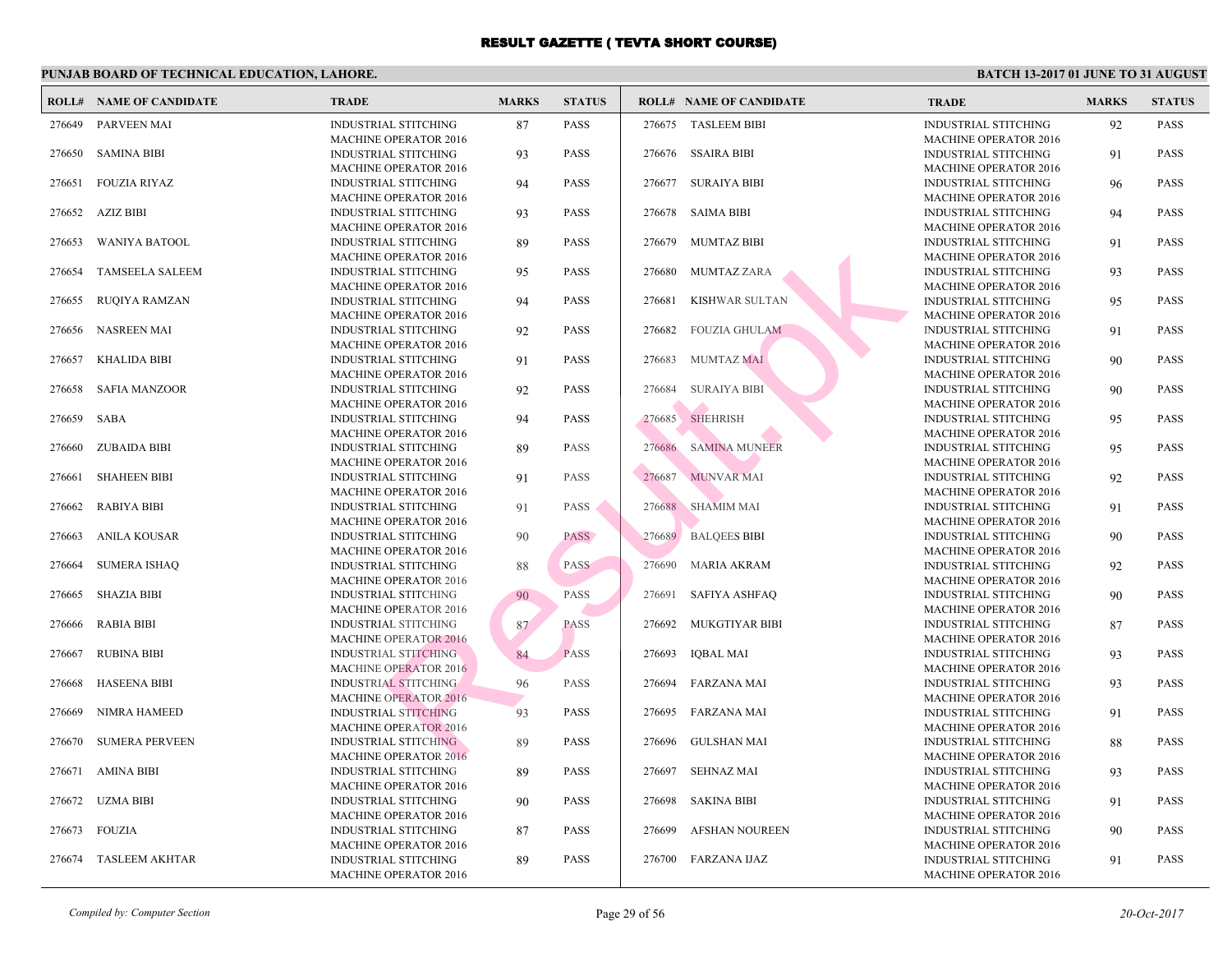|        | <b>ROLL# NAME OF CANDIDATE</b> | <b>TRADE</b>                                                | <b>MARKS</b> | <b>STATUS</b> |        | <b>ROLL# NAME OF CANDIDATE</b> | <b>TRA</b>                 |
|--------|--------------------------------|-------------------------------------------------------------|--------------|---------------|--------|--------------------------------|----------------------------|
|        | 276701 RAZIYA MAI              | <b>INDUSTRIAL STITCHING</b><br><b>MACHINE OPERATOR 2016</b> | 91           | <b>PASS</b>   |        | 276727 SAIMA BIBI              | <b>INDU</b><br><b>MAC</b>  |
| 276702 | <b>ABIDA BIBI</b>              | <b>INDUSTRIAL STITCHING</b>                                 | 94           | <b>PASS</b>   |        | 276728 NAZIA BIBI              | <b>INDU</b>                |
| 276703 | <b>BHIRAWAN BIBI</b>           | <b>MACHINE OPERATOR 2016</b><br><b>INDUSTRIAL STITCHING</b> | 88           | <b>PASS</b>   | 276729 | <b>SHAKOORAN MAI</b>           | <b>MACI</b><br><b>INDU</b> |
| 276704 | <b>BHIRAWAN MAI</b>            | <b>MACHINE OPERATOR 2016</b><br>INDUSTRIAL STITCHING        | 90           | <b>PASS</b>   | 276730 | SAFIYA MAI                     | <b>MAC</b><br><b>INDU</b>  |
| 276705 | <b>SHAMIM BIBI</b>             | <b>MACHINE OPERATOR 2016</b><br><b>INDUSTRIAL STITCHING</b> | 91           | <b>PASS</b>   | 276731 | ZAHIDA PARVEEN                 | <b>MAC</b><br><b>INDU</b>  |
| 276706 | <b>IMTIYAAZ BIBI</b>           | <b>MACHINE OPERATOR 2016</b><br>INDUSTRIAL STITCHING        | 88           | <b>PASS</b>   | 276732 | <b>KANEEZA MAI</b>             | <b>MAC</b><br><b>INDU</b>  |
| 276707 | MEHWISH ASHFAQ                 | <b>MACHINE OPERATOR 2016</b><br>INDUSTRIAL STITCHING        | 92           | <b>PASS</b>   | 276733 | <b>SHEHNAZ MAI</b>             | <b>MAC</b><br><b>INDU</b>  |
| 276708 | PATHANI MAI                    | <b>MACHINE OPERATOR 2016</b><br>INDUSTRIAL STITCHING        | 93           | <b>PASS</b>   | 276734 | NADIA PARVEEN                  | MAC<br><b>INDU</b>         |
|        |                                | <b>MACHINE OPERATOR 2016</b>                                |              |               |        |                                | <b>MAC</b>                 |
| 276709 | MUMTAZ NOUREEN                 | <b>INDUSTRIAL STITCHING</b><br><b>MACHINE OPERATOR 2016</b> | 93           | <b>PASS</b>   | 276735 | NASRA KHADIM                   | <b>INDU</b><br><b>MAC</b>  |
| 276710 | <b>SAMAN BUKHARI</b>           | INDUSTRIAL STITCHING<br><b>MACHINE OPERATOR 2016</b>        | 92           | <b>PASS</b>   | 276736 | HUMAIRA BIBI                   | <b>INDU</b><br><b>MAC</b>  |
| 276711 | <b>RIFFAT ZAHOOR</b>           | INDUSTRIAL STITCHING<br><b>MACHINE OPERATOR 2016</b>        | 95           | <b>PASS</b>   | 276737 | <b>SAMREEN BIBI</b>            | <b>INDU</b><br><b>MAC</b>  |
| 276712 | <b>SONIA BIBI</b>              | INDUSTRIAL STITCHING                                        | 94           | <b>PASS</b>   | 276738 | <b>ISHRAT IQBAL</b>            | <b>INDU</b>                |
| 276713 | <b>TASLEEM MAI</b>             | <b>MACHINE OPERATOR 2016</b><br>INDUSTRIAL STITCHING        | 94           | <b>PASS</b>   | 276739 | <b>ASMA BIBI</b>               | <b>MAC</b><br><b>INDU</b>  |
| 276714 | <b>SAJIDA PARVEEN</b>          | <b>MACHINE OPERATOR 2016</b><br>INDUSTRIAL STITCHING        | 92           | <b>PASS</b>   |        | 276740 SAFIA BIBI              | <b>MAC</b><br><b>INDU</b>  |
| 276715 | <b>MARIA BIBI</b>              | <b>MACHINE OPERATOR 2016</b><br>INDUSTRIAL STITCHING        | 93           | <b>PASS</b>   |        | 276741 KHADIJA BIBI            | <b>MAC</b><br><b>INDU</b>  |
| 276716 | ALLAH RAKHI                    | <b>MACHINE OPERATOR 2016</b><br><b>INDUSTRIAL STITCHING</b> | 92           | <b>PASS</b>   |        | 276742 MUMTAZ MAI              | <b>MAC</b><br><b>INDU</b>  |
|        |                                | <b>MACHINE OPERATOR 2016</b>                                |              |               |        |                                | <b>MAC</b>                 |
| 276717 | <b>FAKHRA EJAAZ</b>            | <b>INDUSTRIAL STITCHING</b><br><b>MACHINE OPERATOR 2016</b> | 94           | PASS          | 276743 | <b>IRUM BIBI</b>               | <b>INDU</b><br><b>MAC</b>  |
| 276718 | <b>ZUNAIRA ZAHOOR</b>          | <b>INDUSTRIAL STITCHING</b><br><b>MACHINE OPERATOR 2016</b> | 91           | <b>PASS</b>   | 276744 | <b>SOBIA BIBI</b>              | <b>INDU</b><br><b>MAC</b>  |
| 276719 | <b>BALQEES BANO</b>            | <b>INDUSTRIAL STITCHING</b><br><b>MACHINE OPERATOR 2016</b> | 95           | <b>PASS</b>   |        | 276745 SAMINA MAI              | <b>INDU</b><br>MAC.        |
| 276720 | <b>JAMEELA BIBI</b>            | <b>INDUSTRIAL STITCHING</b>                                 | 96           | PASS          | 276746 | SHAZIA MAI                     | <b>INDU</b>                |
| 276721 | <b>MEHNAAZ BIBI</b>            | <b>MACHINE OPERATOR 2016</b><br><b>INDUSTRIAL STITCHING</b> | 92           | <b>PASS</b>   | 276747 | <b>IRSHAD MAI</b>              | <b>MAC</b><br><b>INDU</b>  |
| 276722 | <b>MUSARAT BIBI</b>            | <b>MACHINE OPERATOR 2016</b><br>INDUSTRIAL STITCHING        | 90           | <b>PASS</b>   | 276748 | <b>SAMINA BASHIR</b>           | <b>MAC</b><br><b>INDU</b>  |
| 276723 | SAMINA MAI                     | <b>MACHINE OPERATOR 2016</b><br><b>INDUSTRIAL STITCHING</b> | 94           | <b>PASS</b>   | 276749 | <b>SHAZIA BIBI</b>             | <b>MAC</b><br><b>INDU</b>  |
| 276724 | YASMEEN                        | <b>MACHINE OPERATOR 2016</b><br><b>INDUSTRIAL STITCHING</b> | 93           | <b>PASS</b>   |        | 276750 FARHAT BIBI             | <b>MAC</b><br><b>INDU</b>  |
|        |                                | <b>MACHINE OPERATOR 2016</b>                                |              |               |        |                                | <b>MAC</b>                 |
| 276725 | <b>RABIYA BIBI</b>             | <b>INDUSTRIAL STITCHING</b><br><b>MACHINE OPERATOR 2016</b> | 91           | <b>PASS</b>   | 276751 | <b>SHENAZ BIBI</b>             | <b>INDU</b><br>MAC         |
|        | 276726 ZAKIYA                  | <b>INDUSTRIAL STITCHING</b><br><b>MACHINE OPERATOR 2016</b> | 93           | <b>PASS</b>   |        | 276752 NAZERAN MAI             | <b>INDU</b><br><b>MACI</b> |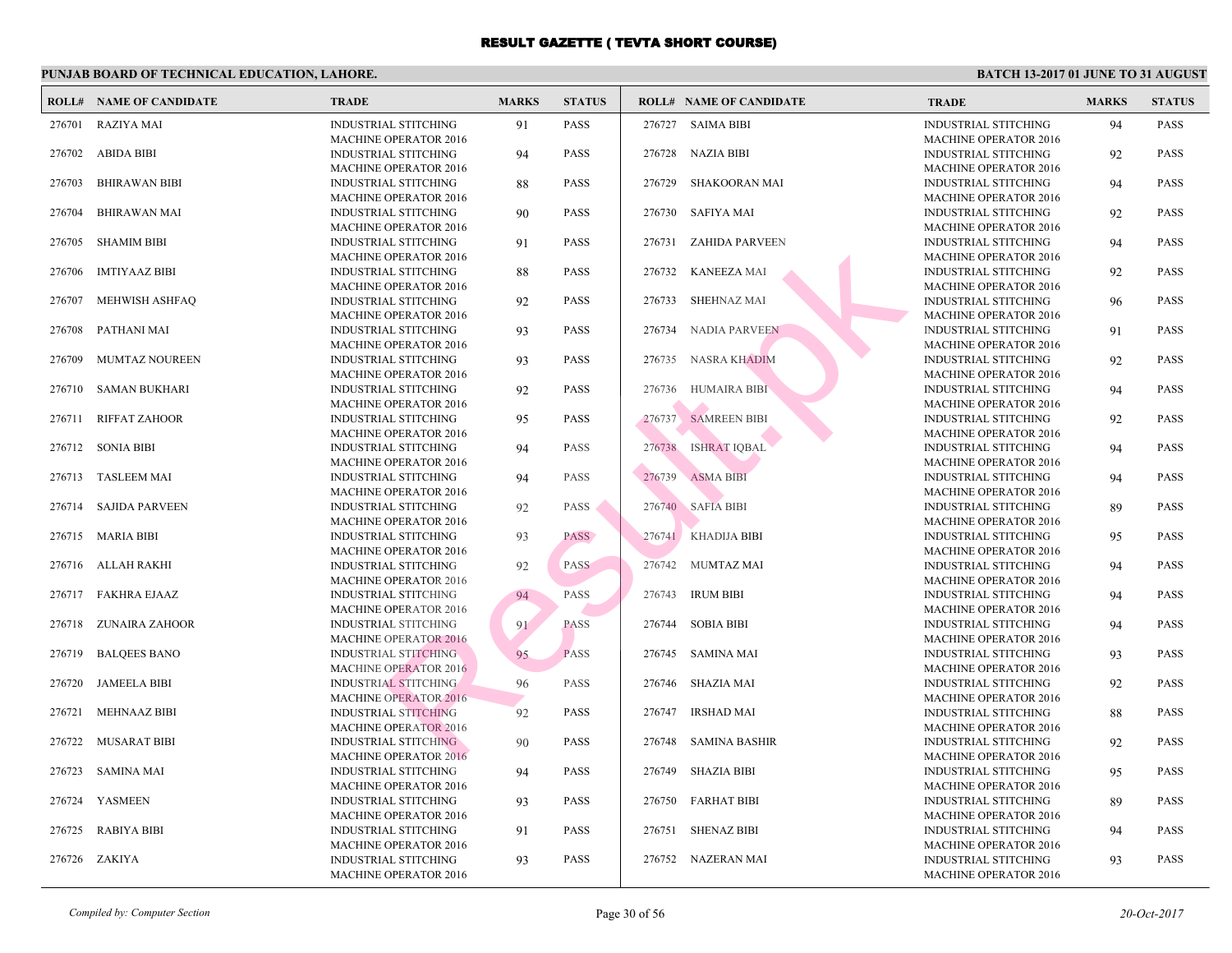|        | <b>ROLL# NAME OF CANDIDATE</b> | <b>TRADE</b>                                                | <b>MARKS</b> | <b>STATUS</b> |             | <b>ROLL# NAME OF CANDIDATE</b> | <b>TRA</b>                 |
|--------|--------------------------------|-------------------------------------------------------------|--------------|---------------|-------------|--------------------------------|----------------------------|
| 276753 | NASREEN MAI                    | <b>INDUSTRIAL STITCHING</b>                                 | 92           | <b>PASS</b>   |             | 276779 ALTAF BIBI              | <b>INDU</b>                |
| 276754 | <b>RAZIA SULTANA</b>           | <b>MACHINE OPERATOR 2016</b><br><b>INDUSTRIAL STITCHING</b> | 92           | <b>PASS</b>   | 276780      | SHENAZ MAI                     | MACI<br><b>INDU</b>        |
| 276755 | <b>KOSAR BIBI</b>              | <b>MACHINE OPERATOR 2016</b><br><b>INDUSTRIAL STITCHING</b> | 95           | <b>PASS</b>   | 276781      | SAIMA NAWAZ                    | <b>MACI</b><br><b>INDU</b> |
| 276756 | <b>SAJDA MAI</b>               | <b>MACHINE OPERATOR 2016</b><br><b>INDUSTRIAL STITCHING</b> | 91           | <b>PASS</b>   |             | 276782 SAFIA MAI               | <b>MAC</b><br><b>INDU</b>  |
| 276757 | <b>NAGINA BIBI</b>             | <b>MACHINE OPERATOR 2016</b><br><b>INDUSTRIAL STITCHING</b> | 93           | <b>PASS</b>   | 276783      | FOUZIA FAIZ                    | <b>MACI</b><br><b>INDU</b> |
| 276758 | KHURSHEED BEGHUM               | <b>MACHINE OPERATOR 2016</b><br><b>INDUSTRIAL STITCHING</b> | 93           | <b>PASS</b>   | 276784      | <b>FARZANA BIBI</b>            | <b>MAC</b><br><b>INDU</b>  |
| 276759 | NADIA AKRAM                    | <b>MACHINE OPERATOR 2016</b><br><b>INDUSTRIAL STITCHING</b> | 92           | <b>PASS</b>   | 276785      | <b>ANITA RASHEED</b>           | <b>MAC</b><br><b>INDU</b>  |
| 276760 | AZRA BIBI                      | <b>MACHINE OPERATOR 2016</b><br>INDUSTRIAL STITCHING        | 90           | <b>PASS</b>   | 276786      | SHAMSHAD MAI                   | <b>MAC</b><br><b>INDU</b>  |
|        |                                | <b>MACHINE OPERATOR 2016</b>                                |              |               |             |                                | MAC                        |
| 276761 | AQSA MAQSOOD                   | INDUSTRIAL STITCHING<br><b>MACHINE OPERATOR 2016</b>        | 91           | <b>PASS</b>   | 276787      | <b>RUBINA BIBI</b>             | <b>INDU</b><br><b>MAC</b>  |
| 276762 | <b>DURA E SEHWAR</b>           | INDUSTRIAL STITCHING<br><b>MACHINE OPERATOR 2016</b>        | 92           | <b>PASS</b>   | 276788      | SAIMA KHADIM                   | <b>INDU</b><br><b>MAC</b>  |
| 276763 | HALEEMA                        | INDUSTRIAL STITCHING<br><b>MACHINE OPERATOR 2016</b>        | 94           | <b>PASS</b>   | 276789      | <b>SAJIDA PARVEEN</b>          | <b>INDU</b><br><b>MAC</b>  |
| 276764 | <b>BHIRAWAN MAI</b>            | INDUSTRIAL STITCHING<br><b>MACHINE OPERATOR 2016</b>        | 94           | <b>PASS</b>   | 276790      | <b>MEHWISH</b>                 | <b>INDU</b><br><b>MAC</b>  |
| 276765 | <b>SAMINA</b>                  | <b>INDUSTRIAL STITCHING</b>                                 | 93           | <b>PASS</b>   | 276791      | ZANAIB                         | <b>INDU</b>                |
| 276766 | <b>RAFIA BIBI</b>              | <b>MACHINE OPERATOR 2016</b><br><b>INDUSTRIAL STITCHING</b> | 91           | <b>PASS</b>   | 276792 AZIA |                                | <b>MAC</b><br><b>INDU</b>  |
| 276767 | <b>ZAHIDA BIBI</b>             | <b>MACHINE OPERATOR 2016</b><br><b>INDUSTRIAL STITCHING</b> | 90           | <b>PASS</b>   |             | 276793 SAJDAH                  | <b>MAC</b><br><b>INDU</b>  |
| 276768 | <b>TAHIRA PERVEEN</b>          | <b>MACHINE OPERATOR 2016</b><br><b>INDUSTRIAL STITCHING</b> | 88           | <b>PASS</b>   | 276794      | FIRDOOS                        | <b>MAC</b><br><b>INDU</b>  |
| 276769 | <b>IRSHAD BIBI</b>             | <b>MACHINE OPERATOR 2016</b><br><b>INDUSTRIAL STITCHING</b> | 91           | PASS          | 276795      | <b>KALSOOM BIBI</b>            | <b>MAC</b><br><b>INDU</b>  |
| 276770 | <b>NASEEM MAI</b>              | <b>MACHINE OPERATOR 2016</b><br><b>INDUSTRIAL STITCHING</b> | 96           | <b>PASS</b>   | 276796      | <b>SAMREEN BIBI</b>            | <b>MAC</b><br><b>INDU</b>  |
|        |                                | <b>MACHINE OPERATOR 2016</b>                                |              |               |             |                                | <b>MAC</b>                 |
|        | 276771 SAFTAN MAI              | <b>INDUSTRIAL STITCHING</b><br><b>MACHINE OPERATOR 2016</b> | 98           | <b>PASS</b>   |             | 276797 SAIMA ZULFIQAR          | <b>INDU</b><br><b>MAC</b>  |
| 276772 | <b>SAMINA BIBI</b>             | <b>INDUSTRIAL STITCHING</b><br><b>MACHINE OPERATOR 2016</b> | 96           | <b>PASS</b>   | 276798      | SUMARA                         | <b>INDU</b><br><b>MAC</b>  |
| 276773 | HINA BIBI                      | <b>INDUSTRIAL STITCHING</b><br><b>MACHINE OPERATOR 2016</b> | 92           | <b>PASS</b>   | 276799      | <b>IRUM SHEHZADI</b>           | <b>INDU</b><br><b>MAC</b>  |
| 276774 | NAJMA BIBI                     | INDUSTRIAL STITCHING<br><b>MACHINE OPERATOR 2016</b>        | 91           | <b>PASS</b>   | 276800      | <b>ABIDA BIBI</b>              | <b>INDU</b><br><b>MAC</b>  |
| 276775 | <b>SAJDA PERVEEN</b>           | <b>INDUSTRIAL STITCHING</b>                                 | 91           | <b>PASS</b>   | 276801      | <b>ASMA BIBI</b>               | <b>INDU</b>                |
| 276776 | <b>SHAZIA BIBI</b>             | <b>MACHINE OPERATOR 2016</b><br><b>INDUSTRIAL STITCHING</b> | 88           | <b>PASS</b>   | 276802      | <b>RIDA</b>                    | <b>MAC</b><br><b>INDU</b>  |
| 276777 | <b>NASEEM BIBI</b>             | <b>MACHINE OPERATOR 2016</b><br><b>INDUSTRIAL STITCHING</b> | 89           | <b>PASS</b>   | 276803      | <b>FOUZIA PERVEEN</b>          | <b>MACI</b><br><b>INDU</b> |
| 276778 | HAJRAN BIBI                    | <b>MACHINE OPERATOR 2016</b><br><b>INDUSTRIAL STITCHING</b> | 90           | <b>PASS</b>   |             | 276804 FARZANA                 | MAC<br><b>INDU</b>         |
|        |                                | <b>MACHINE OPERATOR 2016</b>                                |              |               |             |                                | <b>MACI</b>                |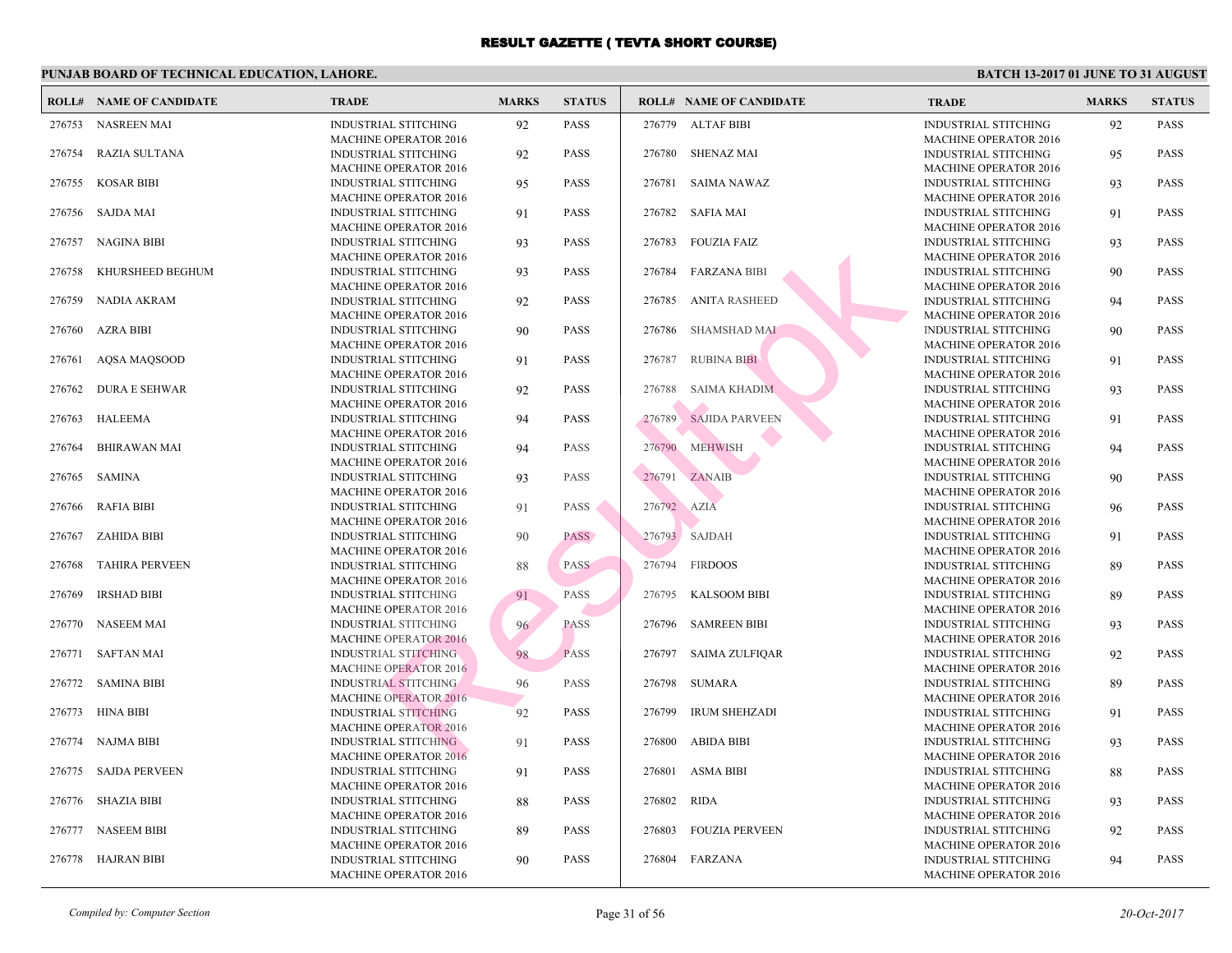|        | <b>ROLL# NAME OF CANDIDATE</b> | <b>TRADE</b>                                                | <b>MARKS</b> | <b>STATUS</b> |        | <b>ROLL# NAME OF CANDIDATE</b> | <b>TRA</b>                 |
|--------|--------------------------------|-------------------------------------------------------------|--------------|---------------|--------|--------------------------------|----------------------------|
| 276805 | <b>SAJIDA PARVEEN</b>          | <b>INDUSTRIAL STITCHING</b><br><b>MACHINE OPERATOR 2016</b> | 91           | <b>PASS</b>   | 276831 | <b>IQRA JAHANGIR</b>           | <b>INDU</b><br><b>MAC</b>  |
| 276806 | YASMEEN BIBI                   | <b>INDUSTRIAL STITCHING</b><br><b>MACHINE OPERATOR 2016</b> | 95           | <b>PASS</b>   | 276832 | HUMERA LIAQAT                  | <b>INDU</b><br><b>MAC</b>  |
| 276807 | YASMEEN                        | <b>INDUSTRIAL STITCHING</b>                                 | 90           | <b>PASS</b>   | 276833 | SAMINA SHEHZADI                | <b>INDU</b>                |
| 276808 | ALLAH RAKHI                    | <b>MACHINE OPERATOR 2016</b><br><b>INDUSTRIAL STITCHING</b> | 95           | <b>PASS</b>   | 276834 | <b>FAKHRA AFZAL</b>            | <b>MAC</b><br><b>INDU</b>  |
| 276809 | <b>LUBNA BIBI</b>              | <b>MACHINE OPERATOR 2016</b><br><b>INDUSTRIAL STITCHING</b> | 92           | <b>PASS</b>   | 276835 | <b>TALAT SULTAN</b>            | <b>MACI</b><br><b>INDU</b> |
| 276810 | EJAZ KOUSAR                    | <b>MACHINE OPERATOR 2016</b><br>INDUSTRIAL STITCHING        | 90           | <b>PASS</b>   | 276836 | ZUBAIDA BIBI                   | <b>MAC</b><br><b>INDU</b>  |
| 276811 | FARZANA KOUSAR                 | <b>MACHINE OPERATOR 2016</b><br>INDUSTRIAL STITCHING        | 94           | <b>PASS</b>   | 276837 | <b>ANSA RANI</b>               | <b>MAC</b><br><b>INDU</b>  |
| 276812 | <b>SHUMILA</b>                 | <b>MACHINE OPERATOR 2016</b><br>INDUSTRIAL STITCHING        | 92           | <b>PASS</b>   | 276838 | <b>BUSHRA AKHTAR</b>           | MAC<br><b>INDU</b>         |
| 276813 | <b>REHANA BIBI</b>             | <b>MACHINE OPERATOR 2016</b><br>INDUSTRIAL STITCHING        | 96           | <b>PASS</b>   | 276839 | <b>SABA HAMEED</b>             | MAC<br><b>INDU</b>         |
| 276814 | KALSOOM                        | <b>MACHINE OPERATOR 2016</b><br>INDUSTRIAL STITCHING        | 95           | <b>PASS</b>   | 276840 | <b>MEHAK YOUNUS</b>            | <b>MAC</b><br><b>INDU</b>  |
| 276815 | SHABANA FAQEER HUSSAIN         | <b>MACHINE OPERATOR 2016</b><br>INDUSTRIAL STITCHING        | 91           | <b>PASS</b>   | 276841 | SHUMAILA SULTAN                | <b>MAC</b><br><b>INDU</b>  |
| 276816 | <b>MARWA SARWAR</b>            | <b>MACHINE OPERATOR 2016</b><br><b>INDUSTRIAL STITCHING</b> | 92           | <b>PASS</b>   | 276842 | <b>SADIA KHAN</b>              | <b>MAC</b><br><b>INDU</b>  |
| 276817 | <b>SEHNAZ AMEEN</b>            | <b>MACHINE OPERATOR 2016</b><br>INDUSTRIAL STITCHING        | 88           | <b>PASS</b>   | 276843 | <b>FOZIA PARVEEN</b>           | <b>MAC</b><br><b>INDU</b>  |
| 276818 | <b>SAJJDA PARVEEN</b>          | <b>MACHINE OPERATOR 2016</b><br><b>INDUSTRIAL STITCHING</b> | 93           | <b>PASS</b>   |        | 276844 IRAM RAFIQ              | <b>MAC</b><br><b>INDU</b>  |
| 276819 | <b>SHAGUFTA SIDDIQUE</b>       | <b>MACHINE OPERATOR 2016</b><br><b>INDUSTRIAL STITCHING</b> | 93           | <b>PASS</b>   |        | 276845 FARZANA BIBI            | <b>MAC</b><br><b>INDU</b>  |
| 276820 | <b>SAMIN GHAFOOR</b>           | <b>MACHINE OPERATOR 2016</b><br>INDUSTRIAL STITCHING        | 93           | <b>PASS</b>   | 276846 | AZRA BIBI                      | <b>MAC</b><br><b>INDU</b>  |
| 276821 | <b>SEHLA WAZIR</b>             | <b>MACHINE OPERATOR 2016</b><br><b>INDUSTRIAL STITCHING</b> | 91           | PASS          | 276847 | <b>ZUBIDA BIBI</b>             | <b>MAC</b><br><b>INDU</b>  |
| 276822 | <b>TAHIRA SIDDIQE</b>          | <b>MACHINE OPERATOR 2016</b><br><b>INDUSTRIAL STITCHING</b> | 90           | <b>PASS</b>   | 276848 | PARVEEN AKHTAR                 | <b>MAC</b><br><b>INDU</b>  |
| 276823 | <b>TASLEEM AKHTER</b>          | <b>MACHINE OPERATOR 2016</b><br><b>INDUSTRIAL STITCHING</b> | 93           | <b>PASS</b>   | 276849 | FARZANA KOUSAR                 | <b>MAC</b><br><b>INDU</b>  |
| 276824 | <b>REHANA BIBI</b>             | <b>MACHINE OPERATOR 2016</b><br><b>INDUSTRIAL STITCHING</b> | 93           | <b>PASS</b>   | 276850 | <b>IQRA JAHANGEER</b>          | MAC<br><b>INDU</b>         |
| 276825 | ALIZA AKBAR                    | <b>MACHINE OPERATOR 2016</b><br><b>INDUSTRIAL STITCHING</b> | 87           | <b>PASS</b>   | 276851 | MEHWISH KHANUM                 | <b>MAC</b><br><b>INDU</b>  |
|        |                                | <b>MACHINE OPERATOR 2016</b>                                |              |               |        |                                | <b>MAC</b>                 |
| 276826 | <b>HUMERA NASIR</b>            | INDUSTRIAL STITCHING<br><b>MACHINE OPERATOR 2016</b>        | 90           | <b>PASS</b>   | 276852 | <b>RABIA</b>                   | <b>INDU</b><br><b>MAC</b>  |
| 276827 | <b>SUMAIRA NASEER</b>          | <b>INDUSTRIAL STITCHING</b><br><b>MACHINE OPERATOR 2016</b> | 89           | <b>PASS</b>   | 276853 | <b>SUMAIRA BIBI</b>            | <b>INDU</b><br><b>MAC</b>  |
| 276828 | <b>SIDRA SALEEM</b>            | <b>INDUSTRIAL STITCHING</b><br><b>MACHINE OPERATOR 2016</b> | 93           | <b>PASS</b>   |        | 276854 ANUM KOUSAR             | <b>INDU</b><br><b>MACI</b> |
| 276829 | PERVEEN MAI                    | <b>INDUSTRIAL STITCHING</b><br><b>MACHINE OPERATOR 2016</b> | 94           | <b>PASS</b>   | 276855 | <b>SAMEEA NOOR</b>             | <b>INDU</b><br><b>MAC</b>  |
| 276830 | <b>TEHMEENA AMEER</b>          | <b>INDUSTRIAL STITCHING</b><br><b>MACHINE OPERATOR 2016</b> | 88           | <b>PASS</b>   |        | 276856 HUMA JAVED              | <b>INDU</b><br><b>MACI</b> |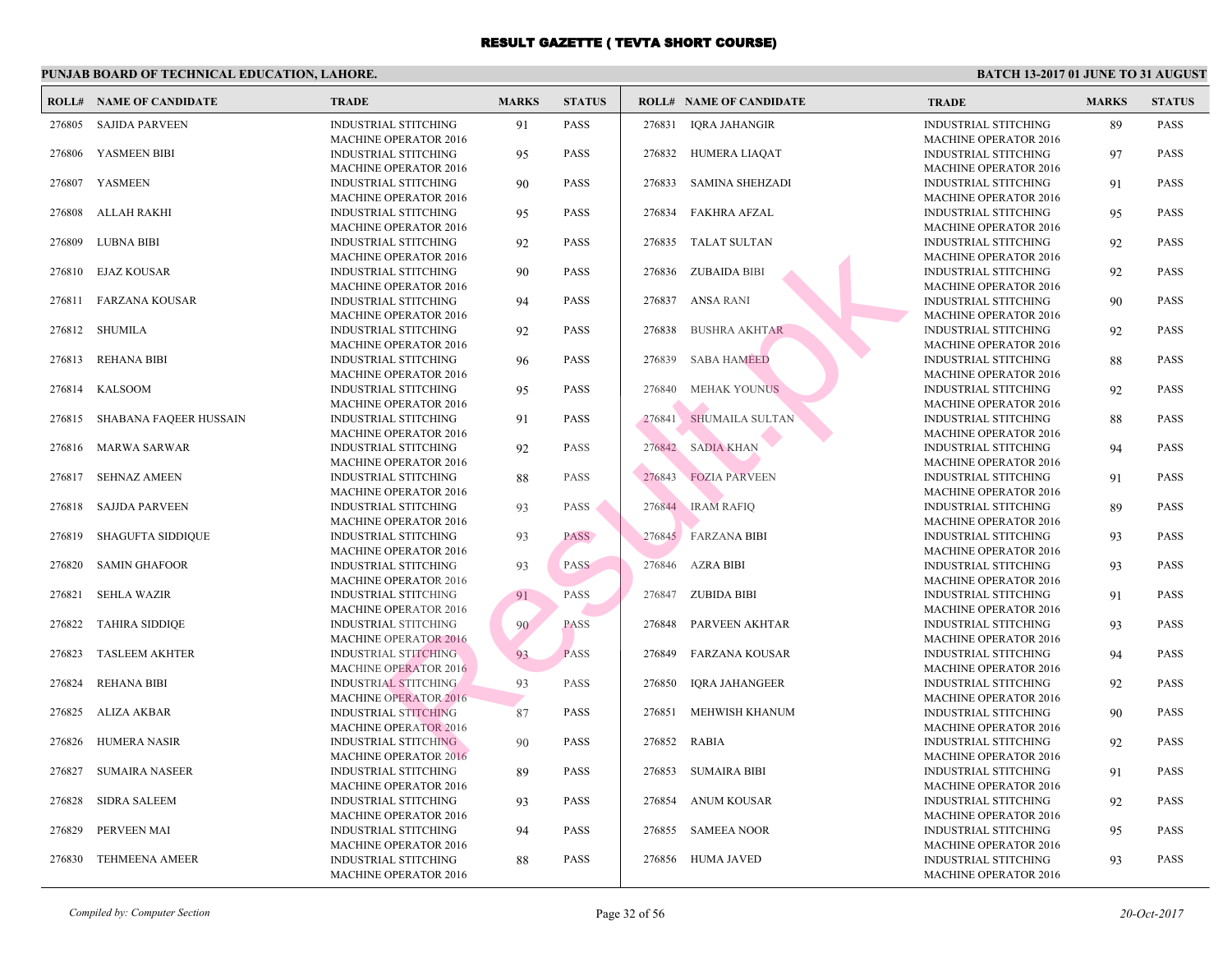|        | <b>ROLL# NAME OF CANDIDATE</b> | <b>TRADE</b>                                                | <b>MARKS</b> | <b>STATUS</b> |        | <b>ROLL# NAME OF CANDIDATE</b> | <b>TRA</b>                 |
|--------|--------------------------------|-------------------------------------------------------------|--------------|---------------|--------|--------------------------------|----------------------------|
| 276857 | <b>KHALIDA PARVEEN</b>         | <b>INDUSTRIAL STITCHING</b><br><b>MACHINE OPERATOR 2016</b> | 86           | <b>PASS</b>   | 276883 | ZAINAB BIBI                    | <b>INDU</b><br><b>MAC</b>  |
| 276858 | <b>RASHNA SHABIR</b>           | <b>INDUSTRIAL STITCHING</b>                                 | 93           | <b>PASS</b>   |        | 276884 NABELA LIAQAT           | <b>INDU</b>                |
| 276859 | <b>SONIA IQBAL</b>             | <b>MACHINE OPERATOR 2016</b><br>INDUSTRIAL STITCHING        | 88           | <b>PASS</b>   | 276885 | <b>ROQAYA BIBI</b>             | <b>MACI</b><br><b>INDU</b> |
| 276860 | <b>ASIA NASEEM</b>             | <b>MACHINE OPERATOR 2016</b><br>INDUSTRIAL STITCHING        | 94           | <b>PASS</b>   |        | 276886 FARZANA                 | <b>MAC</b><br><b>INDU</b>  |
| 276861 | <b>KOUSAR IJAZ</b>             | <b>MACHINE OPERATOR 2016</b><br>INDUSTRIAL STITCHING        | 95           | <b>PASS</b>   | 276887 | SHABANA                        | <b>MACI</b><br><b>INDU</b> |
| 276862 | <b>SONIA YOUNUS</b>            | <b>MACHINE OPERATOR 2016</b><br>INDUSTRIAL STITCHING        | 94           | <b>PASS</b>   | 276888 | <b>NASEEM BIBI</b>             | <b>MAC</b><br><b>INDU</b>  |
| 276863 | <b>UMMAY HABIBA</b>            | <b>MACHINE OPERATOR 2016</b><br>INDUSTRIAL STITCHING        | 93           | <b>PASS</b>   | 276889 | <b>RABIA RAZAQ</b>             | <b>MAC</b><br><b>INDU</b>  |
| 276864 | <b>SHAZIA BIBI</b>             | <b>MACHINE OPERATOR 2016</b><br><b>INDUSTRIAL STITCHING</b> | 93           | <b>PASS</b>   | 276890 | NAJMA MAI                      | <b>MAC</b><br><b>INDU</b>  |
| 276865 | <b>SALMA IRFAN</b>             | <b>MACHINE OPERATOR 2016</b><br><b>INDUSTRIAL STITCHING</b> | 92           | <b>PASS</b>   | 276891 | <b>AMINA BIBI</b>              | <b>MAC</b><br><b>INDU</b>  |
|        |                                | <b>MACHINE OPERATOR 2016</b>                                |              |               |        |                                | <b>MAC</b>                 |
| 276866 | <b>SURIYA BIBI</b>             | <b>INDUSTRIAL STITCHING</b><br><b>MACHINE OPERATOR 2016</b> | 89           | <b>PASS</b>   | 276892 | <b>FOZIA PARVEN</b>            | <b>INDU</b><br><b>MAC</b>  |
| 276867 | <b>RABIA TABASSUM</b>          | <b>INDUSTRIAL STITCHING</b><br><b>MACHINE OPERATOR 2016</b> | 90           | <b>PASS</b>   | 276893 | <b>MUSARRAT BIBI</b>           | <b>INDU</b><br><b>MAC</b>  |
| 276868 | <b>SHUMAILA KOSAR</b>          | <b>INDUSTRIAL STITCHING</b><br><b>MACHINE OPERATOR 2016</b> | 93           | <b>PASS</b>   | 276894 | <b>KANEEZ BIBI</b>             | <b>INDU</b><br><b>MAC</b>  |
| 276869 | <b>UZMA</b>                    | <b>INDUSTRIAL STITCHING</b><br><b>MACHINE OPERATOR 2016</b> | 94           | <b>PASS</b>   | 276895 | <b>SHAMIM IOBAL</b>            | <b>INDU</b><br><b>MAC</b>  |
| 276870 | <b>HUMAIRA LATIF</b>           | INDUSTRIAL STITCHING                                        | 92           | <b>PASS</b>   |        | 276896 ABIDA MAI               | <b>INDU</b>                |
| 276871 | ZAKIA                          | <b>MACHINE OPERATOR 2016</b><br>INDUSTRIAL STITCHING        | 92           | <b>PASS</b>   |        | 276897 SHAMIM MAI              | <b>MAC</b><br><b>INDU</b>  |
| 276872 | KHADIJA BIBI                   | <b>MACHINE OPERATOR 2016</b><br>INDUSTRIAL STITCHING        | 89           | <b>PASS</b>   |        | 276898 KIRAN BIBI              | <b>MAC</b><br><b>INDU</b>  |
| 276873 | <b>KHAWRA</b>                  | <b>MACHINE OPERATOR 2016</b><br>INDUSTRIAL STITCHING        | 90           | PASS          | 276899 | FARZANA                        | <b>MAC</b><br><b>INDU</b>  |
| 276874 | <b>TAKSER NAWAZ</b>            | <b>MACHINE OPERATOR 2016</b><br><b>INDUSTRIAL STITCHING</b> | 92           | <b>PASS</b>   | 276900 | NASRA MANZOOR                  | <b>MACI</b><br><b>INDU</b> |
| 276875 | YASMEEN JAVED                  | <b>MACHINE OPERATOR 2016</b><br><b>INDUSTRIAL STITCHING</b> | 90           | <b>PASS</b>   |        | 276901 HASENA MUMTAZA          | <b>MAC</b><br><b>INDU</b>  |
|        |                                | <b>MACHINE OPERATOR 2016</b>                                |              |               |        |                                | <b>MACI</b>                |
| 276876 | <b>LUBNA BIBI</b>              | <b>INDUSTRIAL STITCHING</b><br><b>MACHINE OPERATOR 2016</b> | 90           | <b>PASS</b>   | 276902 | <b>RIFFAT NAWAZ</b>            | <b>INDU</b><br><b>MAC</b>  |
| 276877 | <b>HIFZA OAYOM</b>             | <b>INDUSTRIAL STITCHING</b><br>MACHINE OPERATOR 2016        | 95           | <b>PASS</b>   | 276903 | <b>SHAMS UL KAMAR</b>          | <b>INDU</b><br><b>MACI</b> |
| 276878 | NUSRAT BANO                    | <b>INDUSTRIAL STITCHING</b><br><b>MACHINE OPERATOR 2016</b> | 90           | <b>PASS</b>   | 276904 | KOSAR MAI                      | <b>INDU</b><br><b>MACI</b> |
| 276879 | NAJMA                          | <b>INDUSTRIAL STITCHING</b>                                 | 92           | <b>PASS</b>   | 276905 | HINA MALIK                     | <b>INDU</b>                |
| 276880 | SHABANA ARSHAD                 | <b>MACHINE OPERATOR 2016</b><br><b>INDUSTRIAL STITCHING</b> | 95           | <b>PASS</b>   |        | 276906 ANILA NAWAZ             | <b>MAC</b><br><b>INDU</b>  |
| 276881 | MUSSARAT WAJID                 | MACHINE OPERATOR 2016<br>INDUSTRIAL STITCHING               | 95           | <b>PASS</b>   | 276907 | <b>SAIMA</b>                   | <b>MAC</b><br><b>INDU</b>  |
| 276882 | <b>FARZANA KOASAR</b>          | <b>MACHINE OPERATOR 2016</b><br>INDUSTRIAL STITCHING        | 89           | <b>PASS</b>   |        | 276908 SANAM ALAMDAR           | MAC<br><b>INDU</b>         |
|        |                                | <b>MACHINE OPERATOR 2016</b>                                |              |               |        |                                | <b>MAC</b>                 |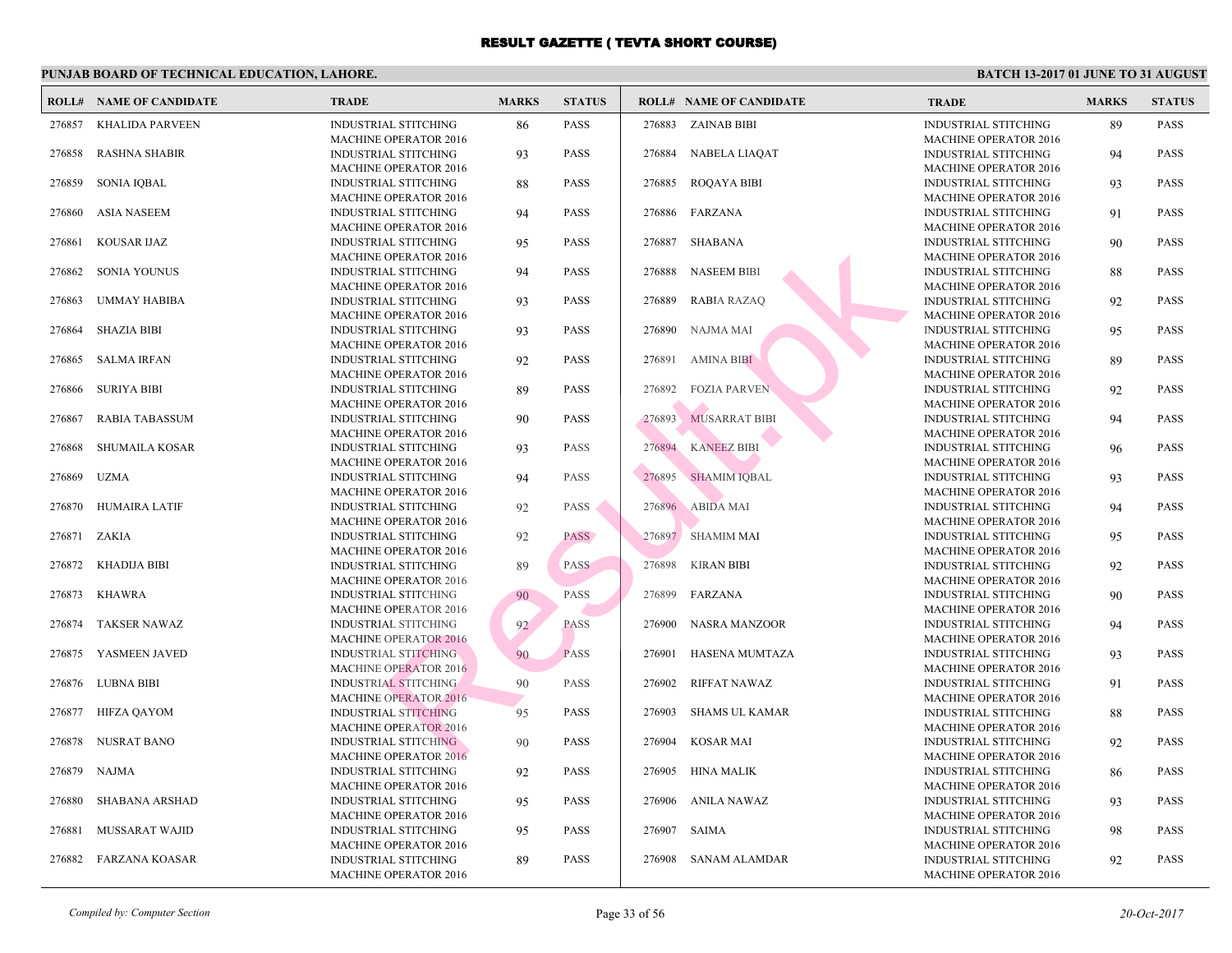|        | <b>ROLL# NAME OF CANDIDATE</b> | <b>TRADE</b>                                                | <b>MARKS</b> | <b>STATUS</b> |        | <b>ROLL# NAME OF CANDIDATE</b> | <b>TRA</b>                 |
|--------|--------------------------------|-------------------------------------------------------------|--------------|---------------|--------|--------------------------------|----------------------------|
| 276909 | <b>SAMINA BIBI</b>             | <b>INDUSTRIAL STITCHING</b>                                 | 96           | <b>PASS</b>   |        | 276935 MUSARRAT MAI            | <b>INDU</b>                |
|        |                                | <b>MACHINE OPERATOR 2016</b>                                |              |               |        |                                | <b>MACI</b>                |
| 276910 | <b>NASARIN BIBI</b>            | INDUSTRIAL STITCHING                                        | 95           | <b>PASS</b>   | 276936 | ASIA BATOOL                    | <b>INDU</b>                |
|        |                                | <b>MACHINE OPERATOR 2016</b>                                |              |               |        |                                | <b>MACI</b>                |
| 276911 | <b>BAKHTAN</b>                 | <b>INDUSTRIAL STITCHING</b>                                 | 92           | <b>PASS</b>   | 276937 | <b>FARHAT BIBI</b>             | <b>INDU</b>                |
| 276912 | <b>SIDRA</b>                   | <b>MACHINE OPERATOR 2016</b><br><b>INDUSTRIAL STITCHING</b> | 96           | <b>PASS</b>   | 276938 | UMMAI HABIB                    | <b>MACI</b><br><b>INDU</b> |
|        |                                | <b>MACHINE OPERATOR 2016</b>                                |              |               |        |                                | <b>MACI</b>                |
| 276913 | RAZIA MAI                      | <b>INDUSTRIAL STITCHING</b>                                 | 92           | <b>PASS</b>   | 276939 | <b>SHENAZ BIBI</b>             | <b>INDU</b>                |
|        |                                | <b>MACHINE OPERATOR 2016</b>                                |              |               |        |                                | <b>MACI</b>                |
| 276914 | <b>SHAMIM BIBI</b>             | <b>INDUSTRIAL STITCHING</b>                                 | 94           | <b>PASS</b>   | 276940 | <b>SAMINA BIBI</b>             | <b>INDU</b>                |
|        |                                | <b>MACHINE OPERATOR 2016</b>                                |              |               |        |                                | <b>MAC</b>                 |
| 276915 | UZMA NASIR                     | <b>INDUSTRIAL STITCHING</b>                                 | 89           | <b>PASS</b>   | 276941 | <b>NOUREEN BIBI</b>            | <b>INDU</b>                |
|        |                                | <b>MACHINE OPERATOR 2016</b>                                |              |               |        |                                | <b>MAC</b>                 |
| 276916 | <b>SAFINA BIBI</b>             | <b>INDUSTRIAL STITCHING</b>                                 | 94           | <b>PASS</b>   | 276942 | SUMERA MUKHTAR                 | <b>INDU</b>                |
|        |                                | <b>MACHINE OPERATOR 2016</b>                                |              |               |        |                                | <b>MAC</b>                 |
| 276917 | MAHNOOR                        | <b>INDUSTRIAL STITCHING</b>                                 | 92           | <b>PASS</b>   |        | 276943 MUMTAZ BIBI             | <b>INDU</b>                |
|        |                                | <b>MACHINE OPERATOR 2016</b>                                |              |               |        |                                | <b>MACI</b>                |
| 276918 | <b>SUMERA TABASSUM</b>         | <b>INDUSTRIAL STITCHING</b>                                 | 92           | <b>PASS</b>   | 276944 | <b>SAMINA BIBI</b>             | <b>INDU</b>                |
|        |                                | <b>MACHINE OPERATOR 2016</b>                                |              |               |        |                                | <b>MACI</b>                |
| 276919 | <b>SAMINA BIBI</b>             | <b>INDUSTRIAL STITCHING</b>                                 | 93           | <b>PASS</b>   | 276945 | <b>ASMA HUSSAIN</b>            | <b>INDU</b><br><b>MACI</b> |
| 276920 | <b>RUBAB RAZA</b>              | <b>MACHINE OPERATOR 2016</b><br><b>INDUSTRIAL STITCHING</b> | 92           | <b>PASS</b>   | 276946 | <b>IRSHAD BIBI</b>             | <b>INDU</b>                |
|        |                                | <b>MACHINE OPERATOR 2016</b>                                |              |               |        |                                | <b>MACI</b>                |
| 276921 | <b>NASEEM MAI</b>              | <b>INDUSTRIAL STITCHING</b>                                 | 94           | <b>PASS</b>   | 276947 | <b>RABIA BIBI</b>              | <b>INDU</b>                |
|        |                                | <b>MACHINE OPERATOR 2016</b>                                |              |               |        |                                | <b>MACI</b>                |
| 276922 | <b>KHALIDA</b>                 | <b>INDUSTRIAL STITCHING</b>                                 | 95           | PASS          |        | 276948 NAJMA MAI               | <b>INDU</b>                |
|        |                                | <b>MACHINE OPERATOR 2016</b>                                |              |               |        |                                | <b>MACI</b>                |
| 276923 | AMNA ALI                       | <b>INDUSTRIAL STITCHING</b>                                 | 91           | <b>PASS</b>   |        | 276949 SHAMSHAD MAI            | <b>INDU</b>                |
|        |                                | <b>MACHINE OPERATOR 2016</b>                                |              |               |        |                                | <b>MACI</b>                |
| 276924 | AROSA AFZAL                    | <b>INDUSTRIAL STITCHING</b>                                 | 93           | <b>PASS</b>   | 276950 | AFSHAN MAQBOOL                 | <b>INDU</b>                |
|        |                                | <b>MACHINE OPERATOR 2016</b>                                |              |               |        |                                | <b>MACI</b>                |
| 276925 | <b>DILSHAD MAI</b>             | <b>INDUSTRIAL STITCHING</b>                                 | 93           | PASS          | 276951 | RUKHSANA                       | <b>INDU</b>                |
|        |                                | <b>MACHINE OPERATOR 2016</b>                                |              |               |        |                                | <b>MACI</b>                |
| 276926 | <b>ISHRAT</b>                  | <b>INDUSTRIAL STITCHING</b>                                 | 94           | <b>PASS</b>   | 276952 | <b>BUSHRA BIBI</b>             | <b>INDU</b>                |
|        |                                | <b>MACHINE OPERATOR 2016</b>                                |              | <b>PASS</b>   |        |                                | <b>MACI</b><br><b>INDU</b> |
| 276927 | RUBINA RABNAWAZ                | <b>INDUSTRIAL STITCHING</b><br><b>MACHINE OPERATOR 2016</b> | 94           |               | 276953 | RUBINA KANWAL                  | <b>MACI</b>                |
| 276928 | <b>BEGHUM MAI</b>              | <b>INDUSTRIAL STITCHING</b>                                 | 89           | <b>PASS</b>   | 276954 | <b>SAMINA MAI</b>              | <b>INDU</b>                |
|        |                                | <b>MACHINE OPERATOR 2016</b>                                |              |               |        |                                | <b>MACI</b>                |
| 276929 | AMNA                           | <b>INDUSTRIAL STITCHING</b>                                 | 91           | <b>PASS</b>   | 276955 | <b>SAMEEN ZESHAN</b>           | <b>INDU</b>                |
|        |                                | <b>MACHINE OPERATOR 2016</b>                                |              |               |        |                                | <b>MACI</b>                |
| 276930 | <b>SHAHISTA PARVEEN</b>        | <b>INDUSTRIAL STITCHING</b>                                 | 91           | <b>PASS</b>   |        | 276956 ZUBAIDA MAI             | <b>INDU</b>                |
|        |                                | <b>MACHINE OPERATOR 2016</b>                                |              |               |        |                                | <b>MACI</b>                |
| 276931 | ZAHIDA GHAZI                   | <b>INDUSTRIAL STITCHING</b>                                 | 94           | <b>PASS</b>   | 276957 | <b>SAIRA BIBI</b>              | <b>INDU</b>                |
|        |                                | <b>MACHINE OPERATOR 2016</b>                                |              |               |        |                                | <b>MACI</b>                |
| 276932 | <b>MUSARRAT BIBI</b>           | <b>INDUSTRIAL STITCHING</b>                                 | 95           | <b>PASS</b>   | 276958 | <b>BUSHRA BIBI</b>             | <b>INDU</b>                |
|        |                                | <b>MACHINE OPERATOR 2016</b>                                |              |               |        |                                | <b>MACI</b>                |
| 276933 | <b>FIRZANA BIBI</b>            | <b>INDUSTRIAL STITCHING</b>                                 | 90           | <b>PASS</b>   | 276959 | HUMERA NASEEM                  | <b>INDU</b>                |
|        |                                | <b>MACHINE OPERATOR 2016</b>                                |              |               |        |                                | <b>MACI</b>                |
| 276934 | HINA                           | <b>INDUSTRIAL STITCHING</b>                                 | 95           | <b>PASS</b>   | 276960 | NOUREEN NIZAM                  | <b>INDU</b>                |
|        |                                | <b>MACHINE OPERATOR 2016</b>                                |              |               |        |                                | <b>MACI</b>                |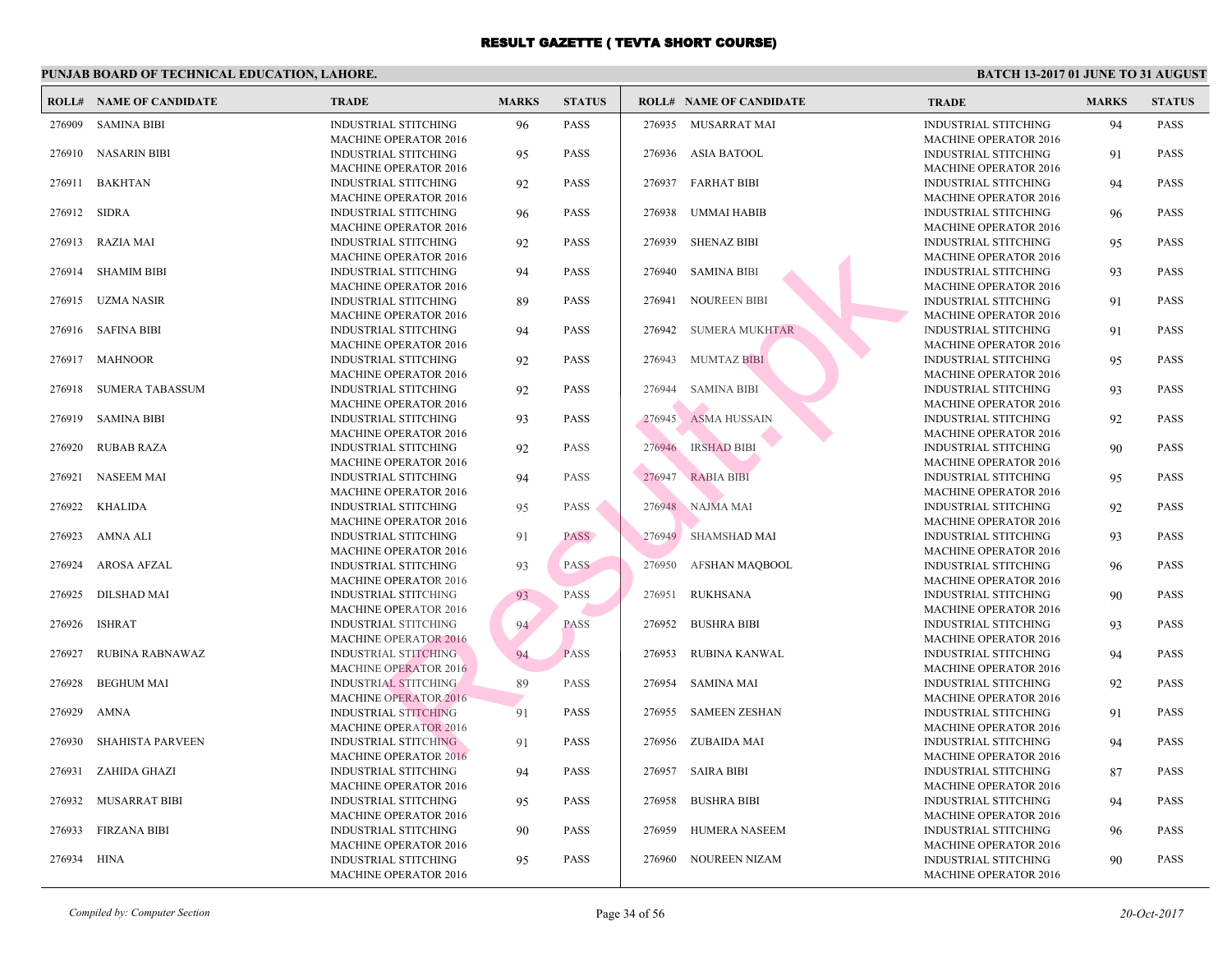|        | <b>ROLL# NAME OF CANDIDATE</b> | <b>TRADE</b>                                                | <b>MARKS</b> | <b>STATUS</b> |        | <b>ROLL# NAME OF CANDIDATE</b> | <b>TRA</b>                 |
|--------|--------------------------------|-------------------------------------------------------------|--------------|---------------|--------|--------------------------------|----------------------------|
| 276961 | <b>HUMAIRA SAGEER</b>          | <b>INDUSTRIAL STITCHING</b><br><b>MACHINE OPERATOR 2016</b> | 92           | <b>PASS</b>   |        | 276987 NABILA ASLAM            | <b>INDU</b><br><b>MAC</b>  |
| 276962 | <b>HASEENA MAI</b>             | <b>INDUSTRIAL STITCHING</b>                                 | 94           | <b>PASS</b>   | 276988 | <b>NAZIRAN BIBI</b>            | <b>INDU</b>                |
| 276963 | <b>ANUM ZAHRA</b>              | <b>MACHINE OPERATOR 2016</b><br><b>INDUSTRIAL STITCHING</b> | 93           | <b>PASS</b>   | 276989 | <b>SHAISTA AMEER</b>           | <b>MACI</b><br><b>INDU</b> |
| 276964 | <b>JAVARIA HASEE</b>           | <b>MACHINE OPERATOR 2016</b><br><b>INDUSTRIAL STITCHING</b> | 91           | <b>PASS</b>   | 276990 | <b>SHAHEENA BIBI</b>           | <b>MAC</b><br><b>INDU</b>  |
| 276965 | <b>NASEEM MAI</b>              | <b>MACHINE OPERATOR 2016</b><br><b>INDUSTRIAL STITCHING</b> | 90           | <b>PASS</b>   | 276991 | <b>BHIRANWAN MAI</b>           | <b>MACI</b><br><b>INDU</b> |
| 276966 | <b>MARYAM BIBI</b>             | <b>MACHINE OPERATOR 2016</b><br><b>INDUSTRIAL STITCHING</b> | 95           | <b>PASS</b>   | 276992 | <b>BHIRAWAN</b>                | <b>MAC</b><br><b>INDU</b>  |
| 276967 | <b>SAMINA BIBI</b>             | MACHINE OPERATOR 2016<br><b>INDUSTRIAL STITCHING</b>        | 90           | <b>PASS</b>   | 276993 | <b>IOBAL BIBI</b>              | <b>MAC</b><br><b>INDU</b>  |
| 276968 | REHAAB ZAHRA                   | <b>MACHINE OPERATOR 2016</b><br><b>INDUSTRIAL STITCHING</b> | 93           | <b>PASS</b>   | 276994 | RIDA ABDUL RAZAO               | <b>MAC</b><br><b>INDU</b>  |
| 276969 | <b>SUMERA ZAHOOR</b>           | <b>MACHINE OPERATOR 2016</b><br><b>INDUSTRIAL STITCHING</b> | 92           | <b>PASS</b>   | 276995 | <b>RUKHSANA BIBI</b>           | <b>MAC</b><br><b>INDU</b>  |
|        |                                | <b>MACHINE OPERATOR 2016</b>                                |              |               |        |                                | <b>MAC</b>                 |
| 276970 | <b>NOUREEN BIBI</b>            | <b>INDUSTRIAL STITCHING</b><br><b>MACHINE OPERATOR 2016</b> | 95           | <b>PASS</b>   | 276996 | <b>TAHIRA ASLAM</b>            | <b>INDU</b><br>MAC         |
| 276971 | <b>RAFIYA</b>                  | INDUSTRIAL STITCHING<br><b>MACHINE OPERATOR 2016</b>        | 93           | <b>PASS</b>   | 276997 | <b>FOZIA BIBI</b>              | <b>INDU</b><br><b>MAC</b>  |
| 276972 | <b>SANA YOUSAF</b>             | <b>INDUSTRIAL STITCHING</b><br><b>MACHINE OPERATOR 2016</b> | 93           | <b>PASS</b>   | 276998 | <b>SAMINA MAI</b>              | <b>INDU</b><br><b>MAC</b>  |
| 276973 | AZRAN MAI                      | INDUSTRIAL STITCHING                                        | 88           | <b>PASS</b>   | 276999 | <b>NAIK BIBI</b>               | <b>INDU</b><br><b>MAC</b>  |
| 276974 | <b>MEHWISH GAFAR</b>           | <b>MACHINE OPERATOR 2016</b><br>INDUSTRIAL STITCHING        | 90           | <b>PASS</b>   |        | 277000 RAZIA BIBI              | <b>INDU</b>                |
| 276975 | <b>KIRAN BIBI</b>              | <b>MACHINE OPERATOR 2016</b><br>INDUSTRIAL STITCHING        | 90           | <b>PASS</b>   |        | 277001 SAMINA KANWAL           | <b>MAC</b><br><b>INDU</b>  |
| 276976 | <b>FOUZIA HUSSAIN</b>          | <b>MACHINE OPERATOR 2016</b><br>INDUSTRIAL STITCHING        | 94           | <b>PASS</b>   |        | 277002 NAIK MAI                | <b>MAC</b><br><b>INDU</b>  |
| 276977 | <b>SHUMAILA</b>                | <b>MACHINE OPERATOR 2016</b><br><b>INDUSTRIAL STITCHING</b> | 95           | PASS          | 277003 | MUMTAZ MAI                     | <b>MAC</b><br><b>INDU</b>  |
| 276978 | <b>IQRA FARHAD</b>             | <b>MACHINE OPERATOR 2016</b><br><b>INDUSTRIAL STITCHING</b> | 92           | <b>PASS</b>   | 277004 | <b>RUQAIYA MAI</b>             | <b>MAC</b><br><b>INDU</b>  |
|        |                                | <b>MACHINE OPERATOR 2016</b>                                |              | <b>PASS</b>   | 277005 |                                | <b>MAC</b><br><b>INDU</b>  |
| 276979 | <b>MEHWISH BIBI</b>            | INDUSTRIAL STITCHING<br><b>MACHINE OPERATOR 2016</b>        | 91           |               |        | SHAHEENA BIBI                  | <b>MAC</b>                 |
| 276980 | <b>SAFIA PERVEEN</b>           | <b>INDUSTRIAL STITCHING</b><br><b>MACHINE OPERATOR 2016</b> | 92           | <b>PASS</b>   | 277006 | <b>NASREEN BIBI</b>            | <b>INDU</b><br><b>MAC</b>  |
| 276981 | <b>HASEENA MAI</b>             | <b>INDUSTRIAL STITCHING</b><br><b>MACHINE OPERATOR 2016</b> | 91           | <b>PASS</b>   | 277007 | NASEEM BIBI                    | <b>INDU</b><br><b>MAC</b>  |
| 276982 | <b>ISHRAT PARVEEN</b>          | INDUSTRIAL STITCHING<br><b>MACHINE OPERATOR 2016</b>        | 89           | <b>PASS</b>   | 277008 | <b>KALSOOM BIBI</b>            | <b>INDU</b><br><b>MAC</b>  |
| 276983 | <b>TASLEEM BIBI</b>            | <b>INDUSTRIAL STITCHING</b>                                 | 93           | <b>PASS</b>   | 277009 | <b>SHAZIA BIBI</b>             | <b>INDU</b>                |
| 276984 | <b>SHAHNAZ BIBI</b>            | <b>MACHINE OPERATOR 2016</b><br>INDUSTRIAL STITCHING        | 93           | <b>PASS</b>   |        | 277010 MEERAJ MAI              | <b>MAC</b><br><b>INDU</b>  |
| 276985 | <b>AMBREEN MAI</b>             | <b>MACHINE OPERATOR 2016</b><br>INDUSTRIAL STITCHING        | 92           | <b>PASS</b>   |        | 277011 ISHRAT FATIMA           | <b>MAC</b><br><b>INDU</b>  |
| 276986 | <b>FAREEHA NAZIR</b>           | <b>MACHINE OPERATOR 2016</b><br>INDUSTRIAL STITCHING        | 96           | <b>PASS</b>   |        | 277012 KANEEZA BIBI            | MAC<br><b>INDU</b>         |
|        |                                | <b>MACHINE OPERATOR 2016</b>                                |              |               |        |                                | <b>MACI</b>                |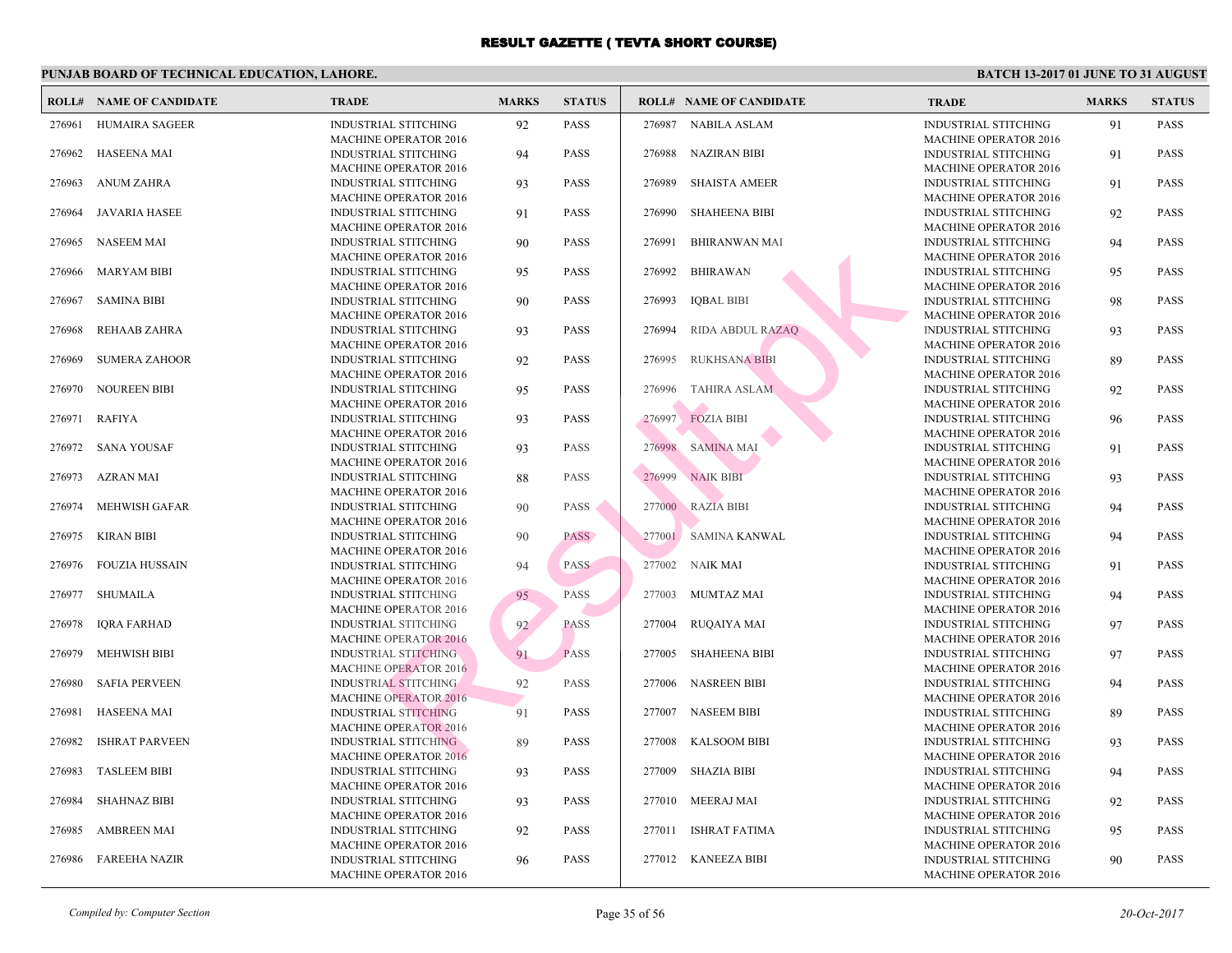|        | <b>ROLL# NAME OF CANDIDATE</b> | <b>TRADE</b>                                                | <b>MARKS</b> | <b>STATUS</b> |        | <b>ROLL# NAME OF CANDIDATE</b> | <b>TRA</b>                 |
|--------|--------------------------------|-------------------------------------------------------------|--------------|---------------|--------|--------------------------------|----------------------------|
|        | 277013 ZAHRA BIBI              | <b>INDUSTRIAL STITCHING</b>                                 | 93           | <b>PASS</b>   |        | 277039 SUMERA BIBI             | <b>INDU</b>                |
|        |                                | <b>MACHINE OPERATOR 2016</b>                                |              |               |        |                                | <b>MAC</b>                 |
| 277014 | SHEHZADI                       | <b>INDUSTRIAL STITCHING</b>                                 | 96           | <b>PASS</b>   | 277040 | RUKHSANA BIBI                  | <b>INDU</b>                |
|        |                                | <b>MACHINE OPERATOR 2016</b>                                |              |               |        |                                | <b>MACI</b>                |
| 277015 | AYESHA                         | <b>INDUSTRIAL STITCHING</b>                                 | 96           | <b>PASS</b>   | 277041 | <b>NAGINA BIBI</b>             | <b>INDU</b>                |
|        |                                | <b>MACHINE OPERATOR 2016</b>                                |              |               |        |                                | <b>MAC</b>                 |
| 277016 | MARYAM MALIK                   | <b>INDUSTRIAL STITCHING</b>                                 | 91           | <b>PASS</b>   |        | 277042 AQSA BIBI               | <b>INDU</b>                |
|        |                                | <b>MACHINE OPERATOR 2016</b>                                |              |               |        |                                | <b>MACI</b>                |
| 277017 | NAZIA SHAKEEL                  | INDUSTRIAL STITCHING                                        | 92           | <b>PASS</b>   | 277043 | <b>SHUMAILA YASMEEN</b>        | <b>INDU</b>                |
|        |                                | <b>MACHINE OPERATOR 2016</b>                                |              |               |        |                                | <b>MAC</b>                 |
| 277018 | <b>SUMERA MASIH</b>            | <b>INDUSTRIAL STITCHING</b>                                 | 94           | <b>PASS</b>   | 277044 | RABIA IQBAL                    | <b>INDU</b>                |
|        |                                | <b>MACHINE OPERATOR 2016</b>                                |              |               |        |                                | <b>MACI</b>                |
| 277019 | <b>MISBAH BIBI</b>             | <b>INDUSTRIAL STITCHING</b>                                 | 94           | <b>PASS</b>   | 277045 | <b>ABIDA KANWAL</b>            | <b>INDU</b>                |
|        |                                | <b>MACHINE OPERATOR 2016</b>                                |              |               |        |                                | <b>MAC</b>                 |
| 277020 | <b>BAREERA REHMAN</b>          | <b>INDUSTRIAL STITCHING</b>                                 | 92           | <b>PASS</b>   | 277046 | ASMA RAMZAN                    | <b>INDU</b>                |
|        |                                | <b>MACHINE OPERATOR 2016</b>                                |              |               |        |                                | <b>MAC</b>                 |
| 277021 | <b>SUMERA BIBI</b>             | <b>INDUSTRIAL STITCHING</b>                                 | 93           | <b>PASS</b>   | 277047 | SHEHNAZ BIBI                   | <b>INDU</b>                |
|        |                                | <b>MACHINE OPERATOR 2016</b>                                |              |               |        |                                | <b>MAC</b>                 |
| 277022 | <b>SHAMIM BIBI</b>             | <b>INDUSTRIAL STITCHING</b>                                 | 95           | <b>PASS</b>   | 277048 | <b>UZMA BIBI</b>               | <b>INDU</b><br><b>MACI</b> |
| 277023 |                                | MACHINE OPERATOR 2016                                       |              | <b>PASS</b>   | 277049 | NIGHAT YASMEEN                 | <b>INDU</b>                |
|        | SAFIA BIBI                     | <b>INDUSTRIAL STITCHING</b><br><b>MACHINE OPERATOR 2016</b> | 94           |               |        |                                | <b>MAC</b>                 |
| 277024 | <b>BHIRAWAN MAI</b>            | <b>INDUSTRIAL STITCHING</b>                                 | 88           | <b>PASS</b>   |        | 277050 ZAKIA BIBI              | <b>INDU</b>                |
|        |                                | <b>MACHINE OPERATOR 2016</b>                                |              |               |        |                                | <b>MACI</b>                |
| 277025 | ALLAH RAKHI                    | INDUSTRIAL STITCHING                                        | 91           | <b>PASS</b>   | 277051 | <b>RAFIA PARVEEN</b>           | <b>INDU</b>                |
|        |                                | <b>MACHINE OPERATOR 2016</b>                                |              |               |        |                                | <b>MAC</b>                 |
| 277026 | <b>SAMINA BIBI</b>             | <b>INDUSTRIAL STITCHING</b>                                 | 88           | <b>PASS</b>   |        | 277052 NOOR JAHAN              | <b>INDU</b>                |
|        |                                | <b>MACHINE OPERATOR 2016</b>                                |              |               |        |                                | <b>MACI</b>                |
| 277027 | <b>PARVEEN BIBI</b>            | <b>INDUSTRIAL STITCHING</b>                                 | 91           | PASS          |        | 277053 FARZANA BIBI            | <b>INDU</b>                |
|        |                                | <b>MACHINE OPERATOR 2016</b>                                |              |               |        |                                | <b>MAC</b>                 |
| 277028 | PARVEEN MAI                    | <b>INDUSTRIAL STITCHING</b>                                 | 92           | <b>PASS</b>   | 277054 | SHAMIM MAI                     | <b>INDU</b>                |
|        |                                | <b>MACHINE OPERATOR 2016</b>                                |              |               |        |                                | <b>MACI</b>                |
| 277029 | AISHA BIBI                     | <b>INDUSTRIAL STITCHING</b>                                 | 93           | PASS          | 277055 | KALSOOM MAI                    | <b>INDU</b>                |
|        |                                | <b>MACHINE OPERATOR 2016</b>                                |              |               |        |                                | <b>MAC</b>                 |
| 277030 | <b>SAMINA BIBI</b>             | <b>INDUSTRIAL STITCHING</b>                                 | 91           | <b>PASS</b>   |        | 277056 MALUKAN MAI             | <b>INDU</b>                |
|        |                                | <b>MACHINE OPERATOR 2016</b>                                |              |               |        |                                | <b>MACI</b>                |
| 277031 | <b>RAZIYA BIBI</b>             | <b>INDUSTRIAL STITCHING</b>                                 | 94           | <b>PASS</b>   | 277057 | SHAZIA MAI                     | <b>INDU</b>                |
|        |                                | <b>MACHINE OPERATOR 2016</b>                                |              |               |        |                                | <b>MAC</b>                 |
| 277032 | <b>SONIA KOUSAR</b>            | <b>INDUSTRIAL STITCHING</b>                                 | 95           | <b>PASS</b>   |        | 277058 KOUSAR MAI              | <b>INDU</b>                |
|        |                                | <b>MACHINE OPERATOR 2016</b>                                |              |               |        |                                | <b>MACI</b>                |
| 277033 | <b>SHAHMIM BIBI</b>            | <b>INDUSTRIAL STITCHING</b>                                 | 92           | <b>PASS</b>   | 277059 | <b>PARVEEN BIBI</b>            | <b>INDU</b>                |
|        |                                | <b>MACHINE OPERATOR 2016</b>                                |              |               |        |                                | <b>MAC</b>                 |
| 277034 | NAGINA MAI                     | <b>INDUSTRIAL STITCHING</b>                                 | 90           | <b>PASS</b>   | 277060 | UZMA YASMEEN                   | <b>INDU</b>                |
|        |                                | <b>MACHINE OPERATOR 2016</b>                                |              |               |        |                                | <b>MACI</b>                |
| 277035 | <b>BAKSHILAHI</b>              | <b>INDUSTRIAL STITCHING</b>                                 | 92           | <b>PASS</b>   |        | 277061 TAHIRA SIDIQUE          | <b>INDU</b>                |
| 277036 |                                | <b>MACHINE OPERATOR 2016</b>                                |              | <b>PASS</b>   |        | 277062 ALIYA BIBI              | <b>MAC</b><br><b>INDU</b>  |
|        | <b>NOUREEN AWAIS</b>           | <b>INDUSTRIAL STITCHING</b><br><b>MACHINE OPERATOR 2016</b> | 93           |               |        |                                | <b>MACI</b>                |
| 277037 | <b>SHAZIA SABIR</b>            | <b>INDUSTRIAL STITCHING</b>                                 | 94           | <b>PASS</b>   | 277063 | IRSHAD MAI                     | <b>INDU</b>                |
|        |                                | <b>MACHINE OPERATOR 2016</b>                                |              |               |        |                                | <b>MACI</b>                |
| 277038 | <b>SIDRA NAZEER</b>            | <b>INDUSTRIAL STITCHING</b>                                 | 92           | <b>PASS</b>   |        | 277064 AMNA BIBI               | <b>INDU</b>                |
|        |                                | <b>MACHINE OPERATOR 2016</b>                                |              |               |        |                                | <b>MACI</b>                |
|        |                                |                                                             |              |               |        |                                |                            |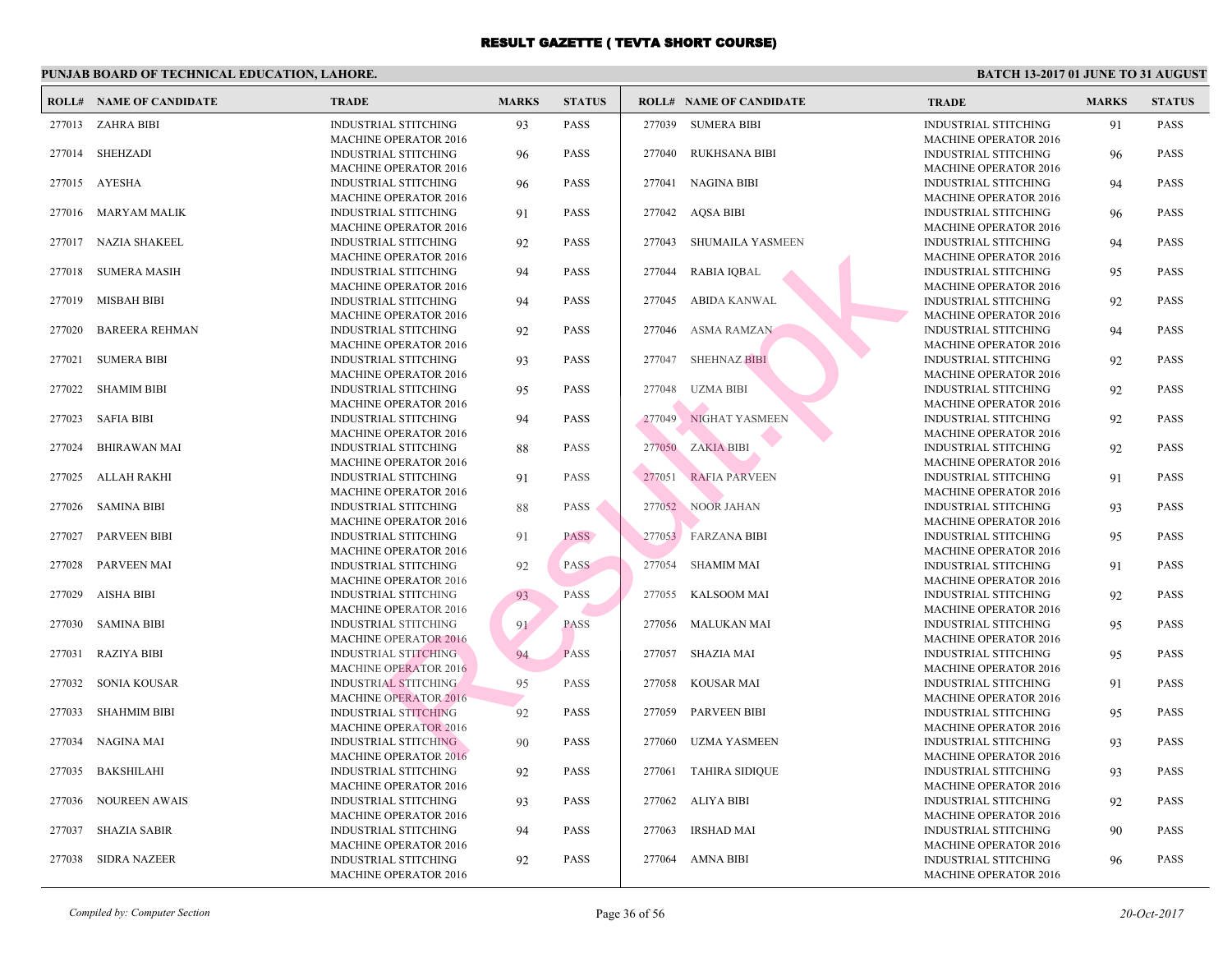| ROLL#  | <b>NAME OF CANDIDATE</b> | <b>TRADE</b>                                                | <b>MARKS</b> | <b>STATUS</b> |        | <b>ROLL# NAME OF CANDIDATE</b> | <b>TRA</b>                 |
|--------|--------------------------|-------------------------------------------------------------|--------------|---------------|--------|--------------------------------|----------------------------|
| 277065 | <b>SAIMA BIBI</b>        | <b>INDUSTRIAL STITCHING</b>                                 | 95           | <b>PASS</b>   | 277091 | <b>RAZIA RASHEED</b>           | <b>INDU</b>                |
| 277066 | <b>KHALIDA SHAFI</b>     | <b>MACHINE OPERATOR 2016</b><br><b>INDUSTRIAL STITCHING</b> | 90           | <b>PASS</b>   | 277092 | ANITHA TOUFEEK                 | <b>MACI</b><br><b>INDU</b> |
| 277067 | KHALIDA BIBI             | <b>MACHINE OPERATOR 2016</b><br><b>INDUSTRIAL STITCHING</b> | 91           | <b>PASS</b>   | 277093 | <b>SOBIA SHAHID</b>            | <b>MACI</b><br><b>INDU</b> |
| 277068 | <b>ROMANA MAI</b>        | <b>MACHINE OPERATOR 2016</b><br><b>INDUSTRIAL STITCHING</b> | 91           | <b>PASS</b>   | 277094 | <b>TEHMINA YASMIN</b>          | <b>MACI</b><br><b>INDU</b> |
| 277069 | <b>PARVEEN BIBI</b>      | <b>MACHINE OPERATOR 2016</b><br><b>INDUSTRIAL STITCHING</b> | 95           | <b>PASS</b>   | 277095 | ANGINA NOUREEN                 | <b>MACI</b><br><b>INDU</b> |
| 277070 | <b>SHAZIA BIBI</b>       | <b>MACHINE OPERATOR 2016</b><br><b>INDUSTRIAL STITCHING</b> | 94           | <b>PASS</b>   |        | 277096 SAIRA IRSHAD            | <b>MACI</b><br><b>INDU</b> |
| 277071 | MISBABH SIDIQUE          | <b>MACHINE OPERATOR 2016</b><br><b>INDUSTRIAL STITCHING</b> | 90           | <b>PASS</b>   | 277097 | ASMA BIBI                      | <b>MACI</b><br><b>INDU</b> |
| 277072 | <b>TAHIRA AFZAL</b>      | <b>MACHINE OPERATOR 2016</b><br><b>INDUSTRIAL STITCHING</b> | 88           | <b>PASS</b>   | 277098 | <b>SAMREEN BIBI</b>            | <b>MAC</b><br><b>INDU</b>  |
| 277073 | RUKHSANA ANUM            | <b>MACHINE OPERATOR 2016</b><br><b>INDUSTRIAL STITCHING</b> | 92           | <b>PASS</b>   | 277099 | <b>RIFFAT BIBI</b>             | <b>MAC</b><br><b>INDU</b>  |
| 277074 | <b>HASEENA MAI</b>       | <b>MACHINE OPERATOR 2016</b><br><b>INDUSTRIAL STITCHING</b> | 91           | <b>PASS</b>   | 277100 | <b>SUMAIRA KOUSAR</b>          | <b>MACI</b><br><b>INDU</b> |
| 277075 | <b>MUMTAZ BIBI</b>       | <b>MACHINE OPERATOR 2016</b><br><b>INDUSTRIAL STITCHING</b> | 93           | <b>PASS</b>   | 277101 | <b>SAJIDA BIBI</b>             | <b>MACI</b><br><b>INDU</b> |
| 277076 | <b>NABILA BIBI</b>       | <b>MACHINE OPERATOR 2016</b><br><b>INDUSTRIAL STITCHING</b> | 92           | <b>PASS</b>   |        | 277102 RUBINA BIBI             | <b>MACI</b><br><b>INDU</b> |
| 277077 | <b>ROBINA BIBI</b>       | <b>MACHINE OPERATOR 2016</b><br><b>INDUSTRIAL STITCHING</b> |              | <b>PASS</b>   | 277103 | <b>IFFAT AYUB</b>              | <b>MACI</b><br><b>INDU</b> |
|        |                          | <b>MACHINE OPERATOR 2016</b>                                | 93           |               |        |                                | <b>MACI</b>                |
| 277078 | <b>NOREEN BIBI</b>       | <b>INDUSTRIAL STITCHING</b><br><b>MACHINE OPERATOR 2016</b> | 88           | <b>PASS</b>   |        | 277104 KHADIJA KALSOM          | <b>INDU</b><br><b>MACI</b> |
| 277079 | <b>IZAT WAQAR</b>        | <b>INDUSTRIAL STITCHING</b><br><b>MACHINE OPERATOR 2016</b> | 94           | <b>PASS</b>   |        | 277105 ANBAR KANWAL            | <b>INDU</b><br><b>MACI</b> |
| 277080 | <b>HUMERA BIBI</b>       | <b>INDUSTRIAL STITCHING</b><br><b>MACHINE OPERATOR 2016</b> | 92           | <b>PASS</b>   | 277106 | NASREEN NAWAZ                  | <b>INDU</b><br><b>MACI</b> |
| 277081 | <b>RABIA NAWAZ</b>       | <b>INDUSTRIAL STITCHING</b><br><b>MACHINE OPERATOR 2016</b> | 93           | <b>PASS</b>   | 277107 | <b>BUSHRA BIBI</b>             | <b>INDU</b><br><b>MACI</b> |
| 277082 | <b>HAFEEZAN MAI</b>      | <b>INDUSTRIAL STITCHING</b><br><b>MACHINE OPERATOR 2016</b> | 90           | <b>PASS</b>   | 277108 | <b>KHALIDA BIBI</b>            | <b>INDU</b><br><b>MACI</b> |
| 277083 | <b>NAGINA BIBI</b>       | <b>INDUSTRIAL STITCHING</b><br><b>MACHINE OPERATOR 2016</b> | 92           | <b>PASS</b>   | 277109 | <b>RUKHSANA BIBI</b>           | <b>INDU</b><br><b>MACI</b> |
| 277084 | AMNA BIBI                | <b>INDUSTRIAL STITCHING</b>                                 | 95           | <b>PASS</b>   | 277110 | <b>IRSHAD BIBI</b>             | <b>INDU</b>                |
| 277085 | <b>RAFFIA BIBI</b>       | <b>MACHINE OPERATOR 2016</b><br><b>INDUSTRIAL STITCHING</b> | 90           | <b>PASS</b>   |        | 277111 SAIMA BIBI              | <b>MACI</b><br><b>INDU</b> |
| 277086 | <b>MANSHAD BIBI</b>      | <b>MACHINE OPERATOR 2016</b><br><b>INDUSTRIAL STITCHING</b> | 93           | <b>PASS</b>   |        | 277112 NAZIA BIBI              | <b>MACI</b><br><b>INDU</b> |
| 277087 | <b>MARIAMABD ULLAH</b>   | <b>MACHINE OPERATOR 2016</b><br><b>INDUSTRIAL STITCHING</b> | 94           | <b>PASS</b>   |        | 277113 HASEENA MAI             | <b>MACI</b><br><b>INDU</b> |
| 277088 | <b>BHIRANWAN MAI</b>     | <b>MACHINE OPERATOR 2016</b><br>INDUSTRIAL STITCHING        | 92           | <b>PASS</b>   |        | 277114 SHAZIA BIBI             | <b>MACI</b><br><b>INDU</b> |
| 277089 | <b>RABIA MAI</b>         | <b>MACHINE OPERATOR 2016</b><br><b>INDUSTRIAL STITCHING</b> | 95           | <b>PASS</b>   |        | 277115 SAIMA NOUREEN           | <b>MACI</b><br><b>INDU</b> |
| 277090 | <b>TAHIRA RASHEED</b>    | <b>MACHINE OPERATOR 2016</b><br><b>INDUSTRIAL STITCHING</b> | 90           | <b>PASS</b>   |        | 277116 HUMAIRA MAI             | <b>MAC</b><br><b>INDU</b>  |
|        |                          | <b>MACHINE OPERATOR 2016</b>                                |              |               |        |                                | <b>MACI</b>                |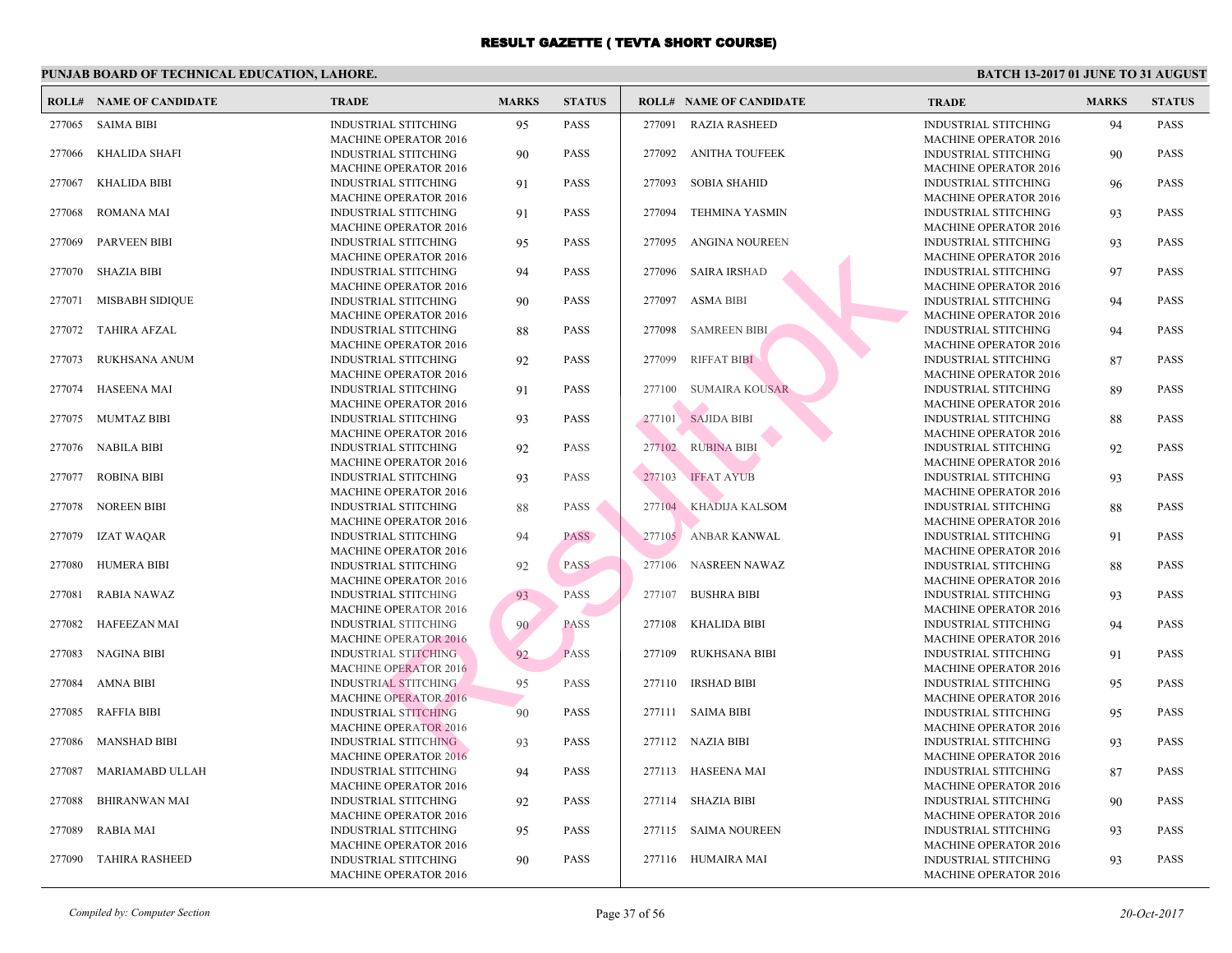|        | <b>ROLL# NAME OF CANDIDATE</b> | <b>TRADE</b>                                                | <b>MARKS</b> | <b>STATUS</b> |        | <b>ROLL# NAME OF CANDIDATE</b> | <b>TRA</b>                 |
|--------|--------------------------------|-------------------------------------------------------------|--------------|---------------|--------|--------------------------------|----------------------------|
|        | 277117 HAFSA BIBI              | <b>INDUSTRIAL STITCHING</b><br><b>MACHINE OPERATOR 2016</b> | 93           | <b>PASS</b>   |        | 277143 SAIRA NAWAZ             | <b>INDU</b><br><b>MAC</b>  |
| 277118 | <b>RUQIYYA ZAFAR</b>           | <b>INDUSTRIAL STITCHING</b>                                 | 95           | <b>PASS</b>   | 277144 | <b>REHANA</b>                  | <b>INDU</b>                |
| 277119 | <b>ZAKIA RASHEED</b>           | <b>MACHINE OPERATOR 2016</b><br>INDUSTRIAL STITCHING        | 89           | <b>PASS</b>   |        | 277145 SAIRA ANJUM             | <b>MACI</b><br><b>INDU</b> |
| 277120 | <b>RUBINA BIBI</b>             | <b>MACHINE OPERATOR 2016</b><br>INDUSTRIAL STITCHING        | 90           | <b>PASS</b>   |        | 277146 SAMINA RAZAQ            | <b>MAC</b><br><b>INDU</b>  |
|        | 277121 RABIA BIBI              | <b>MACHINE OPERATOR 2016</b><br><b>INDUSTRIAL STITCHING</b> | 88           | <b>PASS</b>   |        | 277147 SAFIA KOSAR             | <b>MAC</b><br><b>INDU</b>  |
|        | 277122 ALLAH DITTI             | <b>MACHINE OPERATOR 2016</b><br>INDUSTRIAL STITCHING        | 92           | <b>PASS</b>   | 277148 | <b>IRSHAD BANO</b>             | <b>MAC</b><br><b>INDU</b>  |
| 277123 | AFSHAN ISMAIL                  | <b>MACHINE OPERATOR 2016</b><br>INDUSTRIAL STITCHING        | 87           | <b>PASS</b>   | 277149 | <b>SAIMA MUSHTAQ</b>           | <b>MAC</b><br><b>INDU</b>  |
| 277124 | <b>SHAZIA NAZAR</b>            | <b>MACHINE OPERATOR 2016</b><br><b>INDUSTRIAL STITCHING</b> | 89           | <b>PASS</b>   | 277150 | <b>BUSHRA PARVEEN</b>          | <b>MAC</b><br><b>INDU</b>  |
|        |                                | MACHINE OPERATOR 2016                                       |              |               |        |                                | <b>MAC</b>                 |
| 277125 | <b>SAMINA MAI</b>              | <b>INDUSTRIAL STITCHING</b><br><b>MACHINE OPERATOR 2016</b> | 88           | <b>PASS</b>   |        | 277151 SABA BABY               | <b>INDU</b><br><b>MAC</b>  |
| 277126 | <b>SHAHEEN HANIF</b>           | <b>INDUSTRIAL STITCHING</b><br><b>MACHINE OPERATOR 2016</b> | 94           | <b>PASS</b>   |        | 277152 MUMTAZ MAI              | <b>INDU</b><br><b>MAC</b>  |
| 277127 | <b>SAIRA BIBI</b>              | <b>INDUSTRIAL STITCHING</b><br><b>MACHINE OPERATOR 2016</b> | 94           | <b>PASS</b>   |        | 277153 NAGINA NARGIS           | <b>INDU</b><br><b>MAC</b>  |
| 277128 | <b>SAFIA SADIQ</b>             | INDUSTRIAL STITCHING<br><b>MACHINE OPERATOR 2016</b>        | 95           | <b>PASS</b>   |        | 277154 SHAZIA AKRAM            | <b>INDU</b><br><b>MAC</b>  |
| 277129 | <b>SHAHEENA BIBI</b>           | INDUSTRIAL STITCHING                                        | 89           | PASS          |        | 277155 MISBAH ASLAM            | <b>INDU</b>                |
| 277130 | <b>SHAMIM AKHTAR</b>           | <b>MACHINE OPERATOR 2016</b><br>INDUSTRIAL STITCHING        | 96           | PASS          |        | 277156 AMINA BIBI              | <b>MAC</b><br><b>INDU</b>  |
| 277131 | ASHBAH JILANI                  | <b>MACHINE OPERATOR 2016</b><br><b>INDUSTRIAL STITCHING</b> | 88           | <b>PASS</b>   |        | 277157 SAMAR ALITAF            | <b>MAC</b><br><b>INDU</b>  |
|        | 277132 SABA YASEEN             | <b>MACHINE OPERATOR 2016</b><br><b>INDUSTRIAL STITCHING</b> | 94           | <b>PASS</b>   |        | 277158 ZAREENA MAI             | <b>MACI</b><br><b>INDU</b> |
| 277133 | <b>SHABANA</b>                 | <b>MACHINE OPERATOR 2016</b><br><b>INDUSTRIAL STITCHING</b> | 94           | <b>PASS</b>   | 277159 | HAFSA MEHANAZ                  | <b>MAC</b><br><b>INDU</b>  |
|        |                                | <b>MACHINE OPERATOR 2016</b>                                |              |               |        | <b>BEGUM MAI</b>               | <b>MACI</b><br><b>INDU</b> |
| 277134 | KHADIJA BIBI                   | <b>INDUSTRIAL STITCHING</b><br><b>MACHINE OPERATOR 2016</b> | 96           | <b>PASS</b>   | 277160 |                                | <b>MAC</b>                 |
| 277135 | ABIDA BIBI                     | <b>INDUSTRIAL STITCHING</b><br><b>MACHINE OPERATOR 2016</b> | 90           | <b>PASS</b>   | 277161 | <b>BHIRAWAN BIBI</b>           | <b>INDU</b><br><b>MAC</b>  |
| 277136 | ZARINA BIBI                    | <b>INDUSTRIAL STITCHING</b><br><b>MACHINE OPERATOR 2016</b> | 91           | <b>PASS</b>   | 277162 | <b>KOSAR BIBI</b>              | <b>INDU</b><br><b>MAC</b>  |
| 277137 | <b>SONIA ASLAM</b>             | <b>INDUSTRIAL STITCHING</b><br><b>MACHINE OPERATOR 2016</b> | 89           | <b>PASS</b>   | 277163 | <b>FOZIA BIBI</b>              | <b>INDU</b><br><b>MAC</b>  |
| 277138 | <b>SAFIA MUSARRAT</b>          | INDUSTRIAL STITCHING                                        | 90           | <b>PASS</b>   | 277164 | <b>HASEENA BIBI</b>            | <b>INDU</b>                |
| 277139 | <b>REHANA ABBAS</b>            | <b>MACHINE OPERATOR 2016</b><br><b>INDUSTRIAL STITCHING</b> | 94           | <b>PASS</b>   |        | 277165 HASEENA MAI             | <b>MAC</b><br><b>INDU</b>  |
| 277140 | FOUZIA ASLAM                   | <b>MACHINE OPERATOR 2016</b><br><b>INDUSTRIAL STITCHING</b> | 93           | <b>PASS</b>   |        | 277166 FARZANA ASLAM           | <b>MAC</b><br><b>INDU</b>  |
| 277141 | <b>KHADIJA BIBI</b>            | <b>MACHINE OPERATOR 2016</b><br>INDUSTRIAL STITCHING        | 94           | <b>PASS</b>   | 277167 | <b>SONIA BIBI</b>              | <b>MAC</b><br><b>INDU</b>  |
|        | 277142 NASEEM                  | <b>MACHINE OPERATOR 2016</b><br>INDUSTRIAL STITCHING        | 91           | <b>PASS</b>   |        | 277168 IRAM ALTAF              | <b>MAC</b><br><b>INDU</b>  |
|        |                                | <b>MACHINE OPERATOR 2016</b>                                |              |               |        |                                | <b>MACI</b>                |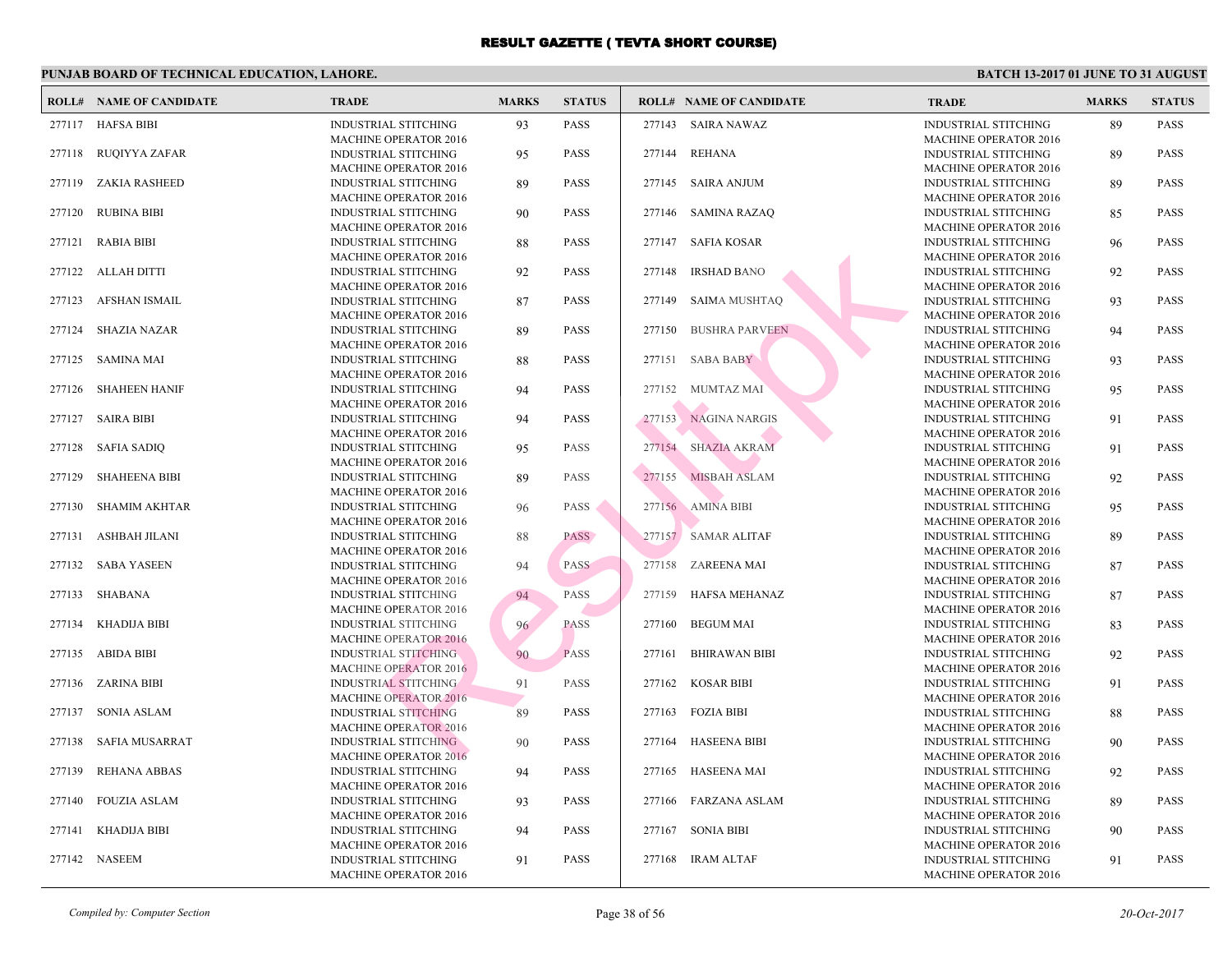|        | <b>ROLL# NAME OF CANDIDATE</b> | <b>TRADE</b>                                                | <b>MARKS</b> | <b>STATUS</b> |        | <b>ROLL# NAME OF CANDIDATE</b> | <b>TRA</b>                 |
|--------|--------------------------------|-------------------------------------------------------------|--------------|---------------|--------|--------------------------------|----------------------------|
| 277169 | <b>ZAREENA BIBI</b>            | <b>INDUSTRIAL STITCHING</b><br><b>MACHINE OPERATOR 2016</b> | 91           | <b>PASS</b>   |        | 277195 RUBINA RAFIQ            | <b>INDU</b><br><b>MAC</b>  |
| 277170 | ZUBAIDA BIBI                   | <b>INDUSTRIAL STITCHING</b>                                 | 88           | <b>PASS</b>   | 277196 | SHEHNAZ BIBI                   | <b>INDU</b>                |
| 277171 | <b>SIDRA HUSSAIN</b>           | <b>MACHINE OPERATOR 2016</b><br>INDUSTRIAL STITCHING        | 90           | <b>PASS</b>   |        | 277197 SHAZIA BIBI             | <b>MAC</b><br><b>INDU</b>  |
| 277172 | PARVEEN MAI                    | <b>MACHINE OPERATOR 2016</b><br>INDUSTRIAL STITCHING        | 88           | <b>PASS</b>   | 277198 | <b>NAIK PARVEEN</b>            | <b>MAC</b><br><b>INDU</b>  |
| 277173 | SABANA MAI                     | <b>MACHINE OPERATOR 2016</b><br><b>INDUSTRIAL STITCHING</b> | 93           | <b>PASS</b>   | 277199 | AMNA MAI                       | <b>MAC</b><br><b>INDU</b>  |
| 277174 | <b>SHAZIA BIBI</b>             | <b>MACHINE OPERATOR 2016</b><br>INDUSTRIAL STITCHING        | 89           | <b>PASS</b>   | 277200 | <b>SHAMSHAD MAI</b>            | <b>MAC</b><br><b>INDU</b>  |
| 277175 | <b>SAMINA BIBI</b>             | <b>MACHINE OPERATOR 2016</b><br>INDUSTRIAL STITCHING        | 94           | <b>PASS</b>   | 277201 | <b>BHIRAWAN MAI</b>            | <b>MAC</b><br><b>INDU</b>  |
| 277176 | <b>SOBIA MAI</b>               | <b>MACHINE OPERATOR 2016</b><br><b>INDUSTRIAL STITCHING</b> | 96           | <b>PASS</b>   | 277202 | <b>ARSHAD BIBI</b>             | <b>MAC</b><br><b>INDU</b>  |
| 277177 | <b>SONIA RAMZAN</b>            | MACHINE OPERATOR 2016<br><b>INDUSTRIAL STITCHING</b>        | 94           | <b>PASS</b>   | 277203 | <b>SHAMIM BIBI</b>             | <b>MAC</b><br><b>INDU</b>  |
| 277178 | <b>SHAHZADI BIBI</b>           | <b>MACHINE OPERATOR 2016</b><br><b>INDUSTRIAL STITCHING</b> |              | <b>PASS</b>   | 277204 | <b>REHMAT BIBI</b>             | <b>MAC</b><br><b>INDU</b>  |
|        |                                | <b>MACHINE OPERATOR 2016</b>                                | 96           |               |        |                                | <b>MAC</b>                 |
| 277179 | <b>SAMINA BIBI</b>             | <b>INDUSTRIAL STITCHING</b><br><b>MACHINE OPERATOR 2016</b> | 94           | <b>PASS</b>   | 277205 | <b>RUBINA MAI</b>              | <b>INDU</b><br><b>MAC</b>  |
| 277180 | <b>NAZISH ISHFAK</b>           | INDUSTRIAL STITCHING<br><b>MACHINE OPERATOR 2016</b>        | 95           | <b>PASS</b>   | 277206 | <b>RUKHSANA</b>                | <b>INDU</b><br><b>MAC</b>  |
| 277181 | <b>SONIA SARWAR</b>            | INDUSTRIAL STITCHING<br><b>MACHINE OPERATOR 2016</b>        | 90           | <b>PASS</b>   |        | 277207 FARZANA MAI             | <b>INDU</b><br><b>MAC</b>  |
| 277182 | <b>RUKHSAR BIBI</b>            | INDUSTRIAL STITCHING<br><b>MACHINE OPERATOR 2016</b>        | 87           | <b>PASS</b>   |        | 277208 MUMTAZ MAI              | <b>INDU</b><br><b>MAC</b>  |
| 277183 | <b>SANIA HASSNAIN</b>          | INDUSTRIAL STITCHING                                        | 88           | <b>PASS</b>   |        | 277209 SHEHNAZ SIKANDR         | <b>INDU</b>                |
| 277184 | <b>NOOR BANU</b>               | <b>MACHINE OPERATOR 2016</b><br>INDUSTRIAL STITCHING        | 87           | <b>PASS</b>   |        | 277210 SAJDA BIBI              | <b>MAC</b><br><b>INDU</b>  |
| 277185 | <b>SHAHEENA BIBI</b>           | <b>MACHINE OPERATOR 2016</b><br>INDUSTRIAL STITCHING        | 86           | <b>PASS</b>   |        | 277211 SABA BIBI               | <b>MAC</b><br><b>INDU</b>  |
| 277186 | <b>SANIA MAI</b>               | <b>MACHINE OPERATOR 2016</b><br><b>INDUSTRIAL STITCHING</b> | 89           | <b>PASS</b>   |        | 277212 ABIDA PERVEEN           | <b>MACI</b><br><b>INDU</b> |
| 277187 | <b>NOSHEEN SHABIR</b>          | <b>MACHINE OPERATOR 2016</b><br><b>INDUSTRIAL STITCHING</b> | 92           | <b>PASS</b>   |        | 277213 ASIA BIBI               | <b>MAC</b><br><b>INDU</b>  |
| 277188 | <b>MUDASSIR MANZAR</b>         | <b>MACHINE OPERATOR 2016</b><br><b>INDUSTRIAL STITCHING</b> | 97           | PASS          | 277214 | <b>SUGHRAN BIBI</b>            | <b>MAC</b><br><b>INDU</b>  |
|        |                                | <b>MACHINE OPERATOR 2016</b>                                |              |               |        |                                | <b>MAC</b>                 |
| 277189 | <b>UZMA IOBAL</b>              | <b>INDUSTRIAL STITCHING</b><br><b>MACHINE OPERATOR 2016</b> | 92           | <b>PASS</b>   |        | 277215 AMNA MAI                | <b>INDU</b><br><b>MAC</b>  |
| 277190 | <b>IRAM FATIMA</b>             | INDUSTRIAL STITCHING<br><b>MACHINE OPERATOR 2016</b>        | 95           | <b>PASS</b>   |        | 277216 HUMERA                  | <b>INDU</b><br><b>MAC</b>  |
|        | 277191 LUBNA BIBI              | <b>INDUSTRIAL STITCHING</b><br><b>MACHINE OPERATOR 2016</b> | 92           | <b>PASS</b>   |        | 277217 MEHNAZ BIBI             | <b>INDU</b><br><b>MAC</b>  |
| 277192 | <b>SONIA DAWOOD</b>            | INDUSTRIAL STITCHING<br><b>MACHINE OPERATOR 2016</b>        | 96           | <b>PASS</b>   |        | 277218 SHEHNAZ BIBI            | <b>INDU</b><br><b>MAC</b>  |
| 277193 | MUJTAZ AKRAM                   | INDUSTRIAL STITCHING                                        | 98           | <b>PASS</b>   | 277219 | NUMERA RAMZAN                  | <b>INDU</b>                |
|        | 277194 ASIA BIBI               | <b>MACHINE OPERATOR 2016</b><br>INDUSTRIAL STITCHING        | 93           | <b>PASS</b>   |        | 277220 SHAHEEN AYOUB           | <b>MAC</b><br><b>INDU</b>  |
|        |                                | <b>MACHINE OPERATOR 2016</b>                                |              |               |        |                                | <b>MACI</b>                |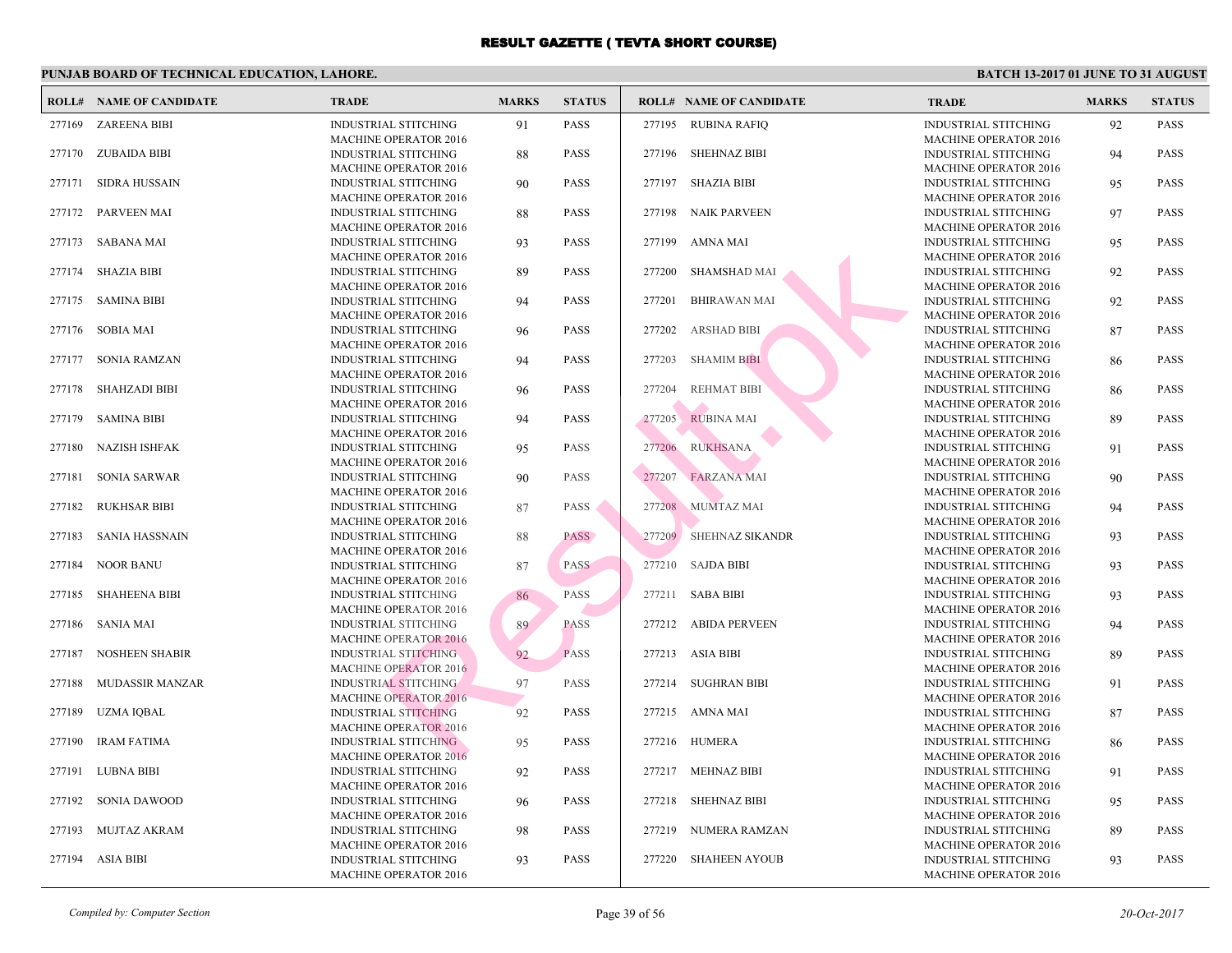|        | <b>ROLL# NAME OF CANDIDATE</b> | <b>TRADE</b>                                                | <b>MARKS</b> | <b>STATUS</b> |        | <b>ROLL# NAME OF CANDIDATE</b> | <b>TRA</b>                 |
|--------|--------------------------------|-------------------------------------------------------------|--------------|---------------|--------|--------------------------------|----------------------------|
| 277221 | <b>BENISH AKRAM</b>            | <b>INDUSTRIAL STITCHING</b>                                 | 91           | <b>PASS</b>   |        | 277247 ALLAH RAKHI             | <b>INDU</b>                |
| 277222 | NIMRA RAHIM                    | <b>MACHINE OPERATOR 2016</b><br><b>INDUSTRIAL STITCHING</b> | 92           | <b>PASS</b>   | 277248 | <b>SHAZIA KOSAR</b>            | MACI<br><b>INDU</b>        |
| 277223 | <b>IRSHAD BIBI</b>             | <b>MACHINE OPERATOR 2016</b><br>INDUSTRIAL STITCHING        | 91           | <b>PASS</b>   | 277249 | <b>SHAKEELA BIBI</b>           | <b>MACI</b><br><b>INDU</b> |
| 277224 | <b>GULL SABA</b>               | <b>MACHINE OPERATOR 2016</b><br><b>INDUSTRIAL STITCHING</b> | 92           | <b>PASS</b>   | 277250 | <b>RAFIA RAZZAQ</b>            | <b>MAC</b><br><b>INDU</b>  |
| 277225 | <b>RANI</b>                    | <b>MACHINE OPERATOR 2016</b><br><b>INDUSTRIAL STITCHING</b> | 90           | <b>PASS</b>   | 277251 | <b>MUSARRAT BIBI</b>           | <b>MACI</b><br><b>INDU</b> |
| 277226 | <b>SHAMSHAD BIBI</b>           | <b>MACHINE OPERATOR 2016</b><br>INDUSTRIAL STITCHING        | 89           | <b>PASS</b>   |        | 277252 MISBAH KANWAL           | <b>MAC</b><br><b>INDU</b>  |
| 277227 | <b>FAIZA REHMAN</b>            | <b>MACHINE OPERATOR 2016</b><br><b>INDUSTRIAL STITCHING</b> | 88           | <b>PASS</b>   | 277253 | <b>SIDRA YASMEEN</b>           | <b>MAC</b><br><b>INDU</b>  |
| 277228 | <b>SANOBER BIBI</b>            | <b>MACHINE OPERATOR 2016</b><br>INDUSTRIAL STITCHING        | 95           | <b>PASS</b>   | 277254 | <b>ASIA BIBI</b>               | <b>MAC</b><br><b>INDU</b>  |
| 277229 | <b>MEHNAZ BIBI</b>             | <b>MACHINE OPERATOR 2016</b><br><b>INDUSTRIAL STITCHING</b> | 86           | <b>PASS</b>   |        | 277255 FOUZIA BIBI             | MAC<br><b>INDU</b>         |
| 277230 | <b>SHAHANA MANZOOR</b>         | <b>MACHINE OPERATOR 2016</b><br>INDUSTRIAL STITCHING        | 86           | <b>PASS</b>   |        | 277256 MARYUM ZAHRA            | <b>MAC</b><br><b>INDU</b>  |
| 277231 | AMMARA SULEMAN                 | <b>MACHINE OPERATOR 2016</b><br><b>INDUSTRIAL STITCHING</b> | 88           | <b>PASS</b>   | 277257 | SHAHNAZ BIBI                   | <b>MAC</b><br><b>INDU</b>  |
| 277232 | NAJMA PERVEEN                  | <b>MACHINE OPERATOR 2016</b><br><b>INDUSTRIAL STITCHING</b> | 89           | <b>PASS</b>   | 277258 | <b>HASEENA</b>                 | <b>MACI</b><br><b>INDU</b> |
| 277233 | <b>RAFIA BIBI</b>              | <b>MACHINE OPERATOR 2016</b><br><b>INDUSTRIAL STITCHING</b> | 90           | PASS          | 277259 | QAISARA                        | <b>MAC</b><br><b>INDU</b>  |
| 277234 | KHANSA SULEMAN                 | <b>MACHINE OPERATOR 2016</b><br><b>INDUSTRIAL STITCHING</b> | 90           | PASS          |        | 277260 SONIA HANIF             | <b>MAC</b><br><b>INDU</b>  |
| 277235 | <b>NASREEN BIBI</b>            | <b>MACHINE OPERATOR 2016</b><br>INDUSTRIAL STITCHING        | 89           | <b>PASS</b>   |        | 277261 SOBIA BIBI              | <b>MAC</b><br><b>INDU</b>  |
| 277236 | SHUMAILA MUSHTAQ               | <b>MACHINE OPERATOR 2016</b><br>INDUSTRIAL STITCHING        | 92           | <b>PASS</b>   | 277262 | NAHEED AKHTAR                  | <b>MAC</b><br><b>INDU</b>  |
| 277237 | <b>KIRAN NADIR</b>             | <b>MACHINE OPERATOR 2016</b><br>INDUSTRIAL STITCHING        | 90           | <b>PASS</b>   | 277263 | NAGINA WARYAM                  | <b>MAC</b><br><b>INDU</b>  |
|        |                                | <b>MACHINE OPERATOR 2016</b>                                |              |               |        |                                | <b>MAC</b>                 |
| 277238 | <b>SHAZIA HANIF</b>            | <b>INDUSTRIAL STITCHING</b><br><b>MACHINE OPERATOR 2016</b> | 95           | <b>PASS</b>   | 277264 | <b>SHAHNAZ BIBI</b>            | <b>INDU</b><br><b>MAC</b>  |
| 277239 | <b>SAMINA MAI</b>              | <b>INDUSTRIAL STITCHING</b><br><b>MACHINE OPERATOR 2016</b> | 93           | <b>PASS</b>   |        | 277265 SAFIA BIBI              | <b>INDU</b><br><b>MAC</b>  |
| 277240 | <b>BENISH FATIMA</b>           | <b>INDUSTRIAL STITCHING</b><br><b>MACHINE OPERATOR 2016</b> | 92           | <b>PASS</b>   | 277266 | SAMINA MAI                     | <b>INDU</b><br><b>MAC</b>  |
| 277241 | <b>SHAHEENA</b>                | <b>INDUSTRIAL STITCHING</b><br><b>MACHINE OPERATOR 2016</b> | 91           | <b>PASS</b>   | 277267 | ROQAIYA BIBI                   | <b>INDU</b><br><b>MAC</b>  |
| 277242 | <b>MEHWISH BIBI</b>            | INDUSTRIAL STITCHING<br><b>MACHINE OPERATOR 2016</b>        | 92           | <b>PASS</b>   | 277268 | <b>RABIA BIBI</b>              | <b>INDU</b><br><b>MACI</b> |
| 277243 | MUSARRAT BIBI                  | <b>INDUSTRIAL STITCHING</b><br><b>MACHINE OPERATOR 2016</b> | 95           | <b>PASS</b>   | 277269 | NAHID BIBI                     | <b>INDU</b><br><b>MAC</b>  |
| 277244 | <b>TASLEEM BIBI</b>            | <b>INDUSTRIAL STITCHING</b><br><b>MACHINE OPERATOR 2016</b> | 92           | <b>PASS</b>   | 277270 | KHALIDA PARVEEN                | <b>INDU</b><br><b>MACI</b> |
| 277245 | <b>SAIMA HANIF</b>             | <b>INDUSTRIAL STITCHING</b><br><b>MACHINE OPERATOR 2016</b> | 88           | <b>PASS</b>   | 277271 | <b>SHAHAR BANO</b>             | <b>INDU</b><br><b>MAC</b>  |
| 277246 | <b>ROMANA KIRAN</b>            | <b>INDUSTRIAL STITCHING</b><br><b>MACHINE OPERATOR 2016</b> | 89           | <b>PASS</b>   | 277272 | KHURSHID MAI                   | <b>INDU</b><br><b>MACI</b> |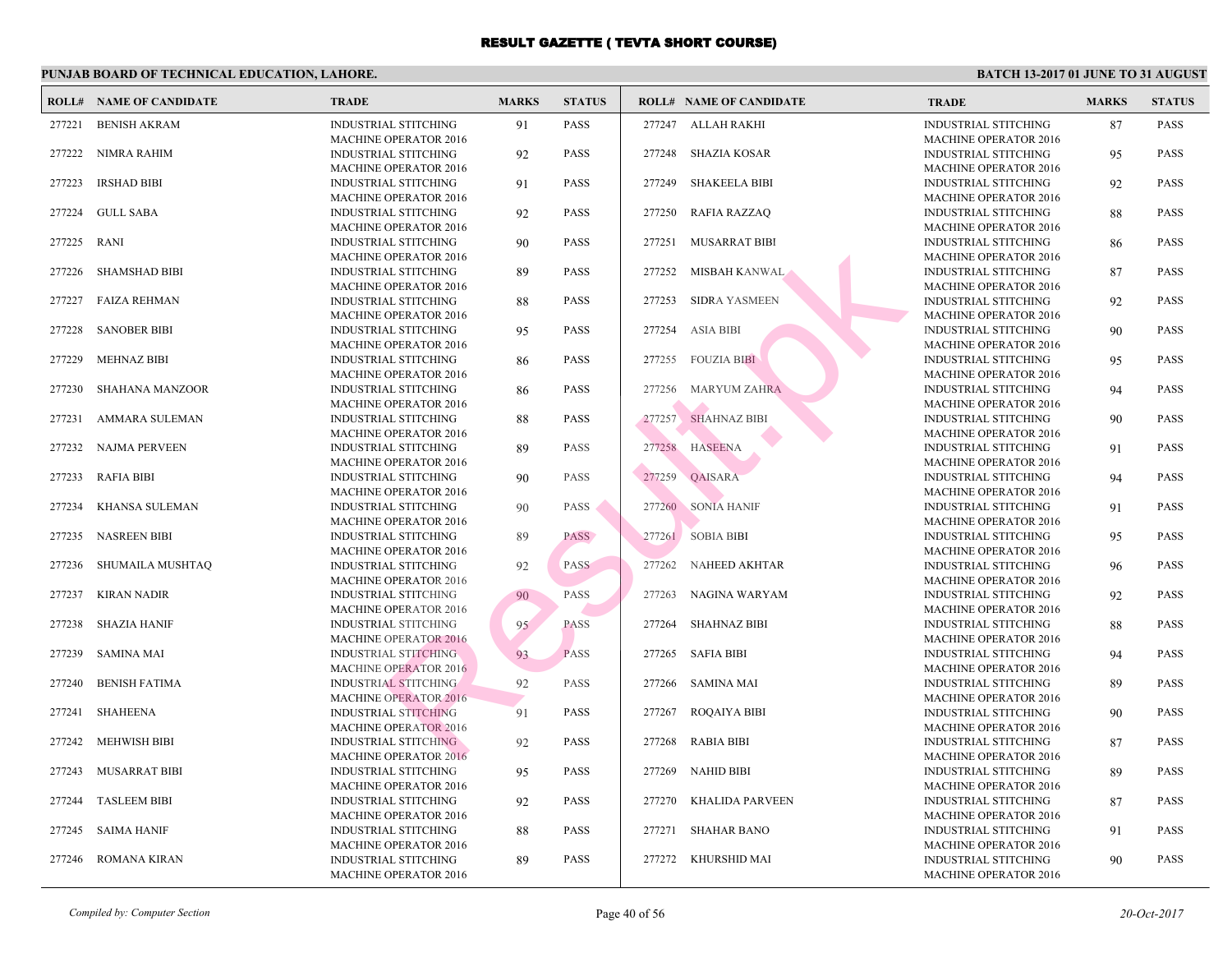|        | <b>ROLL# NAME OF CANDIDATE</b> | <b>TRADE</b>                                                | <b>MARKS</b> | <b>STATUS</b> |        | <b>ROLL# NAME OF CANDIDATE</b> | <b>TRA</b>                 |
|--------|--------------------------------|-------------------------------------------------------------|--------------|---------------|--------|--------------------------------|----------------------------|
| 277273 | <b>SHABANA BIBI</b>            | <b>INDUSTRIAL STITCHING</b><br><b>MACHINE OPERATOR 2016</b> | 94           | <b>PASS</b>   | 277299 | <b>SUGHRA NOSHEEN</b>          | <b>INDU</b><br>MACI        |
| 277274 | <b>SHAHNAZ BEGUM</b>           | <b>INDUSTRIAL STITCHING</b><br><b>MACHINE OPERATOR 2016</b> | 85           | <b>PASS</b>   |        | 277300 NUSRAT BIBI             | <b>INDU</b><br><b>MACI</b> |
| 277275 | MUSARAT BIBI                   | <b>INDUSTRIAL STITCHING</b>                                 | 90           | <b>PASS</b>   |        | 277301 ZUBAIDA MAI             | <b>INDU</b>                |
| 277276 | <b>PARVEEN BIBI</b>            | <b>MACHINE OPERATOR 2016</b><br><b>INDUSTRIAL STITCHING</b> | 93           | <b>PASS</b>   | 277302 | <b>RABIA BIBI</b>              | <b>MAC</b><br><b>INDU</b>  |
| 277277 | <b>ROBINA BIBI</b>             | <b>MACHINE OPERATOR 2016</b><br><b>INDUSTRIAL STITCHING</b> | 89           | <b>PASS</b>   | 277303 | <b>HASEENA MAI</b>             | <b>MACI</b><br><b>INDU</b> |
| 277278 | ANILA SARFARAZ                 | <b>MACHINE OPERATOR 2016</b><br><b>INDUSTRIAL STITCHING</b> | 92           | <b>PASS</b>   | 277304 | AZIZ BIBI                      | <b>MAC</b><br><b>INDU</b>  |
| 277279 | <b>SHABNAM BIBI</b>            | <b>MACHINE OPERATOR 2016</b><br>INDUSTRIAL STITCHING        | 92           | <b>PASS</b>   | 277305 | <b>NASREEN BIBI</b>            | <b>MAC</b><br><b>INDU</b>  |
| 277280 | ROBINA BATOOL                  | <b>MACHINE OPERATOR 2016</b><br><b>INDUSTRIAL STITCHING</b> | 95           | <b>PASS</b>   | 277306 | MUSARAT MAI                    | <b>MAC</b><br><b>INDU</b>  |
| 277281 | <b>AROOB</b>                   | <b>MACHINE OPERATOR 2016</b><br><b>INDUSTRIAL STITCHING</b> | 92           | <b>PASS</b>   | 277307 | PARVEEN AKHTAR                 | MAC<br><b>INDU</b>         |
| 277282 | <b>SAMJEEDA BIBI</b>           | <b>MACHINE OPERATOR 2016</b><br><b>INDUSTRIAL STITCHING</b> | 91           | <b>PASS</b>   |        | 277308 HASEENA                 | <b>MAC</b><br><b>INDU</b>  |
| 277283 | <b>IRSHAD BIBI</b>             | <b>MACHINE OPERATOR 2016</b><br><b>INDUSTRIAL STITCHING</b> | 88           | <b>PASS</b>   | 277309 | <b>ASIA BIBI</b>               | <b>MAC</b><br><b>INDU</b>  |
| 277284 | <b>ASIA BIBI</b>               | <b>MACHINE OPERATOR 2016</b><br><b>INDUSTRIAL STITCHING</b> | 93           | <b>PASS</b>   |        | 277310 RUBINA PARVEEN          | <b>MAC</b><br><b>INDU</b>  |
| 277285 | <b>RABIA SAEED</b>             | <b>MACHINE OPERATOR 2016</b><br><b>INDUSTRIAL STITCHING</b> | 93           | <b>PASS</b>   | 277311 | <b>SAKEENA RAMZAN</b>          | <b>MAC</b><br><b>INDU</b>  |
| 277286 | <b>SHAISTA RIAZ</b>            | <b>MACHINE OPERATOR 2016</b><br><b>INDUSTRIAL STITCHING</b> | 89           | <b>PASS</b>   |        | 277312 NAZIA SHAHEEN           | <b>MACI</b><br><b>INDU</b> |
| 277287 | <b>SAFIA BIBI</b>              | <b>MACHINE OPERATOR 2016</b><br><b>INDUSTRIAL STITCHING</b> | 86           | <b>PASS</b>   |        | 277313 RSHAD MAI               | <b>MAC</b><br><b>INDU</b>  |
| 277288 | <b>NAEEM BIBI</b>              | <b>MACHINE OPERATOR 2016</b><br>INDUSTRIAL STITCHING        | 85           | <b>PASS</b>   |        | 277314 SALMA ASIF              | <b>MAC</b><br><b>INDU</b>  |
| 277289 | <b>BAREERA BATOOL</b>          | <b>MACHINE OPERATOR 2016</b><br><b>INDUSTRIAL STITCHING</b> | 94           | PASS          |        | 277315 HINA ABDULLAH           | <b>MAC</b><br><b>INDU</b>  |
| 277290 | <b>NASREEN BIBI</b>            | <b>MACHINE OPERATOR 2016</b><br><b>INDUSTRIAL STITCHING</b> |              | <b>PASS</b>   |        | 277316 ZARINA MAI              | <b>MAC</b><br><b>INDU</b>  |
|        |                                | <b>MACHINE OPERATOR 2016</b>                                | 93           |               |        |                                | <b>MAC</b>                 |
| 277291 | SHUMAILA PARVEEN               | INDUSTRIAL STITCHING<br><b>MACHINE OPERATOR 2016</b>        | 84           | <b>PASS</b>   |        | 277317 NUSRAT BIBI             | <b>INDU</b><br><b>MAC</b>  |
| 277292 | RUKHSANA MOHSIN                | <b>INDUSTRIAL STITCHING</b><br><b>MACHINE OPERATOR 2016</b> | 93           | <b>PASS</b>   |        | 277318 ABIDA BIBI              | <b>INDU</b><br><b>MAC</b>  |
| 277293 | <b>MEHNAZ BIBI</b>             | <b>INDUSTRIAL STITCHING</b><br><b>MACHINE OPERATOR 2016</b> | 93           | <b>PASS</b>   |        | 277319 HAFIZAAN                | <b>INDU</b><br><b>MAC</b>  |
| 277294 | <b>SALMA BIBI</b>              | INDUSTRIAL STITCHING<br><b>MACHINE OPERATOR 2016</b>        | 86           | <b>PASS</b>   | 277320 | <b>SHAMIM MAI</b>              | <b>INDU</b><br><b>MAC</b>  |
| 277295 | ASIA KHADIM                    | <b>INDUSTRIAL STITCHING</b><br><b>MACHINE OPERATOR 2016</b> | 87           | <b>PASS</b>   |        | 277321 NAZEERAN MAI            | <b>INDU</b><br><b>MAC</b>  |
| 277296 | <b>FOZIA PARVEEN</b>           | <b>INDUSTRIAL STITCHING</b><br><b>MACHINE OPERATOR 2016</b> | 91           | <b>PASS</b>   |        | 277322 RAJAN MAI               | <b>INDU</b><br><b>MACI</b> |
| 277297 | <b>KALSOOM BIBI</b>            | <b>INDUSTRIAL STITCHING</b><br><b>MACHINE OPERATOR 2016</b> | 92           | <b>PASS</b>   | 277323 | <b>RUBINA BIBI</b>             | <b>INDU</b><br>MAC         |
| 277298 | FARZANA                        | <b>INDUSTRIAL STITCHING</b><br><b>MACHINE OPERATOR 2016</b> | 95           | <b>PASS</b>   |        | 277324 SAMINA BIBI             | <b>INDU</b><br><b>MACI</b> |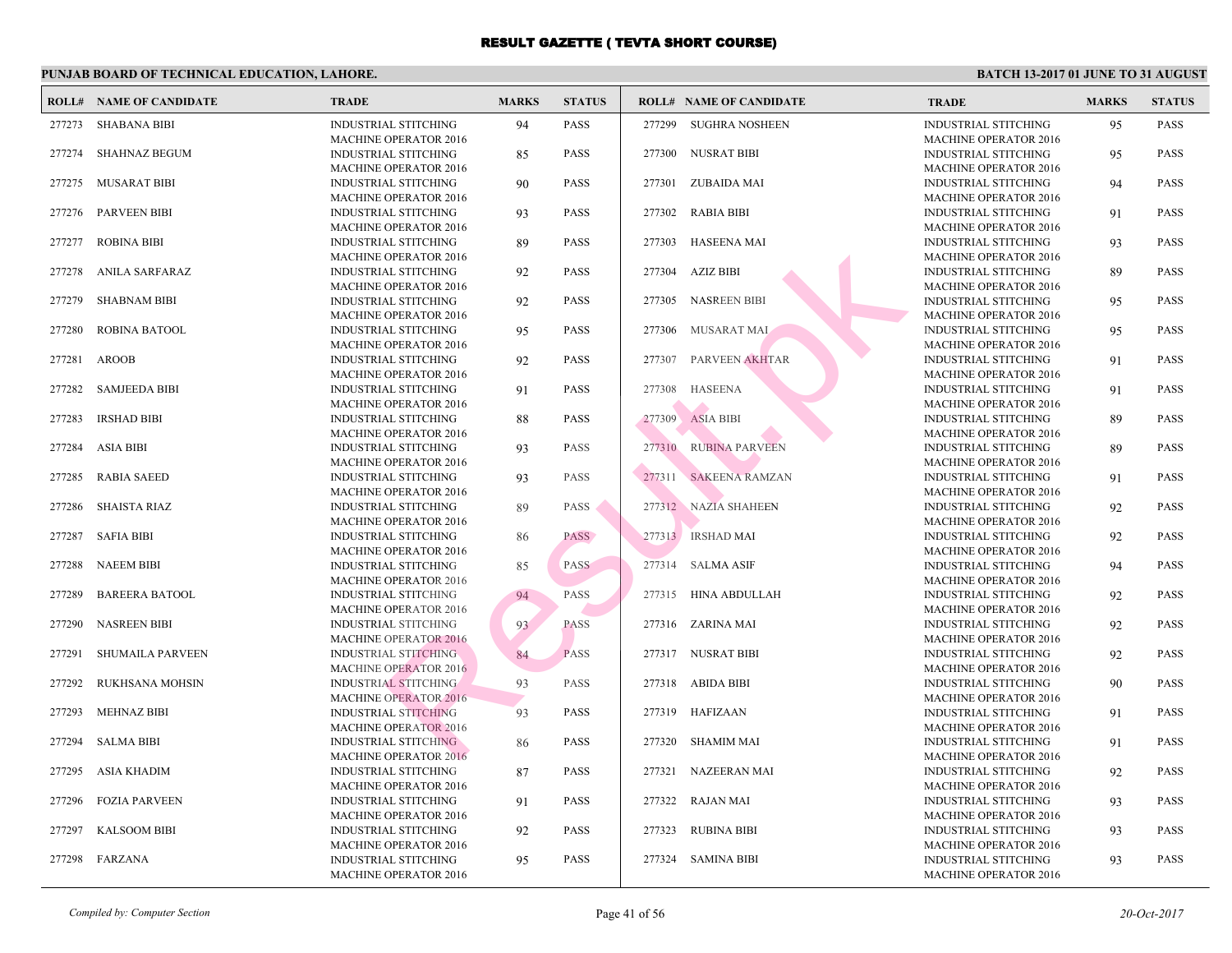|        | <b>ROLL# NAME OF CANDIDATE</b> | <b>TRADE</b>                                                                         | <b>MARKS</b> | <b>STATUS</b> |        | <b>ROLL# NAME OF CANDIDATE</b> | <b>TRA</b>                        |
|--------|--------------------------------|--------------------------------------------------------------------------------------|--------------|---------------|--------|--------------------------------|-----------------------------------|
| 277325 | <b>ROBINENA RIAZ</b>           | <b>INDUSTRIAL STITCHING</b><br><b>MACHINE OPERATOR 2016</b>                          | 92           | <b>PASS</b>   |        | 277351 ATIYYA BIBI             | <b>INDU</b><br><b>MAC</b>         |
| 277326 | <b>ZAHRAN BIBI</b>             | <b>INDUSTRIAL STITCHING</b>                                                          | 91           | <b>PASS</b>   |        | 277352 QURAT UL AIN            | <b>INDU</b><br><b>MACI</b>        |
| 277327 | <b>ZARINA MAI</b>              | <b>MACHINE OPERATOR 2016</b><br><b>INDUSTRIAL STITCHING</b>                          | 95           | <b>PASS</b>   | 277353 | <b>SAMEENA BIBI</b>            | <b>INDU</b>                       |
| 277328 | <b>AZRA YASEEN</b>             | <b>MACHINE OPERATOR 2016</b><br><b>INDUSTRIAL STITCHING</b>                          | 93           | <b>PASS</b>   | 277354 | <b>SHUMAILA BIBI</b>           | <b>MAC</b><br><b>INDU</b>         |
| 277329 | <b>FARZANA IDREES</b>          | <b>MACHINE OPERATOR 2016</b><br><b>INDUSTRIAL STITCHING</b>                          | 93           | <b>PASS</b>   |        | 277355 SAMLMA BIBI             | <b>MACI</b><br><b>INDU</b>        |
| 277330 | <b>SANA HASSAN</b>             | <b>MACHINE OPERATOR 2016</b><br><b>INDUSTRIAL STITCHING</b>                          | 93           | <b>PASS</b>   | 277356 | <b>SHABANA BIBI</b>            | <b>MAC</b><br><b>INDU</b>         |
| 277331 | <b>SAIMA ATTA</b>              | MACHINE OPERATOR 2016<br><b>INDUSTRIAL STITCHING</b>                                 | 93           | <b>PASS</b>   | 277357 | <b>ASIMA BIBI</b>              | <b>MAC</b><br><b>INDU</b>         |
| 277332 | <b>ASIA MAJEED</b>             | <b>MACHINE OPERATOR 2016</b><br><b>INDUSTRIAL STITCHING</b>                          | 94           | <b>PASS</b>   | 277358 | <b>ADEELA BIBI</b>             | <b>MAC</b><br><b>INDU</b>         |
|        |                                | <b>MACHINE OPERATOR 2016</b>                                                         |              |               |        |                                | <b>MAC</b>                        |
| 277333 | AMMARA IRSHAD                  | <b>INDUSTRIAL STITCHING</b><br><b>MACHINE OPERATOR 2016</b>                          | 93           | <b>PASS</b>   | 277359 | <b>SHAZIA BIBI</b>             | <b>INDU</b><br><b>MAC</b>         |
| 277334 | <b>MEHWISH RAZA</b>            | INDUSTRIAL STITCHING<br><b>MACHINE OPERATOR 2016</b>                                 | 94           | <b>PASS</b>   | 277360 | NAZIA BIBI                     | <b>INDU</b><br>MAC                |
| 277335 | <b>SHARF UN NISA</b>           | INDUSTRIAL STITCHING<br><b>MACHINE OPERATOR 2016</b>                                 | 91           | <b>PASS</b>   | 277361 | <b>RIZWANA ABBAS</b>           | <b>INDU</b><br><b>MAC</b>         |
| 277336 | <b>FAZEELA BANO</b>            | <b>INDUSTRIAL STITCHING</b><br><b>MACHINE OPERATOR 2016</b>                          | 91           | <b>PASS</b>   | 277362 | <b>RIFFAT BIBI</b>             | <b>INDU</b><br><b>MAC</b>         |
| 277337 | ZAINAB NAZAR                   | <b>INDUSTRIAL STITCHING</b>                                                          | 91           | <b>PASS</b>   | 277363 | <b>FOZIA MAI</b>               | <b>INDU</b><br><b>MAC</b>         |
| 277338 | <b>KIRAN MAJEED</b>            | <b>MACHINE OPERATOR 2016</b><br>INDUSTRIAL STITCHING                                 | 91           | <b>PASS</b>   |        | 277364 RABIA BIBI              | <b>INDU</b>                       |
| 277339 | <b>ANEELA SAJJAD</b>           | <b>MACHINE OPERATOR 2016</b><br>INDUSTRIAL STITCHING                                 | 92           | <b>PASS</b>   |        | 277365 SOBIA RAMZAN            | <b>MAC</b><br><b>INDU</b>         |
| 277340 | <b>BUSHRA KAREEM</b>           | <b>MACHINE OPERATOR 2016</b><br>INDUSTRIAL STITCHING                                 | 92           | <b>PASS</b>   |        | 277366 SANA BIBI               | <b>MAC</b><br><b>INDU</b>         |
| 277341 | <b>SHAZIA NOREEN</b>           | <b>MACHINE OPERATOR 2016</b><br><b>INDUSTRIAL STITCHING</b>                          | 93           | PASS          | 277367 | <b>SAKINA MAI</b>              | <b>MAC</b><br><b>INDU</b>         |
|        |                                | <b>MACHINE OPERATOR 2016</b>                                                         |              |               |        |                                | <b>MAC</b>                        |
| 277342 | <b>MISBAH MAJEED</b>           | <b>INDUSTRIAL STITCHING</b><br><b>MACHINE OPERATOR 2016</b>                          | 93           | <b>PASS</b>   | 277368 | <b>SAMREENA MAI</b>            | <b>INDU</b><br><b>MAC</b>         |
| 277343 | <b>SHAZIA BIBI</b>             | <b>INDUSTRIAL STITCHING</b><br><b>MACHINE OPERATOR 2016</b>                          | 91           | <b>PASS</b>   | 277369 | <b>KANEEZ MAI</b>              | <b>INDU</b><br><b>MAC</b>         |
| 277344 | <b>KOSAR PERVEEN</b>           | <b>INDUSTRIAL STITCHING</b><br><b>MACHINE OPERATOR 2016</b>                          | 94           | PASS          | 277370 | <b>SHEHNAZ BIBI</b>            | <b>INDU</b><br><b>MAC</b>         |
| 277345 | AMINA GUL                      | <b>INDUSTRIAL STITCHING</b><br><b>MACHINE OPERATOR 2016</b>                          | 95           | <b>PASS</b>   |        | 277371 HAFZA MAI               | <b>INDU</b><br><b>MAC</b>         |
| 277346 | <b>NAZIA IRSHAD</b>            | INDUSTRIAL STITCHING<br><b>MACHINE OPERATOR 2016</b>                                 | 90           | <b>PASS</b>   |        | 277372 SHAZIA MAI              | <b>INDU</b><br><b>MAC</b>         |
| 277347 | <b>NASIRA ABID</b>             | <b>INDUSTRIAL STITCHING</b><br><b>MACHINE OPERATOR 2016</b>                          | 94           | <b>PASS</b>   |        | 277373 NOORAN MAI              | <b>INDU</b><br><b>MAC</b>         |
| 277348 | <b>KHADIJA BIBI</b>            | INDUSTRIAL STITCHING<br><b>MACHINE OPERATOR 2016</b>                                 | 93           | <b>PASS</b>   |        | 277374 MEHWISH                 | <b>INDU</b><br><b>MAC</b>         |
| 277349 | RIFFAT RIYAZ                   | INDUSTRIAL STITCHING                                                                 | 91           | <b>PASS</b>   |        | 277375 AMINA BIBI              | <b>INDU</b>                       |
| 277350 | <b>KISHWAR BIBI</b>            | <b>MACHINE OPERATOR 2016</b><br>INDUSTRIAL STITCHING<br><b>MACHINE OPERATOR 2016</b> | 87           | <b>PASS</b>   |        | 277376 SAMINA BIBI             | MAC<br><b>INDU</b><br><b>MACI</b> |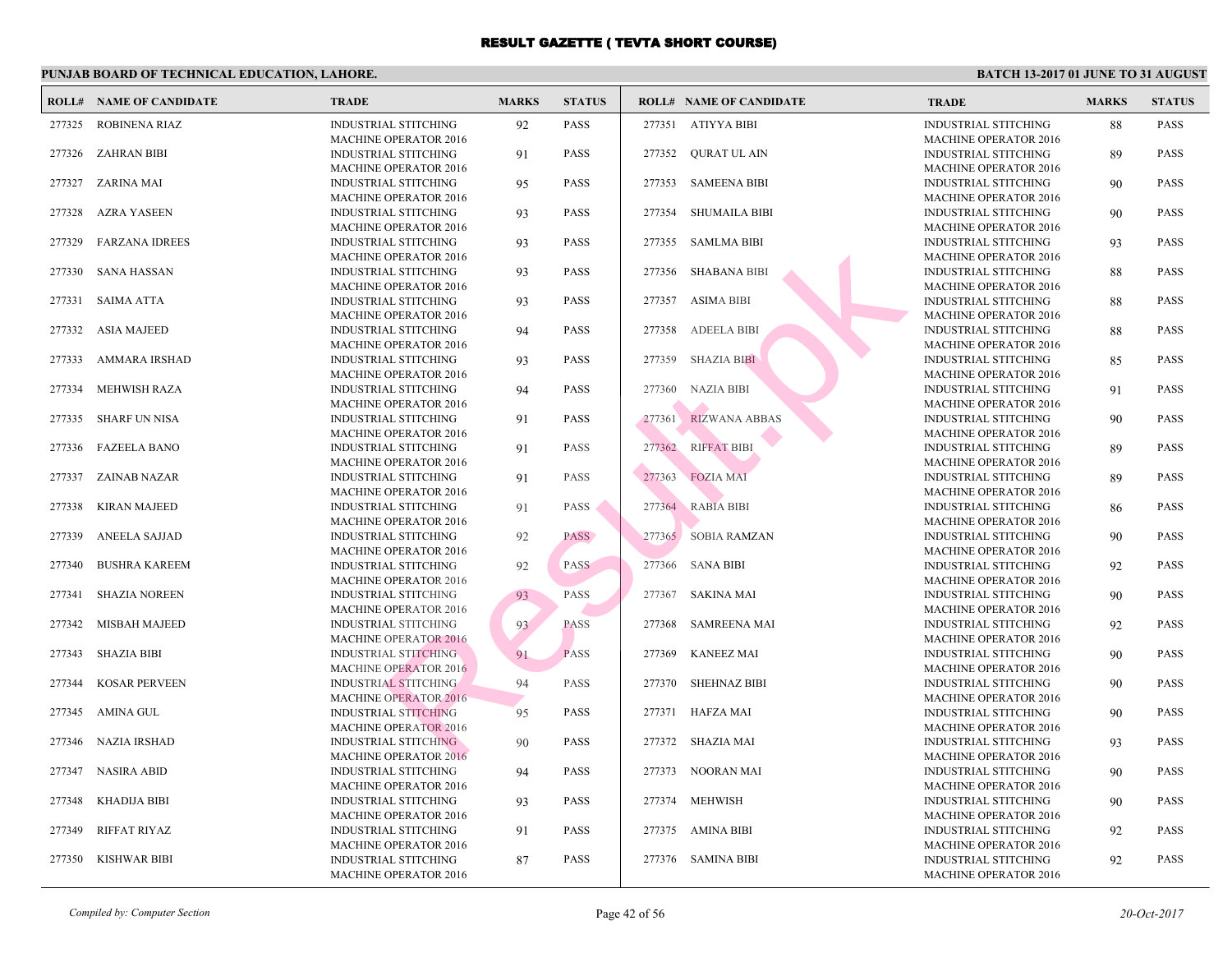|        | <b>ROLL# NAME OF CANDIDATE</b> | <b>TRADE</b>                                                | <b>MARKS</b> | <b>STATUS</b> |        | <b>ROLL# NAME OF CANDIDATE</b> | <b>TRA</b>                 |
|--------|--------------------------------|-------------------------------------------------------------|--------------|---------------|--------|--------------------------------|----------------------------|
|        | 277377 ABIDA PARVEEN           | <b>INDUSTRIAL STITCHING</b><br><b>MACHINE OPERATOR 2016</b> | 91           | <b>PASS</b>   |        | 277403 MEHWISH RAFIQUE         | <b>INDU</b><br><b>MAC</b>  |
| 277378 | <b>ZAHEENA RANI</b>            | INDUSTRIAL STITCHING                                        | 93           | <b>PASS</b>   |        | 277404 REMAT MAI               | <b>INDU</b>                |
| 277379 | <b>SHAHINA NAZ</b>             | <b>MACHINE OPERATOR 2016</b><br><b>INDUSTRIAL STITCHING</b> | 95           | <b>PASS</b>   |        | 277405 HUMERA BIBI             | <b>MACI</b><br><b>INDU</b> |
| 277380 | <b>HAMEEDA BIBI</b>            | <b>MACHINE OPERATOR 2016</b><br><b>INDUSTRIAL STITCHING</b> | 95           | <b>PASS</b>   | 277406 | <b>TEHMINA IQBAL</b>           | <b>MAC</b><br><b>INDU</b>  |
| 277381 | MUSSARAT BEGUM                 | <b>MACHINE OPERATOR 2016</b><br><b>INDUSTRIAL STITCHING</b> | 93           | <b>PASS</b>   | 277407 | <b>SABINA IQBAL</b>            | <b>MACI</b><br><b>INDU</b> |
| 277382 | <b>SAIMA RANI</b>              | <b>MACHINE OPERATOR 2016</b><br><b>INDUSTRIAL STITCHING</b> | 94           | <b>PASS</b>   |        | 277408 KALSOOM MAI             | <b>MAC</b><br><b>INDU</b>  |
| 277383 | <b>SUGHRAN BIBI</b>            | MACHINE OPERATOR 2016<br><b>INDUSTRIAL STITCHING</b>        | 90           | <b>PASS</b>   | 277409 | <b>JAMILA HAMEED</b>           | <b>MAC</b><br><b>INDU</b>  |
| 277384 | NABEELA KANWAL                 | <b>MACHINE OPERATOR 2016</b><br><b>INDUSTRIAL STITCHING</b> | 89           | <b>PASS</b>   | 277410 | <b>SUMERA KANWAL</b>           | <b>MAC</b><br><b>INDU</b>  |
| 277385 | <b>SANIA AKRAM</b>             | MACHINE OPERATOR 2016<br><b>INDUSTRIAL STITCHING</b>        | 89           | <b>PASS</b>   |        | 277411 HAJRA BIBI              | <b>MAC</b><br><b>INDU</b>  |
| 277386 | KHADIJA BANO                   | <b>MACHINE OPERATOR 2016</b><br>INDUSTRIAL STITCHING        | 90           | <b>PASS</b>   |        | 277412 MUKHTIAR BIBI           | <b>MAC</b><br><b>INDU</b>  |
| 277387 | AISHA NAWAZ                    | <b>MACHINE OPERATOR 2016</b><br>INDUSTRIAL STITCHING        | 92           | <b>PASS</b>   |        | 277413 ZAKRIYA MUNIR           | <b>MAC</b><br><b>INDU</b>  |
| 277388 | <b>FARHAT FAROOQ</b>           | <b>MACHINE OPERATOR 2016</b><br><b>INDUSTRIAL STITCHING</b> | 90           | <b>PASS</b>   |        | 277414 MEHWISH NOOR            | <b>MAC</b><br><b>INDU</b>  |
| 277389 | <b>SUMMAIYA FAROOQ</b>         | <b>MACHINE OPERATOR 2016</b><br>INDUSTRIAL STITCHING        | 96           | <b>PASS</b>   |        | 277415 BILQUEES BIBI           | <b>MAC</b><br><b>INDU</b>  |
| 277390 | ZAKIYA YASMEEN                 | <b>MACHINE OPERATOR 2016</b><br>INDUSTRIAL STITCHING        | 95           | <b>PASS</b>   |        | 277416 REHMAT MAI              | <b>MAC</b><br><b>INDU</b>  |
| 277391 | <b>SIDRA HAMEED</b>            | <b>MACHINE OPERATOR 2016</b><br>INDUSTRIAL STITCHING        | 94           | <b>PASS</b>   |        | 277417 AFIFA AHMAD             | <b>MACI</b><br><b>INDU</b> |
| 277392 | <b>HINA MANZOOR</b>            | <b>MACHINE OPERATOR 2016</b><br>INDUSTRIAL STITCHING        | 88           | <b>PASS</b>   |        | 277418 SHAHIDA BIBI            | <b>MAC</b><br><b>INDU</b>  |
|        |                                | <b>MACHINE OPERATOR 2016</b>                                |              |               | 277419 | <b>QURAT UL AIN</b>            | <b>MAC</b><br><b>INDU</b>  |
| 277393 | <b>NOOR KHAN</b>               | INDUSTRIAL STITCHING<br><b>MACHINE OPERATOR 2016</b>        | 89           | PASS          |        |                                | <b>MAC</b>                 |
| 277394 | <b>NARJIS MAQSOOD</b>          | <b>INDUSTRIAL STITCHING</b><br><b>MACHINE OPERATOR 2016</b> | 94           | <b>PASS</b>   | 277420 | <b>TABINA ABBAS</b>            | <b>INDU</b><br><b>MAC</b>  |
| 277395 | <b>RIDA FATIMA</b>             | <b>INDUSTRIAL STITCHING</b><br><b>MACHINE OPERATOR 2016</b> | 95           | <b>PASS</b>   |        | 277421 NOSHEEN ZAHRA           | <b>INDU</b><br><b>MAC</b>  |
| 277396 | <b>SAIMA ANDLEEB</b>           | <b>INDUSTRIAL STITCHING</b><br><b>MACHINE OPERATOR 2016</b> | 91           | <b>PASS</b>   | 277422 | <b>SUMERA RASOOL</b>           | <b>INDU</b><br><b>MAC</b>  |
| 277397 | HUMAIRA SULTAN                 | INDUSTRIAL STITCHING<br><b>MACHINE OPERATOR 2016</b>        | 91           | <b>PASS</b>   | 277423 | FATIMA BATOOL                  | <b>INDU</b><br><b>MAC</b>  |
| 277398 | ANILA BASHIR                   | INDUSTRIAL STITCHING<br><b>MACHINE OPERATOR 2016</b>        | 93           | <b>PASS</b>   | 277424 | <b>ASMA BIBI</b>               | <b>INDU</b><br><b>MAC</b>  |
| 277399 | <b>KANEEZ FATIMA</b>           | INDUSTRIAL STITCHING<br><b>MACHINE OPERATOR 2016</b>        | 94           | <b>PASS</b>   | 277425 | <b>RABIA BATOOL</b>            | <b>INDU</b><br><b>MAC</b>  |
| 277400 | <b>RABIA KALEEM</b>            | INDUSTRIAL STITCHING<br><b>MACHINE OPERATOR 2016</b>        | 92           | <b>PASS</b>   |        | 277426 SHAGUFTA KHALI          | <b>INDU</b><br><b>MAC</b>  |
| 277401 | LUBNA RANI                     | INDUSTRIAL STITCHING<br><b>MACHINE OPERATOR 2016</b>        | 92           | <b>PASS</b>   | 277427 | <b>ANBAR NOREEN</b>            | <b>INDU</b><br>MAC         |
| 277402 | MISBAH BASHIR                  | INDUSTRIAL STITCHING<br><b>MACHINE OPERATOR 2016</b>        | 92           | <b>PASS</b>   |        | 277428 SAKINA AZIZ             | <b>INDU</b><br><b>MACI</b> |
|        |                                |                                                             |              |               |        |                                |                            |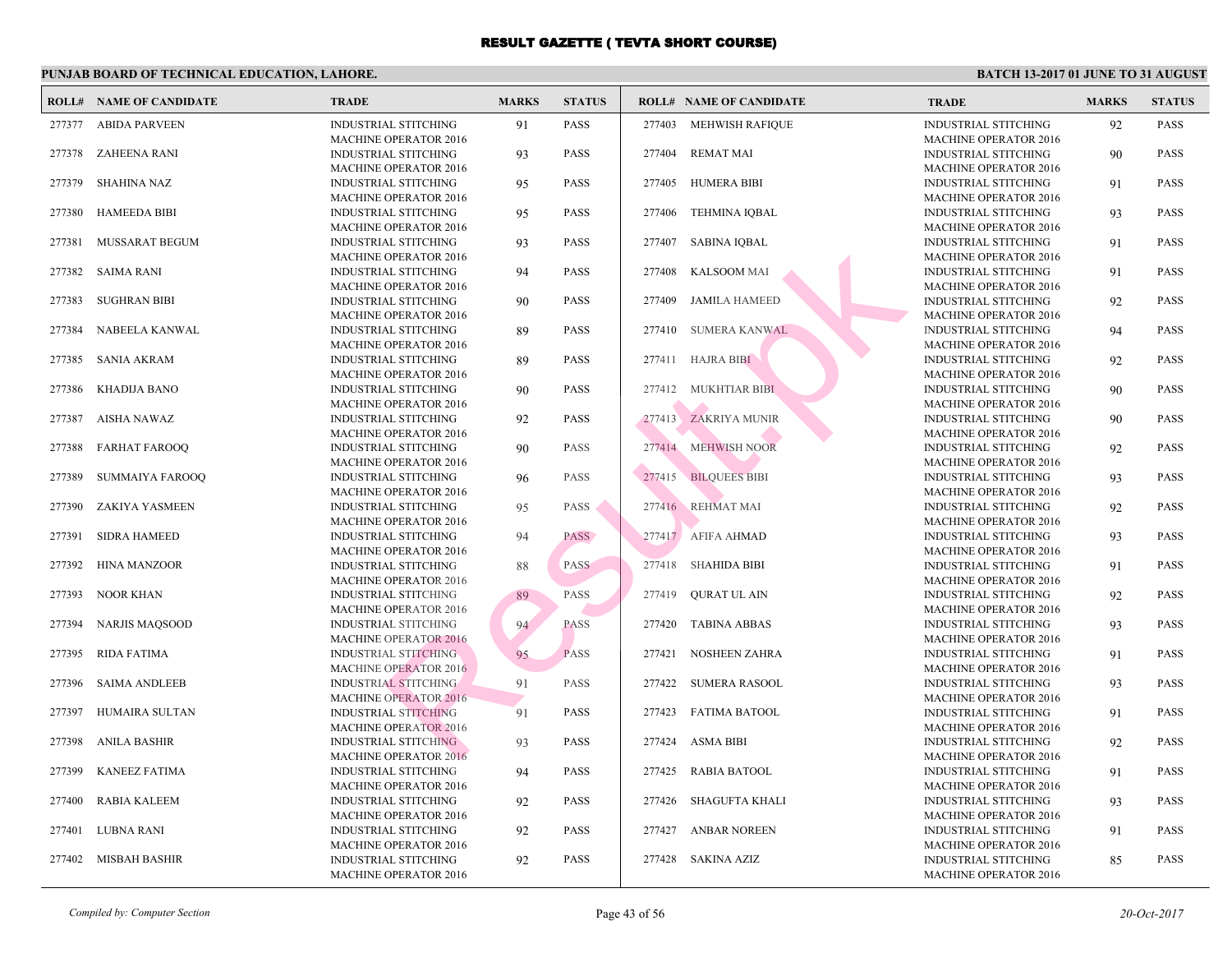|        | <b>ROLL# NAME OF CANDIDATE</b> | <b>TRADE</b>                                                                                | <b>MARKS</b> | <b>STATUS</b> |        | <b>ROLL# NAME OF CANDIDATE</b> | <b>TRA</b>                               |
|--------|--------------------------------|---------------------------------------------------------------------------------------------|--------------|---------------|--------|--------------------------------|------------------------------------------|
| 277429 | <b>ASIA BIBI</b>               | <b>INDUSTRIAL STITCHING</b><br><b>MACHINE OPERATOR 2016</b>                                 | 93           | <b>PASS</b>   |        | 277455 ESHA AKRAM              | <b>INDU</b><br><b>MAC</b>                |
| 277430 | <b>SHAMIM HASSAN</b>           | <b>INDUSTRIAL STITCHING</b>                                                                 | 97           | <b>PASS</b>   | 277456 | <b>SHEHLA NARGIS</b>           | <b>INDU</b>                              |
| 277431 | ZARINA JAMSHED                 | <b>MACHINE OPERATOR 2016</b><br><b>INDUSTRIAL STITCHING</b>                                 | 92           | <b>PASS</b>   | 277457 | <b>IRUM</b>                    | <b>MAC</b><br><b>INDU</b>                |
| 277432 | <b>SURRIYA KOSAR</b>           | <b>MACHINE OPERATOR 2016</b><br><b>INDUSTRIAL STITCHING</b>                                 | 89           | <b>PASS</b>   | 277458 | KANWAL IQBAL                   | <b>MAC</b><br><b>INDU</b>                |
| 277433 | <b>SALMA FAREED</b>            | <b>MACHINE OPERATOR 2016</b><br><b>INDUSTRIAL STITCHING</b>                                 | 94           | <b>PASS</b>   | 277459 | <b>FARZANA BIBI</b>            | <b>MACI</b><br><b>INDU</b>               |
| 277434 | <b>TANZEELA BANO</b>           | <b>MACHINE OPERATOR 2016</b><br>INDUSTRIAL STITCHING                                        | 94           | <b>PASS</b>   | 277460 | <b>SHUMILA SHABIR</b>          | <b>MAC</b><br><b>INDU</b>                |
| 277435 | <b>HUMAIRA HAFEEZ</b>          | <b>MACHINE OPERATOR 2016</b><br>INDUSTRIAL STITCHING                                        | 95           | <b>PASS</b>   | 277461 | <b>SHABANA HAMMAD</b>          | <b>MAC</b><br><b>INDU</b>                |
| 277436 | JAWAIRIYA                      | <b>MACHINE OPERATOR 2016</b><br>INDUSTRIAL STITCHING                                        | 88           | <b>PASS</b>   | 277462 | MARIA KANWAL                   | MAC<br><b>INDU</b>                       |
|        |                                | <b>MACHINE OPERATOR 2016</b>                                                                |              |               |        |                                | MAC                                      |
| 277437 | MEMOONA SAGHEER                | INDUSTRIAL STITCHING<br><b>MACHINE OPERATOR 2016</b>                                        | 86           | <b>PASS</b>   | 277463 | NAHEED AKHTAR                  | <b>INDU</b><br><b>MAC</b>                |
| 277438 | <b>SHAISTA ASGHAR</b>          | INDUSTRIAL STITCHING<br><b>MACHINE OPERATOR 2016</b>                                        | 92           | <b>PASS</b>   | 277464 | SOBIA MUSHTAQ                  | <b>INDU</b><br><b>MAC</b>                |
| 277439 | <b>SUMERA BIBI</b>             | INDUSTRIAL STITCHING<br><b>MACHINE OPERATOR 2016</b>                                        | 90           | <b>PASS</b>   | 277465 | <b>FARZANA KOSAR</b>           | <b>INDU</b><br><b>MAC</b>                |
| 277440 | MAHPARA QAYYUM                 | INDUSTRIAL STITCHING<br><b>MACHINE OPERATOR 2016</b>                                        | 91           | <b>PASS</b>   | 277466 | <b>HUMAIRA RIAZ</b>            | <b>INDU</b><br><b>MAC</b>                |
| 277441 | <b>FARHAT BASHIR</b>           | INDUSTRIAL STITCHING<br><b>MACHINE OPERATOR 2016</b>                                        | 89           | <b>PASS</b>   | 277467 | <b>SHAHINA</b>                 | <b>INDU</b><br><b>MAC</b>                |
| 277442 | HUMERA BIBI                    | <b>INDUSTRIAL STITCHING</b>                                                                 | 91           | <b>PASS</b>   |        | 277468 SHAMIM MAI              | <b>INDU</b>                              |
| 277443 | <b>SAMREEN SAEED</b>           | <b>MACHINE OPERATOR 2016</b><br><b>INDUSTRIAL STITCHING</b>                                 | 90           | <b>PASS</b>   |        | 277469 PERVEEN BIBI            | <b>MAC</b><br><b>INDU</b>                |
| 277444 | <b>SANA QAYYUM</b>             | <b>MACHINE OPERATOR 2016</b><br>INDUSTRIAL STITCHING                                        | 92           | <b>PASS</b>   | 277470 | AQSA MAQSOOD                   | <b>MAC</b><br><b>INDU</b>                |
| 277445 | ZAHRA KHADIM                   | <b>MACHINE OPERATOR 2016</b><br><b>INDUSTRIAL STITCHING</b>                                 | 91           | PASS          | 277471 | RIAZWANA QAMAR                 | <b>MAC</b><br><b>INDU</b>                |
|        |                                | <b>MACHINE OPERATOR 2016</b>                                                                |              |               |        |                                | <b>MAC</b>                               |
| 277446 | <b>FARWA MAQSOOD</b>           | <b>INDUSTRIAL STITCHING</b><br><b>MACHINE OPERATOR 2016</b>                                 | 86           | <b>PASS</b>   | 277472 | <b>GULNAZ PARVEEN</b>          | <b>INDU</b><br><b>MAC</b>                |
| 277447 | <b>TAYYBA HUSSAIN</b>          | <b>INDUSTRIAL STITCHING</b><br><b>MACHINE OPERATOR 2016</b>                                 | 94           | <b>PASS</b>   |        | 277473 SHAMIM MAI              | <b>INDU</b><br>MAC                       |
| 277448 | <b>SHAMIM AKHTAR</b>           | <b>INDUSTRIAL STITCHING</b><br><b>MACHINE OPERATOR 2016</b>                                 | 95           | <b>PASS</b>   | 277474 | <b>SHAHINA BIBI</b>            | <b>INDU</b><br><b>MAC</b>                |
| 277449 | <b>ANISA QADIR</b>             | <b>INDUSTRIAL STITCHING</b><br><b>MACHINE OPERATOR 2016</b>                                 | 94           | <b>PASS</b>   |        | 277475 FATIMA HUSSAIN          | <b>INDU</b><br><b>MAC</b>                |
| 277450 | NAZISH MUMTAZ                  | <b>INDUSTRIAL STITCHING</b><br><b>MACHINE OPERATOR 2016</b>                                 | 89           | <b>PASS</b>   | 277476 | <b>SUMERA ANWAR</b>            | <b>INDU</b><br><b>MAC</b>                |
| 277451 | <b>IQRA MAJEED</b>             | <b>INDUSTRIAL STITCHING</b><br><b>MACHINE OPERATOR 2016</b>                                 | 92           | <b>PASS</b>   | 277477 | <b>GHAZALA RUBAB</b>           | <b>INDU</b><br><b>MAC</b>                |
| 277452 | <b>SANAM IQBAL</b>             | <b>INDUSTRIAL STITCHING</b>                                                                 | 90           | <b>PASS</b>   |        | 277478 ASIYA ASHRAF            | <b>INDU</b>                              |
| 277453 | <b>SHAKEELA SAJJAD</b>         | <b>MACHINE OPERATOR 2016</b><br><b>INDUSTRIAL STITCHING</b>                                 | 90           | <b>PASS</b>   | 277479 | <b>FAREEHA LIAQAT</b>          | <b>MAC</b><br><b>INDU</b>                |
| 277454 | <b>ZAMURD BATOOL</b>           | <b>MACHINE OPERATOR 2016</b><br><b>INDUSTRIAL STITCHING</b><br><b>MACHINE OPERATOR 2016</b> | 93           | <b>PASS</b>   |        | 277480 ASIA BIBI               | <b>MAC</b><br><b>INDU</b><br><b>MACI</b> |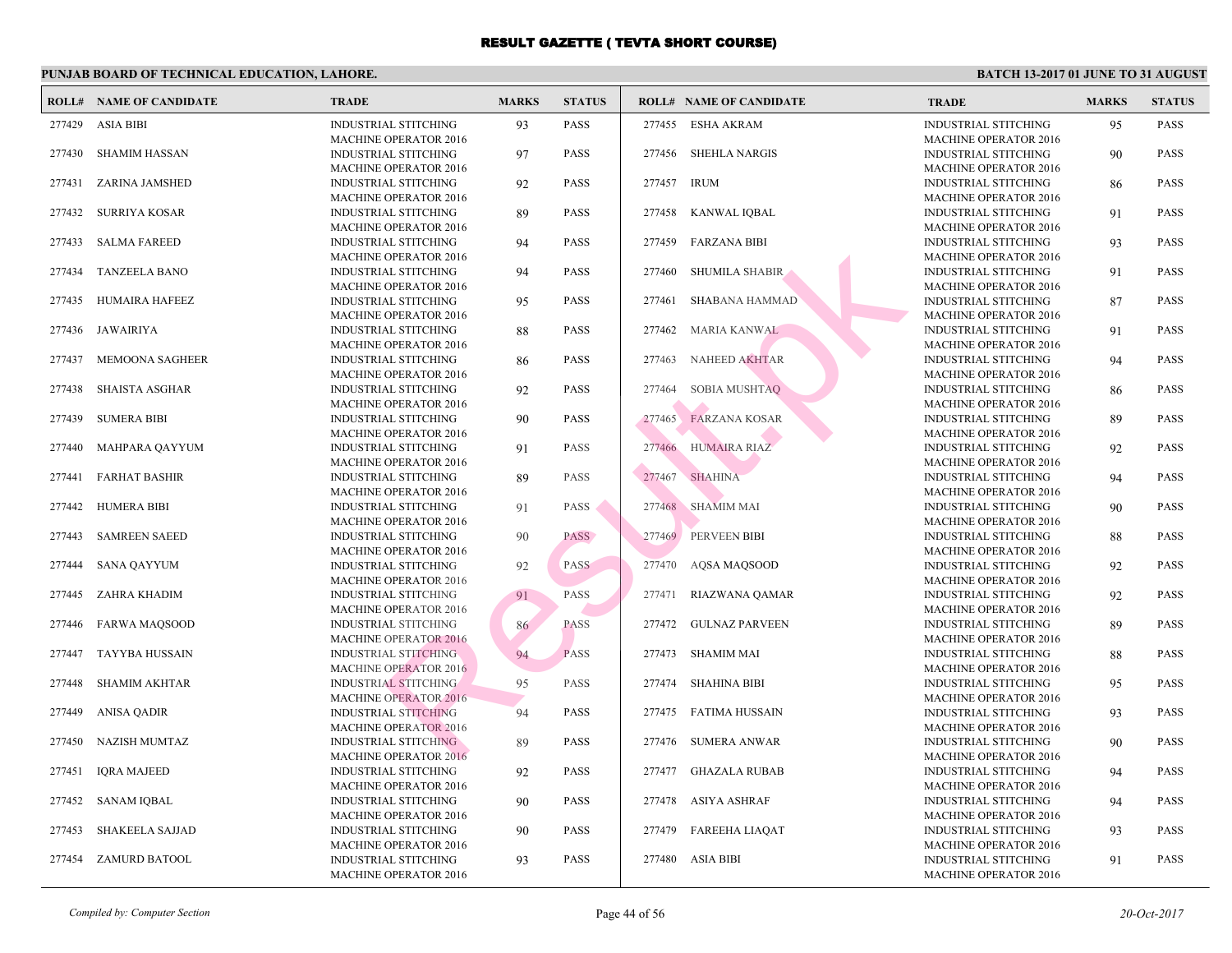|            | <b>ROLL# NAME OF CANDIDATE</b>                                        | <b>TRADE</b>                                                | <b>MARKS</b> | <b>STATUS</b> |        | <b>ROLL# NAME OF CANDIDATE</b> | <b>TRA</b>  |
|------------|-----------------------------------------------------------------------|-------------------------------------------------------------|--------------|---------------|--------|--------------------------------|-------------|
| 277481     | <b>NAGINA BIBI</b>                                                    | INDUSTRIAL STITCHING                                        | 92           | <b>PASS</b>   | 277508 | <b>AMAN AHMED</b>              | <b>CHIN</b> |
|            |                                                                       | <b>MACHINE OPERATOR 2016</b>                                |              |               | 277509 | <b>ABDUL HAMEED</b>            | CHIN.       |
| 277482     | <b>RUQYYA BIBI</b>                                                    | <b>INDUSTRIAL STITCHING</b>                                 | 95           | <b>PASS</b>   |        |                                |             |
|            |                                                                       | <b>MACHINE OPERATOR 2016</b>                                |              |               | 277510 | MEHWISH GHAFFAR                | CHIN.       |
| 277483     | <b>SANA RIZWAN</b>                                                    | INDUSTRIAL STITCHING<br><b>MACHINE OPERATOR 2016</b>        | 93           | <b>PASS</b>   | 277511 | MUSSAWAR HUSSAIN SHAH          | CHIN.       |
| 277484     | <b>SHAMSHAD BIBI</b>                                                  | INDUSTRIAL STITCHING                                        | 93           | <b>PASS</b>   | 277512 | MUHAMMAD UMAIR KHAN            | <b>CHIN</b> |
|            |                                                                       | <b>MACHINE OPERATOR 2016</b>                                |              |               | 277513 | ZAIN UL ABIDEEN ABBASI         | <b>CHIN</b> |
| 277485     | <b>HUMAIRA AYYUB</b>                                                  | <b>INDUSTRIAL STITCHING</b>                                 | 95           | <b>PASS</b>   |        |                                |             |
|            |                                                                       | <b>MACHINE OPERATOR 2016</b>                                |              |               | 277514 | <b>MALIK NAVEED ASIF</b>       | <b>CHIN</b> |
| 277486     | <b>SEHNAZ</b>                                                         | <b>INDUSTRIAL STITCHING</b><br><b>MACHINE OPERATOR 2016</b> | 93           | <b>PASS</b>   | 277515 | <b>WAQAS KHAN</b>              | <b>CHIN</b> |
| 277487     | <b>PERVEEN</b>                                                        | INDUSTRIAL STITCHING                                        | 94           | <b>PASS</b>   | 277516 | HAFIZ AHMED KUNDI              | <b>CHIN</b> |
|            |                                                                       | <b>MACHINE OPERATOR 2016</b>                                |              |               | 277517 | <b>USMAN GHANI</b>             | <b>CHIN</b> |
| 277488     | RIFFAT BIBI                                                           | <b>INDUSTRIAL STITCHING</b>                                 | 92           | <b>PASS</b>   |        |                                |             |
|            |                                                                       | <b>MACHINE OPERATOR 2016</b>                                |              |               | 277518 | KHALID MAHMOOED Q              | <b>CHIN</b> |
| 277489     | <b>SHEHNAZ BIBI</b>                                                   | INDUSTRIAL STITCHING                                        | 91           | <b>PASS</b>   | 277519 | MUHAMMAD UMAIR SHAFIQ          | <b>CHIN</b> |
| 277490     | <b>IRSHAD BIBI</b>                                                    | <b>MACHINE OPERATOR 2016</b><br>INDUSTRIAL STITCHING        | 94           | <b>PASS</b>   | 277520 | <b>ASAD JAHANGIR</b>           | <b>CHIN</b> |
|            |                                                                       | <b>MACHINE OPERATOR 2016</b>                                |              |               |        |                                | <b>CHIN</b> |
| 277491     | <b>BHIRAWAN MAI</b>                                                   | INDUSTRIAL STITCHING                                        | 96           | <b>PASS</b>   |        | 277521 ALI NAWAZ               |             |
|            |                                                                       | <b>MACHINE OPERATOR 2016</b>                                |              |               |        | 277522 ADEEL KHAN              | <b>CHIN</b> |
| 277492     | <b>AISHA INSAD</b>                                                    | <b>INDUSTRIAL STITCHING</b>                                 | 94           | <b>PASS</b>   |        | 277523 ALI RAZA                | CHIN.       |
| 277493     | <b>LUBNA</b>                                                          | <b>MACHINE OPERATOR 2016</b><br>INDUSTRIAL STITCHING        | 92           | <b>PASS</b>   | 277524 | ZIA UR REHMAN                  | <b>CHIN</b> |
|            |                                                                       | <b>MACHINE OPERATOR 2016</b>                                |              |               |        |                                |             |
| 277494     | <b>RASHEEDA BIBI</b>                                                  | INDUSTRIAL STITCHING                                        | 94           | PASS          | 277525 | MUHAMMAD AHSAN ZAHEER KUNDI    | <b>CHIN</b> |
|            |                                                                       | <b>MACHINE OPERATOR 2016</b>                                |              |               | 277526 | <b>JUNAID MAZHAR</b>           | <b>CHIN</b> |
| 277495     | <b>ABIDA PERVEEN</b>                                                  | <b>INDUSTRIAL STITCHING</b>                                 | 90           | PASS          | 277527 | MUHAMMAD ISMAEEL               | CHIN.       |
|            |                                                                       | <b>MACHINE OPERATOR 2016</b>                                |              | <b>PASS</b>   | 277528 | MUHAMMAD KAMRAN                | <b>CHIN</b> |
| 277496     | AISHA BIBI                                                            | INDUSTRIAL STITCHING<br><b>MACHINE OPERATOR 2016</b>        | 91           |               |        |                                |             |
| 277497     | <b>SHABANA PERVEEN</b>                                                | INDUSTRIAL STITCHING                                        | 96           | PASS          | 277529 | MUHAMMAD ZAHEIR HASSAN KHAN    | <b>CHIN</b> |
|            |                                                                       | <b>MACHINE OPERATOR 2016</b>                                |              |               | 277530 | MUHAMMAD AZAM BASHIR           | CHIN.       |
| 277498     | SAMINA BIBI                                                           | INDUSTRIAL STITCHING                                        | 91           | <b>PASS</b>   | 277531 | MUHAMMAD MOUZZAM BASHIR        | <b>CHIN</b> |
|            |                                                                       | <b>MACHINE OPERATOR 2016</b>                                |              |               | 277532 | TEHMOOR SULTAN                 | CHIN.       |
| RAWALPINDI | <b>GOVERNMENT INSTITUTE OF INFORMATION TECHNOLOGY, KOHATI BAZAR.,</b> |                                                             |              |               | 277533 | <b>ABDUL HAQ</b>               | <b>CHIN</b> |
| 277499     | AKMAL HASNAIN                                                         | <b>CHINESE LANGUAGE</b>                                     | 82           | <b>PASS</b>   |        |                                |             |
| 277500     | <b>AEMEN KHALID</b>                                                   | <b>CHINESE LANGUAGE</b>                                     |              | <b>ABSENT</b> | 277534 | ZESHAN ARIF                    | <b>CHIN</b> |
|            |                                                                       |                                                             |              |               | 277535 | MUZZAMMIL MUNIR                | CHIN.       |
| 277501     | <b>HASSAN WAHEED</b>                                                  | <b>CHINESE LANGUAGE</b>                                     | 66           | <b>PASS</b>   | 277536 | MUHAMMAD HARRIS                | CHIN.       |
| 277502     | <b>SOHAIL YOUSAF</b>                                                  | <b>CHINESE LANGUAGE</b>                                     | 76           | <b>PASS</b>   | 277537 | <b>TALHA WAHEED</b>            | CHIN.       |
| 277503     | <b>IBTISAM ALI</b>                                                    | <b>CHINESE LANGUAGE</b>                                     | 82           | <b>PASS</b>   | 277538 | <b>MAZHAR SAJJAD</b>           | CHIN.       |
| 277504     | SYED IRFAN ALI BURNEY                                                 | CHINESE LANGUAGE                                            | 91           | <b>PASS</b>   | 277539 | MUHAMMAD YAR                   | CHIN.       |
| 277505     | <b>SOBIA ANWAR</b>                                                    | CHINESE LANGUAGE                                            | 80           | <b>PASS</b>   | 277540 | <b>TALHA ASHRAF</b>            | CHIN.       |
| 277506     | <b>ASMA MUBEEN</b>                                                    | <b>CHINESE LANGUAGE</b>                                     | 91           | <b>PASS</b>   |        |                                | <b>CHIN</b> |
| 277507     | <b>TAQDEES ZAHOOR</b>                                                 | <b>CHINESE LANGUAGE</b>                                     |              | <b>ABSENT</b> | 277541 | ABDULLAH                       |             |
|            |                                                                       |                                                             |              |               |        | 277542 ASIM SAEED              | <b>CHIN</b> |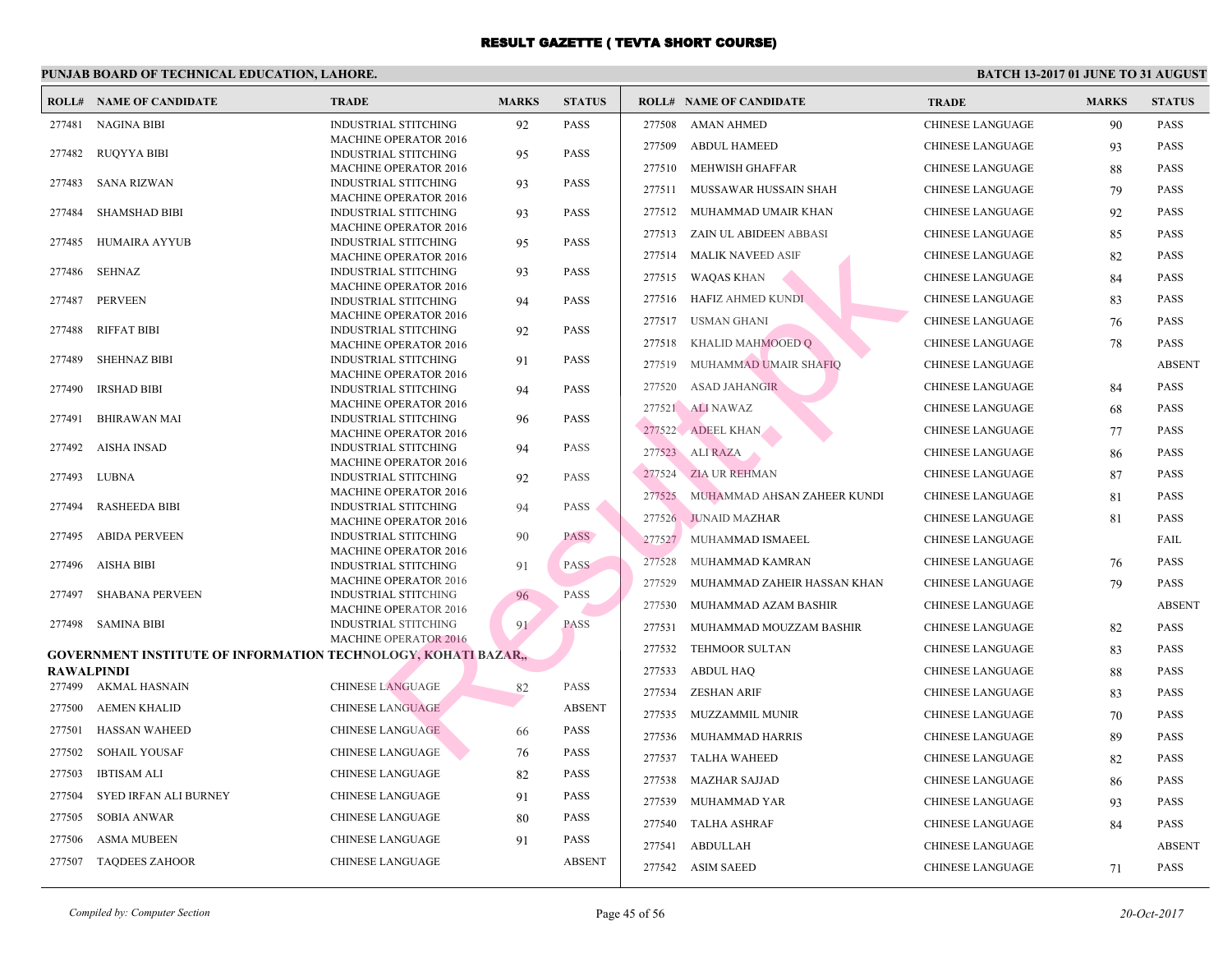| ROLL#  | <b>NAME OF CANDIDATE</b>   | <b>TRADE</b>            | <b>MARKS</b> | <b>STATUS</b> |        | <b>ROLL# NAME OF CANDIDATE</b>                   | <b>TRA</b>  |
|--------|----------------------------|-------------------------|--------------|---------------|--------|--------------------------------------------------|-------------|
| 277543 | <b>ASIM BASHIR</b>         | <b>CHINESE LANGUAGE</b> | 84           | <b>PASS</b>   |        | 277577 NAWAZ UL HAQ                              | CHIN.       |
| 277544 | <b>IMRAN AKRAM</b>         | <b>CHINESE LANGUAGE</b> |              | <b>ABSENT</b> | 277578 | MUHAMMAD SOHAIL AAMIR                            | CHIN.       |
| 277545 | <b>FAISAL RASHEED</b>      | <b>CHINESE LANGUAGE</b> | 63           | <b>PASS</b>   | 277579 | <b>ABDUL AHAD</b>                                | <b>CHIN</b> |
| 277546 | <b>SIKANDER TARIQ</b>      | CHINESE LANGUAGE        | 80           | <b>PASS</b>   | 277580 | <b>ARIF KHAN</b>                                 | <b>CHIN</b> |
| 277547 | <b>GHAFEER AMJAD</b>       | <b>CHINESE LANGUAGE</b> |              | FAIL          | 277581 | SYED USMAN ALI BURNEY                            | <b>CHIN</b> |
| 277548 | <b>FAHAD IBRAHIM</b>       | <b>CHINESE LANGUAGE</b> |              | <b>ABSENT</b> | 277582 | <b>ABDULLAH</b>                                  | <b>CHIN</b> |
| 277549 | HINA TARIF                 | <b>CHINESE LANGUAGE</b> | 81           | <b>PASS</b>   | 277583 | <b>OBAID HAMEED HAQ</b>                          | CHIN.       |
| 277550 | AMNA ZAHOOR                | <b>CHINESE LANGUAGE</b> | 87           | <b>PASS</b>   | 277584 | <b>MOMINA QAISER</b>                             | <b>CHIN</b> |
| 277551 | OSAMA ALI AHMED AWAN       | CHINESE LANGUAGE        | 72           | <b>PASS</b>   | 277585 | <b>HADI AMIR</b>                                 | <b>CHIN</b> |
| 277552 | <b>SHAHID ALI</b>          | <b>CHINESE LANGUAGE</b> | 91           | <b>PASS</b>   | 277586 | <b>EHSAN AHMED</b>                               | <b>CHIN</b> |
| 277553 | <b>KAYINAT KHALID</b>      | <b>CHINESE LANGUAGE</b> | 88           | <b>PASS</b>   | 277587 | <b>FAWAD YOUSAF MALIK</b>                        | <b>CHIN</b> |
| 277554 | <b>ARSLAN MASHKOOR</b>     | <b>CHINESE LANGUAGE</b> | 84           | <b>PASS</b>   | 277588 | HAQ UZ DIN                                       | <b>CHIN</b> |
| 277555 | <b>SOHAIL ANJUM</b>        | CHINESE LANGUAGE        | 79           | <b>PASS</b>   | 277589 | MUHAMMAD WAQAS                                   | <b>CHIN</b> |
| 277556 | <b>SALMAN NASIR</b>        | CHINESE LANGUAGE        | 82           | <b>PASS</b>   |        | 277590 HAZIQ KHAN                                | <b>CHIN</b> |
| 277557 | <b>RAHIM QADIR</b>         | CHINESE LANGUAGE        | 78           | <b>PASS</b>   |        | <b>GOVT. COLLEGE OF TECHNOLOGY, , RAWALPINDI</b> |             |
| 277558 | <b>MADIHA PARVEZ</b>       | <b>CHINESE LANGUAGE</b> | 92           | <b>PASS</b>   |        | 277591 AIMUN ZAHEER                              | <b>CHIN</b> |
| 277559 | MUHAMMAD IMRAN KHURSHID    | CHINESE LANGUAGE        | 80           | <b>PASS</b>   | 277592 | <b>NADIA SHAKOOR</b>                             | <b>CHIN</b> |
| 277560 | <b>SAAD IMRAN</b>          | CHINESE LANGUAGE        | 80           | <b>PASS</b>   | 277593 | <b>SAMINA GULNAZ</b>                             | CHIN.       |
| 277561 | SYED HAMMAD SARDAR         | CHINESE LANGUAGE        | 72           | <b>PASS</b>   | 277594 | NAYABABDULLA ABBASI                              | CHIN.       |
| 277562 | MEHRAB ALI QURESHI         | <b>CHINESE LANGUAGE</b> | 75           | <b>PASS</b>   | 277595 | SIDRA ASHFAQ                                     | <b>CHIN</b> |
| 277563 | MUHAMMAD IBRAR YOUNAS      | CHINESE LANGUAGE        | 93           | <b>PASS</b>   | 277596 | SANIA                                            | <b>CHIN</b> |
| 277564 | ABDUL WAHAB AHMED          | <b>CHINESE LANGUAGE</b> | 72           | <b>PASS</b>   | 277597 | AROOSA MALIK                                     | <b>CHIN</b> |
| 277565 | SOHAIL ASHRAF BHATTI       | <b>CHINESE LANGUAGE</b> | 75           | <b>PASS</b>   | 277598 | <b>AYESHA MALIK</b>                              | <b>CHIN</b> |
| 277566 | <b>HAROON UR RASHEED</b>   | <b>CHINESE LANGUAGE</b> |              | FAIL          | 277599 | <b>MEHWISH SAJID</b>                             | <b>CHIN</b> |
| 277567 | <b>DANISH ISHTIAQ</b>      | <b>CHINESE LANGUAGE</b> | 84           | <b>PASS</b>   | 277600 | <b>AREEJ ZAHEER</b>                              | <b>CHIN</b> |
| 277568 | <b>SOHAIB AHMED</b>        | <b>CHINESE LANGUAGE</b> | 72           | <b>PASS</b>   | 277601 | SUNDUS IFTIKHAR ABBASI                           | CHIN.       |
| 277569 | <b>SAQIB HAMAYUN</b>       | <b>CHINESE LANGUAGE</b> |              | <b>ABSENT</b> | 277602 | <b>ABEER FATIMA</b>                              | CHIN.       |
| 277570 | <b>AHSAN KHAN</b>          | <b>CHINESE LANGUAGE</b> | 94           | <b>PASS</b>   | 277603 | DARAKHSHAN MAQBOOL                               | CHIN.       |
| 277571 | <b>FAISAL KHAN</b>         | <b>CHINESE LANGUAGE</b> | 90           | <b>PASS</b>   | 277604 | ZAHID MUMTAZ                                     | <b>CHIN</b> |
| 277572 | <b>BILAL FAROOQ ABBASI</b> | CHINESE LANGUAGE        | 85           | <b>PASS</b>   | 277605 | SYED QAIS UL HASAN GILANI                        | <b>CHIN</b> |
| 277573 | <b>NAVEED AHMED</b>        | CHINESE LANGUAGE        | 94           | <b>PASS</b>   | 277606 | <b>MIAN RAMZAN</b>                               | CHIN.       |
| 277574 | <b>ASAD RIAZ</b>           | CHINESE LANGUAGE        | 95           | <b>PASS</b>   | 277607 | MUHAMMAD SHAHZAD                                 | CHIN.       |
| 277575 | MUHAMMAD QASIM             | CHINESE LANGUAGE        | 83           | <b>PASS</b>   | 277608 | <b>KASHAN ALI</b>                                | <b>CHIN</b> |
| 277576 | MUHAMMAD ABDUR RAHMAN      | CHINESE LANGUAGE        | 88           | <b>PASS</b>   | 277609 | MUHAMMAD ABDUR RAHMAN                            | <b>CHIN</b> |
|        | AYYAZ                      |                         |              |               | 277610 | MUHAMMAD IHSAN AHMED                             | <b>CHIN</b> |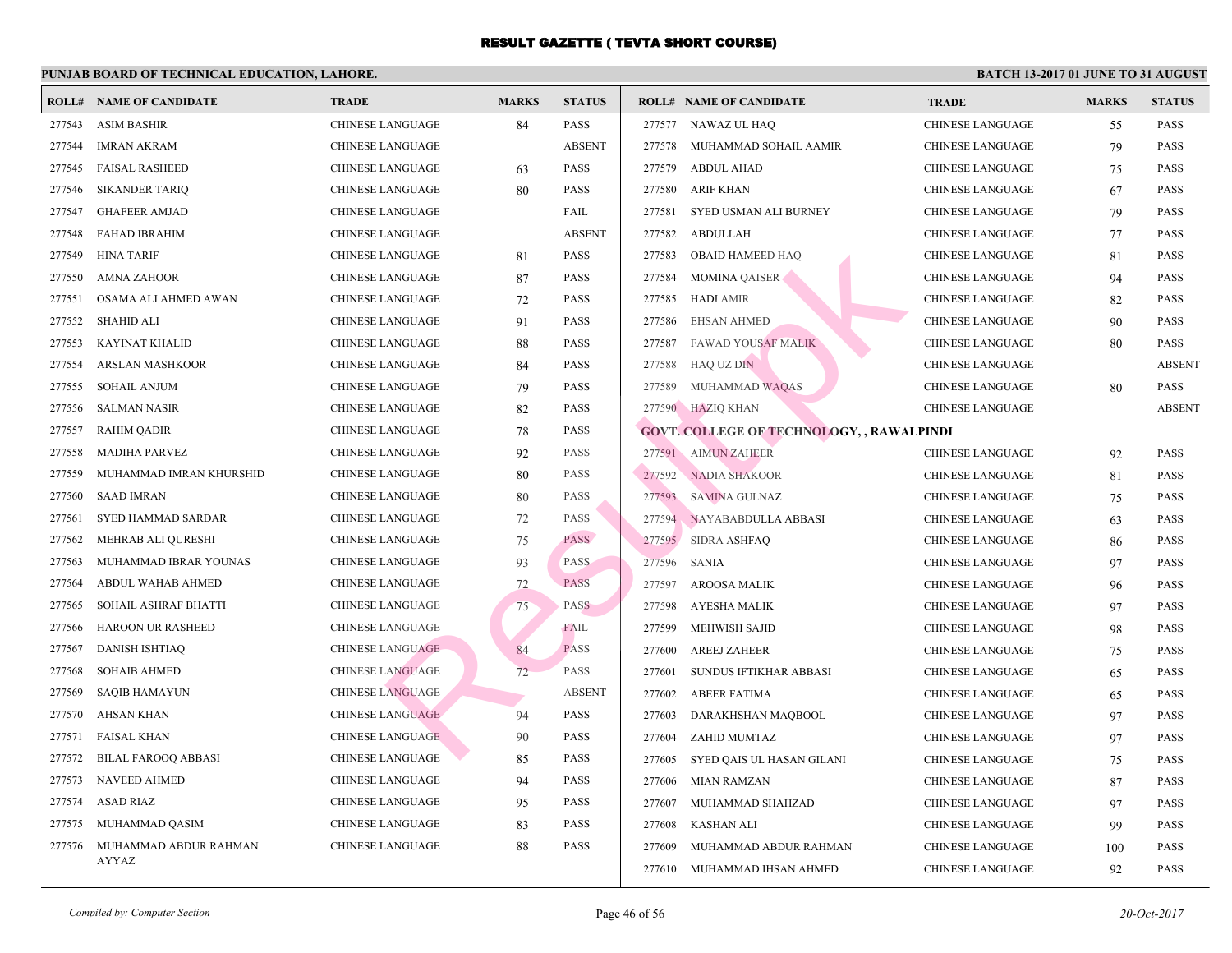|        | <b>ROLL# NAME OF CANDIDATE</b> | <b>TRADE</b>            | <b>MARKS</b> | <b>STATUS</b> |        | <b>ROLL# NAME OF CANDIDATE</b>            | <b>TRA</b>  |
|--------|--------------------------------|-------------------------|--------------|---------------|--------|-------------------------------------------|-------------|
| 277611 | YAQOOB SADIQ                   | <b>CHINESE LANGUAGE</b> | 64           | <b>PASS</b>   | 277645 | JUNAID MUGHAL                             | CHIN.       |
| 277612 | MUHAMMAD MOHSIN MALIK ALIAS    | CHINESE LANGUAGE        |              | <b>ABSENT</b> | 277646 | MUHAMMAD UMAIR                            | <b>CHIN</b> |
|        | MUHAMMAD UMBER MALIK           |                         |              |               | 277647 | UMAR ABDULLAH ABBASI                      | <b>CHIN</b> |
|        | 277613 SYED FAHAD IFTIKHAR     | CHINESE LANGUAGE        |              | <b>ABSENT</b> | 277648 | HAIDER ALI                                | CHIN.       |
| 277614 | ATTA UR REHMAN KHAN            | <b>CHINESE LANGUAGE</b> | 84           | <b>PASS</b>   | 277649 | <b>MUDASAR RASHEED</b>                    | CHIN.       |
| 277615 | <b>GHULAM MANSHA</b>           | CHINESE LANGUAGE        | 98           | <b>PASS</b>   | 277650 |                                           | CHIN.       |
| 277616 | MUHAMMAD ALEEM                 | CHINESE LANGUAGE        | 79           | <b>PASS</b>   |        | MUHAMMAD HAMMAD                           |             |
| 277617 | MUHAMMAD NOUMAN AKRAM          | CHINESE LANGUAGE        | 93           | <b>PASS</b>   | 277651 | SALMAN ALI                                | <b>CHIN</b> |
| 277618 | MUHAMMAD ADNAN KHAN            | CHINESE LANGUAGE        | 83           | <b>PASS</b>   | 277652 | <b>SYED USMAN ALI</b>                     | <b>CHIN</b> |
| 277619 | MUHAMMAD HAMZA GOUHAR          | CHINESE LANGUAGE        | 78           | <b>PASS</b>   | 277653 | HAFIZ MUHAMMAD ABDULLAH<br><b>PARACHA</b> | <b>CHIN</b> |
| 277620 | <b>USAMA GOHAR</b>             | CHINESE LANGUAGE        | 75           | <b>PASS</b>   | 277654 | <b>SAIF UR REHMAN</b>                     | <b>CHIN</b> |
| 277621 | <b>NAVEED SHAHZAD</b>          | CHINESE LANGUAGE        | 96           | <b>PASS</b>   | 277655 | <b>NIAZ AHMED</b>                         | CHIN.       |
| 277622 | SYED ZULFIQAR ALI SHAH         | CHINESE LANGUAGE        | 98           | <b>PASS</b>   | 277656 | <b>BABAR HUSSAIN</b>                      | <b>CHIN</b> |
| 277623 | HURAIMAH KHAN                  | CHINESE LANGUAGE        | 99           | <b>PASS</b>   | 277657 | MUHAMMAD KALEEM UD DIN                    | <b>CHIN</b> |
| 277624 | <b>FAZAL MAHMOOD</b>           | CHINESE LANGUAGE        | 91           | <b>PASS</b>   | 277658 | <b>EJAZ AHMED</b>                         | <b>CHIN</b> |
| 277625 | <b>KOMAL KAINAT</b>            | CHINESE LANGUAGE        |              | <b>ABSENT</b> | 277659 | MUHAMMAD AHTASHAM TUFAIL                  | <b>CHIN</b> |
| 277626 | MALIK ABDUL REHMAN             | CHINESE LANGUAGE        | 92           | PASS          | 277660 | <b>BAJWA</b><br>JEHANGEER JAMEEL          | <b>CHIN</b> |
| 277627 | MUHAMMAD ALI                   | CHINESE LANGUAGE        | 71           | <b>PASS</b>   | 277661 | MUHAMMAD NAEEM ARIF                       | <b>CHIN</b> |
| 277628 | <b>UMAIR KHAN</b>              | CHINESE LANGUAGE        | 96           | PASS          | 277662 | MIRZA ABDUL SATTAR                        | <b>CHIN</b> |
| 277629 | <b>SHOAIB SATTAR</b>           | CHINESE LANGUAGE        | 83           | PASS          | 277663 | <b>MIRZA SAQIB ALI</b>                    | <b>CHIN</b> |
| 277630 | MUHAMMAD QASIM                 | <b>CHINESE LANGUAGE</b> | 75           | <b>PASS</b>   | 277664 | MIRZA GHULAM MURTZA                       | <b>CHIN</b> |
| 277631 | NAUSHERWAN NAJMI               | <b>CHINESE LANGUAGE</b> | 66           | <b>PASS</b>   | 277665 | <b>FAHAD BASHIR</b>                       | <b>CHIN</b> |
| 277632 | <b>FAIZAN BASHIR</b>           | <b>CHINESE LANGUAGE</b> | 75           | <b>PASS</b>   | 277666 | <b>SULTAN ALI TIPU</b>                    | <b>CHIN</b> |
| 277633 | MUHAMMAD AWAIS TAMIMI          | <b>CHINESE LANGUAGE</b> | 75           | PASS.         |        |                                           | CHIN.       |
| 277634 | <b>AHSAN</b>                   | <b>CHINESE LANGUAGE</b> | 94           | <b>PASS</b>   | 277667 | ABDULLAH MUSHTAQ                          | CHIN.       |
| 277635 | MUHAMMAD HASHIM IKHLAQ         | <b>CHINESE LANGUAGE</b> |              | <b>ABSENT</b> | 277668 | <b>MUHAMMAD</b>                           |             |
| 277636 | <b>NAYYIER TARIQ</b>           | <b>CHINESE LANGUAGE</b> | 93           | <b>PASS</b>   | 277669 | <b>FAISAL MUSHTAQ</b>                     | CHIN.       |
| 277637 | MUHAMMAD FAIZ                  | <b>CHINESE LANGUAGE</b> | 95           | PASS          | 277670 | ARSLAN IQBAL                              | CHIN.       |
| 277638 | MUHAMMAD WASEEM ABBASI         | <b>CHINESE LANGUAGE</b> | 91           | <b>PASS</b>   | 277671 | <b>AHMED JAMAL</b>                        | <b>CHIN</b> |
| 277639 | <b>JAWAHIR HUSSAIN</b>         | <b>CHINESE LANGUAGE</b> | 77           | PASS          | 277672 | HAMZA GOHAR                               | <b>CHIN</b> |
| 277640 | <b>SYED MUHAMMAD ALI</b>       | CHINESE LANGUAGE        | 83           | <b>PASS</b>   | 277673 | FAHAD GOHAR                               | <b>CHIN</b> |
| 277641 | SYED ABRAR HUSSAIN SHAH        | <b>CHINESE LANGUAGE</b> | 80           | <b>PASS</b>   | 277674 | AHMED ABU BAKAR                           | CHIN.       |
| 277642 | MUHAMMAD UMAR AKRAM            | <b>CHINESE LANGUAGE</b> | 95           | <b>PASS</b>   | 277675 | MUHAMMAD TAYYAB                           | CHIN.       |
| 277643 | <b>IHTESHAM UL HAQ</b>         | CHINESE LANGUAGE        | 96           | <b>PASS</b>   | 277676 | <b>WALEED HAFEEZ</b>                      | CHIN.       |
| 277644 | ELAHI BUKSH YOUSAF             | CHINESE LANGUAGE        | 89           | <b>PASS</b>   | 277677 | MUHAMMAD ADEEM                            | <b>CHIN</b> |
|        |                                |                         |              |               |        | 277678 MAIRA AQEEL                        | <b>CHIN</b> |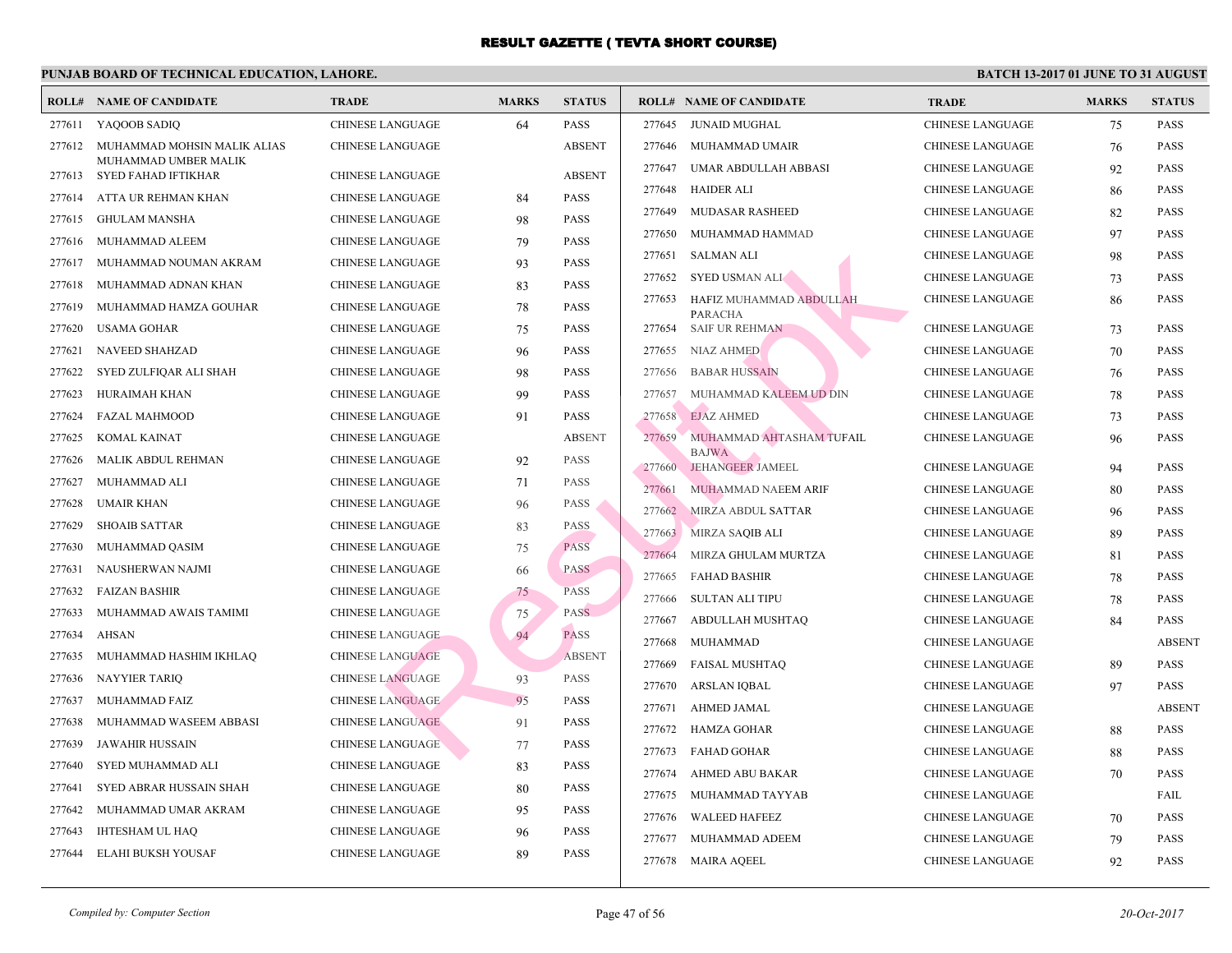|        | <b>ROLL# NAME OF CANDIDATE</b> | <b>TRADE</b>            | <b>MARKS</b> | <b>STATUS</b> |        | <b>ROLL# NAME OF CANDIDATE</b>           | <b>TRA</b>  |
|--------|--------------------------------|-------------------------|--------------|---------------|--------|------------------------------------------|-------------|
| 277679 | ZAINAB KHADIM                  | <b>CHINESE LANGUAGE</b> | 97           | <b>PASS</b>   |        | 277714 MEDIHA IFTIKHAR                   | <b>CHIN</b> |
| 277680 | HUMZA MEHMOOD                  | CHINESE LANGUAGE        | 92           | <b>PASS</b>   | 277715 | TASMIA JABIR                             | <b>CHIN</b> |
| 277681 | MUHAMMAD SOHAIB UMER           | CHINESE LANGUAGE        | 92           | <b>PASS</b>   | 277716 | FAIZAN UR RASOOL                         | CHIN.       |
| 277682 | <b>SAAD AHMED</b>              | <b>CHINESE LANGUAGE</b> | 71           | <b>PASS</b>   | 277717 | <b>FARHAN IQBAL</b>                      | CHIN.       |
| 277683 | UMER JALLAL AFRIDI             | CHINESE LANGUAGE        | 96           | <b>PASS</b>   | 277718 | SYED FAHAD UL HASSAIN                    | <b>CHIN</b> |
| 277684 | MUHAMMAD ZARYAR KHAN           | <b>CHINESE LANGUAGE</b> | 94           | <b>PASS</b>   | 277719 | <b>JAZEB SOHAIL</b>                      | CHIN.       |
| 277685 | AZZAN AHMAD                    | CHINESE LANGUAGE        |              | <b>ABSENT</b> | 277720 | MUHAMMAD SOHAIB                          | <b>CHIN</b> |
| 277686 | RAJA SHERAZ AHMED              | <b>CHINESE LANGUAGE</b> | 81           | <b>PASS</b>   | 277721 | ZAKIR HUSSAIN                            | <b>CHIN</b> |
| 277687 | NADEEM ZIA                     | <b>CHINESE LANGUAGE</b> | 95           | <b>PASS</b>   | 277722 | <b>FAIZAN MALIK</b>                      | <b>CHIN</b> |
| 277688 | <b>SHANIA ARUJ</b>             | CHINESE LANGUAGE        | 93           | <b>PASS</b>   | 277723 | MUHAMMAD NADEEM                          | <b>CHIN</b> |
| 277689 | <b>RUKHSAR KAZMI</b>           | CHINESE LANGUAGE        | 80           | <b>PASS</b>   | 277724 | SYED HAMMAS ALI SHAH                     | <b>CHIN</b> |
| 277690 | <b>SHARMEEN KAZIM</b>          | <b>CHINESE LANGUAGE</b> | 63           | <b>PASS</b>   | 277725 | <b>ARSLAN ALI</b>                        | <b>CHIN</b> |
| 277691 | <b>SANA SHAHEEN</b>            | CHINESE LANGUAGE        | 74           | <b>PASS</b>   | 277726 | <b>AFRASIAB YOUNIS</b>                   | <b>CHIN</b> |
| 277692 | <b>BUSHRA ISHAQ</b>            | CHINESE LANGUAGE        | 91           | <b>PASS</b>   | 277727 | MUHAMMAD ASIM SAEED                      | <b>CHIN</b> |
| 277693 | SHAHZAIB MUJAHID               | CHINESE LANGUAGE        |              | <b>ABSENT</b> | 277728 | MUHAMMAD KASHIF AKHLAQ                   | <b>CHIN</b> |
| 277694 | MUHAMMAD SALMAN                | <b>CHINESE LANGUAGE</b> | 79           | <b>PASS</b>   | 277729 | <b>ABBASI</b><br><b>FAHAD MUNIR KHAN</b> | <b>CHIN</b> |
| 277695 | <b>SEHRISH NAJMI</b>           | <b>CHINESE LANGUAGE</b> | 76           | <b>PASS</b>   | 277730 | <b>MUHAMMAD HASSAN</b>                   | <b>CHIN</b> |
| 277696 | <b>WAQAS HAMEED</b>            | <b>CHINESE LANGUAGE</b> |              | <b>ABSENT</b> | 277731 | MUHAMMAD DANISH                          | <b>CHIN</b> |
| 277697 | <b>RIMSHA ATTQUE</b>           | CHINESE LANGUAGE        | 97           | <b>PASS</b>   | 277732 | AHMED QAMAR CHOHAN                       | <b>CHIN</b> |
| 277698 | MUHAMMAD TALA UMER             | <b>CHINESE LANGUAGE</b> | 96           | <b>PASS</b>   | 277733 | KIFAYAT ULLAH                            | <b>CHIN</b> |
| 277699 | JAHANZAIB KHAN                 | <b>CHINESE LANGUAGE</b> | 74           | <b>PASS</b>   | 277734 | <b>FAHEEM RAZA</b>                       | CHIN.       |
| 277700 | MUHAMMAD MOBEEN LIAQAT         | CHINESE LANGUAGE        | 97           | <b>PASS</b>   | 277735 | MUHAMMAD JAFAR                           | <b>CHIN</b> |
| 277701 | MUHAMMAD AFZAL BAJWA           | <b>CHINESE LANGUAGE</b> | 95           | <b>PASS</b>   | 277736 | MUHAMMAD NIAZ                            | CHIN.       |
| 277702 | MUHAMMAD HAMZA KHAN            | <b>CHINESE LANGUAGE</b> | 96           | <b>PASS</b>   | 277737 | RAHAT JAVAID                             | CHIN.       |
| 277703 | IQRA MARYAM AHMED              | <b>CHINESE LANGUAGE</b> | 91           | <b>PASS</b>   | 277738 | SALEEM HASSAN KHAN                       | <b>CHIN</b> |
| 277704 | NAZMA SHAHEEN                  | <b>CHINESE LANGUAGE</b> | 67           | <b>PASS</b>   | 277739 | KOMAL ALTAF                              | CHIN.       |
| 277705 | MUHAMMAD REHAN ARSHAD          | <b>CHINESE LANGUAGE</b> | 77           | PASS          | 277740 | <b>AMNA ALTAF</b>                        | CHIN.       |
| 277706 | MUHAMMAD TOQUEER               | <b>CHINESE LANGUAGE</b> | 63           | <b>PASS</b>   | 277741 | <b>SHAHID QAYYUM</b>                     | CHIN.       |
| 277707 | <b>ABDULLAH FARAZ</b>          | <b>CHINESE LANGUAGE</b> |              | <b>ABSENT</b> | 277742 | <b>TEHZEEB JABIR</b>                     | <b>CHIN</b> |
| 277708 | <b>ARIFA HALIM</b>             | CHINESE LANGUAGE        | 86           | <b>PASS</b>   | 277743 | AAMIR NAWAZ KHAN                         | <b>CHIN</b> |
| 277709 | <b>HUM RAZZAQ</b>              | <b>CHINESE LANGUAGE</b> | 75           | <b>PASS</b>   | 277744 | <b>ARSLAN NASEER</b>                     | <b>CHIN</b> |
| 277710 | <b>FARAH JABEEN</b>            | CHINESE LANGUAGE        | 86           | <b>PASS</b>   | 277745 | <b>AYESHA SAFEER</b>                     | <b>CHIN</b> |
| 277711 | <b>MARYAM INAM</b>             | <b>CHINESE LANGUAGE</b> | 91           | <b>PASS</b>   | 277746 | NOOR UL IEMAN                            | <b>CHIN</b> |
| 277712 | <b>IQRA JAMIL ABBASI</b>       | <b>CHINESE LANGUAGE</b> |              | <b>ABSENT</b> | 277747 | MUHAMMAD EHTEHAM                         | <b>CHIN</b> |
| 277713 | HIRA NAEEM                     | <b>CHINESE LANGUAGE</b> | 82           | <b>PASS</b>   |        |                                          |             |
|        |                                |                         |              |               |        |                                          |             |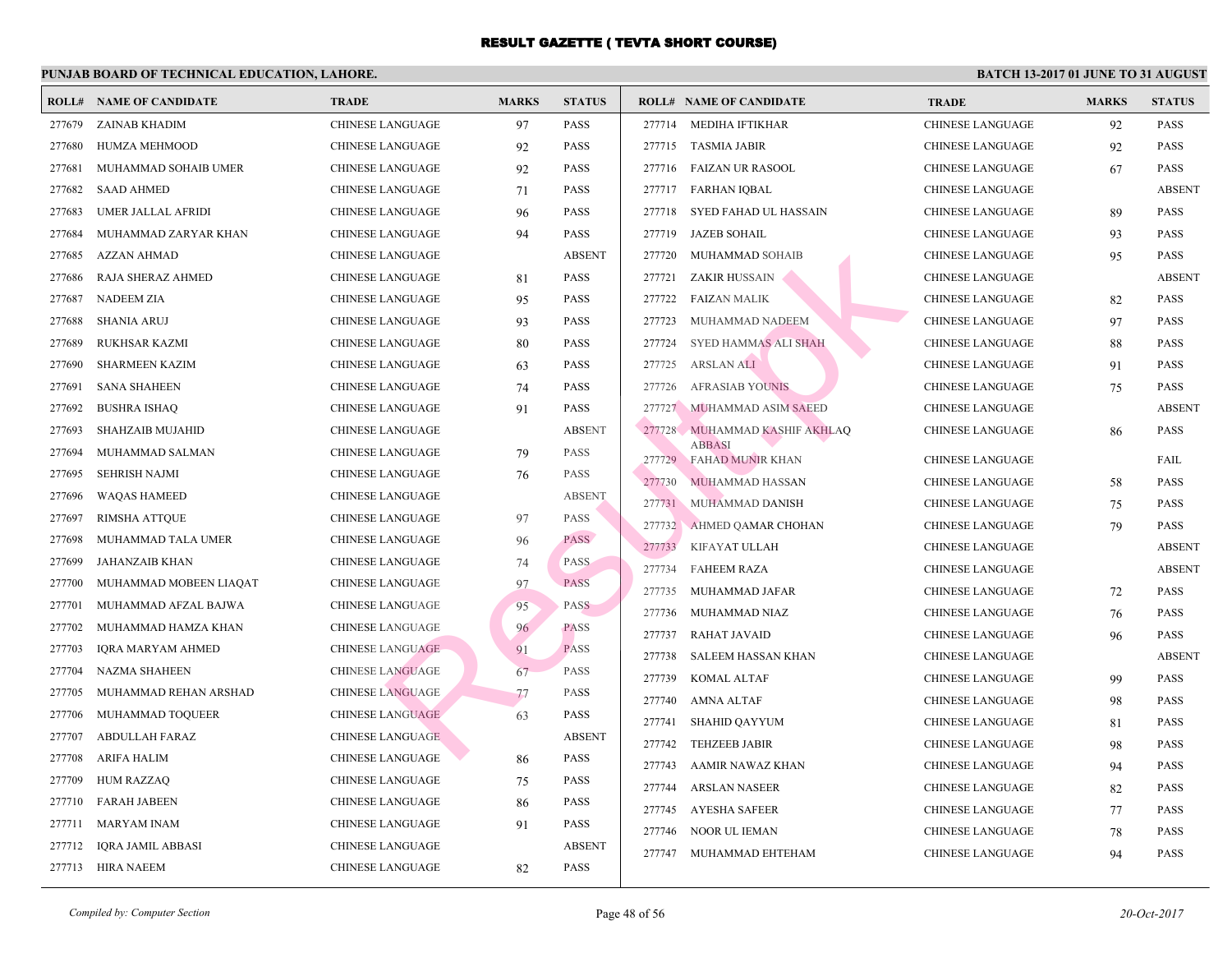| <b>ROLL#</b> | <b>NAME OF CANDIDATE</b>    | <b>TRADE</b>            | <b>MARKS</b> | <b>STATUS</b> |        | <b>ROLL# NAME OF CANDIDATE</b>               | <b>TRA</b>  |
|--------------|-----------------------------|-------------------------|--------------|---------------|--------|----------------------------------------------|-------------|
| 277748       | RAFAQAT IJAZ NASIR          | <b>CHINESE LANGUAGE</b> | 76           | <b>PASS</b>   | 277783 | MUHAMMAD HARIS MUNIR                         | <b>CHIN</b> |
| 277749       | AIZAZ IJAZ                  | CHINESE LANGUAGE        |              | <b>ABSENT</b> |        | 277784 ATHAR HUSSAIN                         | <b>CHIN</b> |
| 277750       | KHALID ZAFAR KHAN           | CHINESE LANGUAGE        | 99           | <b>PASS</b>   |        | <b>GOVT. COLLEGE OF TECHNOLOGY, , TAXILA</b> |             |
| 277751       | MUHAMMAD USMAN              | CHINESE LANGUAGE        |              | <b>ABSENT</b> | 277785 | TAIMOOR AHMED KHAN                           | <b>CHIN</b> |
| 277752       | <b>TAJMMUL HUSSAIN</b>      | <b>CHINESE LANGUAGE</b> | 90           | <b>PASS</b>   | 277786 | ROSHEELA MUKHTAR                             | <b>CHIN</b> |
| 277753       | <b>WAQAR AHMAD</b>          | CHINESE LANGUAGE        | 98           | <b>PASS</b>   | 277787 | <b>NOMAN QADEER</b>                          | <b>CHIN</b> |
| 277754       | <b>SAMI UR REHMAN</b>       | CHINESE LANGUAGE        | 95           | <b>PASS</b>   | 277788 | SYEDA MASOOMA ZAIDI                          | <b>CHIN</b> |
| 277755       | MUHAMMAD ASHRAF             | CHINESE LANGUAGE        | 88           | <b>PASS</b>   | 277789 | <b>MUHAMMAD USMAN</b>                        | <b>CHIN</b> |
| 277756       | <b>AKBAR ALI</b>            | <b>CHINESE LANGUAGE</b> | 78           | <b>PASS</b>   | 277790 | <b>ANEEZA SYED</b>                           | <b>CHIN</b> |
| 277757       | MUHAMMAD ISMAIL             | CHINESE LANGUAGE        | 78           | <b>PASS</b>   | 277791 | ZIL E HUMA NAQVI                             | <b>CHIN</b> |
| 277758       | <b>IFTIKAR AHMED</b>        | CHINESE LANGUAGE        | 81           | <b>PASS</b>   | 277792 | MUHAMMAD BILAL                               | <b>CHIN</b> |
| 277759       | MEHMOOD AKHTAR              | CHINESE LANGUAGE        | 100          | <b>PASS</b>   | 277793 | SYED DANISH AHMAD SHRIFI                     | <b>CHIN</b> |
| 277760       | <b>DILDAR AHMED</b>         | <b>CHINESE LANGUAGE</b> | 96           | <b>PASS</b>   | 277794 | <b>MAMOONA TARIQ</b>                         | <b>CHIN</b> |
| 277761       | <b>MAZAHIR HUSSAIN</b>      | CHINESE LANGUAGE        | 79           | <b>PASS</b>   |        | 277795 MUHAMMAD USMAN SHAFIQUE               | <b>CHIN</b> |
| 277762       | KHURRAM SHAHZAD ABBASI      | CHINESE LANGUAGE        |              | <b>ABSENT</b> |        | 277796 MUAZ FAROOQ                           | <b>CHIN</b> |
| 277763       | <b>AWAIS AALAM</b>          | CHINESE LANGUAGE        | 76           | <b>PASS</b>   |        | 277797 ZUBAIR ABBASI                         | <b>CHIN</b> |
| 277764       | MUHAMMAD HAZIQ UZAIR        | CHINESE LANGUAGE        | 100          | <b>PASS</b>   | 277798 | RAJA WAQAS ALI                               | <b>CHIN</b> |
| 277765       | MUDASSAR ALI                | CHINESE LANGUAGE        | 100          | <b>PASS</b>   | 277799 | <b>SAHEEDA BIBI</b>                          | <b>CHIN</b> |
| 277766       | MUHAMMAD SALMAN             | CHINESE LANGUAGE        |              | <b>ABSENT</b> | 277800 | MUHAMMAD ALI                                 | <b>CHIN</b> |
| 277767       | MUHAMMAD NIAZ               | CHINESE LANGUAGE        | 76           | <b>PASS</b>   | 277801 | MUHAMMAD ASIM                                | <b>CHIN</b> |
| 277768       | MUHAMMAD SOHAIB JAVED SATTI | <b>CHINESE LANGUAGE</b> | 96           | <b>PASS</b>   | 277802 | FAHAD NAZIR                                  | <b>CHIN</b> |
| 277769       | MUHAMMAD SHAHZEB            | <b>CHINESE LANGUAGE</b> | 93           | <b>PASS</b>   | 277803 | HAFIZ MUHAMMAD UMAR FAROOQ                   | <b>CHIN</b> |
| 277770       | <b>OWAIS ABDULLAH</b>       | <b>CHINESE LANGUAGE</b> | 98           | <b>PASS</b>   | 277804 | JAVED KHAN                                   | <b>CHIN</b> |
| 277771       | AMMAD UL ISLAM              | <b>CHINESE LANGUAGE</b> | 100          | <b>PASS</b>   | 277805 | <b>HABIBA SULTANA</b>                        | <b>CHIN</b> |
| 277772       | <b>DANIAL ARSHAD</b>        | <b>CHINESE LANGUAGE</b> | 84           | <b>PASS</b>   | 277806 | UMAIR IJAZ                                   | <b>CHIN</b> |
| 277773       | MUHAMMAD ZUBAIR HAHMI       | <b>CHINESE LANGUAGE</b> | 97           | <b>PASS</b>   | 277807 | MUHAMMAD HASAN ALI KHAN                      | <b>CHIN</b> |
| 277774       | MUHAMMAD IMRAN              | <b>CHINESE LANGUAGE</b> | 99           | PASS          | 277808 | MUHAMMAD ALI                                 | <b>CHIN</b> |
| 277775       | <b>IMTIAZ AHMED QURESHI</b> | <b>CHINESE LANGUAGE</b> | 75           | <b>PASS</b>   | 277809 | MUHAMMAD MUAZ SAFDAR                         | <b>CHIN</b> |
| 277776       | M NAJAM UL SAQIB            | <b>CHINESE LANGUAGE</b> | 75           | <b>PASS</b>   | 277810 | MUHAMMAD ALI                                 | <b>CHIN</b> |
| 277777       | MUNEEB UR REHMAN            | <b>CHINESE LANGUAGE</b> | 78           | <b>PASS</b>   | 277811 | USAMA BIN NAZIR                              | <b>CHIN</b> |
| 277778       | <b>USMAN ZAFAR</b>          | <b>CHINESE LANGUAGE</b> |              | <b>ABSENT</b> | 277812 | MUHAMMAD BILAL                               | <b>CHIN</b> |
| 277779       | <b>SOHAIL KHAN</b>          | <b>CHINESE LANGUAGE</b> |              | <b>ABSENT</b> | 277813 | MUHAMMAD IRFAN                               | <b>CHIN</b> |
| 277780       | HAFIZ MUHAMMAD AAMZA        | CHINESE LANGUAGE        |              | <b>ABSENT</b> | 277814 | MUHAMMAD ATHER SIDDIQUE                      | <b>CHIN</b> |
| 277781       | ABDULLAH MUJAHID            | CHINESE LANGUAGE        | 93           | <b>PASS</b>   | 277815 | MUHAMMAD RAEES                               | <b>CHIN</b> |
| 277782       | SYED ASIM ALI SHAH          | <b>CHINESE LANGUAGE</b> |              | <b>ABSENT</b> |        | 277816 MUHAMMAD JAWAD                        | <b>CHIN</b> |
|              |                             |                         |              |               |        |                                              |             |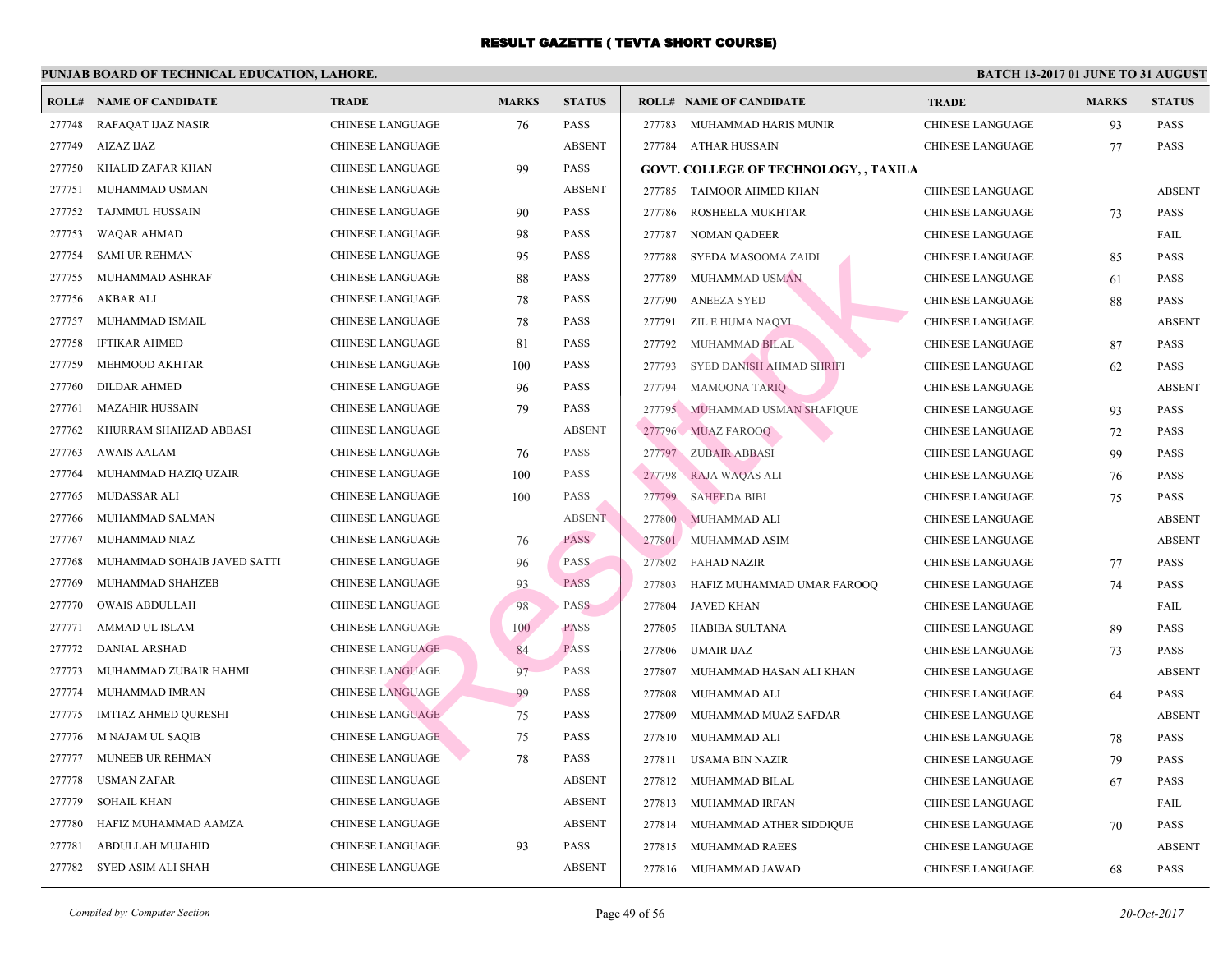|        | <b>ROLL# NAME OF CANDIDATE</b> | <b>TRADE</b>            | <b>MARKS</b> | <b>STATUS</b> |        | <b>ROLL# NAME OF CANDIDATE</b>                  | <b>TRA</b>  |
|--------|--------------------------------|-------------------------|--------------|---------------|--------|-------------------------------------------------|-------------|
| 277817 | <b>SAAD KHALID</b>             | <b>CHINESE LANGUAGE</b> |              | FAIL          | 277852 | AMMARA SALEEM                                   | <b>CHIN</b> |
| 277818 | MUHAMMAD AQEEL                 | <b>CHINESE LANGUAGE</b> |              | FAIL          | 277853 | <b>MADIHA ANDLEEB</b>                           | <b>CHIN</b> |
| 277819 | YASIR                          | <b>CHINESE LANGUAGE</b> |              | FAIL          | 277854 | AHSAN SOHAIL                                    | <b>CHIN</b> |
| 277820 | <b>TARIQ MEHMOOD</b>           | <b>CHINESE LANGUAGE</b> |              | FAIL          | 277855 | MUHAMMAD TAHIR ISMAIL                           | <b>CHIN</b> |
| 277821 | MUHAMMAD TAUQEER FAROOQ        | <b>CHINESE LANGUAGE</b> |              | FAIL          | 277856 | ATEEQ AHMED                                     | <b>CHIN</b> |
| 277822 | <b>SYED GHYOOR HAIDER</b>      | CHINESE LANGUAGE        | 70           | <b>PASS</b>   | 277857 | MUHAMMAD TAHIR                                  | <b>CHIN</b> |
| 277823 | MUHAMMAD RIAZ                  | <b>CHINESE LANGUAGE</b> | 61           | <b>PASS</b>   | 277858 | SYED REHAN ARSHAD SHAH                          | <b>CHIN</b> |
| 277824 | <b>SANA SADAF</b>              | <b>CHINESE LANGUAGE</b> | 79           | <b>PASS</b>   | 277859 | <b>ABDUL RAHMAN AWAN</b>                        | <b>CHIN</b> |
| 277825 | <b>SUNAIL ABBAS</b>            | <b>CHINESE LANGUAGE</b> |              | <b>ABSENT</b> | 277860 | <b>TAUSEEF AHMED</b>                            | <b>CHIN</b> |
| 277826 | RANA MUHAMMAD UZAIR EJAZ       | <b>CHINESE LANGUAGE</b> |              | FAIL          | 277861 | <b>NOSHEEN NAWAZ</b>                            | <b>CHIN</b> |
| 277827 | AHSAN KHURSHEED                | <b>CHINESE LANGUAGE</b> |              | FAIL          | 277862 | <b>FARYAL HAROON</b>                            | <b>CHIN</b> |
| 277828 | <b>ADEEL ABBAS</b>             | CHINESE LANGUAGE        |              | <b>ABSENT</b> | 277863 | <b>SEHRIS HAMEED</b>                            | <b>CHIN</b> |
| 277829 | <b>JUNAID KHAN</b>             | <b>CHINESE LANGUAGE</b> |              | <b>ABSENT</b> | 277864 | MUHAMMAD SOHAIL MEHDI                           | <b>CHIN</b> |
| 277830 | <b>AWAIS AHMED</b>             | CHINESE LANGUAGE        | 83           | <b>PASS</b>   |        | 277865 MIAN SALMAN AHMED                        | <b>CHIN</b> |
| 277831 | MEHWISH MUNIR                  | <b>CHINESE LANGUAGE</b> | 74           | <b>PASS</b>   |        | 277866 QAMAR HANIF                              | <b>CHIN</b> |
| 277832 | <b>SAQIB ALI KHAN</b>          | <b>CHINESE LANGUAGE</b> | 66           | <b>PASS</b>   | 277867 | MUHAMMAD YASIR RASHEED                          | <b>CHIN</b> |
| 277833 | <b>MALIK ABDUL MOIZ</b>        | <b>CHINESE LANGUAGE</b> |              | <b>ABSENT</b> | 277868 | <b>MUHAMMAD HASEEB</b>                          | <b>CHIN</b> |
| 277834 | <b>HAMMAD AHMED</b>            | <b>CHINESE LANGUAGE</b> | 84           | <b>PASS</b>   | 277869 | <b>ASIM MASOOD</b>                              | <b>CHIN</b> |
| 277835 | <b>ADNAN YAMEEN</b>            | <b>CHINESE LANGUAGE</b> |              | <b>ABSENT</b> |        | 277870 NIDA RAHEEM                              | <b>CHIN</b> |
| 277836 | <b>NAZISH AMEEN</b>            | <b>CHINESE LANGUAGE</b> | 85           | <b>PASS</b>   |        | 277871 MUHAMMAD KALIM                           | <b>CHIN</b> |
| 277837 | REHANA YASMEEN                 | <b>CHINESE LANGUAGE</b> | 74           | <b>PASS</b>   | 277872 | SYED HAROON ALI SHAH                            | <b>CHIN</b> |
| 277838 | MUHAMMAD HAMZA                 | <b>CHINESE LANGUAGE</b> | 71           | <b>PASS</b>   | 277873 | <b>IBRAR AHMED</b>                              | <b>CHIN</b> |
| 277839 | <b>SALMA SADIQ</b>             | CHINESE LANGUAGE        | 91           | <b>PASS</b>   | 277874 | <b>AROOJ NAQVI</b>                              | <b>CHIN</b> |
| 277840 | <b>HAMMAD HASSAN</b>           | <b>CHINESE LANGUAGE</b> |              | <b>ABSENT</b> | 277875 | BILAL ALI                                       | <b>CHIN</b> |
| 277841 | <b>MUZAFFAR IQBAL</b>          | <b>CHINESE LANGUAGE</b> | 67           | <b>PASS</b>   |        | 277876 MUHAMMAD NAVEED                          | <b>CHIN</b> |
| 277842 | <b>USMAN ELAHI</b>             | <b>CHINESE LANGUAGE</b> |              | FAIL          |        | <b>GOVT. COLLEGE OF TECHNOLOGY FOR WOMEN, I</b> |             |
| 277843 | ZOHAIB MALIK                   | <b>CHINESE LANGUAGE</b> | 90           | <b>PASS</b>   |        | <b>ROAD,, SAHIWAL</b>                           |             |
| 277844 | <b>AHMED ALI</b>               | <b>CHINESE LANGUAGE</b> | 57           | <b>PASS</b>   |        | 277877 HAIDER IQBAL                             | <b>CHIN</b> |
| 277845 | <b>ARZAM JAVAID</b>            | <b>CHINESE LANGUAGE</b> | 75           | <b>PASS</b>   | 277878 | MUHAMMAD OMAR                                   | <b>CHIN</b> |
| 277846 | <b>HASEEB AHMED</b>            | <b>CHINESE LANGUAGE</b> |              | <b>ABSENT</b> | 277879 | <b>RAZA ASHRAF</b>                              | <b>CHIN</b> |
| 277847 | <b>FAIZA RAHIM</b>             | <b>CHINESE LANGUAGE</b> | 68           | <b>PASS</b>   | 277880 | <b>SHAHBAZ NAZIR</b>                            | <b>CHIN</b> |
| 277848 | <b>SAMMER HUSSAIN SHAH</b>     | <b>CHINESE LANGUAGE</b> |              | <b>ABSENT</b> | 277881 | MUHAMMAD ZAFAR IQBAL                            | <b>CHIN</b> |
| 277849 | ADEEL HAIDER HASHMI            | <b>CHINESE LANGUAGE</b> | 69           | <b>PASS</b>   | 277882 | MAHMOOD AHMAD                                   | <b>CHIN</b> |
| 277850 | <b>SADAF HAROON</b>            | <b>CHINESE LANGUAGE</b> | 87           | <b>PASS</b>   | 277883 | <b>SALMAN AZAM</b>                              | <b>CHIN</b> |
| 277851 | <b>SHUMAILA ANWAR</b>          | <b>CHINESE LANGUAGE</b> | 88           | <b>PASS</b>   | 277884 | MUHAMMAD FARID ASAD                             | <b>CHIN</b> |
|        |                                |                         |              |               |        |                                                 |             |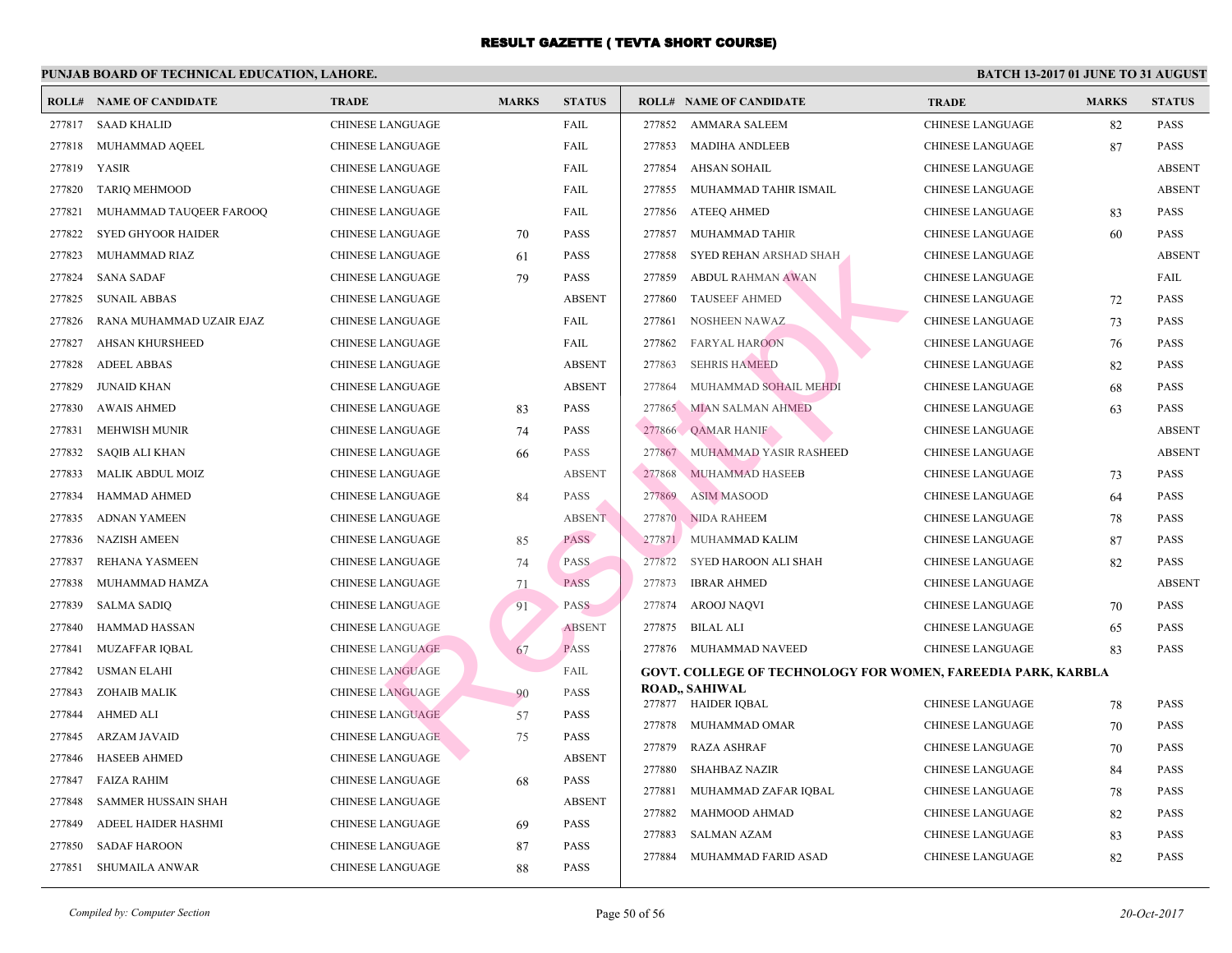|        | <b>ROLL# NAME OF CANDIDATE</b> | <b>TRADE</b>            | <b>MARKS</b> | <b>STATUS</b> |        | <b>ROLL# NAME OF CANDIDATE</b> | <b>TRA</b>  |
|--------|--------------------------------|-------------------------|--------------|---------------|--------|--------------------------------|-------------|
| 277885 | <b>JAMSHAID IQBAL</b>          | <b>CHINESE LANGUAGE</b> | 71           | PASS          |        | 277920 AQIB RAZA               | <b>CHIN</b> |
| 277886 | KHURRAM SHAHZAD                | <b>CHINESE LANGUAGE</b> | 91           | <b>PASS</b>   | 277921 | ALI HASNAIN                    | <b>CHIN</b> |
| 277887 | <b>IRZAM SHAHID</b>            | CHINESE LANGUAGE        |              | <b>ABSENT</b> | 277922 | <b>SHAISTA AH BIBI</b>         | <b>CHIN</b> |
| 277888 | <b>BABAR NASIM</b>             | CHINESE LANGUAGE        | 70           | PASS          | 277923 | MUHAMMAD USMAN                 | CHIN.       |
| 277889 | SAJJAD UL HASSAN               | <b>CHINESE LANGUAGE</b> | 91           | <b>PASS</b>   | 277924 | <b>ABDUL WAHAB</b>             | <b>CHIN</b> |
| 277890 | <b>ARSLAN IRSHAD</b>           | CHINESE LANGUAGE        | 92           | <b>PASS</b>   | 277925 | MUHAMMAD AFTAB SABIR           | CHIN.       |
| 277891 | <b>GHULAM MUSTAFA</b>          | CHINESE LANGUAGE        | 69           | <b>PASS</b>   | 277926 | <b>RASHID ALI</b>              | <b>CHIN</b> |
| 277892 | <b>TALHA HASAN</b>             | <b>CHINESE LANGUAGE</b> | 74           | <b>PASS</b>   | 277927 | MUHAMMAD NASRULLAH             | <b>CHIN</b> |
| 277893 | <b>ADEEL GHOUSE</b>            | <b>CHINESE LANGUAGE</b> | 71           | <b>PASS</b>   | 277928 | MUHAMMAD AHMAD                 | <b>CHIN</b> |
| 277894 | <b>IQRA GHAFFAR</b>            | CHINESE LANGUAGE        | 86           | <b>PASS</b>   | 277929 | MUHAMMAD RASHID HUSSAIN        | CHIN.       |
| 277895 | TAYYABA BASHIR CHANDA          | CHINESE LANGUAGE        | 84           | <b>PASS</b>   | 277930 | TAYYAB TAHIR                   | <b>CHIN</b> |
| 277896 | MUQADDAS MEHREEN               | CHINESE LANGUAGE        | 95           | <b>PASS</b>   | 277931 | <b>ADNAN LATIF</b>             | CHIN.       |
| 277897 | <b>KINZA ALI</b>               | <b>CHINESE LANGUAGE</b> | 95           | <b>PASS</b>   | 277932 | ALI JAWAD                      | CHIN.       |
| 277898 | RUSHNA ZULFIQAR                | CHINESE LANGUAGE        | 82           | <b>PASS</b>   |        | 277933 NAVEED JAMAL            | <b>CHIN</b> |
| 277899 | <b>SANA YAQOOB</b>             | CHINESE LANGUAGE        | 80           | <b>PASS</b>   |        | 277934 TANVEER SIRAJ           | <b>CHIN</b> |
| 277900 | <b>AHMAD ALI</b>               | CHINESE LANGUAGE        | 92           | <b>PASS</b>   |        | 277935 SHOAIB ASLAM            | <b>CHIN</b> |
| 277901 | MUHAMMAD IMRAN                 | CHINESE LANGUAGE        | 82           | <b>PASS</b>   | 277936 | MUHAMMAD SHAHBAZ KHAN          | CHIN.       |
| 277902 | <b>GHULAM ALI</b>              | <b>CHINESE LANGUAGE</b> | 69           | PASS          | 277937 | <b>MOBEEN KHALIQ</b>           | CHIN.       |
| 277903 | AHMAD BILAL ALAM               | CHINESE LANGUAGE        | 72           | <b>PASS</b>   | 277938 | MEHBOOB UR REHMAN              | <b>CHIN</b> |
| 277904 | MUHAMMAD AFZAAL                | CHINESE LANGUAGE        | 87           | <b>PASS</b>   |        | 277939 MUHAMMAD ADNAN IQBAL    | CHIN.       |
| 277905 | <b>SAIF ULLAH ABID</b>         | CHINESE LANGUAGE        | 88           | <b>PASS</b>   | 277940 | MUHAMMAD ZEESHAN               | <b>CHIN</b> |
| 277906 | <b>HARIS ALI</b>               | CHINESE LANGUAGE        | 89           | <b>PASS</b>   | 277941 | <b>SOHAIL IRFAN</b>            | CHIN.       |
| 277907 | MUHAMMAD ISHAQ                 | <b>CHINESE LANGUAGE</b> | 74           | <b>PASS</b>   | 277942 | <b>NAVEED AKBAR</b>            | <b>CHIN</b> |
| 277908 | <b>HUMA SATTI</b>              | <b>CHINESE LANGUAGE</b> | 87           | <b>PASS</b>   | 277943 | MUHAMMAD ASIF RIAZ             | <b>CHIN</b> |
| 277909 | <b>BEENISH JAVED</b>           | <b>CHINESE LANGUAGE</b> | 91           | <b>PASS</b>   | 277944 | <b>TANWEER AKBAR</b>           | <b>CHIN</b> |
| 277910 | MAJID NAWAZ                    | <b>CHINESE LANGUAGE</b> | 74           | PASS          | 277945 | <b>RIZWAN AHMAD</b>            | CHIN.       |
| 277911 | NISAR AHMAD                    | <b>CHINESE LANGUAGE</b> |              | <b>ABSENT</b> | 277946 | MUHAMMAD USMAN SHAHID          | <b>CHIN</b> |
| 277912 | MUHAMMAD FAHEEM NOOR           | <b>CHINESE LANGUAGE</b> | 86           | <b>PASS</b>   | 277947 | MUHAMMAD HAMZA                 | <b>CHIN</b> |
| 277913 | <b>UMAR FAROOQ</b>             | <b>CHINESE LANGUAGE</b> | 87           | <b>PASS</b>   | 277948 | HAMZA HUSSAIN                  | <b>CHIN</b> |
| 277914 | <b>UMAIR SHAHZAD</b>           | <b>CHINESE LANGUAGE</b> | 69           | <b>PASS</b>   | 277949 | MAHMOOD ANWAR                  | <b>CHIN</b> |
| 277915 | MUHAMMAD AFZEAL SHAHZAD        | <b>CHINESE LANGUAGE</b> | 74           | <b>PASS</b>   | 277950 | MUHAMMAD ZOHAIB                | <b>CHIN</b> |
| 277916 | <b>RIDA ZAHRA</b>              | CHINESE LANGUAGE        | 78           | PASS          | 277951 | <b>RAIS USMAN TARIQ</b>        | <b>CHIN</b> |
| 277917 | <b>SALIM AKHTAR</b>            | CHINESE LANGUAGE        | 69           | <b>PASS</b>   | 277952 | MUJTABA SHAFI                  | CHIN.       |
| 277918 | FAIZAN ALI                     | <b>CHINESE LANGUAGE</b> |              | <b>ABSENT</b> | 277953 | MUHAMMAD RIZWAN KHAN           | <b>CHIN</b> |
|        | 277919 MUHAMMAD AFZAAL MANSOOR | CHINESE LANGUAGE        | 87           | <b>PASS</b>   | 277954 | SAJID KHAN                     | <b>CHIN</b> |
|        |                                |                         |              |               |        |                                |             |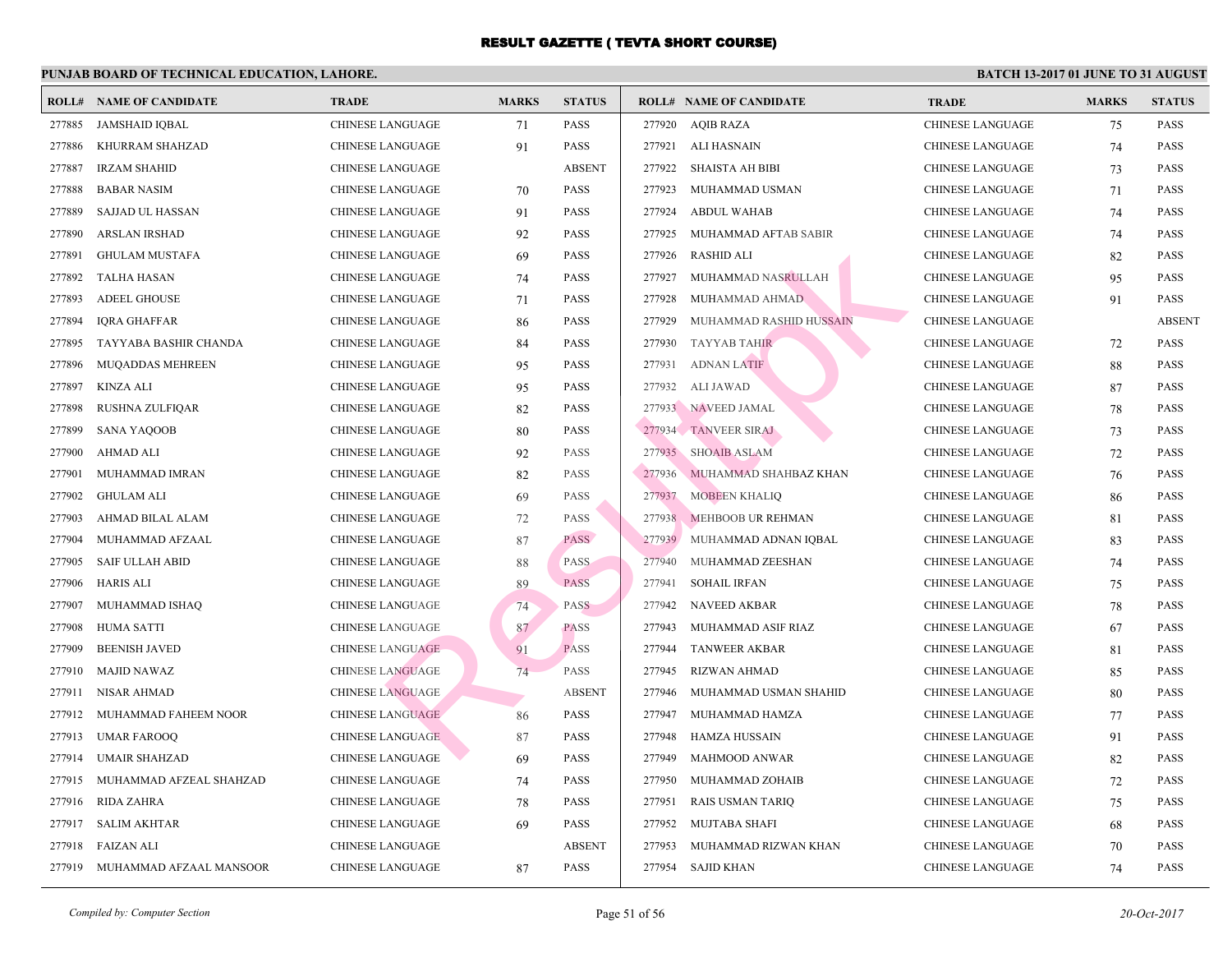|        | <b>ROLL# NAME OF CANDIDATE</b>                              | <b>TRADE</b>            | <b>MARKS</b> | <b>STATUS</b> |        | <b>ROLL# NAME OF CANDIDATE</b> | <b>TRA</b>  |
|--------|-------------------------------------------------------------|-------------------------|--------------|---------------|--------|--------------------------------|-------------|
| 277955 | MUHAMMAD MUBASHAR AMIN                                      | <b>CHINESE LANGUAGE</b> | 69           | <b>PASS</b>   |        | 277989 SYED SOHAIL SHAHZAD     | <b>CHIN</b> |
| 277956 | <b>SAQIB HUSSAIN</b>                                        | <b>CHINESE LANGUAGE</b> | 89           | PASS          | 277990 | ZAINAB SHAHBAZ                 | <b>CHIN</b> |
| 277957 | <b>RAO NOMAN YASIN</b>                                      | <b>CHINESE LANGUAGE</b> | 92           | <b>PASS</b>   | 277991 | ADEEL HAIDER JOYIA             | <b>CHIN</b> |
| 277958 | <b>ADEEL RAZA</b>                                           | <b>CHINESE LANGUAGE</b> | 80           | <b>PASS</b>   | 277992 | MUHAMMAD YOUSAF                | <b>CHIN</b> |
| 277959 | <b>AMIR ALI</b>                                             | CHINESE LANGUAGE        | 71           | <b>PASS</b>   | 277993 | NABEEL AHMAD SHAIKH            | <b>CHIN</b> |
| 277960 | FATIMA BATOOL IRSHAD                                        | <b>CHINESE LANGUAGE</b> | 95           | PASS          | 277994 | ZAFAR NAZIR                    | <b>CHIN</b> |
| 277961 | <b>SADIA MARIAM</b>                                         | <b>CHINESE LANGUAGE</b> | 88           | PASS          | 277995 | RANA MUHAMMAD USAMA            | <b>CHIN</b> |
| 277962 | <b>NOREEN AKHTAR</b>                                        | <b>CHINESE LANGUAGE</b> | 86           | PASS          | 277996 | ROMEEL SHAHZAD                 | <b>CHIN</b> |
| 277963 | KISHWER PERVEEN                                             | <b>CHINESE LANGUAGE</b> | 96           | PASS          | 277997 | <b>HAFIZ MUHAMMAD FAISAL</b>   | <b>CHIN</b> |
| 277964 | <b>IQRA UROOJ</b>                                           | <b>CHINESE LANGUAGE</b> | 81           | PASS          | 277998 | <b>SHEHZAD</b><br>MADIHA NAZ   | <b>CHIN</b> |
| 277965 | SADIA SARWAR RANA                                           | <b>CHINESE LANGUAGE</b> | 91           | PASS          | 277999 | <b>RAHEEL ANJUM</b>            | <b>CHIN</b> |
| 277966 | <b>NAZISH TANVEER</b>                                       | <b>CHINESE LANGUAGE</b> | 80           | PASS          | 278000 | <b>ZAINAB IRFAN</b>            | <b>CHIN</b> |
| 277967 | <b>SAMRA ASHRAF</b>                                         | CHINESE LANGUAGE        | 91           | <b>PASS</b>   | 278001 | <b>ADIL SARWAR</b>             | <b>CHIN</b> |
| 277968 | <b>IQRA NAZIR</b>                                           | <b>CHINESE LANGUAGE</b> | 83           | PASS          | 278002 | MUHAMMAD JAWAD TARIQ           | <b>CHIN</b> |
| 277969 | <b>SANA ISHAQ</b>                                           | <b>CHINESE LANGUAGE</b> | 86           | <b>PASS</b>   | 278003 | <b>HAFEEZ UL REHMAN</b>        | <b>CHIN</b> |
| 277970 | <b>SANA SHOUKAT</b>                                         | <b>CHINESE LANGUAGE</b> | 78           | <b>PASS</b>   | 278004 | <b>ZOHAIB WAJID</b>            | <b>CHIN</b> |
| 277971 | <b>HIRA ASHRAF</b>                                          | CHINESE LANGUAGE        | 82           | <b>PASS</b>   | 278005 | <b>RANA SHAHID AZIZ</b>        | <b>CHIN</b> |
| 277972 | <b>ATTIA MUSLIM</b>                                         | <b>CHINESE LANGUAGE</b> | 71           | PASS          | 278006 | MUHAMMAD QASIM MAJID KHAN      | <b>CHIN</b> |
| 277973 | MUHAMMAD MURSLEEN                                           | <b>CHINESE LANGUAGE</b> | 71           | <b>PASS</b>   | 278007 | MUHAMMAD AWAIS KHAN            | <b>CHIN</b> |
| 277974 | <b>HAFEEZ SARWAR</b>                                        | <b>CHINESE LANGUAGE</b> | 77           | <b>PASS</b>   | 278008 | <b>AYUB AHMAD</b>              | <b>CHIN</b> |
| 277975 | MUHAMMAD ATIF                                               | CHINESE LANGUAGE        | 80           | PASS          | 278009 | MUHAMMAD USAMA                 | <b>CHIN</b> |
| 277976 | MAHMOOD AHMAD                                               | <b>CHINESE LANGUAGE</b> | 73           | <b>PASS</b>   | 278010 | SYED HASSAN RAZA               | <b>CHIN</b> |
|        | <b>GOVERNMENT COLLEGE OF TECHNOLOGY, PAF ROAD, SARGODHA</b> |                         |              |               | 278011 | MUHAMMAD USAMA FAROOQ          | <b>CHIN</b> |
| 277977 | <b>MAJID JAVED</b>                                          | <b>CHINESE LANGUAGE</b> | 92           | <b>PASS</b>   | 278012 | UMAR NOMAN                     | <b>CHIN</b> |
| 277978 | <b>MAHRUKH BABAR</b>                                        | <b>CHINESE LANGUAGE</b> | 88           | <b>PASS</b>   | 278013 | HUMERA IMTIAZ                  | <b>CHIN</b> |
| 277979 | MUHAMMAD ZEESHAN                                            | <b>CHINESE LANGUAGE</b> | 92           | <b>PASS</b>   | 278014 | <b>JUNAID RASHEED</b>          | <b>CHIN</b> |
| 277980 | <b>HAMID JAVED</b>                                          | <b>CHINESE LANGUAGE</b> | 85           | PASS          | 278015 | MUHAMMAD RAJAB                 | <b>CHIN</b> |
| 277981 | SIDRA MEHMOOD                                               | <b>CHINESE LANGUAGE</b> |              | <b>ABSENT</b> | 278016 | <b>MOHSIN MASOOD</b>           | <b>CHIN</b> |
| 277982 | WAFAZAHRA                                                   | <b>CHINESE LANGUAGE</b> | 88           | <b>PASS</b>   | 278017 | AHSAN IQBAL                    | <b>CHIN</b> |
| 277983 | <b>USAMA HABIB</b>                                          | <b>CHINESE LANGUAGE</b> | 65           | PASS          | 278018 | <b>FAISAL MUREED</b>           | <b>CHIN</b> |
| 277984 | <b>ALI RAZA</b>                                             | <b>CHINESE LANGUAGE</b> | 84           | <b>PASS</b>   | 278019 | MUHAMMAD ABDULLAH              | <b>CHIN</b> |
| 277985 | MUHAMMAD TAHIR KHAN                                         | <b>CHINESE LANGUAGE</b> |              | <b>ABSENT</b> | 278020 | <b>GHULAM MEERAN</b>           | <b>CHIN</b> |
| 277986 | SEERAT SHARIF CHISHTI                                       | <b>CHINESE LANGUAGE</b> | 78           | PASS          | 278021 | <b>MUZAFAR ALI</b>             | <b>CHIN</b> |
| 277987 | MUHAMMAD MUSAIB                                             | <b>CHINESE LANGUAGE</b> | 77           | <b>PASS</b>   |        |                                |             |
| 277988 | <b>ASAD MUNIR</b>                                           | <b>CHINESE LANGUAGE</b> | 78           | PASS          |        | 278022 BASHARAT ALI            | <b>CHIN</b> |
|        |                                                             |                         |              |               |        |                                |             |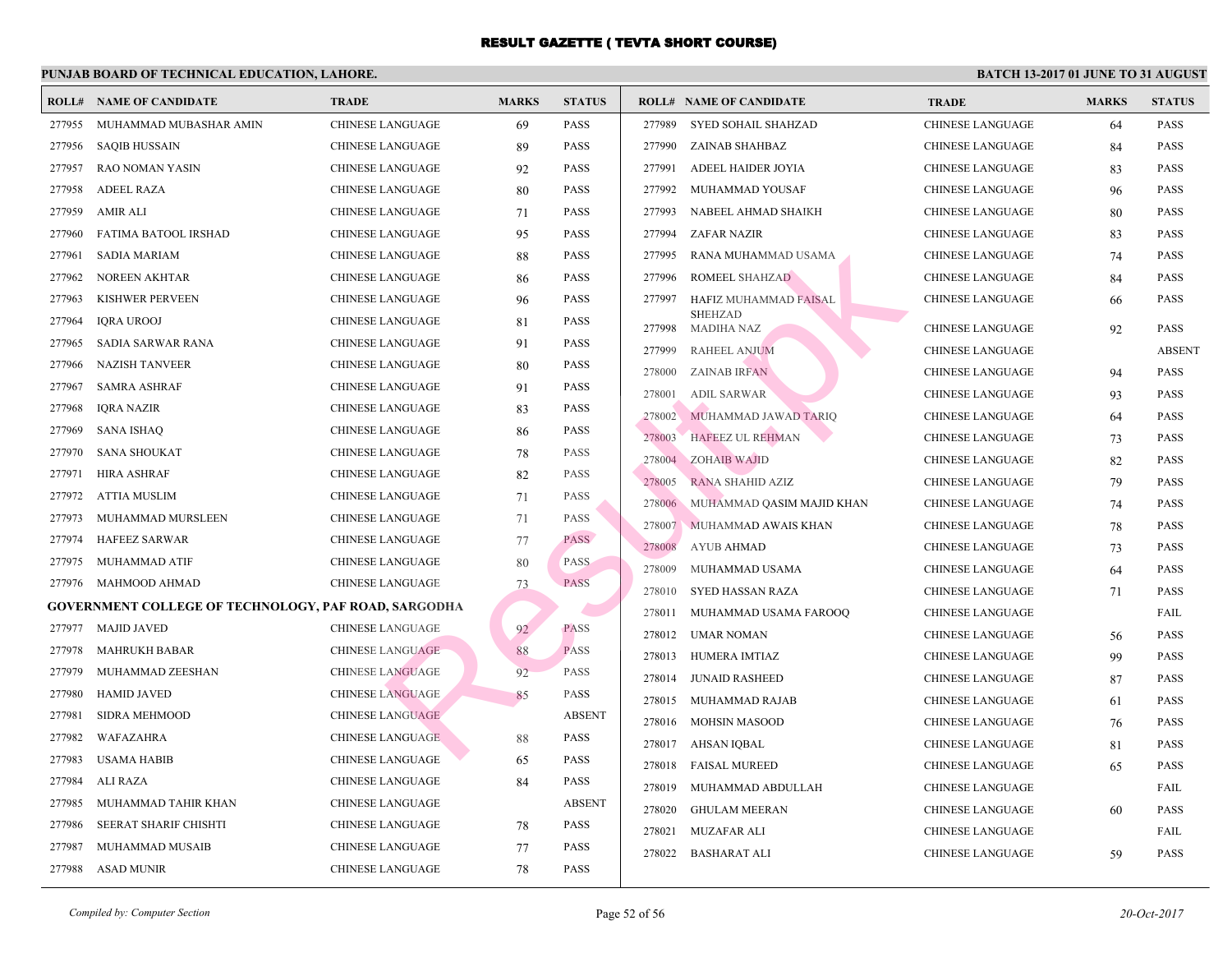| ROLL#  | NAME OF CANDIDATE           | <b>TRADE</b>            | <b>MARKS</b> | <b>STATUS</b> |        | <b>ROLL# NAME OF CANDIDATE</b>                  | <b>TRA</b>  |
|--------|-----------------------------|-------------------------|--------------|---------------|--------|-------------------------------------------------|-------------|
| 278023 | <b>AMNA SADAF</b>           | <b>CHINESE LANGUAGE</b> | 73           | <b>PASS</b>   | 278058 | MAHA KANWAL                                     | <b>CHIN</b> |
| 278024 | USAMA ALTAF                 | <b>CHINESE LANGUAGE</b> | 81           | <b>PASS</b>   | 278059 | ZAFAR ABBAS                                     | <b>CHIN</b> |
| 278025 | ALI ARSLAN                  | <b>CHINESE LANGUAGE</b> |              | FAIL          | 278060 | MUSSARAT WAZIR                                  | <b>CHIN</b> |
| 278026 | <b>HAMID RASHEED</b>        | <b>CHINESE LANGUAGE</b> | 65           | <b>PASS</b>   | 278061 | MUHAMMAD NABEEL ASLAM                           | <b>CHIN</b> |
| 278027 | <b>AAMIR SHAHZAD</b>        | <b>CHINESE LANGUAGE</b> |              | <b>ABSENT</b> | 278062 | <b>TASAWAR IQBAL</b>                            | <b>CHIN</b> |
| 278028 | <b>GHAZANFAR ALI</b>        | <b>CHINESE LANGUAGE</b> |              | <b>ABSENT</b> | 278063 | MUHAMMAD SALEEM                                 | <b>CHIN</b> |
| 278029 | <b>IQRA MUBEEN</b>          | <b>CHINESE LANGUAGE</b> | 75           | <b>PASS</b>   | 278064 | MUHAMMAD BILAL                                  | <b>CHIN</b> |
| 278030 | SHAWAIZ                     | <b>CHINESE LANGUAGE</b> |              | <b>ABSENT</b> | 278065 | <b>SOBIA SADAF</b>                              | <b>CHIN</b> |
| 278031 | <b>TULAIB MASOOD</b>        | <b>CHINESE LANGUAGE</b> | 74           | <b>PASS</b>   | 278066 | <b>GHULAM QADIR</b>                             | <b>CHIN</b> |
| 278032 | MUHAMMAD ALI SHAHBAZ        | <b>CHINESE LANGUAGE</b> | 60           | <b>PASS</b>   | 278067 | MUHAMMAD BILAL                                  | <b>CHIN</b> |
| 278033 | USAMA EHSAN                 | <b>CHINESE LANGUAGE</b> |              | FAIL          | 278068 | <b>NUSAGHAR IQBAL</b>                           | <b>CHIN</b> |
| 278034 | ABDUL QUDOOS IQBAL          | <b>CHINESE LANGUAGE</b> |              | <b>ABSENT</b> | 278069 | MUHAMMAD ZAFAR ABDUI                            | <b>CHIN</b> |
| 278035 | MUHAMMAD IMRAN ASLAM        | <b>CHINESE LANGUAGE</b> |              | <b>ABSENT</b> | 278070 | <b>REHMAN</b><br><b>AMNA AMJAD</b>              | <b>CHIN</b> |
| 278036 | MUHAMMAD ZOHAIR AMMAR       | <b>CHINESE LANGUAGE</b> |              | <b>ABSENT</b> | 278071 | MUHAMMAD WALLI                                  | <b>CHIN</b> |
| 278037 | HAMMAD FAROOQ               | <b>CHINESE LANGUAGE</b> | 76           | <b>PASS</b>   | 278072 | HASSNAIN AKRAM                                  | <b>CHIN</b> |
| 278038 | <b>SAIRA ALTAF</b>          | <b>CHINESE LANGUAGE</b> | 75           | <b>PASS</b>   | 278073 | MUHAMMAD USMAN                                  | <b>CHIN</b> |
| 278039 | <b>MAHEEN ALI</b>           | <b>CHINESE LANGUAGE</b> |              | <b>ABSENT</b> | 278074 | MUHAMMAD WAHEED KHALIQ                          | <b>CHIN</b> |
| 278040 | <b>EJAZ AHMED</b>           | <b>CHINESE LANGUAGE</b> | 95           | <b>PASS</b>   | 278075 | MUHAMMAD MASOOD UR REHMAN                       | <b>CHIN</b> |
| 278041 | <b>MOEEM UD DEEN</b>        | <b>CHINESE LANGUAGE</b> | 82           | <b>PASS</b>   |        | 278076 ABDUL MANNAN                             | <b>CHIN</b> |
| 278042 | <b>QURAT UL AIN JAMSHED</b> | <b>CHINESE LANGUAGE</b> | 74           | <b>PASS</b>   |        | <b>GOVERNMENT TECHNICAL TRAINING INSTITUTE,</b> |             |
| 278043 | <b>HAMZA MUNIR</b>          | <b>CHINESE LANGUAGE</b> |              | <b>ABSENT</b> |        | <b>SHEIKHUPURA</b>                              |             |
| 278044 | MUHAMMAD MALIK USHTAR       | <b>CHINESE LANGUAGE</b> |              | <b>ABSENT</b> |        | 278077 ABDUL RAZZAQ SHAHID                      | <b>CHIN</b> |
| 278045 | ALI HAIDER SAEED            | <b>CHINESE LANGUAGE</b> |              | <b>ABSENT</b> | 278078 | ALI AHMAD                                       | <b>CHIN</b> |
| 278046 | <b>MUJAHID HUSSAIN</b>      | <b>CHINESE LANGUAGE</b> | 70           | <b>PASS</b>   | 278079 | <b>JUNAID AHMAD</b>                             | <b>CHIN</b> |
| 278047 | MUHAMMAD KASHIF MUNEER      | <b>CHINESE LANGUAGE</b> |              | <b>ABSENT</b> | 278080 | <b>MANZOOR AHMED</b>                            | <b>CHIN</b> |
| 278048 | <b>MAHNOOR</b>              | <b>CHINESE LANGUAGE</b> | 80           | <b>PASS</b>   | 278081 | <b>SHAFIQ UR REHMAN</b>                         | <b>CHIN</b> |
| 278049 | <b>SHAMMAS ANWER</b>        | <b>CHINESE LANGUAGE</b> | 67           | <b>PASS</b>   | 278082 | <b>MUDASSAR KHAN</b>                            | <b>CHIN</b> |
| 278050 | <b>ZEESHAN RIAZ</b>         | <b>CHINESE LANGUAGE</b> |              | FAIL          | 278083 | MUHAMMAD JUNAID IDREES                          | <b>CHIN</b> |
| 278051 | <b>AFZAL HUSSAIN</b>        | <b>CHINESE LANGUAGE</b> | 62           | <b>PASS</b>   | 278084 | MUHAMMAD TALHA KHAN KIRMANI                     | <b>CHIN</b> |
| 278052 | MUHAMMAD KASHIF             | <b>CHINESE LANGUAGE</b> |              | <b>ABSENT</b> | 278085 | MUHAMMAD AMEER HAROON                           | <b>CHIN</b> |
| 278053 | SAIMA KOUSAR                | CHINESE LANGUAGE        | 93           | <b>PASS</b>   | 278086 | <b>QASIM RASHEED</b>                            | <b>CHIN</b> |
| 278054 | <b>ZUBAIR NAWAZ</b>         | <b>CHINESE LANGUAGE</b> |              | <b>ABSENT</b> | 278087 | <b>ADNAN MUNWAR</b>                             | <b>CHIN</b> |
| 278055 | AMBREEN CHAUDHARY           | <b>CHINESE LANGUAGE</b> |              | <b>ABSENT</b> | 278088 | USAMA ARIF                                      | <b>CHIN</b> |
| 278056 | MUHAMMAD ASHRAF MANNAN      | <b>CHINESE LANGUAGE</b> | 81           | <b>PASS</b>   | 278089 | <b>SHAHID RAMZAN</b>                            | <b>CHIN</b> |
| 278057 | MUHAMMAD TANVEER ASLAM      | <b>CHINESE LANGUAGE</b> | 78           | <b>PASS</b>   | 278090 | <b>ZEESHAN SAEED</b>                            | <b>CHIN</b> |
|        |                             |                         |              |               |        |                                                 |             |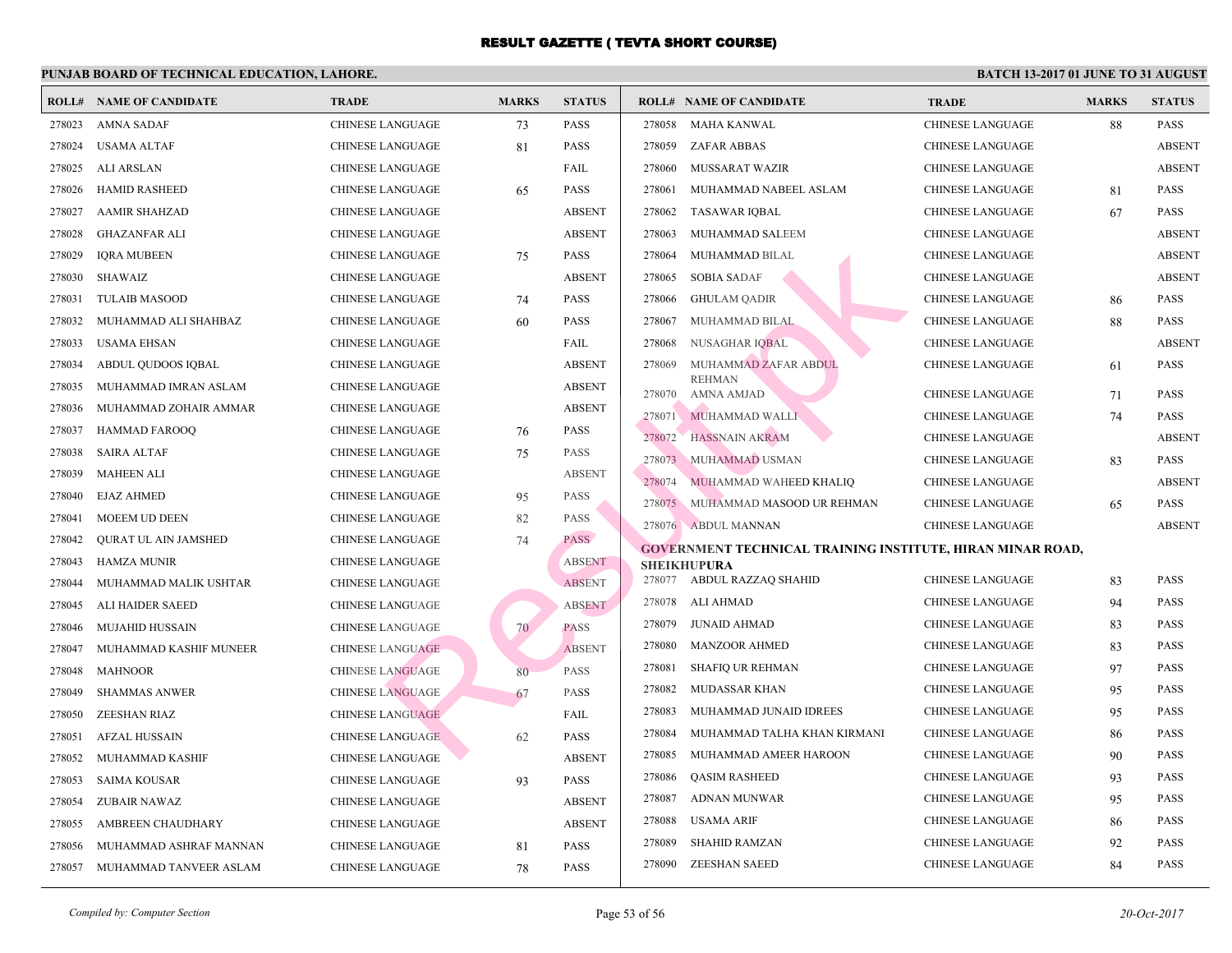|        | <b>ROLL# NAME OF CANDIDATE</b> | <b>TRADE</b>            | <b>MARKS</b> | <b>STATUS</b> |                  | <b>ROLL# NAME OF CANDIDATE</b>    | <b>TRA</b>                 |
|--------|--------------------------------|-------------------------|--------------|---------------|------------------|-----------------------------------|----------------------------|
| 278091 | <b>SHAHZAD RASOOL</b>          | <b>CHINESE LANGUAGE</b> | 87           | <b>PASS</b>   |                  | 278126 ALI ABRAR                  | <b>CHIN</b>                |
| 278092 | ADNAN AHMAD KHAN               | <b>CHINESE LANGUAGE</b> | 97           | PASS          |                  | 278127 SHOAIB ALI                 | <b>CHIN</b>                |
| 278093 | <b>SAEED UR REHMAN</b>         | <b>CHINESE LANGUAGE</b> | 87           | <b>PASS</b>   | 278128           | AFTAB KANWAR                      | <b>CHIN</b>                |
| 278094 | SAYED TALHA HUSSAIN SHAH       | <b>CHINESE LANGUAGE</b> | 87           | <b>PASS</b>   | 278129           | <b>IHTASHAM HUSSAIN</b>           | <b>CHIN</b>                |
| 278095 | MUHAMMAD WAQAR                 | <b>CHINESE LANGUAGE</b> | 86           | <b>PASS</b>   | 278130           | MUHAMMAD TAYYAB JAMSHID           | <b>CHIN</b>                |
| 278096 | KALEEM ULLAH KHAN              | <b>CHINESE LANGUAGE</b> |              | <b>ABSENT</b> | 278131           | ALI HASSAN SADDIQUE               | <b>CHIN</b>                |
| 278097 | TAJ HUSSAIN                    | <b>CHINESE LANGUAGE</b> | 95           | <b>PASS</b>   | 278132           | MUHAMMAD HAMZA HUSSAIN            | <b>CHIN</b>                |
| 278098 | AHMAD RAZA                     | CHINESE LANGUAGE        | 80           | <b>PASS</b>   | 278133           | HAFIZ MUHAMMAD USMAN ASHRAF       | <b>CHIN</b>                |
| 278099 | <b>SHAHID LATIF KHAN</b>       | <b>CHINESE LANGUAGE</b> | 80           | <b>PASS</b>   | 278134           | MUHAMMAD SHARIF                   | <b>CHIN</b>                |
| 278100 | <b>SHAHID NAEEM</b>            | <b>CHINESE LANGUAGE</b> | 97           | <b>PASS</b>   | 278135           | <b>SUNIL GABRIEL</b>              | <b>CHIN</b>                |
| 278101 | <b>GHULAM GHAZI</b>            | <b>CHINESE LANGUAGE</b> | 94           | <b>PASS</b>   | 278136           | <b>MASOOD AKHTAR</b>              | <b>CHIN</b>                |
| 278102 | AHSAN ZULFQIAR                 | <b>CHINESE LANGUAGE</b> | 84           | <b>PASS</b>   | 278137           | <b>ZOHAIB BASHARIT</b>            | <b>CHIN</b>                |
| 278103 | MUHAMMAD FAROOQ SADIQ          | <b>CHINESE LANGUAGE</b> | 95           | <b>PASS</b>   | 278138           | MUHAMMAD USMAN                    | <b>CHIN</b>                |
| 278104 | SYED TAIMOUR ALI SHERAZI       | <b>CHINESE LANGUAGE</b> | 95           | <b>PASS</b>   |                  | 278139 MUHAMMAD WAQAS NAWAZ       | <b>CHIN</b>                |
| 278105 | MUHAMMAD AMAD UD DIN           | <b>CHINESE LANGUAGE</b> | 92           | <b>PASS</b>   |                  | 278140 USAMA MUSTAFA              | <b>CHIN</b>                |
| 278106 | MUHAMMAD AWAIS                 | <b>CHINESE LANGUAGE</b> | 88           | <b>PASS</b>   | 278141           | SYED MUHAMMAD ARSLAN              | <b>CHIN</b>                |
| 278107 | HASHIR IFTIKHAR                | <b>CHINESE LANGUAGE</b> | 92           | <b>PASS</b>   | 278142           | <b>BUKHARI</b><br><b>ALI RAZA</b> | <b>CHIN</b>                |
| 278108 | <b>SAIRA KOUSER</b>            | <b>CHINESE LANGUAGE</b> | 93           | <b>PASS</b>   |                  | 278143 MUDASSAIR MUNIR            | <b>CHIN</b>                |
| 278109 | <b>ZUBARA SIDDIQUE</b>         | <b>CHINESE LANGUAGE</b> | 95           | <b>PASS</b>   |                  | 278144 MUHAMMAD UMER              | <b>CHIN</b>                |
| 278110 | <b>FAREEHA YASEEN</b>          | <b>CHINESE LANGUAGE</b> | 98           | <b>PASS</b>   | 278145           | <b>ADIL ALI</b>                   | <b>CHIN</b>                |
| 278111 | MUHAMMAD TALHA ISHTIAQ         | <b>CHINESE LANGUAGE</b> | 91           | PASS          | 278146           | RANA MUHAMMAD ZUBAIR KHAN         | <b>CHIN</b>                |
| 278112 | MUHAMMAD MUZAMMIL USMAN        | <b>CHINESE LANGUAGE</b> | 95           | <b>PASS</b>   |                  | 278147 ANAS TARIQ                 | <b>CHIN</b>                |
| 278113 | MUHAMMAD ASGHAR ALI            | CHINESE LANGUAGE        | 90           | <b>PASS</b>   | 278148           | USAMA RIAZ                        | <b>CHIN</b>                |
| 278114 | <b>ABDUL SATTAR</b>            | <b>CHINESE LANGUAGE</b> | 84           | <b>PASS</b>   | 278149           | SHAFAQAT ALI                      | <b>CHIN</b>                |
| 278115 | MUHAMMAD JAMIL                 | <b>CHINESE LANGUAGE</b> | 92           | <b>PASS</b>   | 278150           | <b>MUHAMMAD ASIF</b>              | <b>CHIN</b>                |
| 278116 | MUHAMMAD ASIF SHAKOOR          | <b>CHINESE LANGUAGE</b> | 95           | <b>PASS</b>   | 278151           | <b>FAIZAN MEHMOOD</b>             | <b>CHIN</b>                |
| 278117 | <b>NASEER AHMAD</b>            | <b>CHINESE LANGUAGE</b> | 89           | <b>PASS</b>   | 278152           | MUHAMMAD HASHIM RAZA ASHRAF       | <b>CHIN</b>                |
| 278118 | <b>IHSAN QADEER</b>            | <b>CHINESE LANGUAGE</b> | 91           | <b>PASS</b>   | 278153           | NAVEED AHMAD                      | <b>CHIN</b>                |
| 278119 | MUHAMMAD RAMZAN QAMAR          | <b>CHINESE LANGUAGE</b> | 82           | PASS          | 278154           | <b>NADIR KHAN</b>                 | <b>CHIN</b>                |
| 278120 | MIAN AMAR ALI                  | <b>CHINESE LANGUAGE</b> | 90           | PASS          | 278155           | MUHAMMAD SHAHBAZ                  | <b>CHIN</b>                |
| 278121 | SHAMAS UL ZAMAN AKBAR          | <b>CHINESE LANGUAGE</b> | 85           | <b>PASS</b>   | 278156           | MUHAMMAD MAZHAR NASEER            | <b>CHIN</b>                |
| 278122 | SEHRISH MUSTAFA                | <b>CHINESE LANGUAGE</b> | 95           | PASS          | 278157           | <b>SHERAZ AMJAD</b>               | <b>CHIN</b>                |
| 278123 | <b>MADIHA NOOR</b>             | <b>CHINESE LANGUAGE</b> | 94           | <b>PASS</b>   |                  |                                   |                            |
| 278124 | <b>ZAINIB BIBI</b>             | <b>CHINESE LANGUAGE</b> | 93           | PASS          | 278158<br>278159 | USMAN ALI                         | <b>CHIN</b><br><b>CHIN</b> |
|        | 278125 NOVEEN IFTIKHAR         | <b>CHINESE LANGUAGE</b> | 95           | <b>PASS</b>   |                  | ABRAR AHMAD                       |                            |
|        |                                |                         |              |               |                  |                                   |                            |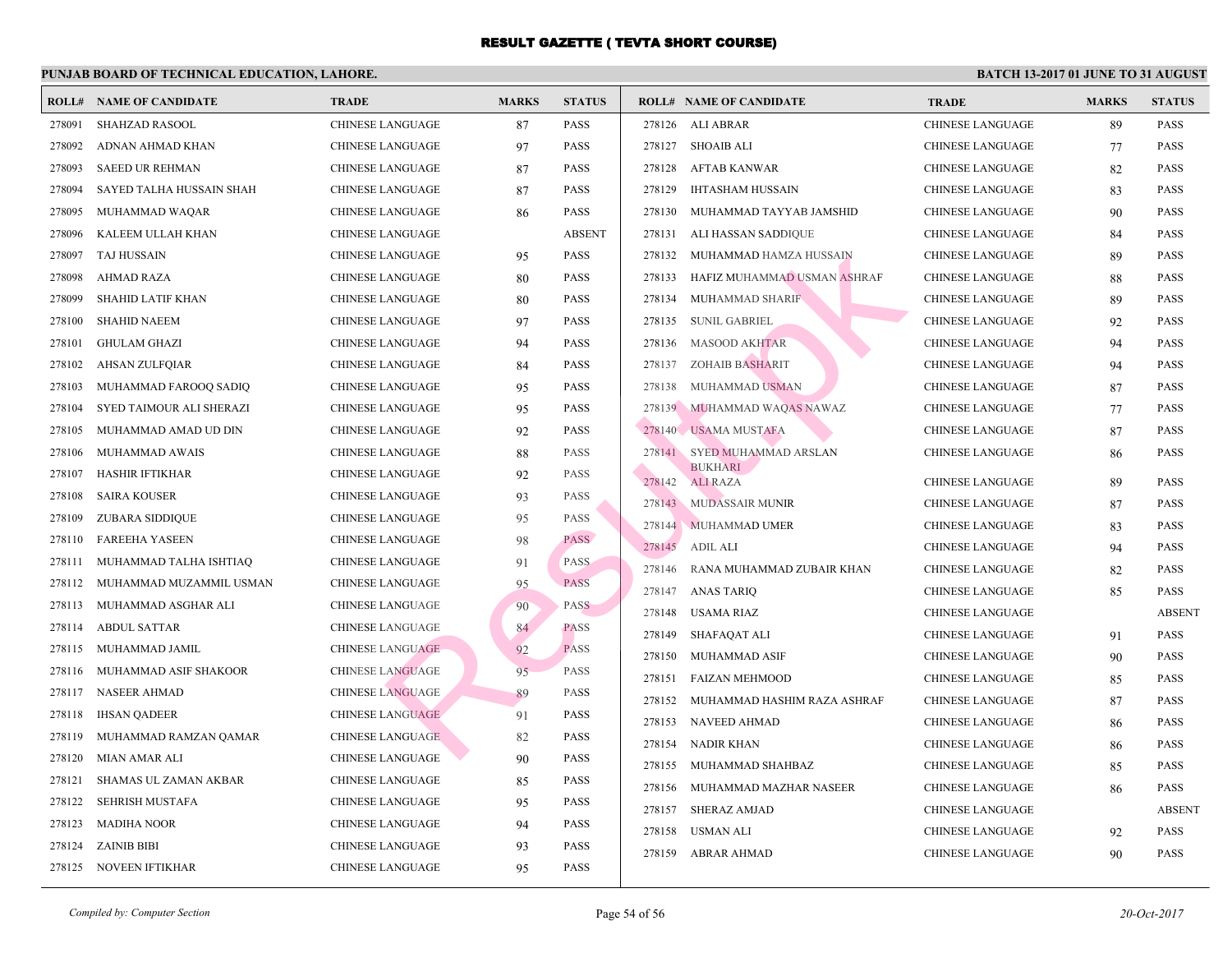|        | <b>ROLL# NAME OF CANDIDATE</b>                         | <b>TRADE</b>            | <b>MARKS</b> | <b>STATUS</b> |        | <b>ROLL# NAME OF CANDIDATE</b> | <b>TRA</b>  |
|--------|--------------------------------------------------------|-------------------------|--------------|---------------|--------|--------------------------------|-------------|
| 278160 | <b>WASEEM KAMRAN</b>                                   | <b>CHINESE LANGUAGE</b> | 82           | <b>PASS</b>   | 278194 | <b>GHULAM ABBAS</b>            | CHIN.       |
| 278161 | ASHIQ ALI HAIDER                                       | <b>CHINESE LANGUAGE</b> | 86           | <b>PASS</b>   | 278195 | SHAMAS HUSNAIN                 | <b>CHIN</b> |
| 278162 | MUHAMMAD USMAN                                         | CHINESE LANGUAGE        | 90           | <b>PASS</b>   | 278196 | <b>DANISH REHMAN</b>           | <b>CHIN</b> |
| 278163 | <b>SYED ALI HAIDER SHAH</b>                            | <b>CHINESE LANGUAGE</b> | 97           | <b>PASS</b>   | 278197 | MUHAMMAD SHAFIQ                | <b>CHIN</b> |
| 278164 | <b>IRFAN ALI</b>                                       | CHINESE LANGUAGE        | 87           | <b>PASS</b>   | 278198 | <b>HAMZA QADEER</b>            | <b>CHIN</b> |
| 278165 | QAISARA NAZ                                            | CHINESE LANGUAGE        | 91           | <b>PASS</b>   | 278199 | <b>AAMIR RIZWAN</b>            | <b>CHIN</b> |
| 278166 | RAMA MARIA                                             | CHINESE LANGUAGE        | 88           | <b>PASS</b>   | 278200 | <b>GULFAM NAEEM</b>            | <b>CHIN</b> |
| 278167 | SAHKEELA KHADIM                                        | <b>CHINESE LANGUAGE</b> | 95           | <b>PASS</b>   | 278201 | MUHAMMAD NUMAN IQBAL           | <b>CHIN</b> |
| 278168 | HAFIZ ALI AHMAD BUTT                                   | <b>CHINESE LANGUAGE</b> |              | <b>ABSENT</b> | 278202 | <b>JAVERIA MUAEEN</b>          | <b>CHIN</b> |
| 278169 | MUDASSAR ALI                                           | CHINESE LANGUAGE        | 96           | <b>PASS</b>   | 278203 | NABEEL UR REHMAN               | <b>CHIN</b> |
| 278170 | HUSSAIN BADSHAH                                        | CHINESE LANGUAGE        | 88           | <b>PASS</b>   | 278204 | SADAQAT ALI                    | <b>CHIN</b> |
| 278171 | <b>GHULAM GOUS</b>                                     | CHINESE LANGUAGE        | 82           | <b>PASS</b>   | 278205 | <b>KASHIF ALI</b>              | <b>CHIN</b> |
| 278172 | MUHAMMAD AWAIS                                         | CHINESE LANGUAGE        | 91           | <b>PASS</b>   | 278206 | <b>AHMAD RAZA</b>              | <b>CHIN</b> |
| 278173 | <b>ALI IMRAN</b>                                       | CHINESE LANGUAGE        | 94           | <b>PASS</b>   | 278207 | MUHAMMAD ABDULLAH HASHIM       | <b>CHIN</b> |
| 278174 | RANA MUBASHER LATIF KHAN                               | CHINESE LANGUAGE        | 84           | <b>PASS</b>   | 278208 | MUHAMMAD ZUBAIR                | <b>CHIN</b> |
| 278175 | SYED SHAHZAIB HASSAN                                   | CHINESE LANGUAGE        | 88           | <b>PASS</b>   | 278209 | <b>ABDULLAH ASLAM</b>          | <b>CHIN</b> |
| 278176 | MUHAMMAD HAMZA BIN JAVED                               | <b>CHINESE LANGUAGE</b> |              | <b>ABSENT</b> | 278210 | <b>USMAN WARIS</b>             | <b>CHIN</b> |
|        | <b>GOVT COLLEGE OF TECHNOLOGY, PARIS ROAD, SIALKOT</b> |                         |              |               | 278211 | MUHAMMAD ZOHAIB                | <b>CHIN</b> |
| 278177 | <b>ABID RAJA</b>                                       | <b>CHINESE LANGUAGE</b> | 88           | <b>PASS</b>   |        | 278212 USMAN BAIG              | <b>CHIN</b> |
| 278178 | <b>SHAKEELA MALIK</b>                                  | CHINESE LANGUAGE        | 100          | <b>PASS</b>   |        | 278213 YASIR NASEER            | <b>CHIN</b> |
| 278179 | <b>SANA JAFAR</b>                                      | CHINESE LANGUAGE        | 93           | <b>PASS</b>   | 278214 | MUHAMMAD SAJJAD RUBBANI        | <b>CHIN</b> |
| 278180 | ORANG ZAIB                                             | CHINESE LANGUAGE        | 71           | <b>PASS</b>   |        | 278215 MUHAMMAD RAMZAN         | <b>CHIN</b> |
| 278181 | <b>TOHEED IOBAL</b>                                    | <b>CHINESE LANGUAGE</b> | 90           | <b>PASS</b>   |        | 278216 SHAFAQAT ALI            | <b>CHIN</b> |
| 278182 | <b>SABER HUSSAIN</b>                                   | <b>CHINESE LANGUAGE</b> | 90           | <b>PASS</b>   | 278217 | <b>BILAL TARIQ</b>             | <b>CHIN</b> |
| 278183 | <b>AWAIS ALI</b>                                       | <b>CHINESE LANGUAGE</b> | 100          | <b>PASS</b>   | 278218 | <b>SHAHROZ NISAR</b>           | <b>CHIN</b> |
| 278184 | MUHAMMAD ASHFAQ                                        | <b>CHINESE LANGUAGE</b> | 93           | PASS          | 278219 | <b>BUSHRA IKRAM</b>            | <b>CHIN</b> |
| 278185 | <b>SHAHZAIB</b>                                        | <b>CHINESE LANGUAGE</b> | 100          | PASS          | 278220 | MUHAMMAD AKRAM                 | <b>CHIN</b> |
| 278186 | <b>SHAHZAIB</b>                                        | <b>CHINESE LANGUAGE</b> | 83           | <b>PASS</b>   | 278221 | ZEESHAN NASEER                 | <b>CHIN</b> |
| 278187 | <b>QURATULAIN</b>                                      | <b>CHINESE LANGUAGE</b> | 87           | <b>PASS</b>   | 278222 | AYAZ TARIQ                     | <b>CHIN</b> |
| 278188 | MAHFOOZ ALAM                                           | CHINESE LANGUAGE        | 82           | <b>PASS</b>   | 278223 | SYEDA SABAHAT GILANI           | <b>CHIN</b> |
| 278189 | <b>AZHAR IQBAL</b>                                     | CHINESE LANGUAGE        | 82           | <b>PASS</b>   | 278224 | <b>SYED ALI RIZVI</b>          | <b>CHIN</b> |
| 278190 | <b>SADIA YASEEN</b>                                    | CHINESE LANGUAGE        | 93           | <b>PASS</b>   | 278225 | <b>USAMA NAJEEB</b>            | <b>CHIN</b> |
| 278191 | <b>WAJEEHA AZAM</b>                                    | CHINESE LANGUAGE        | 88           | <b>PASS</b>   | 278226 | MUHAMMAD AWAIS                 | <b>CHIN</b> |
| 278192 | <b>TAMKEEN SADAF</b>                                   | <b>CHINESE LANGUAGE</b> | 89           | <b>PASS</b>   | 278227 | HAFIZ SYED ADEEL FAKHAR        | <b>CHIN</b> |
| 278193 | <b>SHAHZAIB SULTAN</b>                                 | CHINESE LANGUAGE        | 76           | <b>PASS</b>   | 278228 | SHAFAN RAFI                    | <b>CHIN</b> |
|        |                                                        |                         |              |               |        |                                |             |